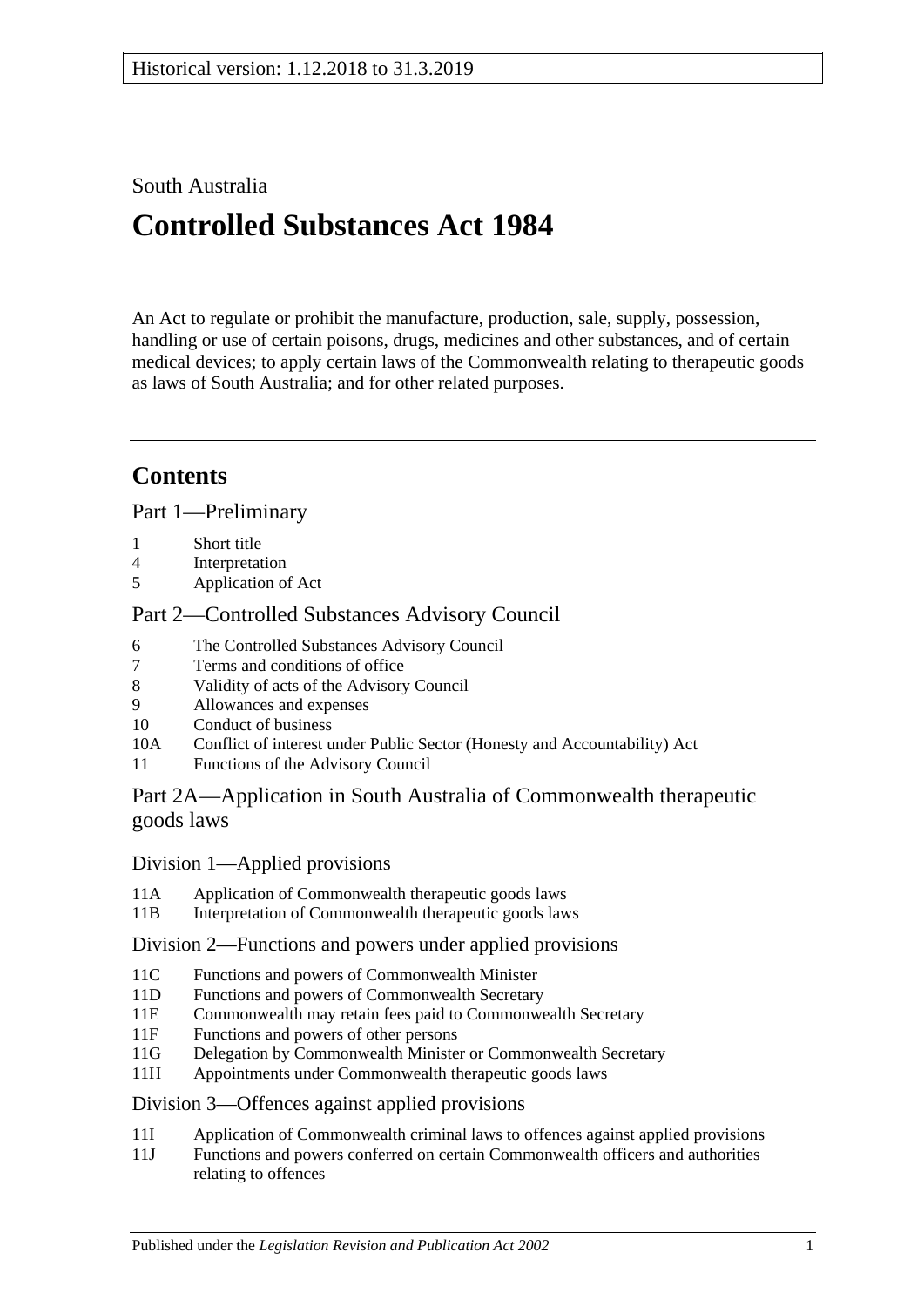11K [No double jeopardy for offences against applied provisions](#page-17-1)

#### Division [4—Reviews and appeals](#page-17-2)

- 11L [District Court may sit with assessors](#page-17-3)
- [Part 3—Controlled substances](#page-18-0)
- 12 [Declaration of poisons, prescription drugs, drugs of dependence, controlled drugs etc](#page-18-1)
- 12A [Interim controlled drugs](#page-18-2)

#### [Part 4—General offences](#page-19-0)

- 13 [Manufacture and packing](#page-19-1)
- 14 [Sale by wholesale](#page-19-2)
- 15 [Sale or supply to end user](#page-20-0)
- 16 [Sale of certain poisons](#page-20-1)
- 17 [Sale of poisons the possession of which requires a licence](#page-20-2)
- 17A [Manufacture, sale, supply or possession of certain precursors](#page-20-3)
- 17B [Storage and sale of certain precursors](#page-21-0)
- 17C [Regulation of sale of certain precursors](#page-22-0)
- 18 [Regulation of prescription drugs](#page-23-0)
- 18A [Restriction of prescription or supply of drug of dependence in certain circumstances](#page-26-0)
- 19 [Sale or supply of volatile solvents](#page-28-0)
- 20 [Prohibition of automatic vending machines](#page-29-0)
- 21 [Sale, supply, possession or administration of other potentially harmful substances or](#page-29-1)  [devices](#page-29-1)
- 22 [Possession](#page-29-2)
- 23 Ouality
- 24 [Packaging and](#page-30-0) labelling
- 25 [Storage](#page-30-1)
- 26 [Transport](#page-30-2)
- 27 [Use](#page-30-3)
- 28 [Prohibition of advertisement](#page-30-4)<br>29 Regulation of advertisement
- [Regulation of advertisement](#page-30-5)
- 30 Forgery [etc of prescriptions](#page-31-0)

## [Part 4A—Licences to cultivate alkaloid poppies and process poppy straw](#page-31-1)

#### Division [1—Preliminary](#page-31-2)

- 30A [Interpretation](#page-31-3)
- 30B [Meaning of](#page-33-0) *associate*
- 30C [Matters to be considered—fit and proper person](#page-34-0)

#### Division [2—Poppy cultivation licence](#page-36-0)

- 30D [Application for poppy cultivation licence](#page-36-1)
- 30E [Chief Executive must investigate application](#page-37-0)
- 30F [Determining an application](#page-37-1)
- 30G [Terms and conditions of a poppy cultivation licence](#page-38-0)
- 30H [Poppy cultivation licence is not transferable](#page-39-0)
- 30I [Employee of licensed grower authorised to undertake activities under licence](#page-39-1)
- 30J [Employee identification certificate issued by licensed grower](#page-39-2)
- 30K [Application for renewal of licence](#page-39-3)
- 30L [Chief Executive must investigate renewal application](#page-40-0)
- 30M [Determining a renewal application](#page-40-1)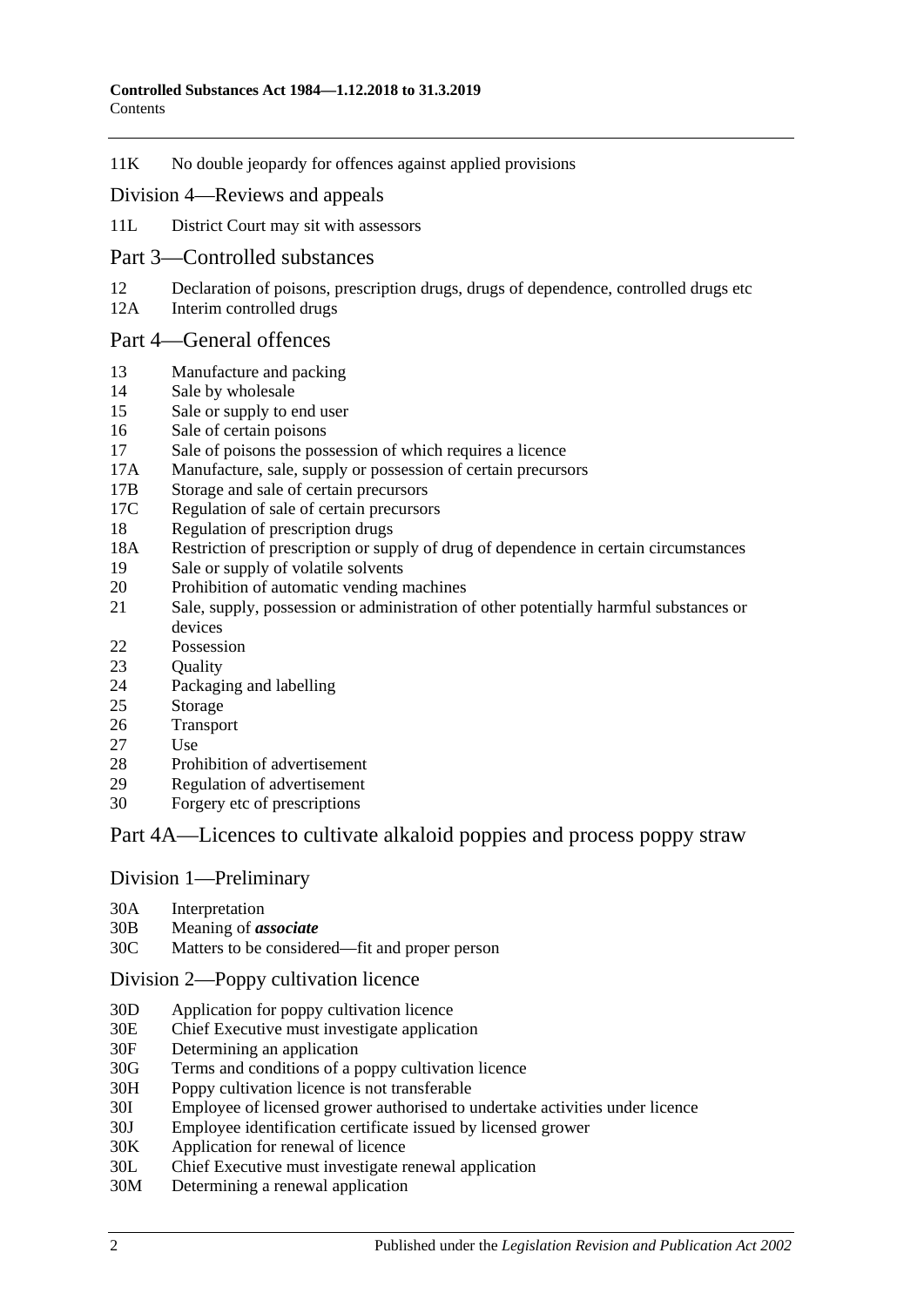#### Division [3—Poppy processing licence](#page-41-0)

- 30N [Application for poppy processing licence](#page-41-1)
- 30O [Chief Executive must investigate application](#page-42-0)
- 30P [Determining an application](#page-42-1)
- 30Q [Terms and conditions of a poppy processing licence](#page-43-0)
- 30R [Poppy processing licence is not transferable](#page-43-1)
- 30S [Employee of licensed processor authorised to undertake activities under licence](#page-44-0)
- 30T [Employee identification certificate issued by licensed processor](#page-44-1)
- 30U [Application for renewal of licence](#page-44-2)
- 30V [Chief Executive must investigate renewal application](#page-45-0)
- 30W [Determining a renewal application](#page-45-1)

Division [4—General provisions applying to a poppy cultivation licence or poppy](#page-46-0)  [processing licence](#page-46-0)

- 30X [Amendment of licences](#page-46-1)
- 30Y [Suspension or cancellation of licences](#page-46-2)

#### Division [5—Inspection and enforcement](#page-47-0)

- 30Z [Inspectors under this Part](#page-47-1)
- 30ZA [Identification certificate](#page-48-0)
- 30ZB [General powers of inspector](#page-48-1)
- 30ZC [Procedure on seizing a document, thing or taking a sample](#page-49-0)
- 30ZD [Power to use electronic equipment at premises](#page-49-1)
- 30ZE [Power to copy information on electronic storage devices](#page-50-0)
- 30ZF [Inspector must not damage equipment](#page-50-1)
- 30ZG [Inspector may possess alkaloid poppies or poppy straw](#page-50-2)
- 30ZH [Inspector has power to detain or seize alkaloid poppies or poppy straw](#page-50-3)
- 30ZI [Procedure on detaining or seizing alkaloid poppies or poppy straw](#page-50-4)
- 30ZJ [Chief Executive has power to dispose or deal with seized alkaloid poppies or poppy straw](#page-51-0)<br>30ZK Retention and return of seized alkaloid poppies or poppy straw
- 30ZK [Retention and return of seized alkaloid poppies or poppy straw](#page-51-1)<br>30ZL Magistrates Court may extend 3 month period
- [Magistrates Court may extend 3 month period](#page-52-0)
- 30ZM [Forfeiture, harvest and destruction of alkaloid poppies or poppy straw](#page-52-1)
- 30ZN [Recovery of costs](#page-53-0)
- 30ZO [Inspector may access ratepayer information](#page-53-1)
- 30ZP [Protection against self-incrimination](#page-53-2)
- 30ZQ [Power to issue expiation notices](#page-53-3)
- 30ZR [Expiation fee](#page-53-4)

#### Division [6—Offences](#page-54-0)

- 30ZS [Offence to fail to report the amendment or cancellation of a contract](#page-54-1)
- 30ZT [Offence to fail to report amendment or cancellation](#page-54-2)
- 30ZU [Offence to fail to report on any change of details of the licensed grower or the licensed](#page-54-3)  [processor](#page-54-3)
- 30ZV [Offence to fail to surrender licence on suspension or cancellation](#page-55-0)
- 30ZW [Offence to contravene a licence](#page-55-1)
- 30ZX [Offence to fail to prohibit access to premises](#page-55-2)
- 30ZY [Offence to fail to carry and produce identification certificate](#page-56-0)
- 30ZZ [Offence to employ disqualified persons under licence](#page-56-1)
- 30ZZA [Offence for disqualified person to be employed by licensed grower or licensed processor](#page-57-0)
- 30ZZB Employee [must comply with terms and conditions of licence](#page-57-1)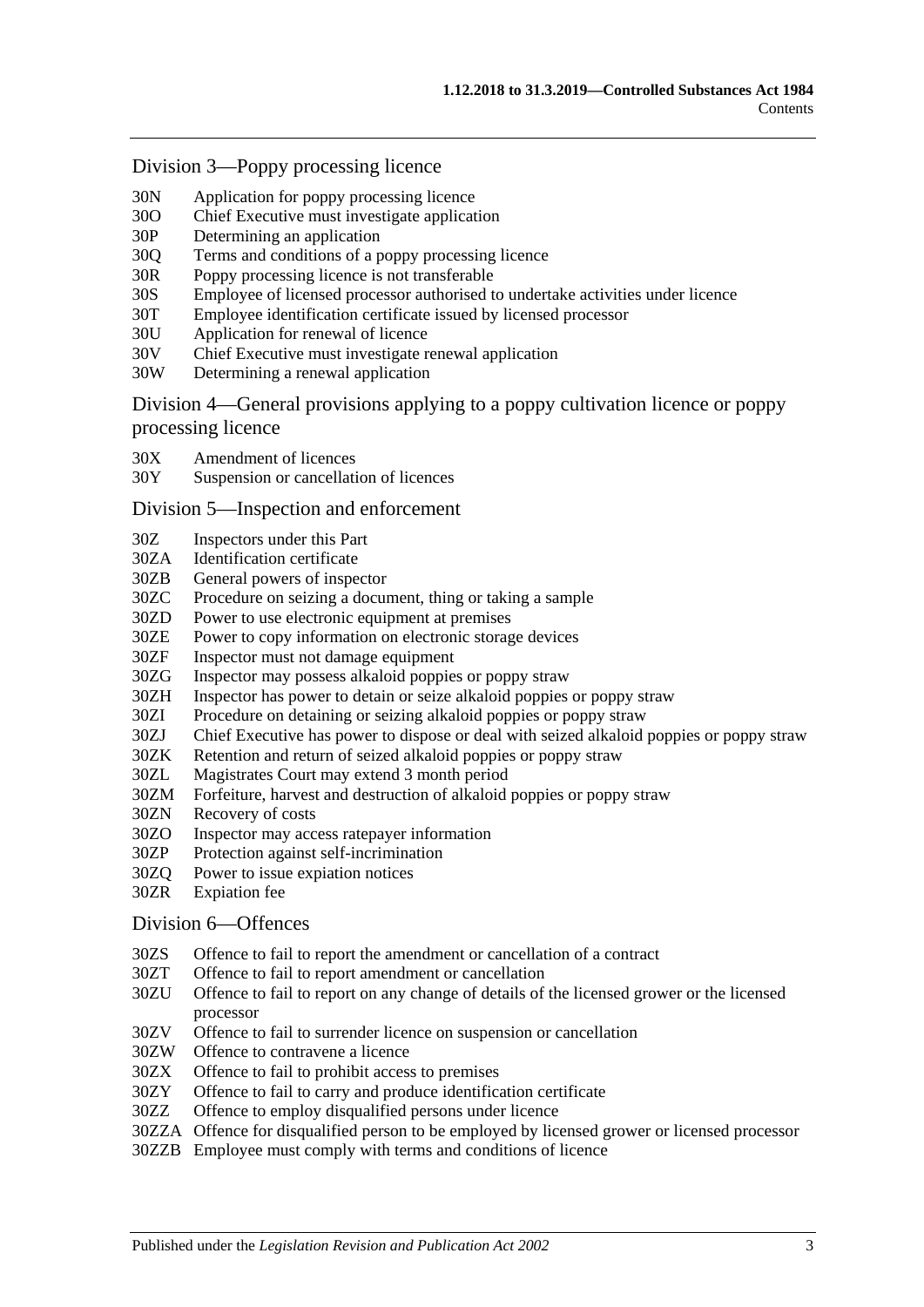- 30ZZC [Criminal liability of licensed grower or licensed processor—failure to exercise due](#page-58-0)  [diligence](#page-58-0)
- 30ZZD [Offence to fail to provide an identification certificate for employees](#page-58-1)
- 30ZZE [Offence to hinder or obstruct inspector](#page-58-2)
- 30ZZF [Offence to remove detained or seized alkaloid poppies or poppy straw](#page-59-0)

#### Division [7—Alkaloid poppy register](#page-59-1)

- 30ZZG [Alkaloid poppy register](#page-59-2)
- 30ZZH [Request to register a contract](#page-59-3)
- 30ZZI [Access to the alkaloid poppy register restricted](#page-60-0)
- 30ZZJ [Person with access to alkaloid poppy register not to disclose personal information from it](#page-60-1) 30ZZK [Delegation](#page-60-2)
- Division [8—Review](#page-61-0)

30ZZL [Review by Tribunal](#page-61-1)

Division [9—Miscellaneous](#page-61-2)

30ZZM [Criminal intelligence](#page-61-3) 30ZZN [Regulations](#page-62-0)

## [Part 5—Offences relating to controlled drugs, precursors and plants](#page-63-0)

#### [Division 1—Preliminary](#page-63-1)

31 [Application of Part](#page-63-2)

#### [Division 2—Commercial offences](#page-65-0)

#### [Subdivision 1—Trafficking in controlled drugs](#page-65-1)

32 [Trafficking](#page-65-2)

[Subdivision 2—Manufacture of controlled drugs](#page-67-0)

33 [Manufacture of controlled drugs for sale](#page-67-1)

33A [Sale, manufacture etc of controlled precursor](#page-68-0)

#### [Subdivision 3—Cultivation and sale of controlled plants](#page-69-0)

- 33B [Cultivation of controlled plants for sale](#page-69-1)
- 33C [Sale of controlled plants](#page-70-0)

[Subdivision 4—Sale of equipment etc](#page-70-1)

- 33D [Sale of equipment](#page-70-2)
- 33DA [Sale of instructions](#page-71-0)

#### [Division 3—Offences involving children and school zones](#page-71-1)

- 33E [Application of Division](#page-71-2)
- 33F [Sale, supply or administration of controlled drug to child](#page-71-3)
- 33G [Sale, supply or administration of controlled drug in school zone](#page-71-4)
- 33GA [Sale of equipment to child for use in connection with consumption of controlled drugs](#page-72-0)
- 33GB [Sale of instructions to a child](#page-72-1)
- 33H [Procuring child to commit offence](#page-72-2)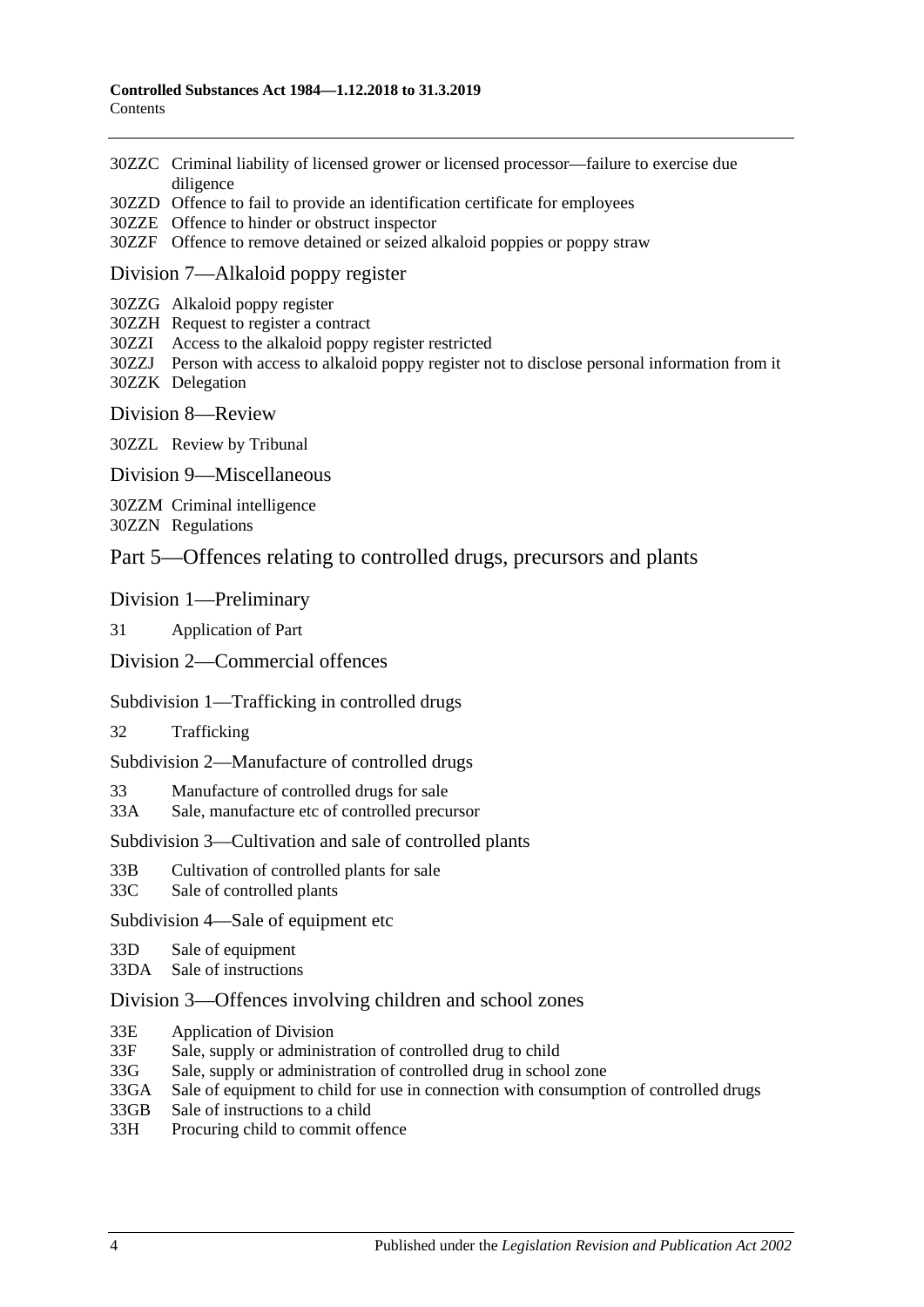#### [Division 4—Other offences](#page-73-0)

- 33I [Supply or administration of controlled drug](#page-73-1)
- 33J [Manufacture of controlled drugs](#page-73-2)
- 33K [Cultivation of controlled plants](#page-73-3)
- 33L [Possession or consumption of controlled drug etc](#page-74-0)
- 33LA [Possession or supply of prescribed equipment](#page-74-1)
- 33LAB [Possession or supply of instructions](#page-74-2)
- 33LB [Possession or supply of prescribed quantity of controlled precursor](#page-75-0)

#### [Division 4A—Offences relating to controlled drug alternatives](#page-76-0)

- 33LC [Interpretation](#page-76-1)
- 33LD [Intentional manufacture of controlled drug alternative](#page-76-2)
- 33LE [Promoting controlled drug alternative](#page-77-0)<br>33LE Manufacturing packaging selling or s
- Manufacturing, packaging, selling or supplying substance promoted as controlled drug [alternative](#page-77-1)

#### [Division 5—General provisions relating to offences](#page-78-0)

- 33M [Interpretation](#page-78-1)
- 33N [Aggregation of offences](#page-78-2)
- 33O [Offences involving more than one kind of substance](#page-79-0)
- 33OA [Basis for determining quantity of controlled substance](#page-79-1)
- 33P [Knowledge or recklessness with respect to identity or quantity](#page-80-0)
- 33Q [Alternative conviction—mistake as to identity of controlled substance](#page-80-1)
- 33R [Alternative verdicts](#page-81-0)
- 33S [No accessorial liability for certain offences](#page-81-1)
- 33T [Power of court to prohibit certain activities](#page-81-2)

#### [Division 6—Procedure in relation to simple possession offences](#page-81-3)

- 34 [Application of Division](#page-81-4)
- 35 [Accreditation of drug assessment and treatment services](#page-82-0)
- 36 [Referral for assessment](#page-82-1)<br>37 Assessment of referred
- [Assessment of referred person](#page-82-2)
- 38 [Undertakings](#page-83-0)
- 39 [Release from custody for the purposes of assessment or undertaking](#page-84-0)
- 40 [Prosecution of simple possession offences](#page-84-1)
- 40A [Confidentiality](#page-85-0)

#### [Part 6—Offences, penalties etc](#page-85-1)

- 43 [Aggravated offences](#page-85-2)
- 44 [Matters to be considered when court fixes penalty](#page-86-0)
- 45A [Expiation of simple cannabis offences](#page-87-0)

### [Part 7—Search, seizure, forfeiture and analysis](#page-87-1)

- 49 [Application of Part](#page-87-2)
- 50 [Authorised officers](#page-87-3)
- 51 [Analysts](#page-88-0)
- 52 [Power to search, seize etc](#page-88-1)
- 52A [General drug detection powers](#page-89-0)
- 52B [Special powers relating to drug transit routes](#page-91-0)
- 52C Report to Minister on issue of authorisations<br>52D General provisions relating to exercise of poy
- [General provisions relating to exercise of powers](#page-93-0)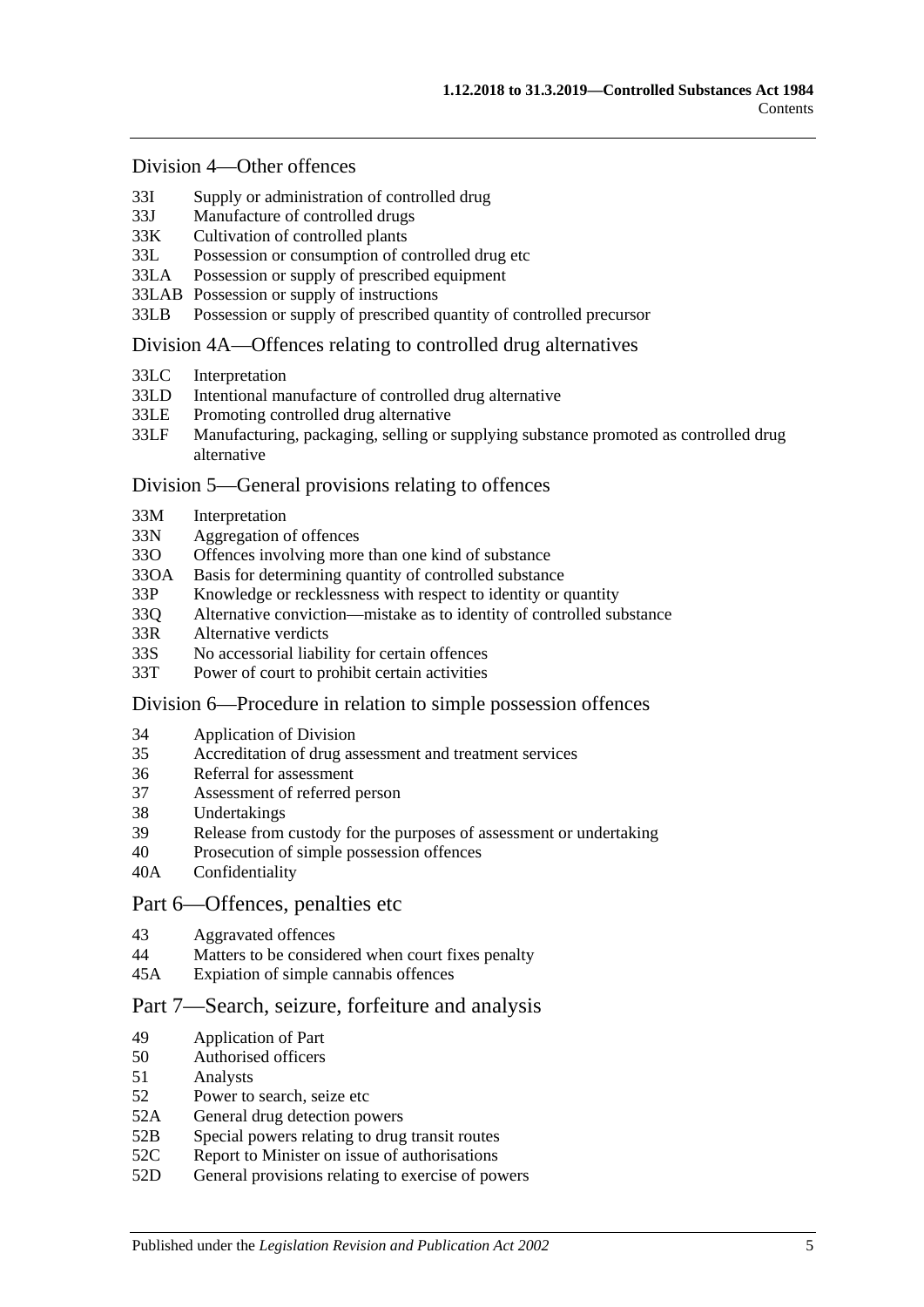52E [Seized property and forfeiture](#page-93-1) 53 [Analysis](#page-95-0)

## [Part 8—Miscellaneous](#page-95-1)

- 55 [Licences, authorities and permits](#page-95-2)
- 56 [Permits for research etc](#page-96-0)
- 57 [Power of Minister to prohibit certain activities](#page-96-1)
- 57A [Warnings](#page-97-0)
- 58 [Publication of information](#page-98-0)
- 60 [Minister may require certain information to be given](#page-98-1)
- 60A [Confidentiality](#page-99-0)
- 60B [False or misleading information](#page-100-0)
- 61 [Evidentiary provisions](#page-100-1)
- 62A [Delegation](#page-100-2)
- 63 [Regulations](#page-101-0)

[Legislative history](#page-103-0)

## <span id="page-5-0"></span>**The Parliament of South Australia enacts as follows:**

## **Part 1—Preliminary**

## <span id="page-5-1"></span>**1—Short title**

This Act may be cited as the *Controlled Substances Act 1984*.

## <span id="page-5-2"></span>**4—Interpretation**

(1) In this Act, unless the contrary intention appears—

*Advisory Council* means the Controlled Substances Advisory Council established under [Part 2;](#page-12-1)

*aggravated offence*—where a provision differentiates between the penalty for an aggravated offence and the penalty for a basic offence, the reference to an aggravated offence is a reference to the offence in its aggravated form (see [section](#page-85-2) 43);

#### *analyst* means—

- (a) a person appointed as an analyst for the purposes of this Act; or
- (b) a person holding a position of a class approved by the Governor for the purposes of this Act;

*applied provisions* means the Commonwealth therapeutic goods laws that apply as a law of South Australia by virtue of [section](#page-15-2) 11A;

#### *artificially enhanced cultivation* means—

- (a) cultivation in a solution comprised wholly or principally of water enriched with nutrients; or
- (b) cultivation involving the application of an artificial source of light or heat;

*assessment service* means a drug assessment service accredited under [Division](#page-81-3) 6 of [Part 5;](#page-63-0)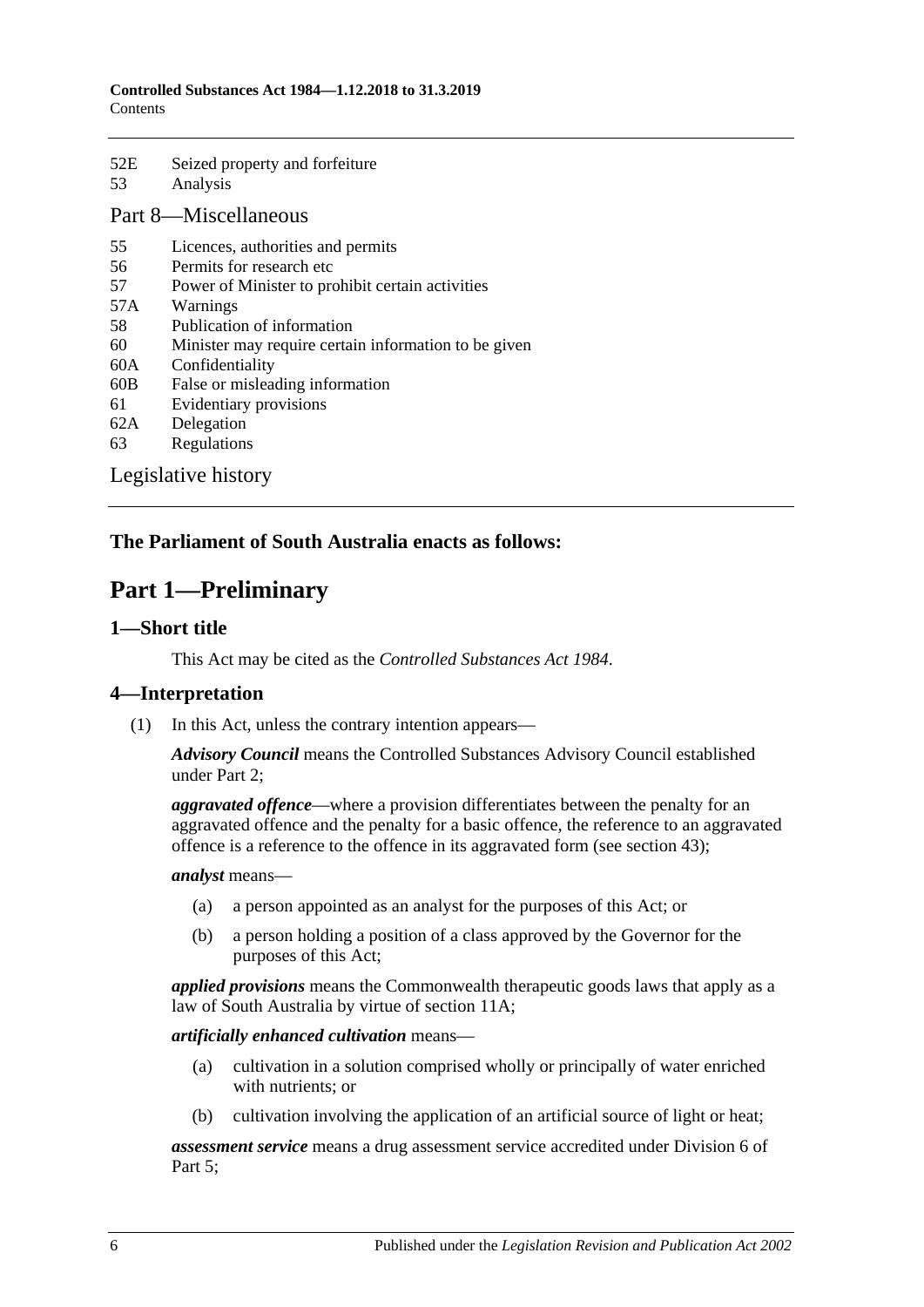#### *authorised officer*—see [section](#page-87-4) 50(1);

**basic offence—where a provision differentiates between the penalty for an aggravated** offence and the penalty for a basic offence, the reference to a basic offence is a reference to the offence in its non-aggravated form (see [section](#page-85-2) 43);

*cannabis* means a plant, or any part (including the seed) of a plant, of the genus *cannabis*, but does not include cannabis resin or cannabis oil;

*cannabis oil* means a substance that contains chemicals of any one or more of the following classes;

- (a) cannabinoids;
- (b) tetrahydrocannabinols;
- (c) alkyl homologues of tetrahydrocannabinols,

where the amount of soluble material in any quantity of the substance, when dissolved in the solvent known as hexane, constitutes more than 85 per cent of the weight of that quantity of substance;

*cannabis resin* means a substance that contains chemicals of any one or more of the following classes:

- (a) cannabinoids;
- (b) tetrahydrocannabinols;
- (c) alkyl homologues of tetrahydrocannabinols,

where the amount of soluble material in any quantity of the substance, when dissolved in the solvent known as hexane, constitutes more than 15 per cent but not more than 85 per cent of the weight of that quantity of substance;

*child* means a person under the age of 18 years and, in relation to the alleged commission of an offence, means a person who was, at the time of the alleged commission of the offence, under that age;

*commercial quantity* of a controlled drug, controlled precursor or controlled plant means—

- (a) in relation to a controlled drug or controlled precursor contained in a mixture—
	- (i) a quantity of the drug or precursor that equals or exceeds the amount prescribed as a commercial quantity for the drug or precursor (as the case may be) in its pure form; or
	- (ii) a quantity of the mixture that equals or exceeds the amount prescribed as a commercial quantity for any mixture containing the drug or precursor (as the case may be); or
	- (iii) a number of discrete dosage units of the mixture that equals or exceeds the number of discrete dosage units prescribed as a commercial quantity for any mixture containing the drug or precursor (as the case may be); or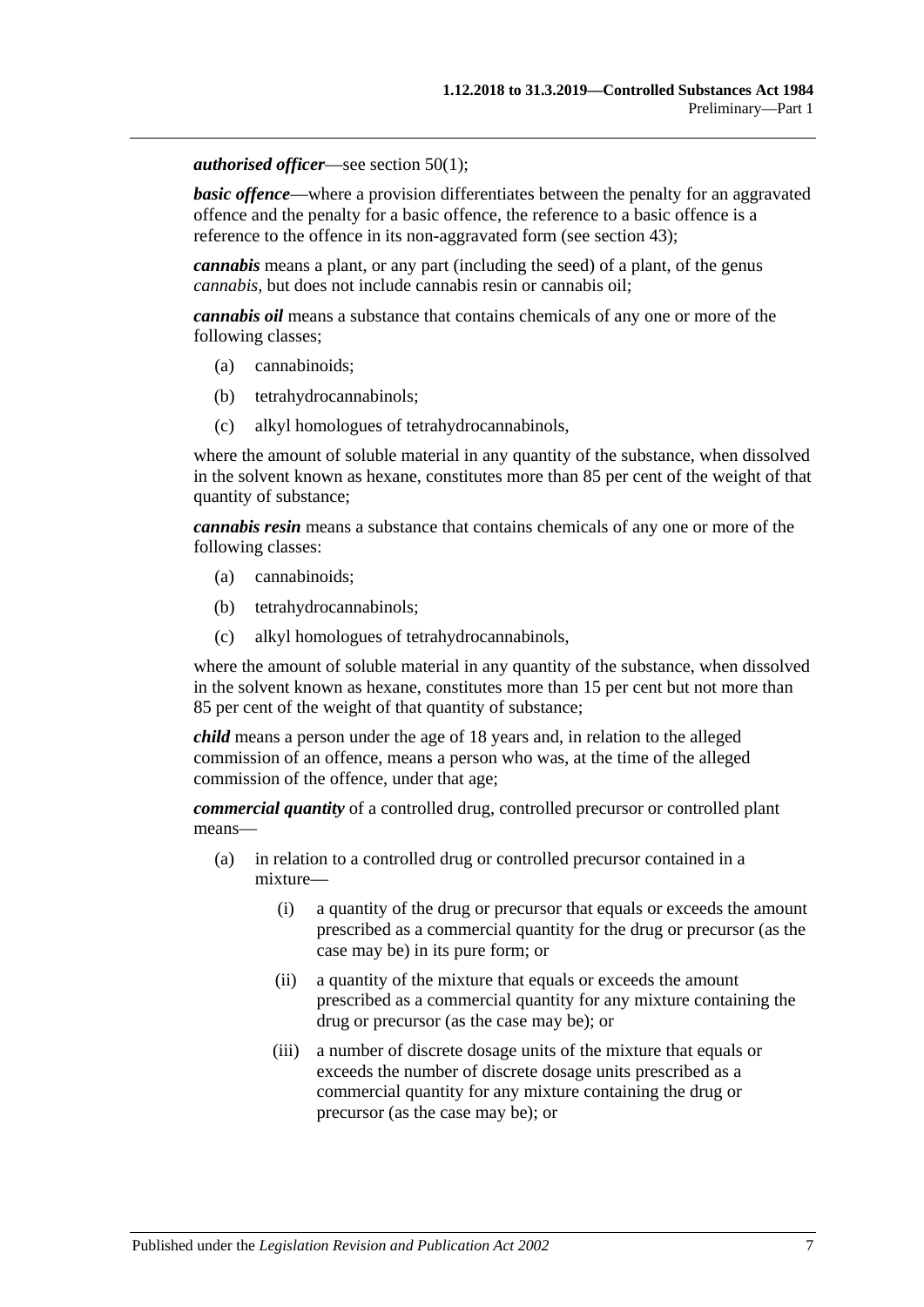- (b) in relation to a controlled drug or controlled precursor that is not contained in a mixture—a quantity of the drug or precursor that equals or exceeds the amount prescribed as a commercial quantity for the drug or precursor (as the case may be) in its pure form; or
- (c) in relation to a controlled plant—
	- (i) a number of the plant that equals or exceeds the number of plants prescribed as a commercial quantity for the plant; or
	- (ii) a weight of the plant that equals or exceeds the weight prescribed as a commercial quantity for the plant;

*Commonwealth Act* means the *Therapeutic Goods Act 1989* of the Commonwealth;

*Commonwealth Minister* means the Minister of the Commonwealth responsible for the administration of the Commonwealth therapeutic goods laws;

*Commonwealth Secretary* means the Secretary of the Department of the Commonwealth that is, under the Commonwealth Minister, responsible for the administration of the Commonwealth therapeutic goods laws;

*Commonwealth therapeutic goods laws* means the Commonwealth Act and the regulations, orders and manufacturing principles under that Act;

*controlled drug* means—

- (a) a drug of dependence; or
- (b) a substance declared by the regulations to be a controlled drug for the purposes of this Act; or
- (c) an interim controlled drug,

but does not include a controlled plant;

*controlled plant* means a growing cannabis plant or a cutting of a cannabis plant (provided that the cutting has been planted or otherwise placed in a growing medium) or any other plant declared by the regulations to be a controlled plant for the purposes of this Act;

*controlled precursor* means a substance declared by the regulations to be a controlled precursor for the purposes of this Act;

*cultivate* a controlled plant means—

- (a) plant a seed, seedling or cutting of the plant or transplant the plant; or
- (b) nurture, tend or grow the plant; or
- (c) harvest the plant (including pick any part of the plant or separate any resin or other substance from the plant); or
- (d) dry the harvested plant or part of the plant; or
- (e) take part in the process of cultivation of the plant;

*dentist* means a person registered under the *Health Practitioner Regulation National Law*—

- (a) to practise in the dental profession as a dentist (other than as a student); and
- (b) in the dentists division of that profession;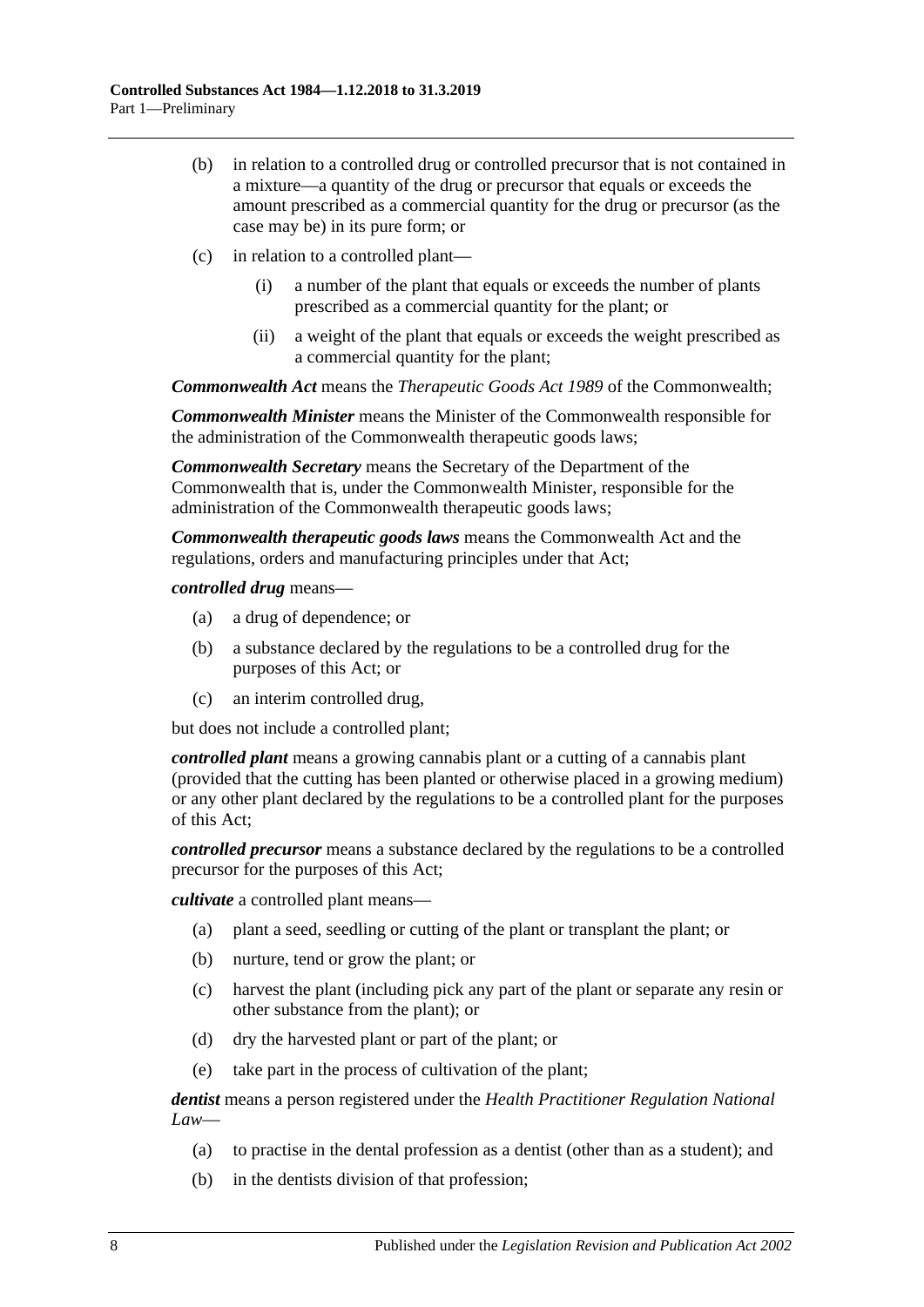*Department* means the department of the Minister to whom the administration of this Act has been committed;

*discrete dosage unit*, in relation to a controlled drug contained in a mixture or a controlled precursor contained in a mixture, means an amount of the mixture which is prepared or apparently prepared for the purpose of being administered as a single dose;

*drug detection dog* means a dog that has completed training of a kind approved by the Commissioner of Police for the purpose of detecting the presence of a controlled drug, controlled precursor or controlled plant;

*drug of dependence* means a poison declared by the regulations to be a drug of dependence;

*electronic drug detection system* means—

- (a) an electronic device of a kind approved by the Commissioner of Police; or
- (b) a system, of a kind approved by the Commissioner of Police, that involves the use of an electronic device,

for the purpose of detecting the presence of a controlled drug, controlled precursor or controlled plant;

*general drug detection* means—

- (a) walking or otherwise placing a drug detection dog in the vicinity of a person or property; or
- (b) using an electronic drug detection system in relation to a person or property in a manner prescribed by regulation,

for the purpose of determining whether the dog or system (as the case may be) detects the presence of a controlled drug, controlled precursor or controlled plant (but does not include any other conduct by a person that would constitute a search);

*interim controlled drug* means a substance declared to be an interim controlled drug by a notice under [section](#page-18-2) 12A;

*large commercial quantity* of a controlled drug, controlled precursor or controlled plant means—

- (a) in relation to a controlled drug or controlled precursor contained in a mixture—
	- (i) a quantity of the drug or precursor that equals or exceeds the amount prescribed as a large commercial quantity for the drug or precursor (as the case may be) in its pure form; or
	- (ii) a quantity of the mixture that equals or exceeds the amount prescribed as a large commercial quantity for any mixture containing the drug or precursor (as the case may be); or
	- (iii) a number of discrete dosage units of the mixture that equals or exceeds the number of discrete dosage units prescribed as a large commercial quantity for any mixture containing the drug or precursor (as the case may be); or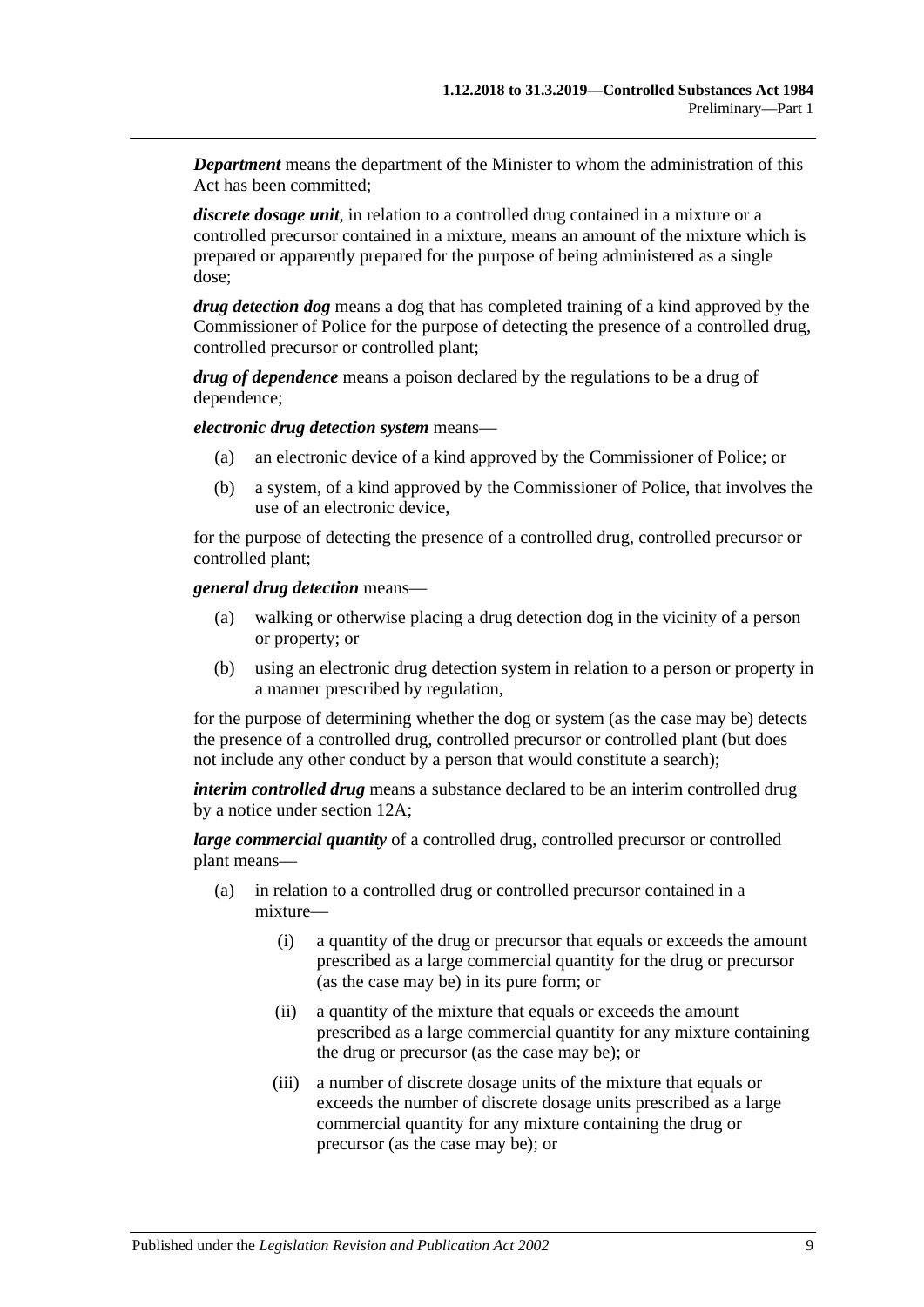- (b) in relation to a controlled drug or controlled precursor that is not contained in a mixture—a quantity of the drug or precursor that equals or exceeds the amount prescribed as a large commercial quantity for the drug or precursor (as the case may be) in its pure form; or
- (c) in relation to a controlled plant—
	- (i) a number of the plant that equals or exceeds the number of plants prescribed as a large commercial quantity for the plant; or
	- (ii) a weight of the plant that equals or exceeds the weight prescribed as a large commercial quantity for the plant;

*manufacture*, in relation to a controlled drug means—

- (a) undertake any process by which the drug is extracted, produced or refined; or
- (b) take part in the process of manufacture of the substance;

*medical device* has the same meaning as in the applied provisions;

*medical practitioner* means a person registered under the *Health Practitioner Regulation National Law* to practise in the medical profession (other than as a student);

*medicine* has the same meaning as in the applied provisions;

*midwife* means a person registered under the *Health Practitioner Regulation National Law* to practise in the midwifery profession as a midwife (other than as a student);

*nurse* means a person registered under the *Health Practitioner Regulation National Law* to practise in the nursing profession as a nurse (other than as a student);

*nurse practitioner* means a nurse whose registration under the *Health Practitioner Regulation National Law* is endorsed as being qualified to practise as a nurse practitioner;

*owner*, in relation to premises, includes the occupier of the premises;

*pharmacist* means a person registered under the *Health Practitioner Regulation National Law* to practise in the pharmacy profession (other than as a student);

*poison* means a substance declared by the regulations to be a poison for the purposes of this Act;

*possession* of a substance or thing includes—

- (a) having control over the disposition of the substance or thing; and
- (b) having joint possession of the substance or thing;

*premises* means any land, building, structure, vehicle, vessel or aircraft;

*prescription drug* means a poison declared by the regulations to be a prescription drug for the purposes of this Act;

*product* of a controlled plant includes—

- (a) a seed of the plant; and
- (b) a part of the plant (whether live or dead); and
- (c) a substance separated from the plant;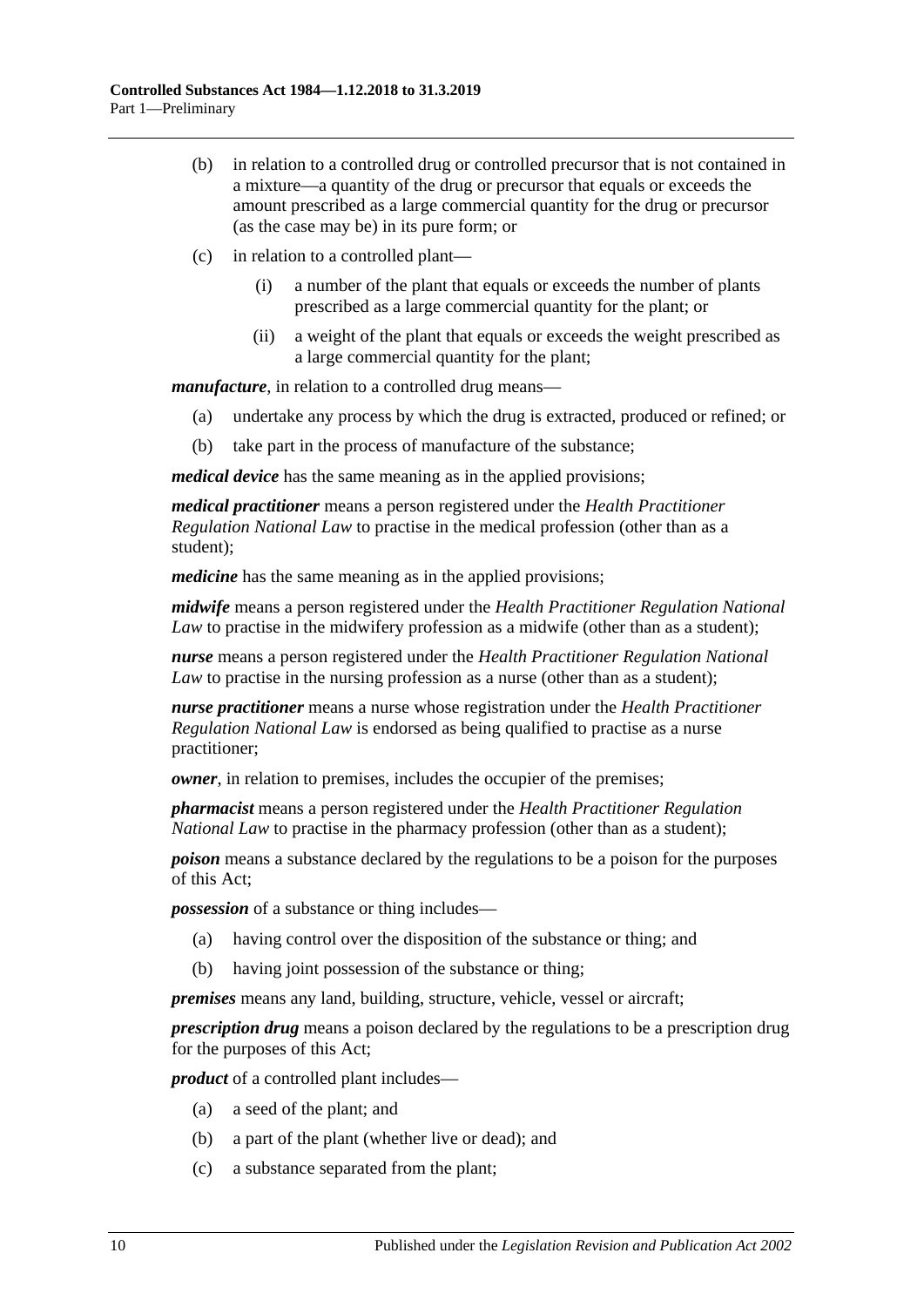*registered health practitioner* has the same meaning as in the *Health Practitioner Regulation National Law*;

*school zone* means the grounds of a primary or secondary school and the area within 500 metres of the boundary of the school;

*sell* means sell, barter or exchange, offer or agree to sell, barter or exchange or expose for sale, barter or exchange;

*senior police officer* means a police officer of or above the rank of Inspector;

*simple possession offence* means an offence against [section](#page-74-3) 33L(1) other than an offence relating to a prescribed controlled drug;

*substance* means any gaseous, liquid or solid substance and includes a plant or fungus;

*supply* means provide or distribute or offer to provide or distribute;

*traffic* in a controlled drug means—

- (a) sell the drug; or
- (b) have possession of the drug intending to sell it; or
- (c) take part in the process of sale of the drug;

*trafficable quantity* of a controlled drug or controlled plant means—

- (a) in relation to a controlled drug contained in a mixture—
	- (i) a quantity of the drug that equals or exceeds the amount prescribed as a trafficable quantity for the drug in its pure form; or
	- (ii) a quantity of the mixture that equals or exceeds the amount prescribed as a trafficable quantity for any mixture containing the drug; or
	- (iii) a number of discrete dosage units of the mixture that equals or exceeds the number of discrete dosage units prescribed as a trafficable quantity for any mixture containing the drug; or
- (b) in relation to a controlled drug that is not contained in a mixture—a quantity of the drug that equals or exceeds the amount prescribed as a trafficable quantity for the drug in its pure form; or
- (c) in relation to a controlled plant—
	- (i) a number of the plant that equals or exceeds the number of plants prescribed as a trafficable quantity for the plant; or
	- (ii) a weight of the plant that equals or exceeds the weight prescribed as a trafficable quantity for the plant;

*vessel* means any ship, boat or other water craft;

*veterinary surgeon* means a person registered as a veterinary surgeon under the *[Veterinary Practice Act](http://www.legislation.sa.gov.au/index.aspx?action=legref&type=act&legtitle=Veterinary%20Practice%20Act%202003) 2003*;

*volatile solvent* means a substance declared by the regulations to be a volatile solvent for the purposes of this Act.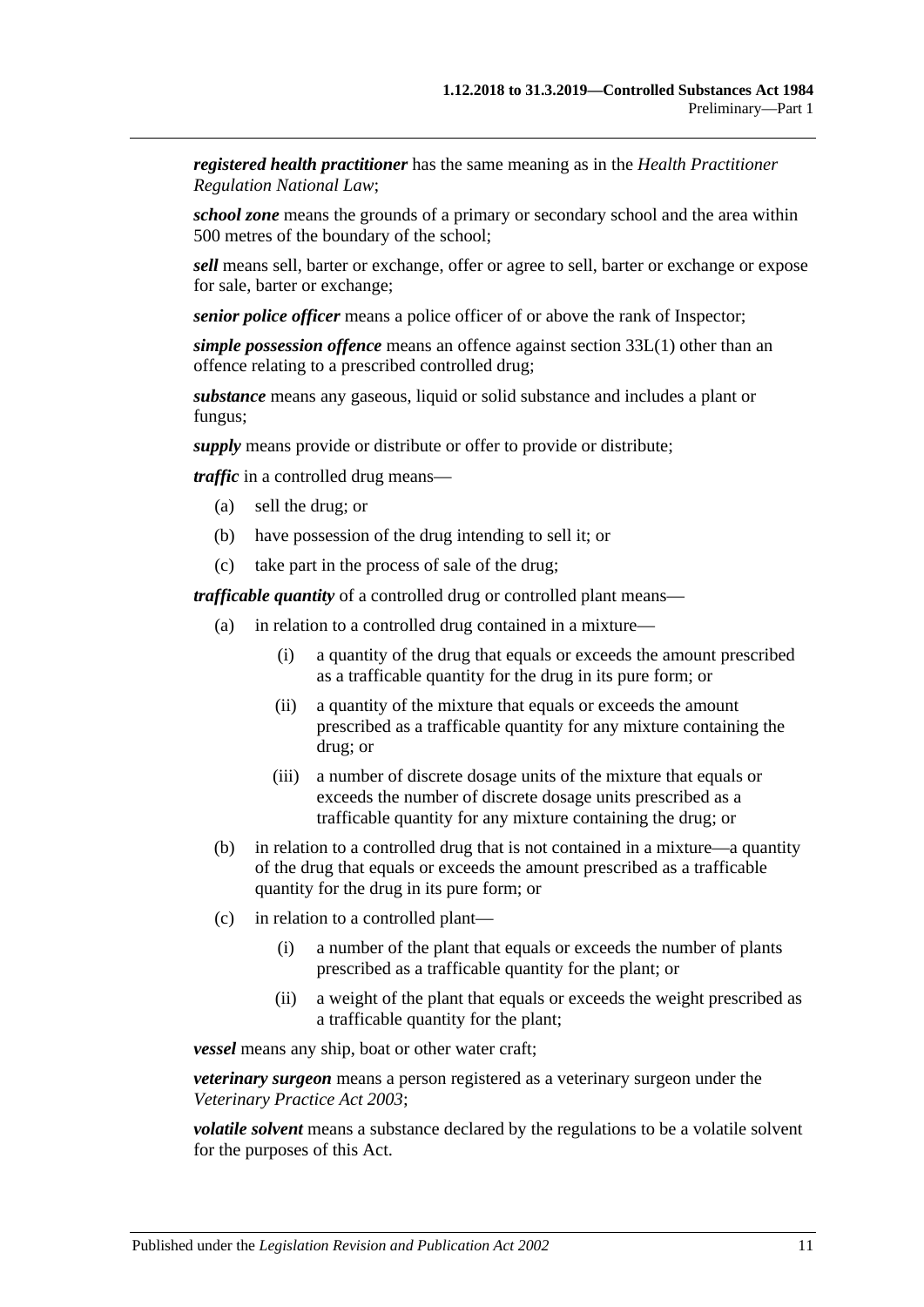- (2) A substance is an analogue of another for the purposes of this Act if—
	- (a) they both have substantially similar chemical structures; or
	- (b) they both have substantially similar pharmacological effects.
- (3) Subject to the regulations, an analogue of a controlled drug (not being an analogue that is itself declared by regulation to be a drug of dependence or a controlled drug) is by virtue of this subsection a controlled drug.
- (4) For the purposes of this Act, a person takes part in the process of sale, manufacture or cultivation of a controlled drug or controlled plant if the person directs, takes or participates in any step, or causes any step to be taken, in the process of sale, manufacture or cultivation of the drug or plant.
- (5) For the purposes of this Act, a step in the process of sale of a controlled drug includes, without limitation, any of the following when done for the purpose of sale of the drug:
	- (a) storing the drug;
	- (b) carrying, transporting, loading or unloading the drug;
	- (c) packaging the drug, separating the drug into discrete units or otherwise preparing the drug;
	- (d) guarding or concealing the drug;
	- (e) providing or arranging finance (including finance for the acquisition of the drug);
	- (f) providing or allowing the use of premises or jointly occupying premises.
- (6) For the purposes of this Act, a step in the process of manufacture of a controlled drug includes, without limitation, any of the following when done for the purpose of manufacture of the drug:
	- (a) acquiring equipment, substances or materials;
	- (b) storing equipment, substances or materials;
	- (c) carrying, transporting, loading or unloading equipment, substances or materials;
	- (d) guarding or concealing equipment, substances or materials;
	- (e) providing or arranging finance (including finance for the acquisition of equipment, substances or materials);
	- (f) providing or allowing the use of premises or jointly occupying premises.
- <span id="page-11-0"></span>(7) For the purposes of this Act, a step in the process of cultivation of a controlled plant includes, without limitation, any of the following when done for the purpose of cultivation of the plant:
	- (a) acquiring the plant or equipment, substances or materials;
	- (b) storing the plant or equipment, substances or materials;
	- (c) carrying, transporting, loading or unloading the plant or equipment, substances or materials;
	- (d) guarding or concealing the plant or equipment, substances or materials;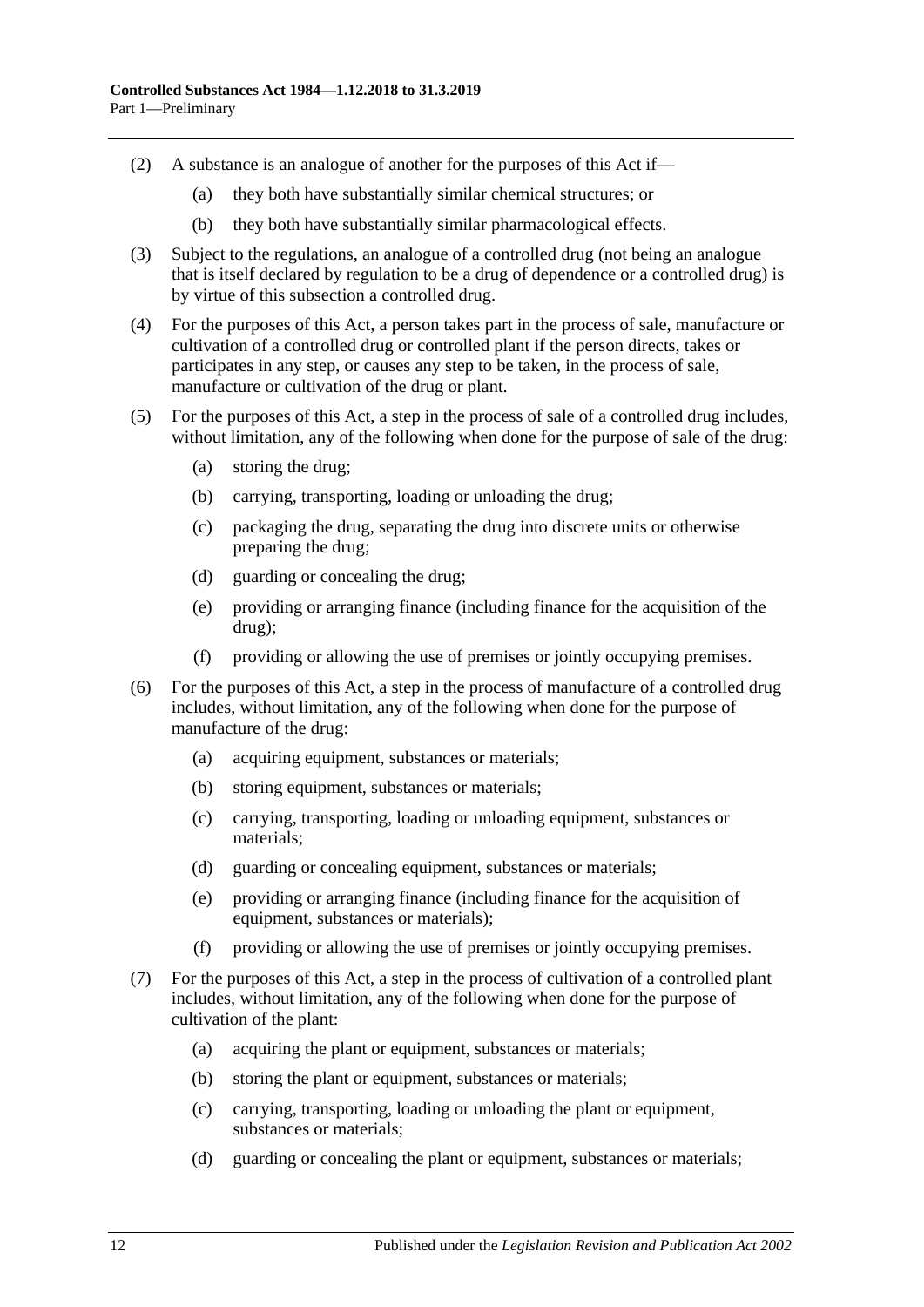- (e) providing or arranging finance (including finance for the acquisition of the plant or equipment, substances or materials);
- (f) providing or allowing the use of premises or jointly occupying premises.
- (8) In [subsection](#page-11-0) (7)—

*materials* includes seeds, seedlings and cuttings.

#### <span id="page-12-0"></span>**5—Application of Act**

- (1) This Act binds the Crown.
- (2) The provisions of this Act are in addition to, and do not derogate from the obligations imposed by, the provisions of any other Act.
- (3) The provisions of this Act do not limit or derogate from any civil remedy at law or in equity.

## <span id="page-12-1"></span>**Part 2—Controlled Substances Advisory Council**

### <span id="page-12-2"></span>**6—The Controlled Substances Advisory Council**

- (1) The *Controlled Substances Advisory Council* is established.
- (2) The Advisory Council consists of 10 members appointed by the Governor, on the nomination of the Minister, of whom—
	- (a) 1 (the presiding member) is an officer or employee of the Department or of another administrative unit of the Public Service, or body incorporated under the *[Health Care Act](http://www.legislation.sa.gov.au/index.aspx?action=legref&type=act&legtitle=Health%20Care%20Act%202008) 2008*, involved in the administration of this Act; and
	- (b) 1 is a medical practitioner; and
	- (c) 1 is a police officer; and
	- (ca) 1 is a legal practitioner who, in the opinion of the Minister, has experience in the administration and operation of this Act; and
	- (d) 2 are persons who, in the opinion of the Minister, have qualifications and extensive experience in the field of chemistry, pharmacy or pharmacology; and
	- (e) 1 is a person who, in the opinion of the Minister, has had extensive experience in the manufacture or sale of substances or devices to which this Act applies; and
	- (f) 2 are persons who, in the opinion of the Minister, have a wide knowledge of the factors and issues involved in controlling the manufacture, sale and supply of substances or devices to which this Act applies; and
	- (g) 1 is, in the opinion of the Minister, a suitable person to represent the interests of the general public.
- (3) The Governor may appoint a suitable person to be the deputy of a member of the Advisory Council.
- (4) If a member is for any reason absent or unable to act as a member of the Advisory Council, his or her deputy may act as a member of the Advisory Council.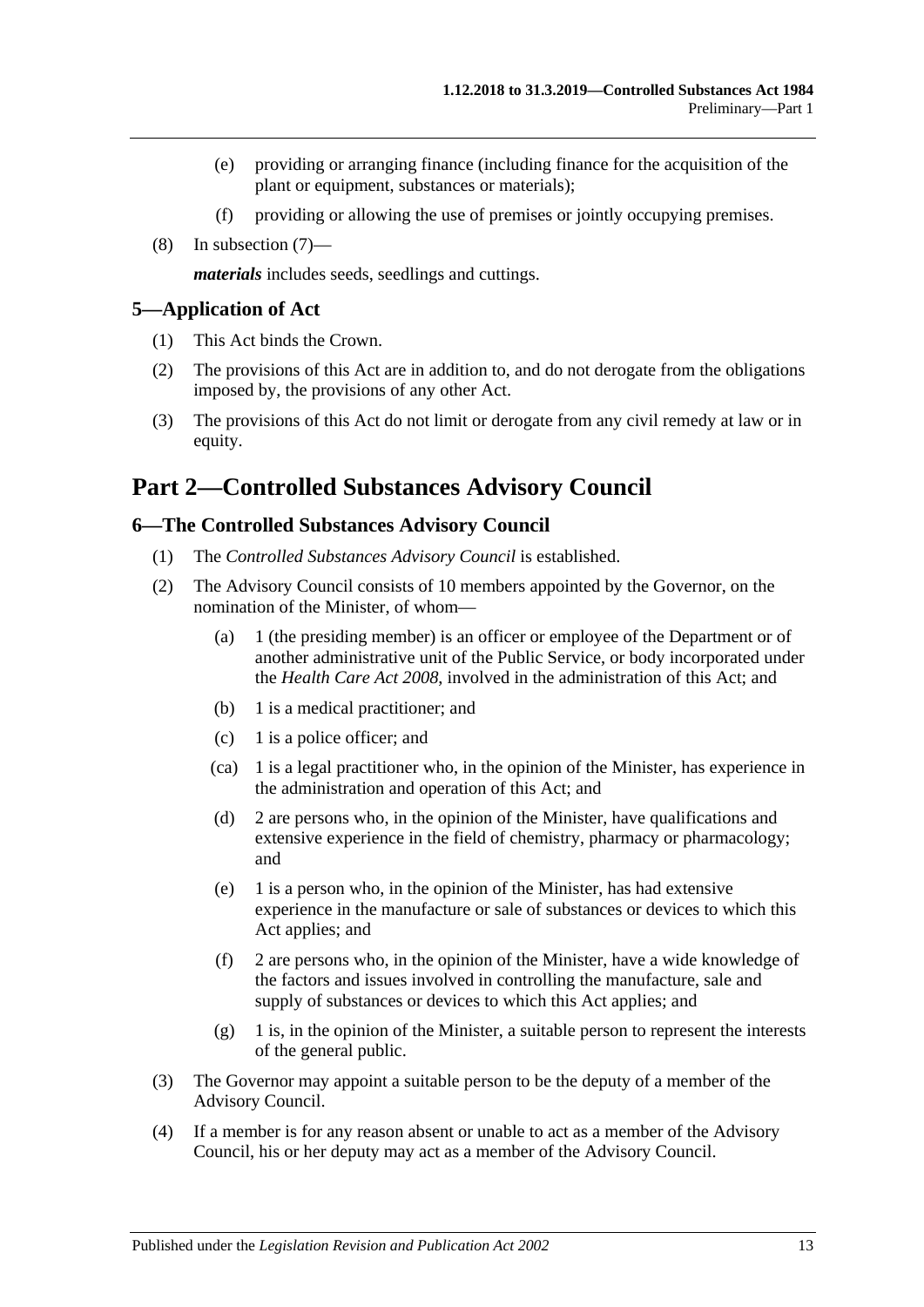## <span id="page-13-0"></span>**7—Terms and conditions of office**

- (1) A member of the Advisory Council will be appointed for a term of office, not exceeding 3 years, specified in the instrument of appointment and will, on the expiration of any such term, be eligible for reappointment.
- <span id="page-13-4"></span>(2) The Governor may remove a member of the Advisory Council from office on the ground of—
	- (a) mental or physical incapacity to carry out satisfactorily the duties of office; or
	- (b) neglect of duty; or
	- (c) dishonourable conduct.
- (3) The office of a member of the Advisory Council becomes vacant if the member—
	- (a) dies; or
	- (b) completes a term of office and is not reappointed; or
	- (c) resigns by giving notice in writing to the Minister; or
	- (d) is removed from office by the Governor pursuant to [subsection](#page-13-4) (2).
- (4) On the office of a member of the Advisory Council becoming vacant, a person must be appointed to that office in accordance with this Act.

#### <span id="page-13-1"></span>**8—Validity of acts of the Advisory Council**

An act or proceeding of the Advisory Council is not invalid by reason of a vacancy in the membership of the Advisory Council or of a defect in the appointment of a person to the Advisory Council.

#### <span id="page-13-2"></span>**9—Allowances and expenses**

A member of the Advisory Council is entitled to receive such allowances and expenses as the Governor may from time to time determine

#### <span id="page-13-3"></span>**10—Conduct of business**

- (1) The presiding member or, in the presiding member's absence, his or her deputy, will preside at any meeting of the Advisory Council.
- (2) In the absence of both the presiding member and the presiding member's deputy from a meeting of the Advisory Council, the members present may elect one of their number to preside at that meeting.
- (3) Six members constitute a quorum of the Advisory Council, and no business may be transacted at any meeting of the Advisory Council unless a quorum is present.
- (4) A decision carried by the votes of a majority of the members present at a meeting is a decision of the Advisory Council.
- (5) The person presiding at a meeting of the Advisory Council will, in the event of an equality of votes, have a second, or casting, vote.
- (6) Subject to this Act, the business of the Advisory Council may be conducted in a manner determined by the Advisory Council.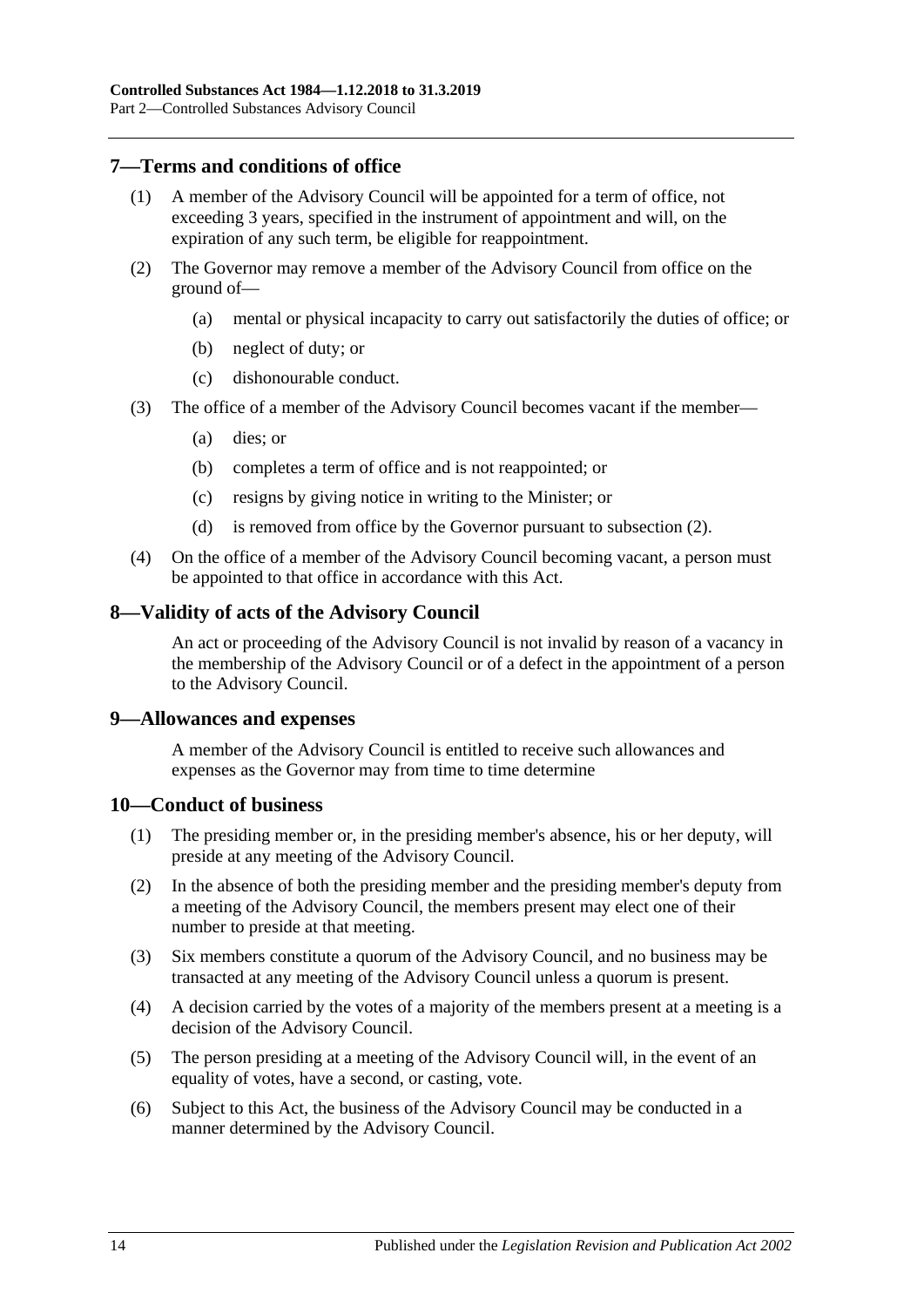## <span id="page-14-0"></span>**10A—Conflict of interest under Public Sector (Honesty and Accountability) Act**

A member of the Advisory Council will not be taken to have a direct or indirect interest in a matter for the purposes of the *[Public Sector \(Honesty and Accountability\)](http://www.legislation.sa.gov.au/index.aspx?action=legref&type=act&legtitle=Public%20Sector%20(Honesty%20and%20Accountability)%20Act%201995)  Act [1995](http://www.legislation.sa.gov.au/index.aspx?action=legref&type=act&legtitle=Public%20Sector%20(Honesty%20and%20Accountability)%20Act%201995)* by reason only of the fact that the member has an interest in a matter that is shared in common with those engaged in or associated with the manufacture or sale of substances or devices to which the *[Controlled Substances Act](http://www.legislation.sa.gov.au/index.aspx?action=legref&type=act&legtitle=Controlled%20Substances%20Act%201984) 1984* applies generally, or a substantial section of those engaged in or associated with the manufacture or sale of such substances or devices.

## <span id="page-14-1"></span>**11—Functions of the Advisory Council**

- (1) The functions of the Advisory Council are as follows:
	- (a) to keep under review substances and devices that are subject to this Act or that may, in the opinion of the Advisory Council, need to be brought under this Act and the controls (if any) that are, or should be, applicable to them; and
	- (b) to advise the Minister on the measures that should, in the opinion of the Advisory Council, be taken in relation to imposing, withdrawing or varying controls in respect of any of those substances or devices; and
	- (c) to monitor the administration and operation of this Act; and
	- (d) such other functions as the Minister may assign to the Advisory Council.
- (2) The Advisory Council may make recommendations to the Minister for—
	- (a) amendments to this Act; or
	- (b) making, varying or revoking regulations under this Act.
- (3) The Advisory Council must advise the Minister on any matter referred by the Minister to the Advisory Council for advice.
- (4) The Advisory Council may establish subcommittees for the purpose of giving advice to the Advisory Council in the performance of its functions.
- (5) A subcommittee will consist of such members of the Advisory Council, and such other persons co-opted by the Advisory Council, as the Advisory Council thinks fit.
- <span id="page-14-2"></span>(6) The Advisory Council must, not later than 31 October in each year, report to the Minister on the administration and operation of this Act during the previous financial year.
- (7) The Minister must, as soon as practicable after receipt of a report submitted under [subsection](#page-14-2) (6), cause a copy of the report to be laid before each House of Parliament.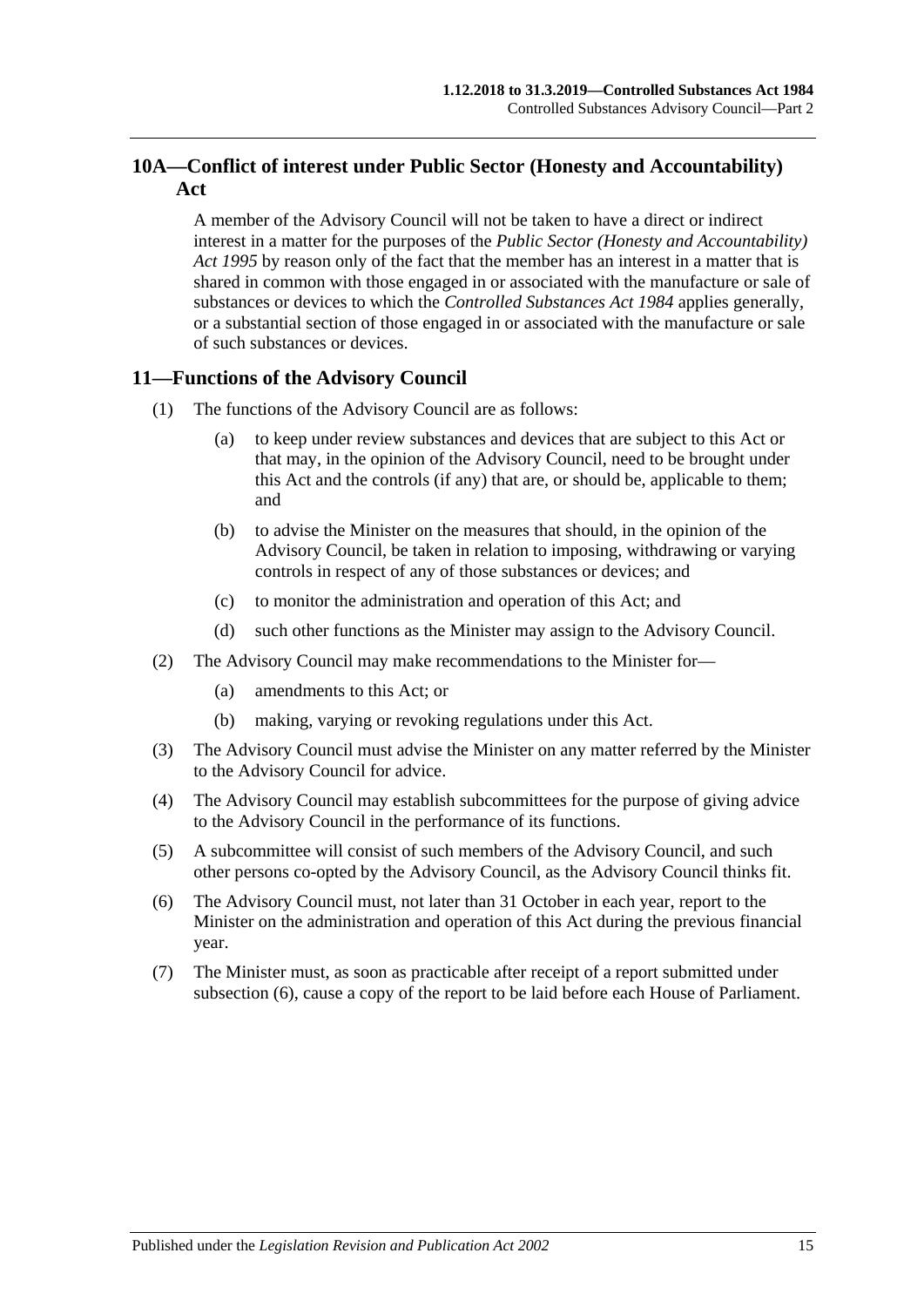## <span id="page-15-0"></span>**Part 2A—Application in South Australia of Commonwealth therapeutic goods laws**

## <span id="page-15-1"></span>**Division 1—Applied provisions**

## <span id="page-15-2"></span>**11A—Application of Commonwealth therapeutic goods laws**

- (1) The Commonwealth therapeutic goods laws, as in force for the time being and as modified by or under this Part, apply as a law of South Australia.
- (2) Those Commonwealth therapeutic goods laws so apply as if they extended to—
	- (a) things done or omitted to be done by persons who are not corporations; and
	- (b) things done or omitted to be done in the course of trade and commerce within the limits of South Australia.
- (3) For the purposes of this section, the Commonwealth therapeutic goods laws are modified as follows:
	- (a) a reference to the Federal Court or the Federal Court of Australia is to be read as a reference to the District Court of South Australia;
	- (b) a reference to the Administrative Appeals Tribunal is to be read as a reference to the Administrative and Disciplinary Division of the District Court of South Australia;
	- (c) a reference to a prescribed court is to be read as a reference to a prescribed court excluding the Federal Court;
	- (d) any other modifications specified by the regulations.

## <span id="page-15-3"></span>**11B—Interpretation of Commonwealth therapeutic goods laws**

- (1) The *Acts Interpretation Act 1901* of the Commonwealth, as in force for the time being—
	- (a) applies to the interpretation of the applied provisions; and
	- (b) so applies as if the applied provisions were an Act of the Commonwealth or regulations or orders under a Commonwealth Act, as the case requires.
- (2) The *[Acts Interpretation Act](http://www.legislation.sa.gov.au/index.aspx?action=legref&type=act&legtitle=Acts%20Interpretation%20Act%201915) 1915* does not apply to the applied provisions.

## <span id="page-15-4"></span>**Division 2—Functions and powers under applied provisions**

## <span id="page-15-5"></span>**11C—Functions and powers of Commonwealth Minister**

The Commonwealth Minister has the same functions and powers under the applied provisions as that Minister has under the Commonwealth therapeutic goods laws as those laws apply to the Commonwealth.

## <span id="page-15-7"></span><span id="page-15-6"></span>**11D—Functions and powers of Commonwealth Secretary**

(1) The Commonwealth Secretary has the same functions and powers under the applied provisions as that Secretary has under the Commonwealth therapeutic goods laws as those laws apply to the Commonwealth.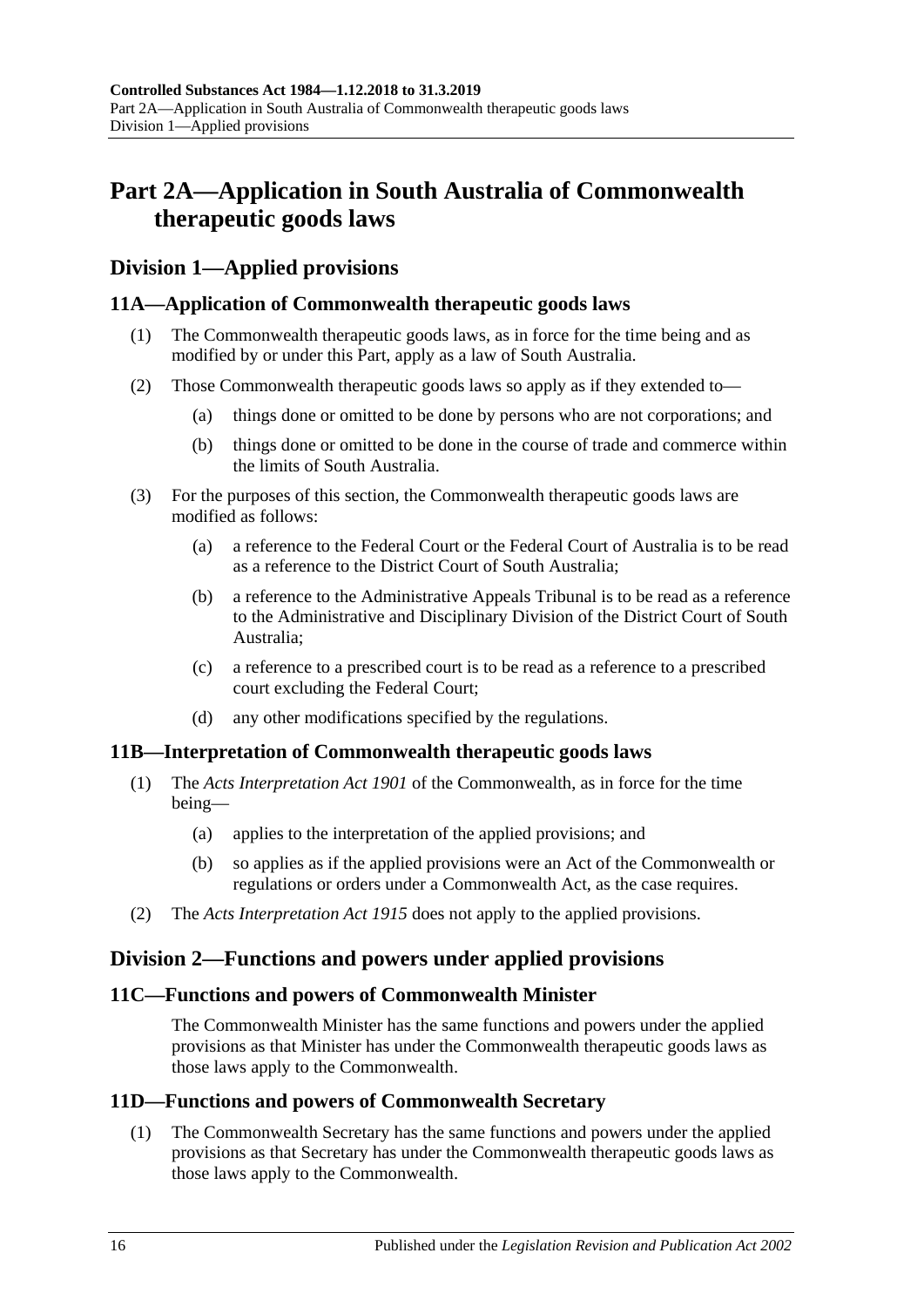(2) Without limiting [subsection](#page-15-7) (1), the Commonwealth Secretary has the function of including goods in the Australian Register of Therapeutic Goods kept under the applied provisions and is authorised to cancel the inclusion of goods in that Register in accordance with those provisions.

## <span id="page-16-0"></span>**11E—Commonwealth may retain fees paid to Commonwealth Secretary**

The Commonwealth may retain fees paid to, or recovered by, the Commonwealth Secretary in respect of the performance or exercise of functions or powers conferred on the Commonwealth Secretary by the applied provisions.

## <span id="page-16-1"></span>**11F—Functions and powers of other persons**

An authorised person, authorised officer or official analyst appointed under the Commonwealth therapeutic goods laws has the same functions and powers under the applied provisions as that person, officer or analyst has under the Commonwealth therapeutic goods laws as those laws apply to the Commonwealth.

### <span id="page-16-2"></span>**11G—Delegation by Commonwealth Minister or Commonwealth Secretary**

Any delegation by the Commonwealth Minister or the Commonwealth Secretary under section 57 of the Commonwealth Act is taken to extend to, and have effect for the purposes of, the corresponding provision of the applied provisions.

### <span id="page-16-3"></span>**11H—Appointments under Commonwealth therapeutic goods laws**

The appointment of a person to an office or position under a provision of the Commonwealth therapeutic goods laws is taken to extend to, and have effect for the purposes of, the applied provisions.

## <span id="page-16-4"></span>**Division 3—Offences against applied provisions**

## <span id="page-16-5"></span>**11I—Application of Commonwealth criminal laws to offences against applied provisions**

- (1) The relevant Commonwealth laws apply as laws of South Australia in relation to any offence committed against the applied provisions as if the applied provisions were a law of the Commonwealth and not a law of South Australia.
- <span id="page-16-6"></span>(2) For the purposes of a law of South Australia, an offence against the applied provisions—
	- (a) is taken to be an offence against the laws of the Commonwealth in the same way as if the applied provisions were a law of the Commonwealth; and
	- (b) is taken not to be an offence against the laws of South Australia.
- (3) [Subsection](#page-16-6) (2) has effect for the purposes of a law of South Australia except as prescribed by the regulations.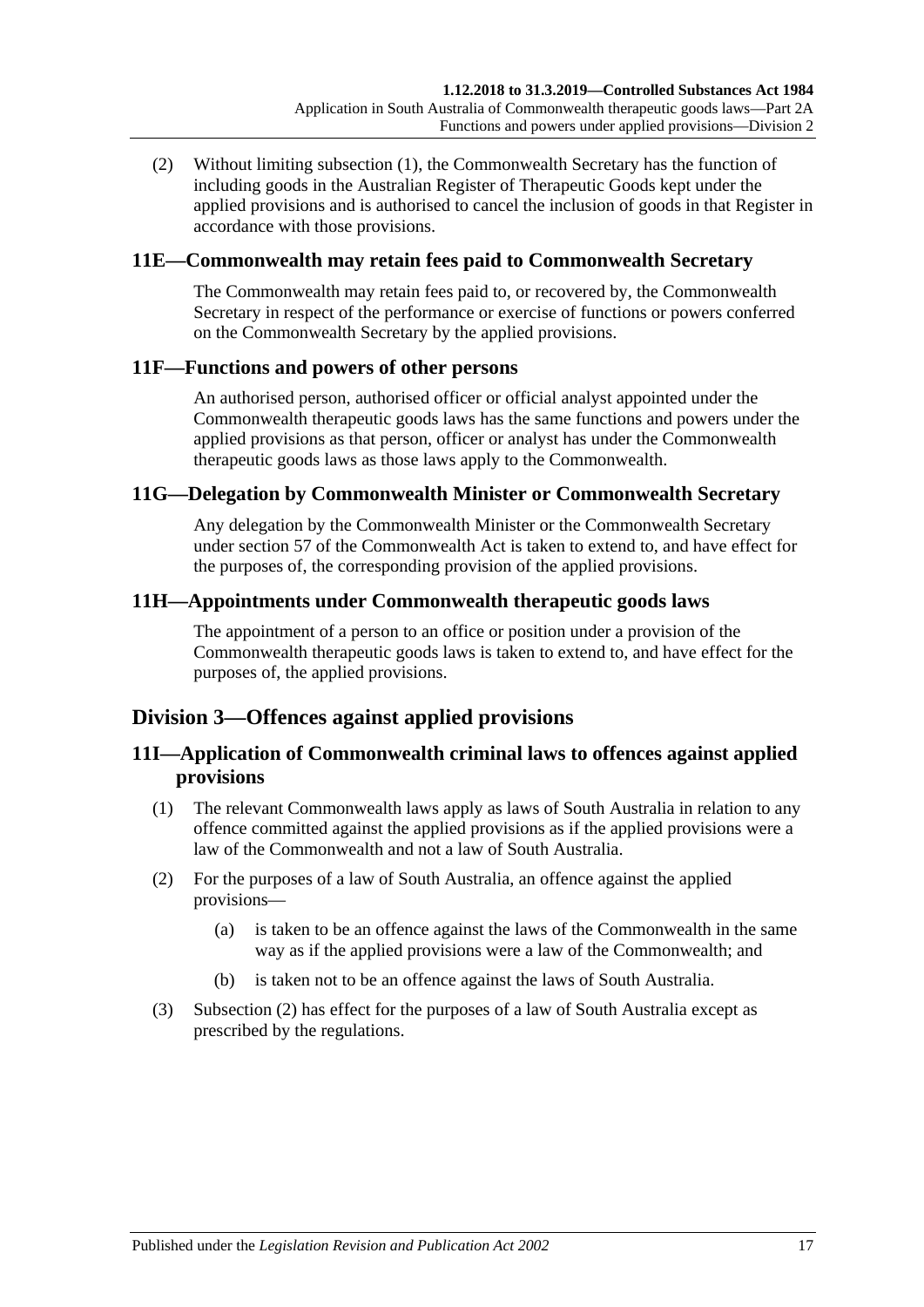## <span id="page-17-0"></span>**11J—Functions and powers conferred on certain Commonwealth officers and authorities relating to offences**

- <span id="page-17-4"></span>(1) A provision of the applied provisions applying because of [section](#page-16-5) 11I that confers on a Commonwealth officer or authority a function or power in relation to an offence against the Commonwealth therapeutic goods laws also confers on the officer or authority the same function or power in relation to an offence against the corresponding provision of the applied provisions.
- (2) In performing a function, or exercising a power, conferred by [subsection](#page-17-4) (1), the Commonwealth officer or authority must act as nearly as is practicable as the officer or authority would act in performing or exercising the same function or power in relation to an offence against the corresponding provision of the Commonwealth therapeutic goods laws.

## <span id="page-17-1"></span>**11K—No double jeopardy for offences against applied provisions**

If—

- (a) an act or omission is both an offence against the applied provisions and an offence against the Commonwealth therapeutic goods laws; and
- (b) the offender has been punished for that offence under the Commonwealth therapeutic goods laws,

the offender is not liable to be punished for that offence under the applied provisions.

## <span id="page-17-2"></span>**Division 4—Reviews and appeals**

## <span id="page-17-3"></span>**11L—District Court may sit with assessors**

- (1) In proceedings for review by or on an appeal to the Administrative and Disciplinary Division of the District Court under the applied provisions, the Court will, if a Judge of the Court so determines, sit with assessors.
- <span id="page-17-5"></span>(2) For the purposes of this section, if a Judge of the Court determines that the Court is to sit with assessors—
	- (a) the Minister must establish a panel of persons who may sit as assessors; and
	- (b) a member of the panel will hold office on terms and conditions specified by the Minister in the instrument of appointment (and a member of the panel whose term of office expires is eligible for reappointment); and
	- (c) subject to [paragraph](#page-17-5) (d), if assessors are to sit with the District Court, the Judge of the Court on the appeal will select 2 members of the panel to sit with the Court in the proceedings; and
	- (d) a member of the panel who has a personal or direct or indirect pecuniary interest in a matter before the District Court is disqualified from participating in proceedings relating to the matter; and
	- (e) if an assessor dies or is for any reason unable to continue with any proceedings, the District Court constituted of the judicial officer who is presiding at the proceedings and the other assessor may, if the judicial officer so determines, continue and complete the proceedings.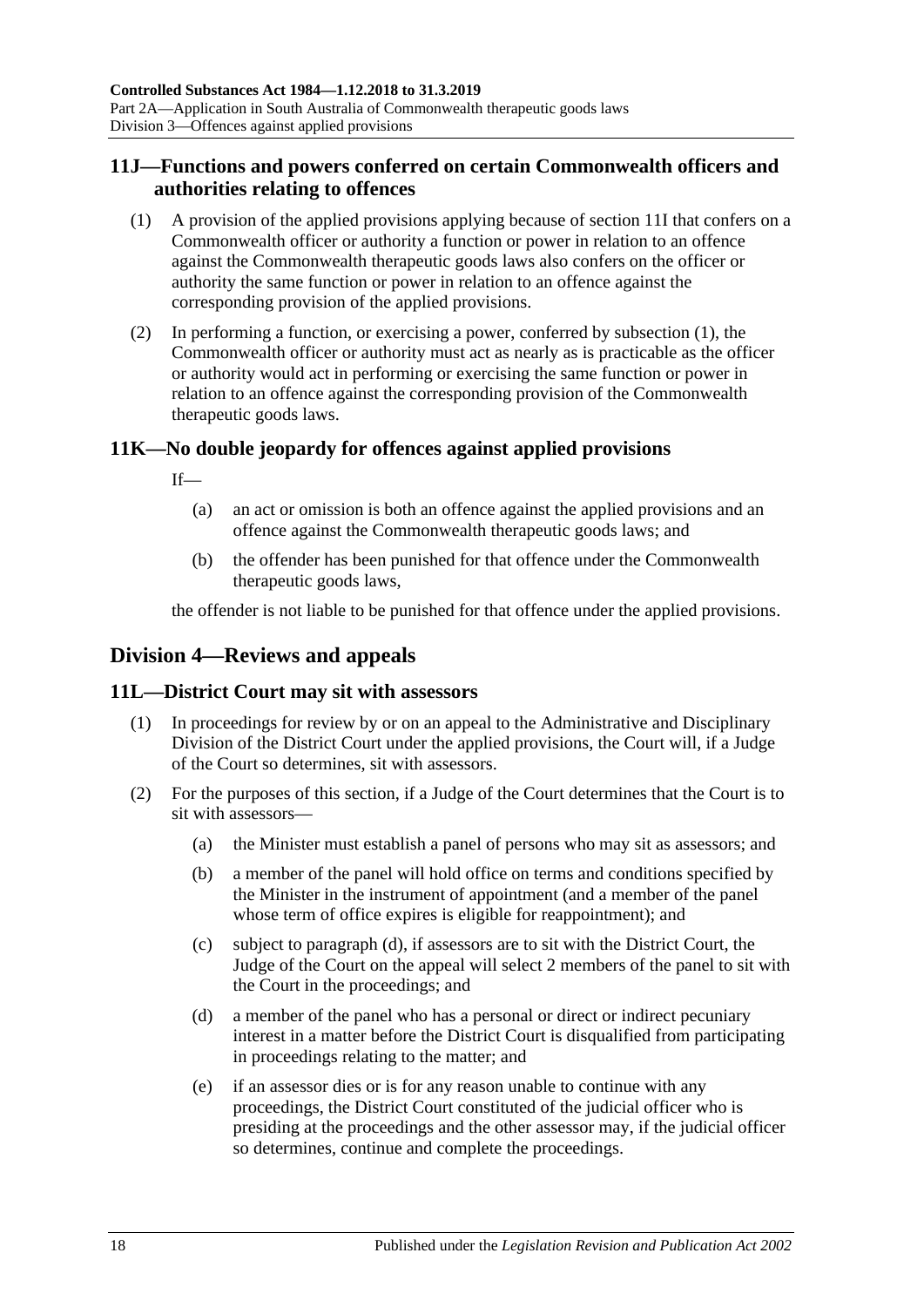## <span id="page-18-0"></span>**Part 3—Controlled substances**

## <span id="page-18-1"></span>**12—Declaration of poisons, prescription drugs, drugs of dependence, controlled drugs etc**

- (1) The Governor may, by regulation, declare, individually or by class, any substance that in the Governor's opinion has the potential to be harmful to humans to be a poison for the purposes of this Act.
- (2) The Governor may, by regulation, declare, individually or by class, a poison to be a prescription drug for the purposes of this Act.
- (3) The Governor may, by regulation, declare, individually or by class, a poison that in the Governor's opinion may lead to dependence in humans to be a drug of dependence for the purposes of this Act.
- (4) The Governor may, by regulation, declare, individually or by class, any substance that in the Governor's opinion may lead to dependence in humans or is of exceptional danger to humans to be a controlled drug for the purposes of this Act.
- (4a) The Governor may, by regulation, declare, individually or by class, a substance that in the Governor's opinion may be used in the manufacture of a controlled drug to be a controlled precursor for the purposes of this Act.
- (4b) The Governor may, by regulation, declare, individually or by class, a plant that in the Governor's opinion has the potential if it, or any product of it, is smoked or consumed by, or administered to, humans to lead to dependence in humans to be a controlled plant for the purposes of this Act.
- (7) The Governor may, by regulation, declare, individually or by class, any substance that in the Governor's opinion is a volatile solvent, or contains a volatile solvent, to be a volatile solvent for the purposes of this Act.
- (8) In any regulations made for the purposes of this section, the Governor may assign a poison or drug of dependence to a specified class or specified classes.

## <span id="page-18-3"></span><span id="page-18-2"></span>**12A—Interim controlled drugs**

- (1) The Attorney-General may, if he or she is of the opinion that a substance may be of exceptional danger to humans, by notice in the Gazette, declare the substance to be an interim controlled drug.
- (2) A notice under [subsection](#page-18-3) (1)—
	- (a) operates for a period specified in the notice (being a period of not more than 12 months); and
	- (b) may be varied or revoked at any time by the Attorney-General by further notice in the Gazette; and
	- (c) may refer to a substance by its trade name or in any other manner.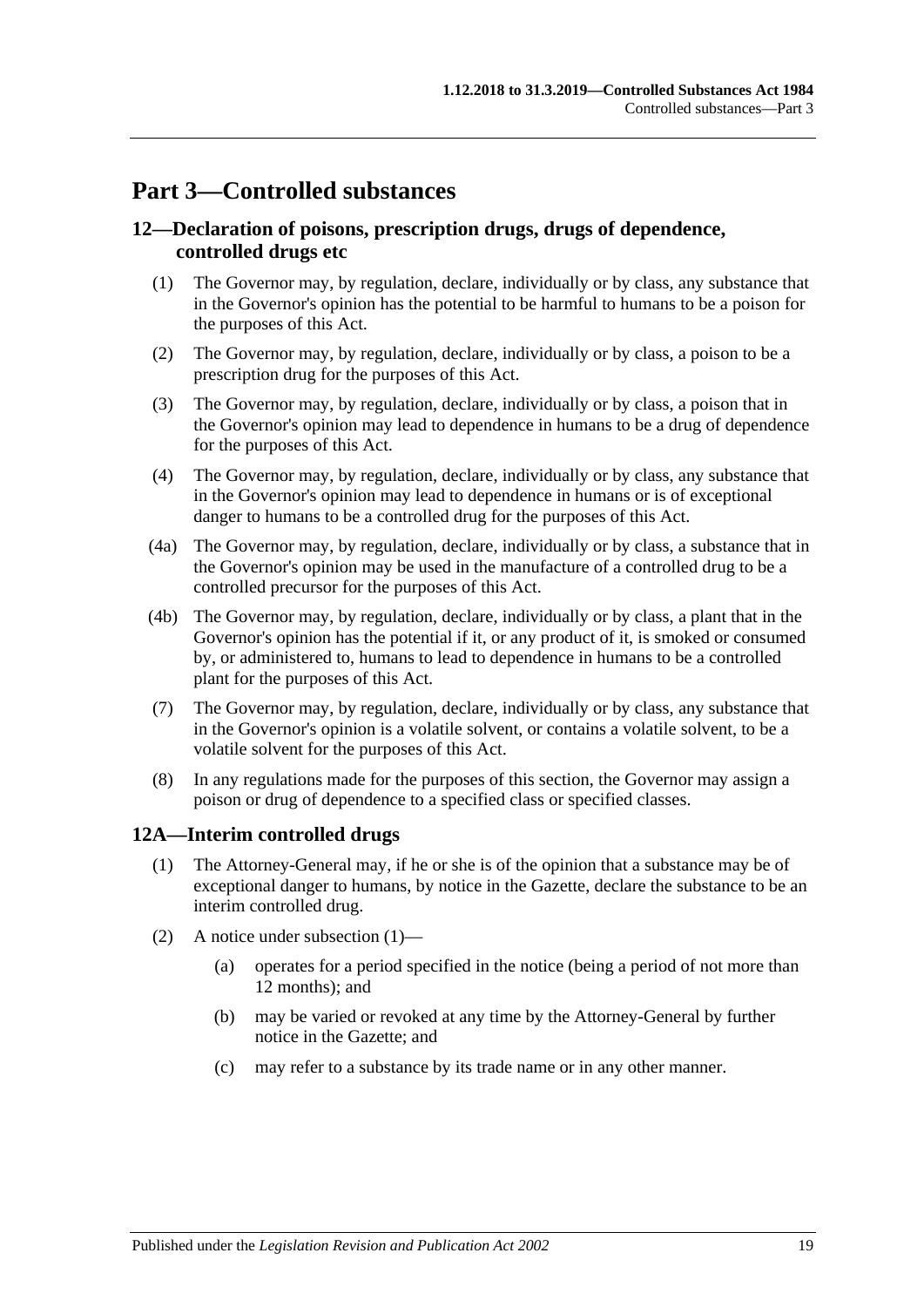## <span id="page-19-0"></span>**Part 4—General offences**

## <span id="page-19-3"></span><span id="page-19-1"></span>**13—Manufacture and packing**

- (1) A person must not manufacture or pack a poison, medicine or medical device to which this section applies unless the person—
	- (a) is a registered health practitioner or veterinary surgeon acting in the ordinary course of his or her profession; or
	- (b) is licensed to do so by the Minister.

Maximum penalty: \$10 000.

- (2) This section applies to such poisons (other than prescription drugs), medicines or medical devices as may be prescribed, individually or by class, by the regulations.
- (3) In proceedings for an offence against [subsection](#page-19-3) (1), the paragraphs of the subsection are to be treated as providing exceptions, and, if the complaint negatives the exceptions or alleges that the defendant acted without lawful authority, no proof will be required in relation to the exceptions by the prosecution but the application of an exception will be a matter for proof by the defendant.
- (4) In this section—

#### *manufacture*—

- (a) in relation to a substance, means undertake any process by which the substance is extracted, produced, refined, separated into discrete units or otherwise prepared; and
- (b) in relation to a device, means undertake any process by which the device is produced.

## <span id="page-19-4"></span><span id="page-19-2"></span>**14—Sale by wholesale**

- (1) A person must not sell by wholesale a poison, medicine or medical device to which this section applies unless the person—
	- (a) is a pharmacist acting in the ordinary course of his or her profession; or
	- (b) is licensed to do so by the Minister.

Maximum penalty: \$10 000.

- (2) This section applies to such poisons (other than prescription drugs), medicines or medical devices as may be prescribed, individually or by class, by the regulations.
- (3) In proceedings for an offence against [subsection](#page-19-4) (1), the paragraphs of the subsection are to be treated as providing exceptions, and, if the complaint negatives the exceptions or alleges that the defendant acted without lawful authority, no proof will be required in relation to the exceptions by the prosecution but the application of an exception will be a matter for proof by the defendant.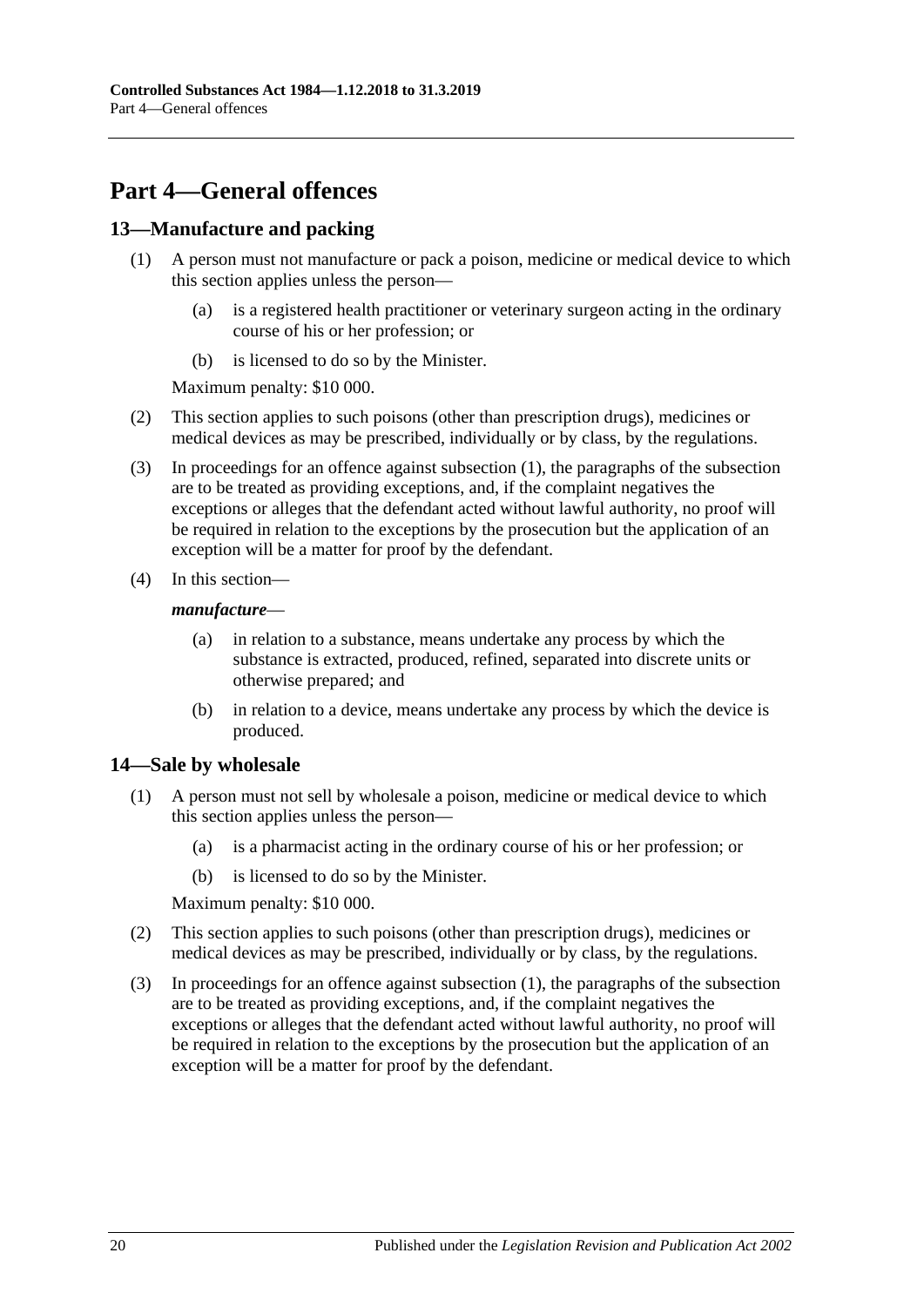#### <span id="page-20-4"></span><span id="page-20-0"></span>**15—Sale or supply to end user**

- (1) A person must not sell by retail or supply to a person a poison, medicine or medical device to which this section applies unless the person—
	- (a) is a registered health practitioner or veterinary surgeon acting in the ordinary course of his or her profession; or
	- (b) is licensed to do so by the Minister.

Maximum penalty: \$10 000.

- (2) This section applies to such poisons (other than prescription drugs), medicines or medical devices as may be prescribed, individually or by class, by the regulations.
- (3) In proceedings for an offence against [subsection](#page-20-4) (1), the paragraphs of the subsection are to be treated as providing exceptions, and, if the complaint negatives the exceptions or alleges that the defendant acted without lawful authority, no proof will be required in relation to the exceptions by the prosecution but the application of an exception will be a matter for proof by the defendant.

### <span id="page-20-1"></span>**16—Sale of certain poisons**

(1) A person must not sell a poison to which this section applies to a person under the age of 18 years.

Maximum penalty: \$10 000.

- (2) A person must not sell a poison to which this section applies—
	- (a) unless the purchaser is known to the vendor; or
	- (b) unless the purchaser produces satisfactory evidence of his or her identity.

Maximum penalty: \$10 000.

(3) If a person seeks to purchase a poison to which this section applies, the vendor must ask the prospective purchaser the purpose for which the poison is required, and must not proceed with the sale unless the question is satisfactorily answered.

Maximum penalty: \$10 000.

- (4) A person who sells poisons to which this section applies must keep prescribed records. Maximum penalty: \$10 000.
- (5) This section applies to such poisons as may be prescribed, individually or by class, by the regulations.

#### <span id="page-20-2"></span>**17—Sale of poisons the possession of which requires a licence**

A person must not sell a poison the possession of which requires a licence under this Act unless the purchaser produces his or her licence.

Maximum penalty: \$10 000.

#### <span id="page-20-3"></span>**17A—Manufacture, sale, supply or possession of certain precursors**

(1) A person must not, unless he or she holds a permit from the Minister to do so, manufacture, sell or supply a poison to which this section applies (a *section 17A precursor*).

Maximum penalty: \$15 000 or imprisonment for 3 years, or both.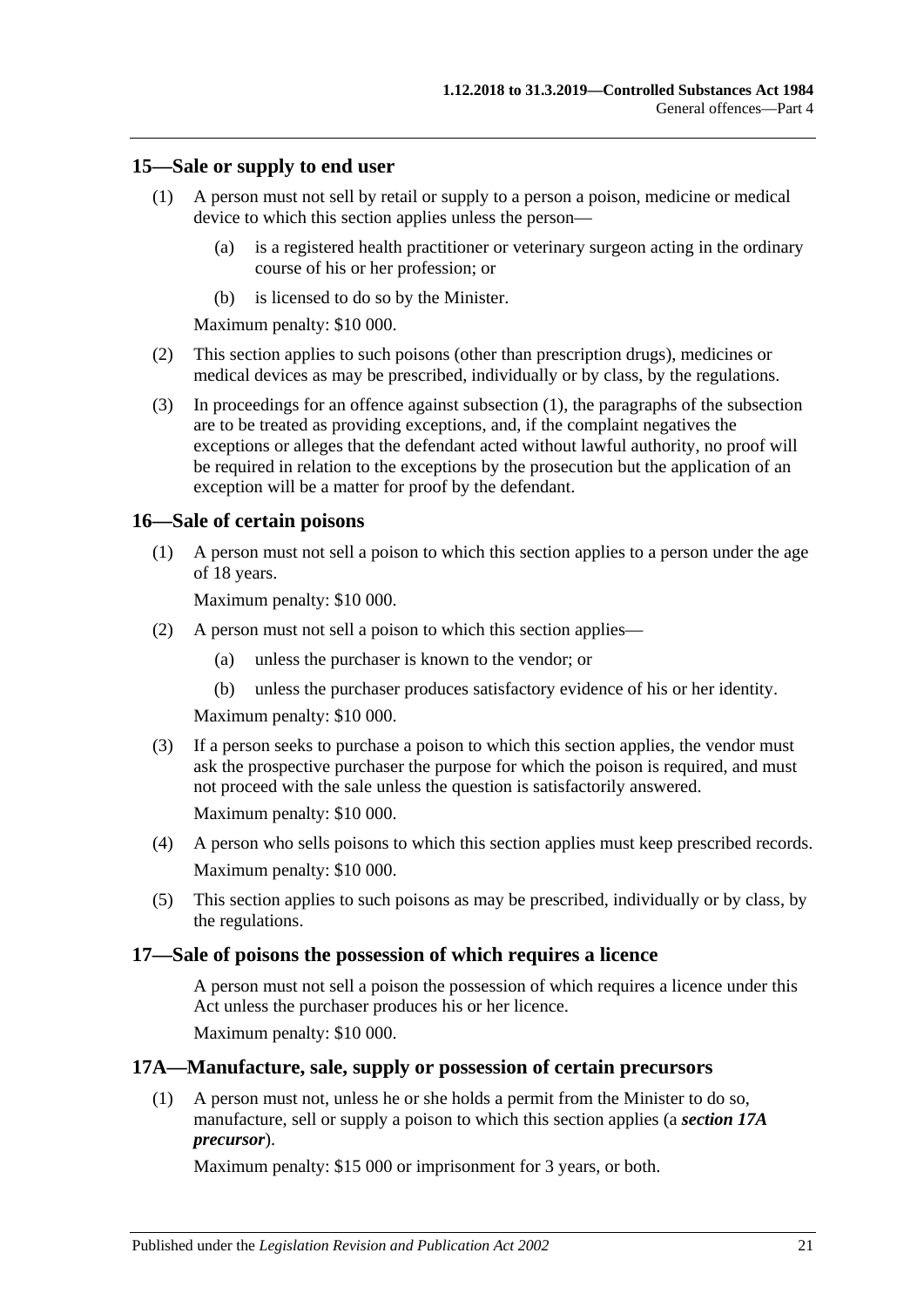(2) A person must not, unless he or she holds a permit from the Minister to do so, be in possession of a section 17A precursor.

Maximum penalty: \$10 000 or imprisonment for 2 years, or both.

(3) A person must not sell a section 17A precursor unless the purchaser produces the permit under which the person is entitled to be in possession of the section 17A precursor.

Maximum penalty: \$10 000 or imprisonment for 2 years, or both.

(4) This section applies to such poisons as may be prescribed, individually or by class, by the regulations.

### <span id="page-21-0"></span>**17B—Storage and sale of certain precursors**

- (1) A person must not sell a poison to which this section applies (a *section 17B precursor*) to another person unless—
	- (a) the purchaser holds an account with the seller; and
	- (b) the sale is transacted as a sale on account pursuant to a duly completed order form supplied by the purchaser; and
	- (c) the order form is accompanied by a duly completed end user statement in the form prescribed by regulation; and
	- (d) the person collecting the precursor produces his or her driver's licence, passport or other satisfactory evidence of the person's identity that includes a photograph; and
	- (e) the seller is satisfied that the person collecting the precursor is the purchaser or is acting on behalf of the purchaser; and
	- (f) the seller duly completes the seller's section of the end user statement.

Maximum penalty: \$10 000 or imprisonment for 3 years, or both.

- <span id="page-21-1"></span>(2) A seller of section 17B precursors—
	- (a) must, in relation to each sale of such a precursor, keep a record of—
		- (i) the name and address of the purchaser; and
		- (ii) the name of the precursor and the quantity sold; and
		- (iii) the date of the sale; and
	- (b) must retain an end user statement for at least 5 years after the date of the sale to which it relates; and
	- (c) must make the record referred to in [paragraph](#page-21-1) (a) and the end user statements available for inspection at any time by an authorised officer.

Maximum penalty: \$10 000 or imprisonment for 3 years, or both.

(3) A seller of section 17B precursors must, if at any time he or she forms a suspicion that an order or enquiry for the purchase of such a precursor may be connected to an unlawful use of the precursor, inform the Commissioner of Police of the suspicion.

Maximum penalty: \$1 000 or imprisonment for 12 months, or both.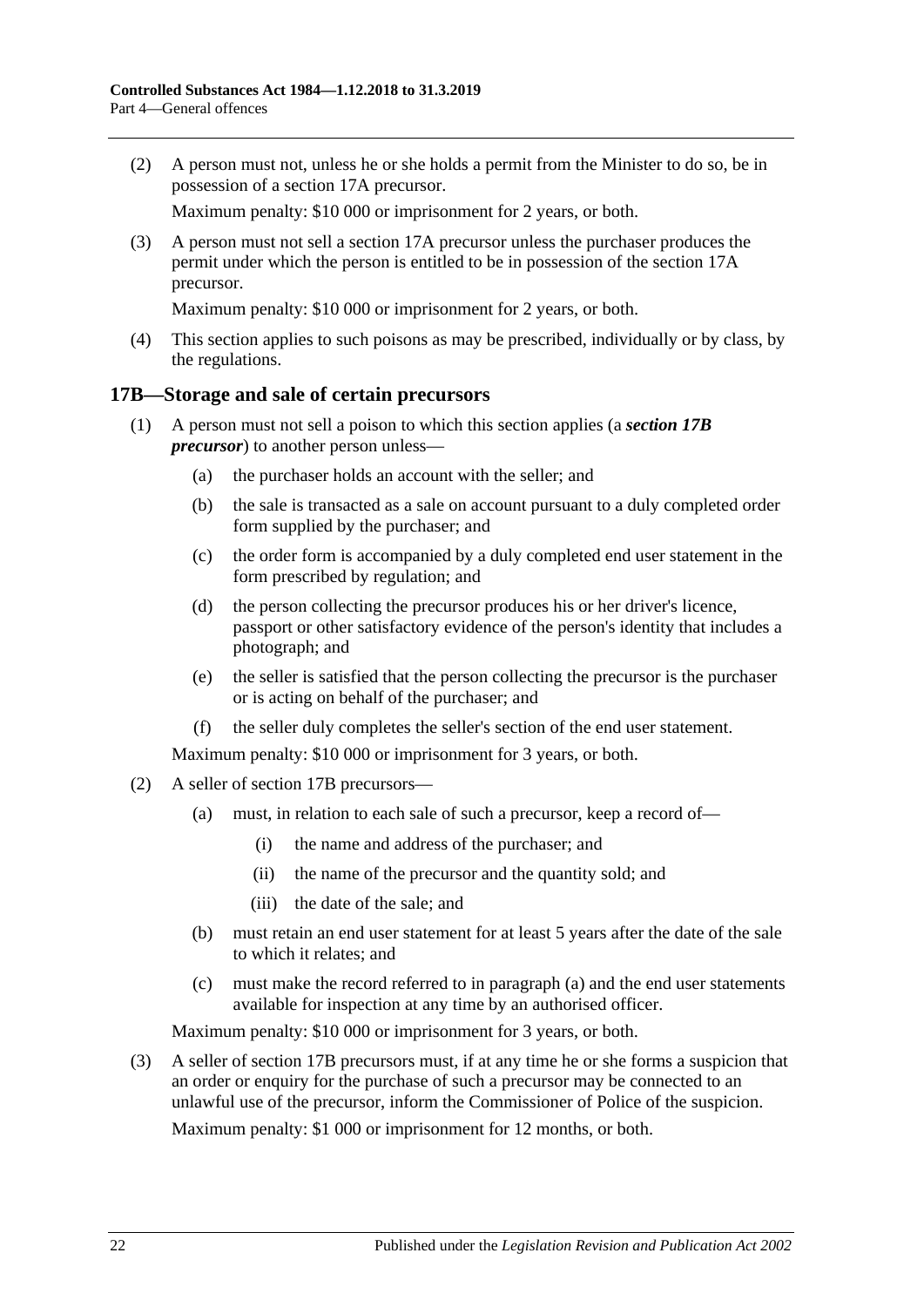- (4) A seller of section 17B precursors—
	- (a) must keep those precursors in storage that is secure from access by any person other than the seller or a person who is authorised in writing by the seller to have such access; and
	- (b) must retain such a written authorisation while it is current and for at least 5 years after it ceases to have effect and make it available for inspection at any time by an authorised officer; and
	- (c) must cause the stock of those precursors to be checked, after each sale, by some person other than the person who directly handled the sale.

Maximum penalty: \$1 000 or imprisonment for 12 months, or both.

- (5) This section does not apply in relation to the sale of a section 17B precursor if the sale—
	- (a) is of a section 17B precursor contained in a preparation designed, packaged and labelled for human or animal therapeutic use; and
	- (b) is made to, or by, a registered health practitioner or veterinary surgeon acting in the ordinary course of his or her profession.
- (6) This section applies to such poisons as may be prescribed, individually or by class, by the regulations.

### <span id="page-22-0"></span>**17C—Regulation of sale of certain precursors**

- (1) A person must not sell a poison to which this section applies (a *section 17C precursor*) to another person unless—
	- (a) the purchaser provides the seller with a duly completed end user statement in the form prescribed by regulation; and
	- (b) the purchaser produces his or her driver's licence, passport or other satisfactory evidence of the person's identity that includes a photograph; and
	- (c) the seller duly completes the seller's section of the end user statement.

Maximum penalty: \$10 000 or imprisonment for 3 years, or both.

(2) A seller of section 17C precursors must, if at any time he or she forms a suspicion that an order or enquiry for the purchase of such a precursor may be connected to an unlawful use of the precursor, inform the Commissioner of Police of the suspicion.

Maximum penalty: \$1 000 or imprisonment for 12 months, or both.

- (3) This section does not apply in relation to the sale of a section 17C precursor if the sale—
	- (a) is of a section 17C precursor contained in a preparation designed, packaged and labelled for human or animal therapeutic use; and
	- (b) is made to, or by, a registered health practitioner or veterinary surgeon acting in the ordinary course of his or her profession.
- (4) This section applies to such poisons as may be prescribed, individually or by class, by the regulations.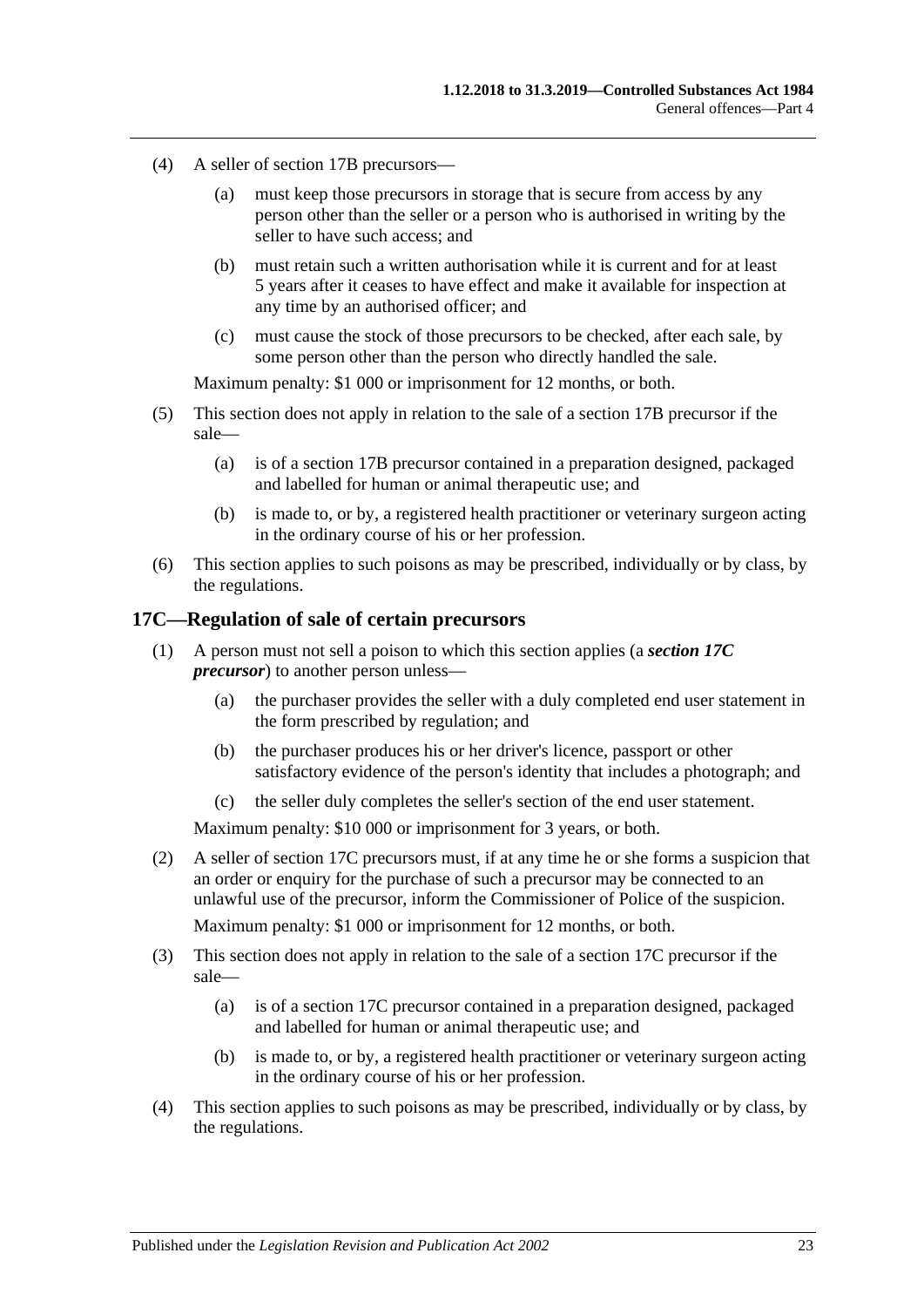## <span id="page-23-1"></span><span id="page-23-0"></span>**18—Regulation of prescription drugs**

- (1) A person must not prescribe a prescription drug (not being a drug of dependence) except as follows:
	- (a) a registered health practitioner may prescribe a prescription drug (not being a drug of dependence) for a person if he or she is acting in the ordinary course of the practitioner's profession and—
		- (i) the practitioner is a dentist, medical practitioner or nurse practitioner; or
		- (ii) the practitioner's registration is endorsed under section 94 of the *Health Practitioner Regulation National Law* as being qualified to prescribe a scheduled medicine or class of scheduled medicines and the drug is a scheduled medicine or of a class of scheduled medicines specified in the endorsement; or
		- (iii) the practitioner is authorised to prescribe the drug by the regulations;
	- (b) a veterinary surgeon may prescribe a prescription drug (not being a drug of dependence) for an animal if the veterinary surgeon is acting in the ordinary course of the veterinary surgeon's profession;
	- (c) a person may prescribe a prescription drug (not being a drug of dependence) for a person or an animal if licensed to do so by the Minister.

Maximum penalty: \$10 000 or imprisonment for 2 years.

- (1a) A person must not sell a prescription drug (not being a drug of dependence) by wholesale except as follows:
	- (a) a pharmacist may sell a prescription drug (not being a drug of dependence) by wholesale if the pharmacist is acting in the ordinary course of the pharmacist's profession;
	- (b) a person may sell a prescription drug (not being a drug of dependence) by wholesale if licensed to do so by the Minister.

- (1b) A person must not sell a prescription drug (not being a drug of dependence) by retail except as follows:
	- (a) a pharmacist may sell a prescription drug (not being a drug of dependence) by retail if the pharmacist—
		- (i) is dispensing the drug on the prescription of a person of a class authorised to prescribe the drug; and
		- (ii) is acting in the ordinary course of the pharmacist's profession;
	- (b) a registered health practitioner may sell a prescription drug (not being a drug of dependence) by retail if the practitioner is acting in the ordinary course of the practitioner's profession and—
		- (i) the practitioner is a dentist, medical practitioner or nurse practitioner; or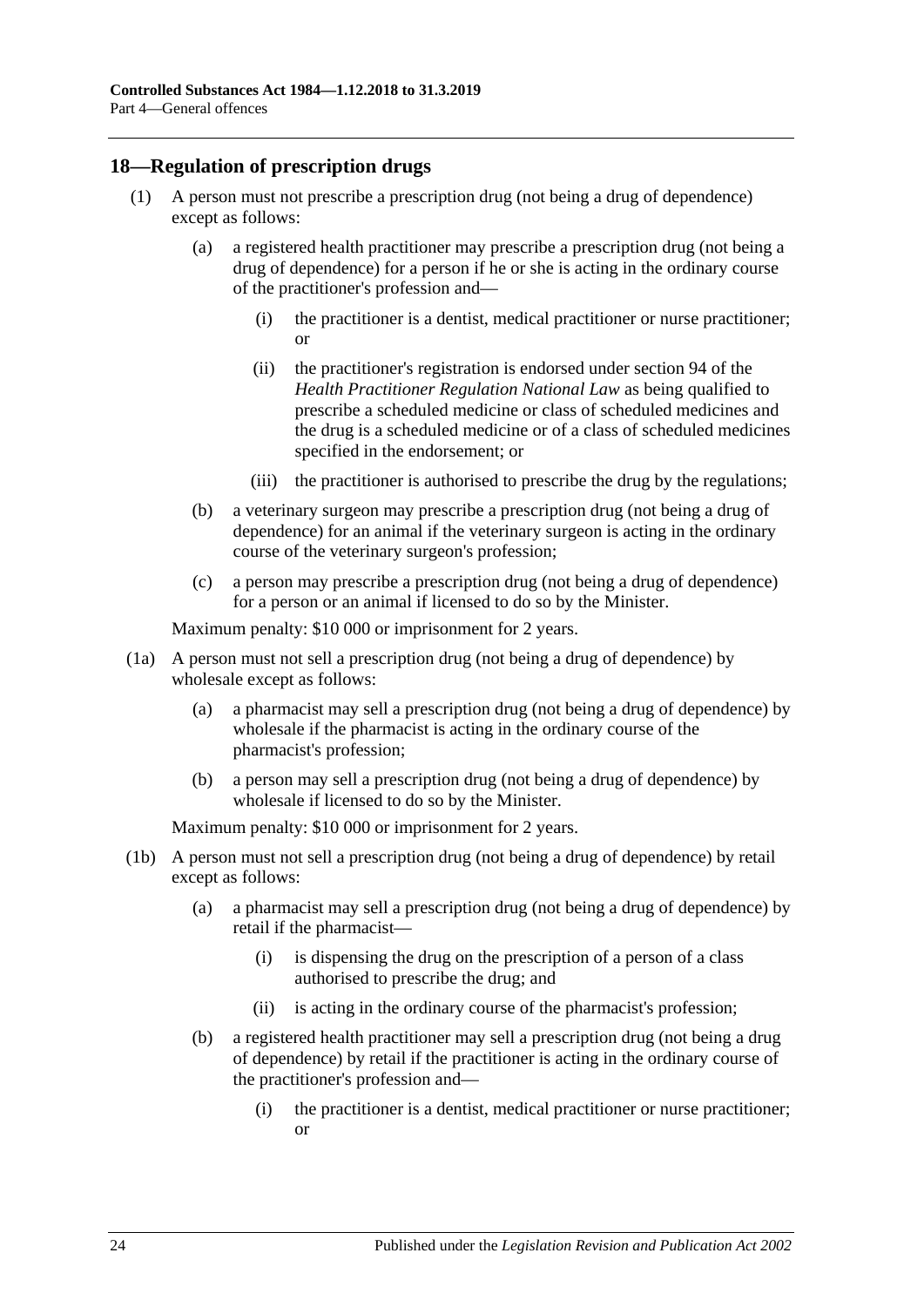- (ii) the practitioner's registration is endorsed under section 94 of the *Health Practitioner Regulation National Law* as being qualified to sell a scheduled medicine or class of scheduled medicines and the drug is a scheduled medicine or of a class of scheduled medicines specified in the endorsement; or
- (iii) the practitioner is authorised to sell the drug by the regulations;
- (c) a veterinary surgeon may sell a prescription drug (not being a drug of dependence) by retail if the veterinary surgeon is acting in the ordinary course of the veterinary surgeon's profession;
- (d) a person may sell a prescription drug (not being a drug of dependence) by retail if the person is licensed to do so by the Minister.

- (1c) A person must not supply a prescription drug (not being a drug of dependence) to another person except as follows:
	- (a) a pharmacist may supply a prescription drug (not being a drug of dependence) to a person if the pharmacist—
		- (i) is dispensing the drug on the prescription of a person of a class authorised to prescribe the drug; and
		- (ii) is acting in the ordinary course of the pharmacist's profession;
	- (b) a registered health practitioner may supply a prescription drug (not being a drug of dependence) to a person if the practitioner is acting in the ordinary course of the practitioner's profession and—
		- (i) the practitioner is a dentist, medical practitioner, nurse or midwife; or
		- (ii) the practitioner's registration is endorsed under section 94 of the *Health Practitioner Regulation National Law* as being qualified to supply a scheduled medicine or class of scheduled medicines and the drug is a scheduled medicine or of a class of scheduled medicines specified in the endorsement; or
		- (iii) the practitioner is authorised to supply the drug by the regulations;
	- (c) a veterinary surgeon may supply a prescription drug (not being a drug of dependence) to a person for an animal if the veterinary surgeon is acting in the ordinary course of the veterinary surgeon's profession;
	- (d) a person may supply a prescription drug (not being a drug of dependence) to another person if licensed to do so by the Minister.

- (1d) A person must not administer a prescription drug (not being a drug of dependence) to another person or an animal except as follows:
	- (a) a registered health practitioner may administer a prescription drug (not being a drug of dependence) to a person if the practitioner is acting in the ordinary course of the practitioner's profession and—
		- (i) the practitioner is a dentist, medical practitioner, nurse or midwife; or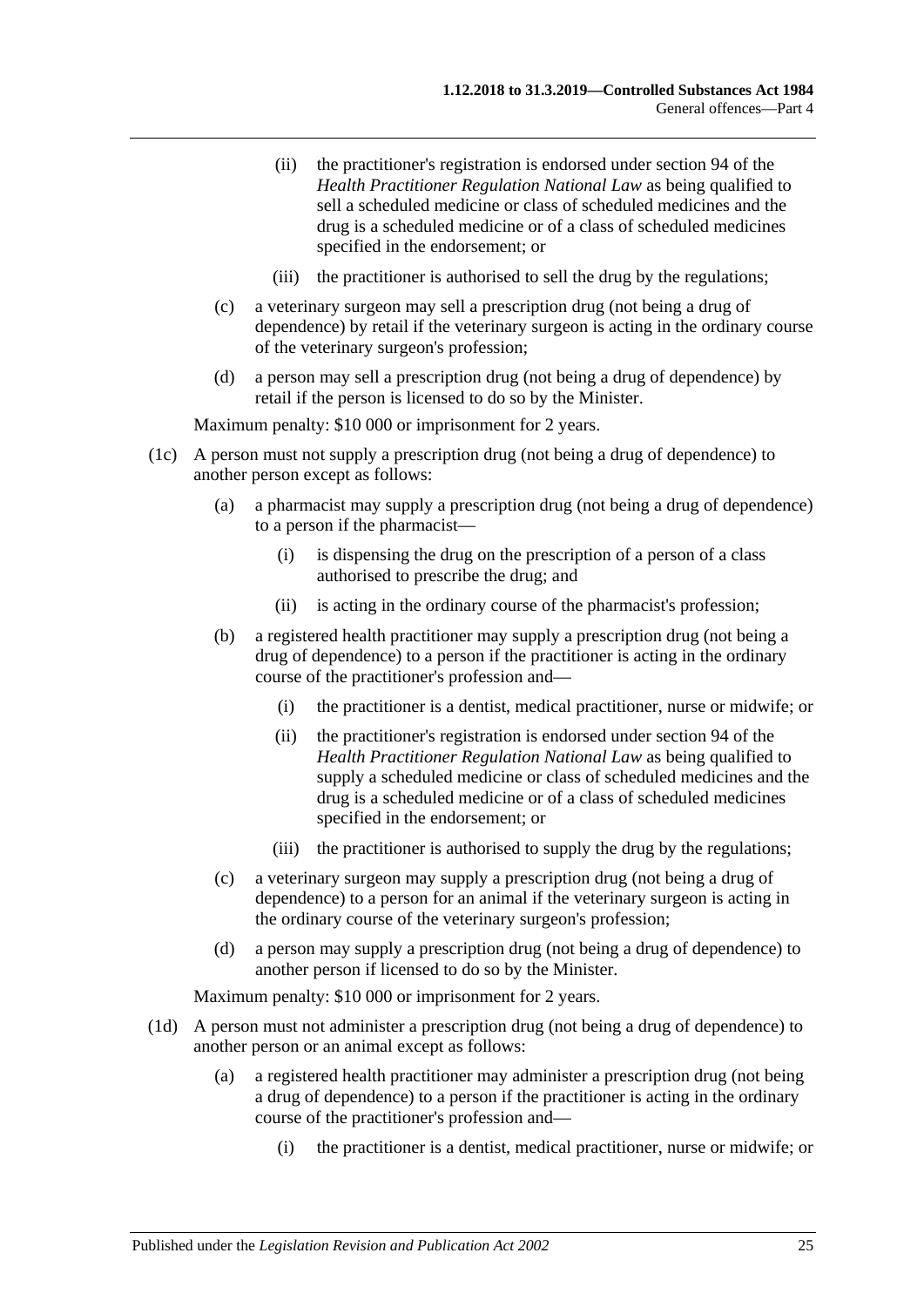- (ii) the practitioner's registration is endorsed under section 94 of the *Health Practitioner Regulation National Law* as being qualified to administer a scheduled medicine or class of scheduled medicines and the drug is a scheduled medicine or of a class of scheduled medicines specified in the endorsement; or
- (iii) the practitioner is authorised to administer the drug by the regulations;
- (b) a veterinary surgeon may administer a prescription drug (other than a drug of dependence) to an animal if the veterinary surgeon is acting in the ordinary course of the veterinary surgeon's profession;
- (c) a person may administer a prescription drug (not being a drug of dependence) to another person if—
	- (i) the person is licensed to do so by the Minister; or
	- (ii) the drug has been lawfully prescribed for, or supplied to, that other person;
- (d) a person may administer a prescription drug (not being a drug of dependence) to an animal if—
	- (i) the person is licensed to do so by the Minister; or
	- (ii) the drug has been lawfully prescribed or supplied for that animal.

- (1e) A person must not manufacture or pack a prescription drug (not being a drug of dependence) except as follows:
	- (a) a pharmacist may manufacture or pack a prescription drug (not being a drug of dependence) if the pharmacist is acting in the ordinary course of the pharmacist's profession;
	- (b) a registered health practitioner may manufacture or pack a prescription drug (not being a drug of dependence) if the practitioner is acting in the ordinary course of the practitioner's profession and—
		- (i) the practitioner is a dentist, medical practitioner or nurse practitioner; or
		- (ii) the practitioner's registration is endorsed under section 94 of the *Health Practitioner Regulation National Law* as being qualified to sell, supply or administer a scheduled medicine or class of scheduled medicines, the drug is a scheduled medicine or of a class of scheduled medicines specified in the endorsement and the manufacture or packing is incidental to the sale, supply or administration of the drug; or
		- (iii) the practitioner is authorised to manufacture or pack the drug by the regulations;
	- (c) a veterinary surgeon may manufacture or pack a prescription drug (not being a drug of dependence) if the veterinary surgeon is acting in the ordinary course of the veterinary surgeon's profession;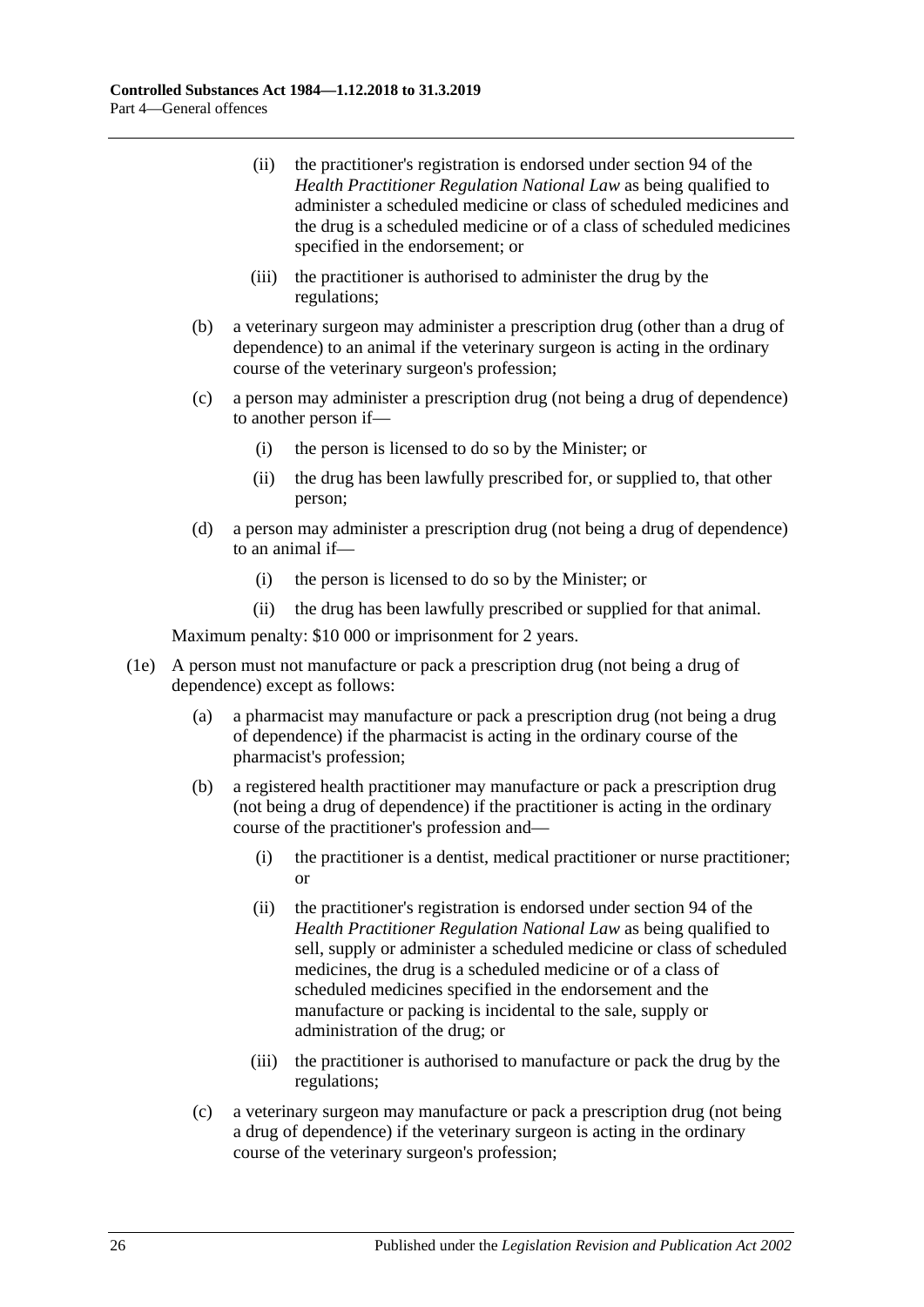- (d) a person may manufacture or pack a prescription drug (not being a drug of dependence) if licensed to do so by the Minister;
- (e) a person may manufacture or pack a prescription drug (not being a drug of dependence) if—
	- (i) the drug has been lawfully prescribed for the person, another person or an animal; and
	- (ii) the manufacture or packing is incidental to the administration of the drug as so prescribed.

(2) A person must not prescribe a prescribed prescription drug unless the person has the qualifications or meets the requirements specified in the regulations for the purposes of this subsection.

Maximum penalty: \$10 000 or imprisonment for 2 years.

- <span id="page-26-1"></span>(3) A person must not have in his or her possession a prescription drug (not being a drug of dependence) unless he or she—
	- (a) is the person, or is acting on behalf of the person, for whom the drug has been lawfully prescribed or supplied; or
	- (b) is the owner, or is acting on behalf of the owner, of an animal for whom the drug has been lawfully prescribed or supplied; or
	- (c) is a person authorised by law to sell or supply prescription drugs; or
	- (d) is licensed to do so by the Minister; or
	- (e) has other lawful authority or reasonable excuse for doing so.

Maximum penalty: \$10 000 or imprisonment for 2 years.

- (4) In proceedings for an offence against [subsection](#page-23-1) (1) or [\(3\),](#page-26-1) the paragraphs of the subsection are to be treated as providing exceptions, and, if the complaint negatives the exceptions or alleges that the defendant acted without lawful authority and, in the case of a complaint for an offence against [subsection](#page-26-1) (3), without reasonable excuse, no proof will be required in relation to the exceptions by the prosecution but the application of an exception will be a matter for proof by the defendant.
- (5) In this section—

*manufacture*, in relation to a substance, means undertake any process by which the substance is extracted, produced, refined, separated into discrete units or otherwise prepared.

## <span id="page-26-0"></span>**18A—Restriction of prescription or supply of drug of dependence in certain circumstances**

- (a1) A person must not prescribe for a person or an animal a drug of dependence except as follows:
	- (a) a registered health practitioner may prescribe a drug of dependence for a person if the practitioner is acting in the ordinary course of the practitioner's profession and—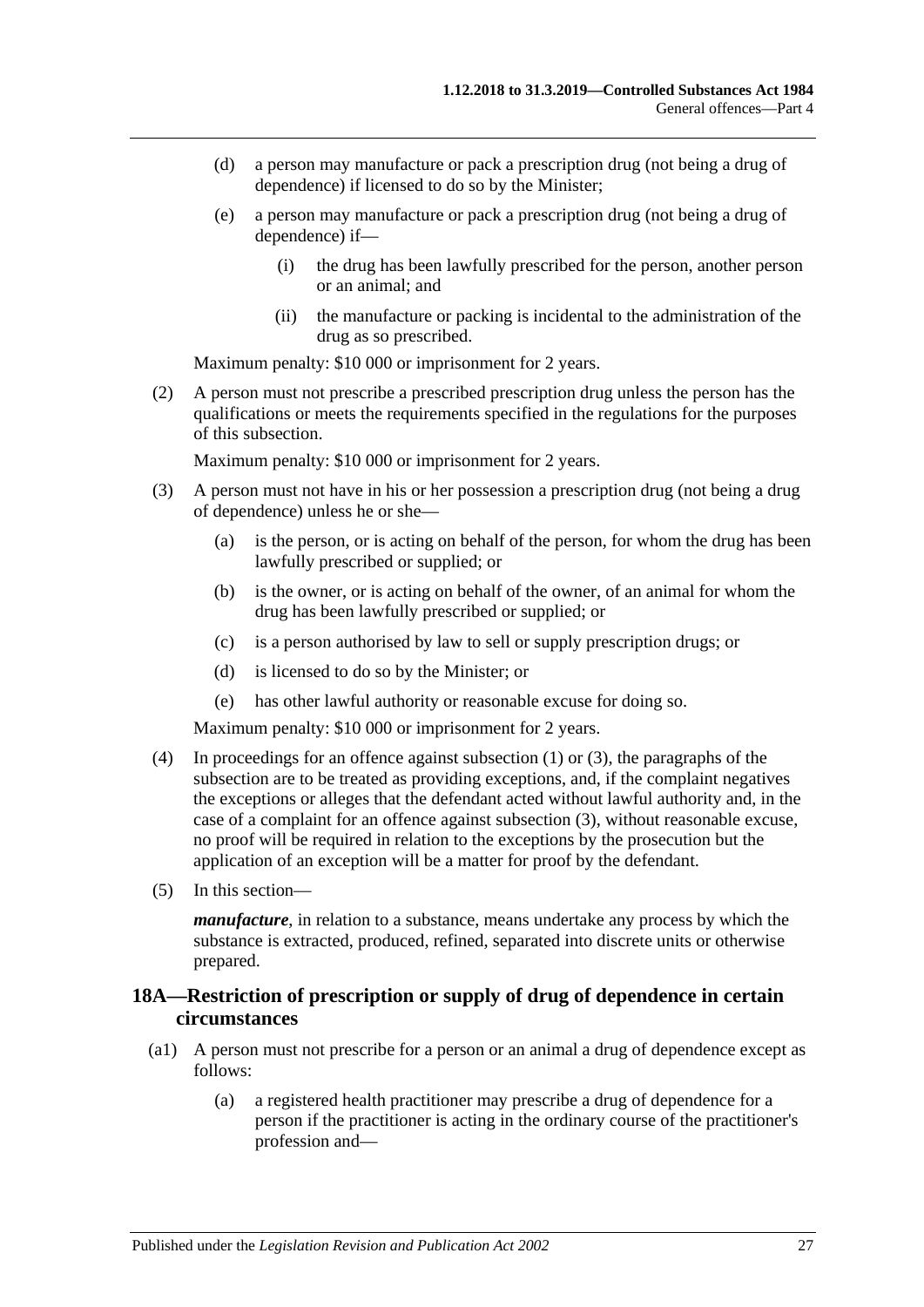- (i) the practitioner is a dentist, medical practitioner or nurse practitioner; or
- (ii) the practitioner is a registered health practitioner whose registration is endorsed under section 94 of the *Health Practitioner Regulation National Law* as being qualified to prescribe a scheduled medicine or class of scheduled medicines and the drug is a scheduled medicine or of a class of scheduled medicines specified in the endorsement; or
- (iii) the practitioner is authorised to prescribe the drug by the regulations;
- (b) a veterinary surgeon may prescribe a drug of dependence for an animal if the veterinary surgeon is acting in the ordinary course of the veterinary surgeon's profession.

- (1) A registered health practitioner must not prescribe any drug of dependence for, or supply any drug of dependence to—
	- (a) a person for regular use by the person during a period exceeding 2 months, or during a period that, together with any other period for which a drug of dependence has, to the practitioner's knowledge, been prescribed or supplied by a registered health practitioner, would result in drugs of dependence being regularly used by the person during a period exceeding 2 months; or
	- (b) a person who the practitioner knows or has reasonable cause to believe is dependent on drugs,

unless the practitioner prescribes or supplies the drug in accordance with an authority granted by the Minister under this section or in circumstances that are exempted from this subsection by the regulations.

- (2) For the purposes of this section, a person is dependent on drugs if—
	- (a) the person—
		- (i) has acquired, as a result of the repeated administration of prescription drugs or controlled drugs, an overpowering desire for the continued administration of such drugs; and
		- (ii) is likely to suffer mental or physical distress or disorder on cessation of the administration of such drugs; or
	- (b) the person has a history of consuming or using prescription drugs or controlled drugs in a quantity or manner that—
		- (i) in the case of drugs lawfully supplied to the person—is contrary to the prescribing practitioner's instructions relating to consumption or use of the drug; and
		- (ii) in any case—presents a risk to the person's health.
- (3) An application for the authority of the Minister to prescribe or supply a drug of dependence under this section must—
	- (a) be in writing and be signed by the registered health practitioner who proposes to prescribe or supply the drug; and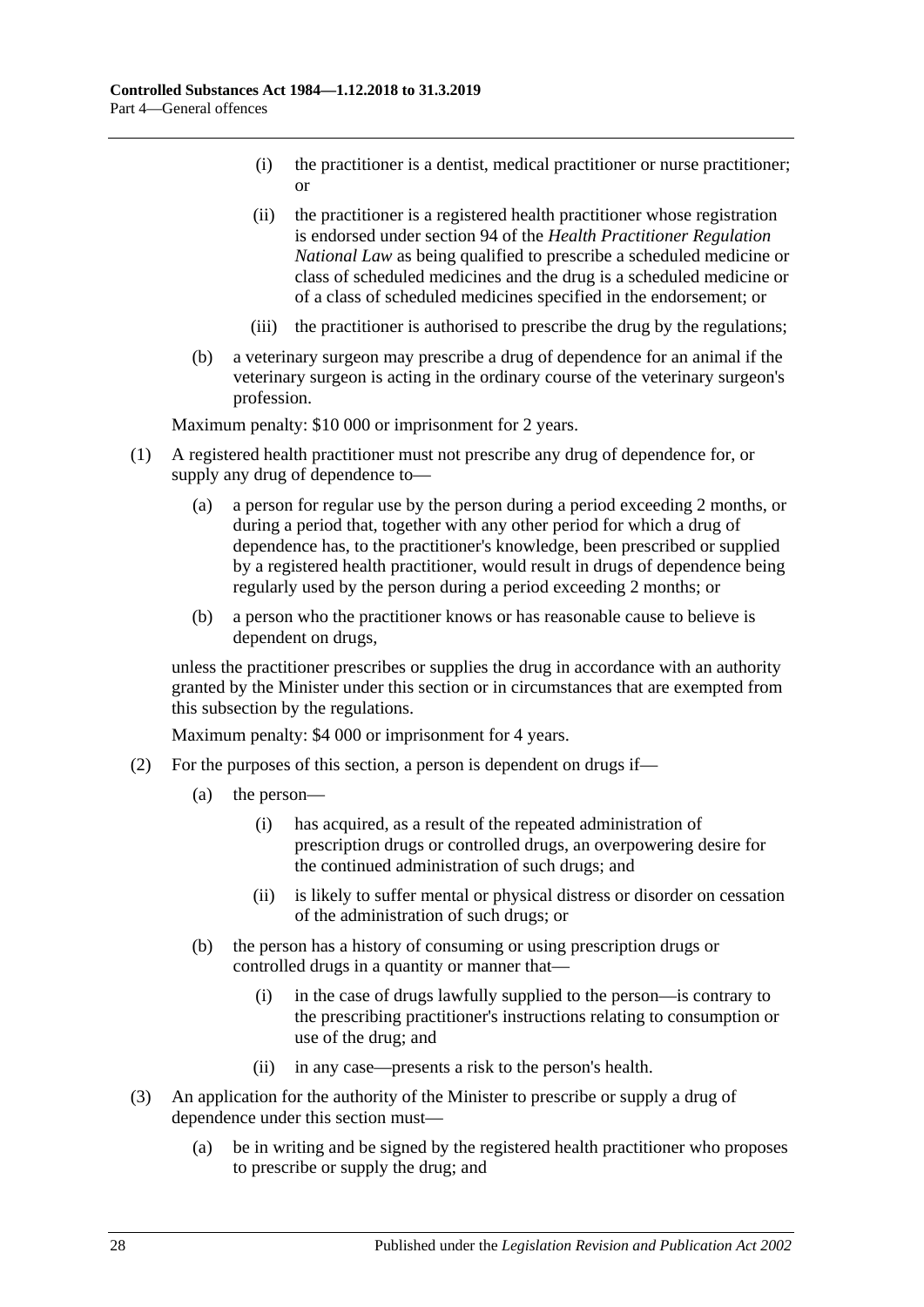- (b) contain such information as may be prescribed.
- (4) The Minister may give an authority to the registered health practitioner by whom any such application is made to prescribe for or supply to the person to whom the application relates a drug of dependence specified in the authority for therapeutic purposes.
- (5) Any such authority must be in writing and must specify—
	- (a) the quantity of the drug of dependence that may be so prescribed or supplied by the practitioner; and
	- (b) the period for which any such drug may be so prescribed or supplied.
- (6) In the case of an emergency the Minister may issue a registered health practitioner authorised to prescribe a drug of dependence a temporary authority to prescribe or supply a drug of dependence under this section.
- (7) A temporary authority—
	- (a) may be applied for, and given, orally; and
	- (b) cannot operate in respect of a period longer than 2 months.
- (8) An authority or temporary authority given under this section—
	- (a) may be subject to such conditions as the Minister thinks fit; and
	- (b) may be varied or revoked by the Minister at any time by notice in writing given personally or by post to the holder of the authority or temporary authority.

#### <span id="page-28-0"></span>**19—Sale or supply of volatile solvents**

- (1) A person must not sell or supply a volatile solvent to another person if he or she suspects, or there are reasonable grounds for suspecting, that the other person—
	- (a) intends to inhale the solvent; or
	- (b) intends to sell or supply the solvent to a further person for inhalation by that further person.

Maximum penalty: \$10 000 or imprisonment for 2 years.

(2) If a person, acting at the request of another person, purchases a volatile solvent on behalf of the other person for the purpose of inhalation, the person is guilty of an offence.

- <span id="page-28-1"></span>(3) A person must not sell or supply a volatile solvent to which this subsection applies to a person under the age prescribed for the volatile solvent. Maximum penalty: \$10 000.
- (4) [Subsection](#page-28-1) (3) applies to such volatile solvents as may be prescribed, individually or by class, by the regulations.
- <span id="page-28-2"></span>(5) An authorised officer may confiscate a volatile solvent (together with its container) found in the possession of a person if the authorised officer has reason to suspect that the person has the solvent for the purpose of inhalation.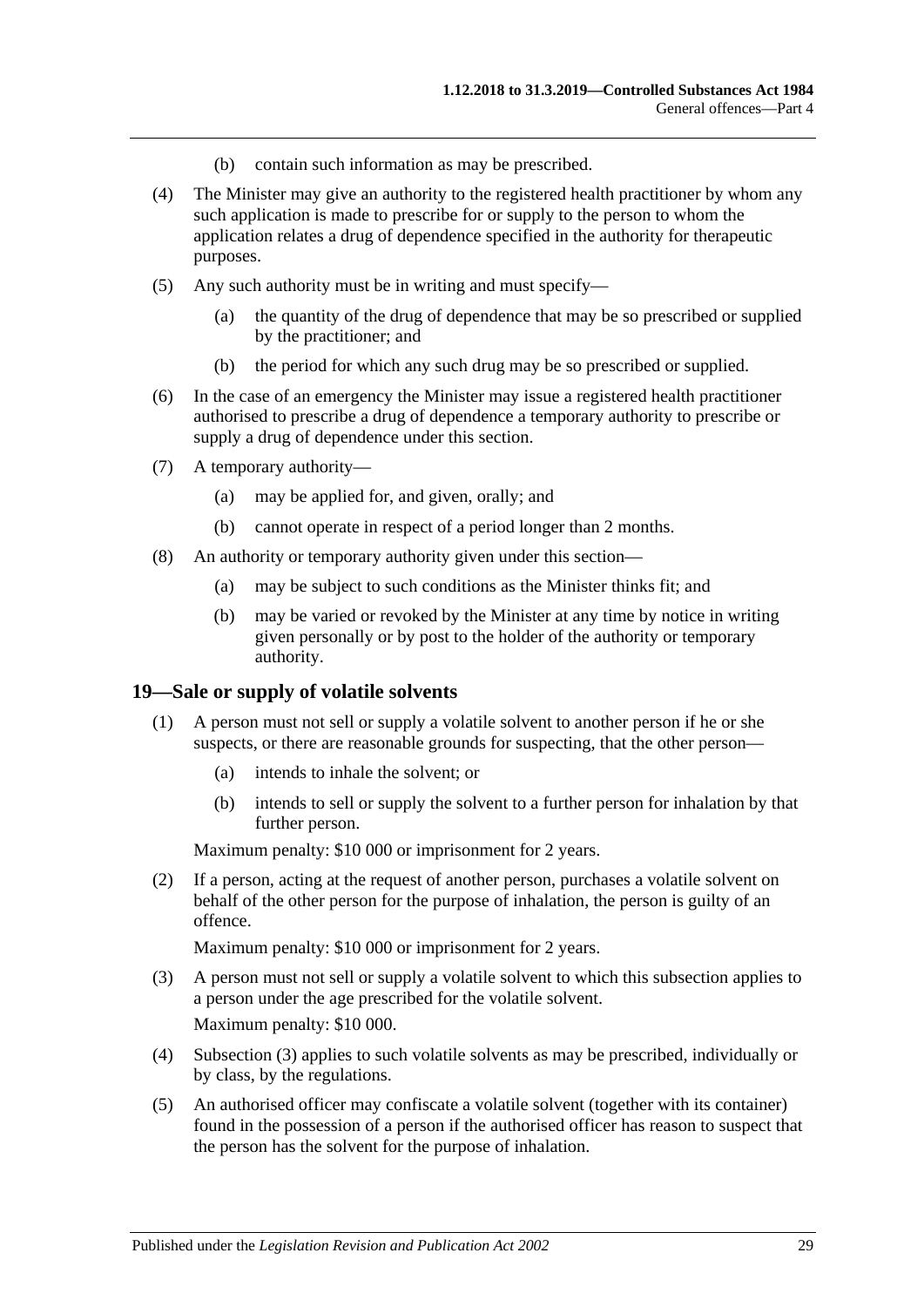(6) Anything confiscated under [subsection](#page-28-2) (5) is forfeited to the Crown and may be sold, destroyed or otherwise disposed of as the Minister or the Commissioner of Police directs.

## <span id="page-29-0"></span>**20—Prohibition of automatic vending machines**

- (1) A person must not—
	- (a) whether on premises of which the person is the owner or in any other place—
		- (i) install an automatic vending machine for the sale or supply of a poison, medicine or medical device; or
		- (ii) sell or supply a poison, medicine or medical device by means of an automatic vending machine; or
	- (b) permit or suffer any such vending machine to be installed or operated on premises of which he or she is the owner.

Maximum penalty: \$5 000.

(2) This section does not apply to a poison, medicine or medical device prescribed, or of a class prescribed, by regulation or in circumstances prescribed by regulation.

## <span id="page-29-1"></span>**21—Sale, supply, possession or administration of other potentially harmful substances or devices**

- <span id="page-29-4"></span>(1) The Minister may, by notice published in the Gazette, prohibit the sale, supply, possession or administration of—
	- (a) any substance or device specified in the order, being a substance or device that should not, in the Minister's opinion, be sold, supplied, possessed or administered pending evaluation of its harmful properties; and
	- (b) in the case of a substance, any preparation containing that substance.
- (2) A person must not contravene a notice published under [subsection](#page-29-4) (1). Maximum penalty: \$10 000 or imprisonment for 2 years.
- (3) The Minister may, by notice published in the Gazette, vary or revoke a notice published under [subsection](#page-29-4) (1).
- (4) On publishing a notice under this section, the Minister must refer the subject matter of the notice to the Advisory Council for its consideration.

#### <span id="page-29-2"></span>**22—Possession**

(1) A person must not have in his or her possession a poison to which this section applies unless licensed to do so by the Minister.

Maximum penalty: \$10 000.

(2) This section applies to such poisons (other than drugs of dependence) as may be prescribed, individually or by class, by the regulations.

## <span id="page-29-3"></span>**23—Quality**

(1) A person must not sell by wholesale or by retail or supply a poison, medicine or medical device that does not conform with the regulations.

Maximum penalty: \$10 000.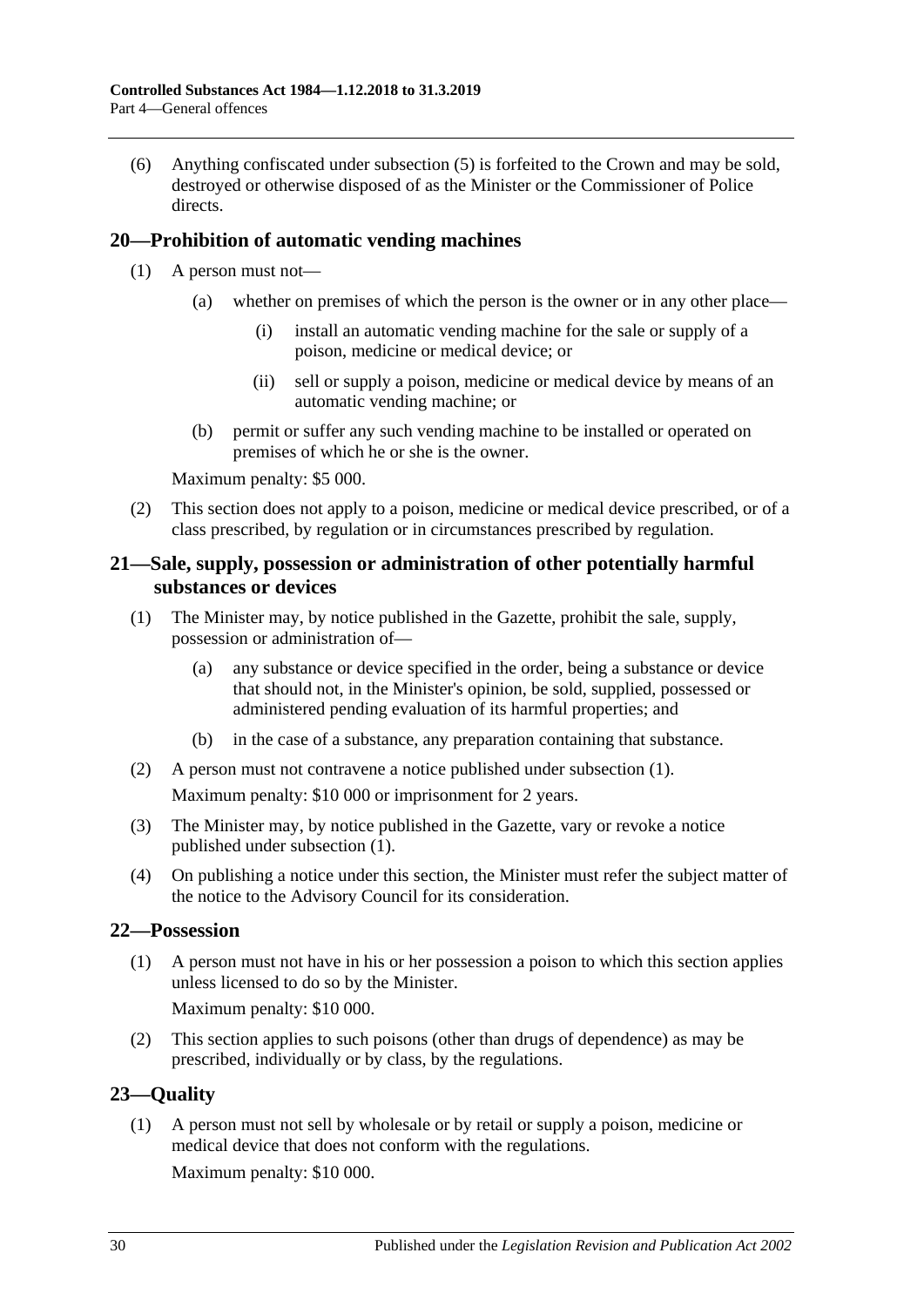(2) It is a defence for a person charged with an offence against this section to prove that he or she did not know and could not, by the exercise of reasonable diligence, have known that the subject matter of the offence did not conform with the regulations.

### <span id="page-30-0"></span>**24—Packaging and labelling**

A person must not sell by wholesale or by retail or supply to a person a poison, medicine or medical device unless—

- (a) it is enclosed in a package or container; and
- (b) the package or container conforms with the regulations; and
- (c) the package or container is labelled in accordance with the regulations.

Maximum penalty: \$10 000.

#### <span id="page-30-1"></span>**25—Storage**

A person must not store a poison, medicine or medical device contrary to the regulations.

Maximum penalty: \$10 000.

#### <span id="page-30-2"></span>**26—Transport**

A person must not transport a poison, medicine or medical device contrary to the regulations.

Maximum penalty: \$10 000.

#### <span id="page-30-3"></span>**27—Use**

A person must not—

- (a) use a poison, medicine or medical device for a purpose or in a manner prohibited by the regulations; or
- (b) sell, supply, prescribe, or purchase a poison, medicine or medical device for a purpose prohibited by the regulations.

Maximum penalty: \$10 000.

#### <span id="page-30-4"></span>**28—Prohibition of advertisement**

(1) A person must not advertise that a poison, controlled drug, medicine or medical device to which this section applies is available for sale or supply.

Maximum penalty: \$10 000.

(2) This section applies to such poisons, controlled drugs, medicines and medical devices as may be prescribed, individually or by class, by the regulations.

#### <span id="page-30-5"></span>**29—Regulation of advertisement**

A person must comply with the regulations in advertising that a poison, medicine or medical device is available for sale or supply.

Maximum penalty: \$10 000.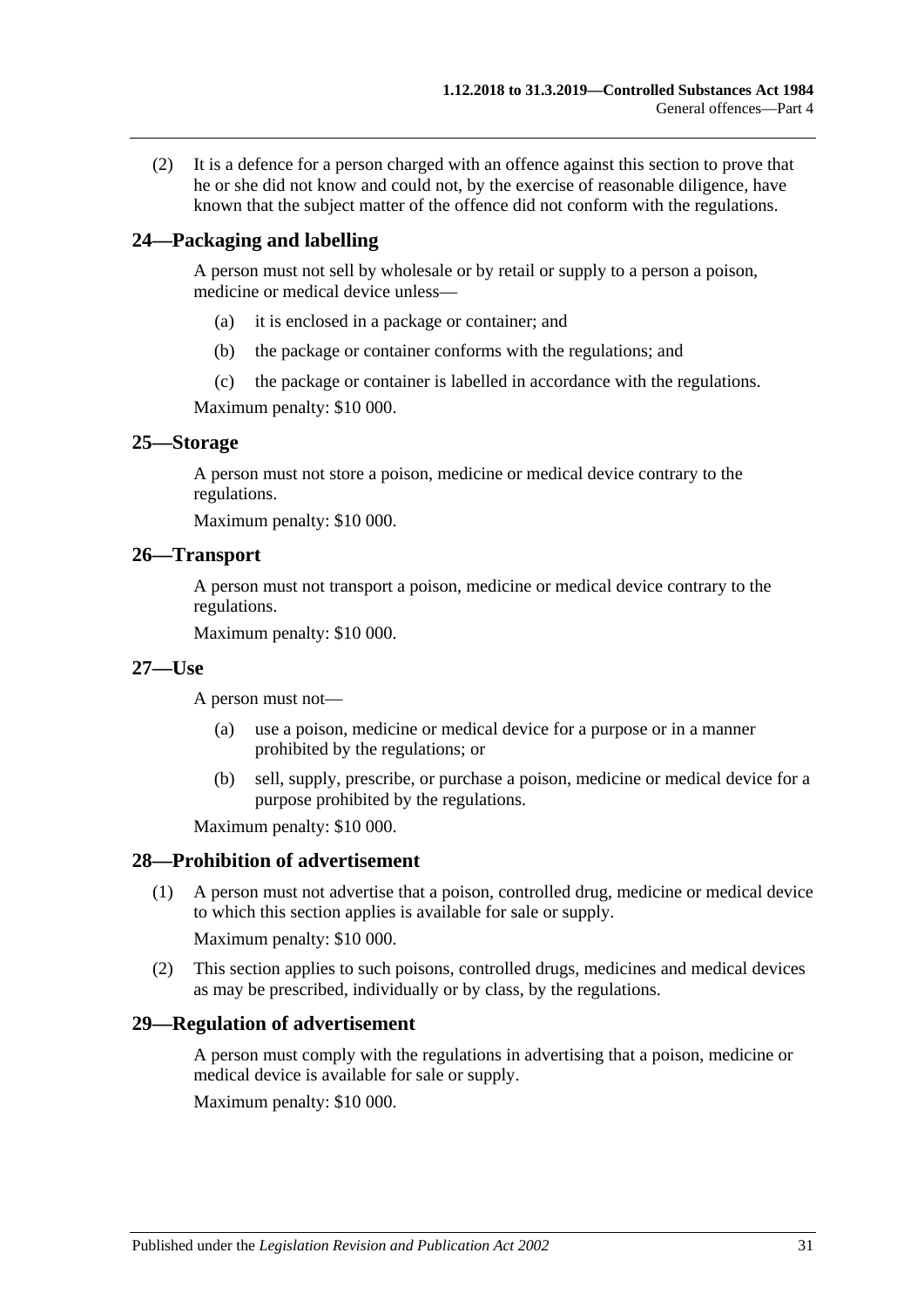### <span id="page-31-0"></span>**30—Forgery etc of prescriptions**

- (1) A person must not forge or fraudulently alter or utter a prescription or other document, or have in his or her possession such a prescription or document knowing it to be forged or fraudulently altered, with a view to obtaining a prescription drug. Maximum penalty: \$15 000 or imprisonment for 5 years.
- (2) A person must not knowingly, by false representation, obtain—
	- (a) a prescription drug; or
	- (b) a prescription for a prescription drug.

Maximum penalty: \$10 000 or imprisonment for 2 years.

- (2a) A person must not, in or in connection with obtaining a prescription drug, give to the person prescribing or supplying the drug a name or address that is false. Maximum penalty: \$10 000.
- (3) A pharmacist must retain any prescription or other document that he or she has reasonable cause to believe has been forged or fraudulently altered and must forthwith deliver any such prescription or document to the Commissioner of Police.

## <span id="page-31-1"></span>**Part 4A—Licences to cultivate alkaloid poppies and process poppy straw**

## <span id="page-31-2"></span>**Division 1—Preliminary**

## <span id="page-31-3"></span>**30A—Interpretation**

In this Part—

*alkaloid poppy* means a plant or any part of a plant whether fresh or dried of—

- (a) *Papaver bracteatum* Lindley; or
- (b) *Papaver somniferum* L.;

*alkaloid poppy register* means the register established under section [30ZZG;](#page-59-2)

*associate* has the same meaning given in [section](#page-33-0) 30B;

*Chief Executive* means the Chief Executive of the Department that is, under the Minister, responsible for the administration of the *[Agricultural and Veterinary](http://www.legislation.sa.gov.au/index.aspx?action=legref&type=act&legtitle=Agricultural%20and%20Veterinary%20Chemicals%20(South%20Australia)%20Act%201994)  [Chemicals \(South Australia\) Act](http://www.legislation.sa.gov.au/index.aspx?action=legref&type=act&legtitle=Agricultural%20and%20Veterinary%20Chemicals%20(South%20Australia)%20Act%201994) 1994*;

*Commonwealth licence to export* means a licence to export narcotic substances which relates to the export of poppy straw under the *Customs Act 1901* of the Commonwealth;

*Commonwealth licence to manufacture* means a licence to manufacture narcotic drugs which relates to the manufacturing of opiates from alkaloid poppies under the *Narcotic Drugs Act 1967* of the Commonwealth;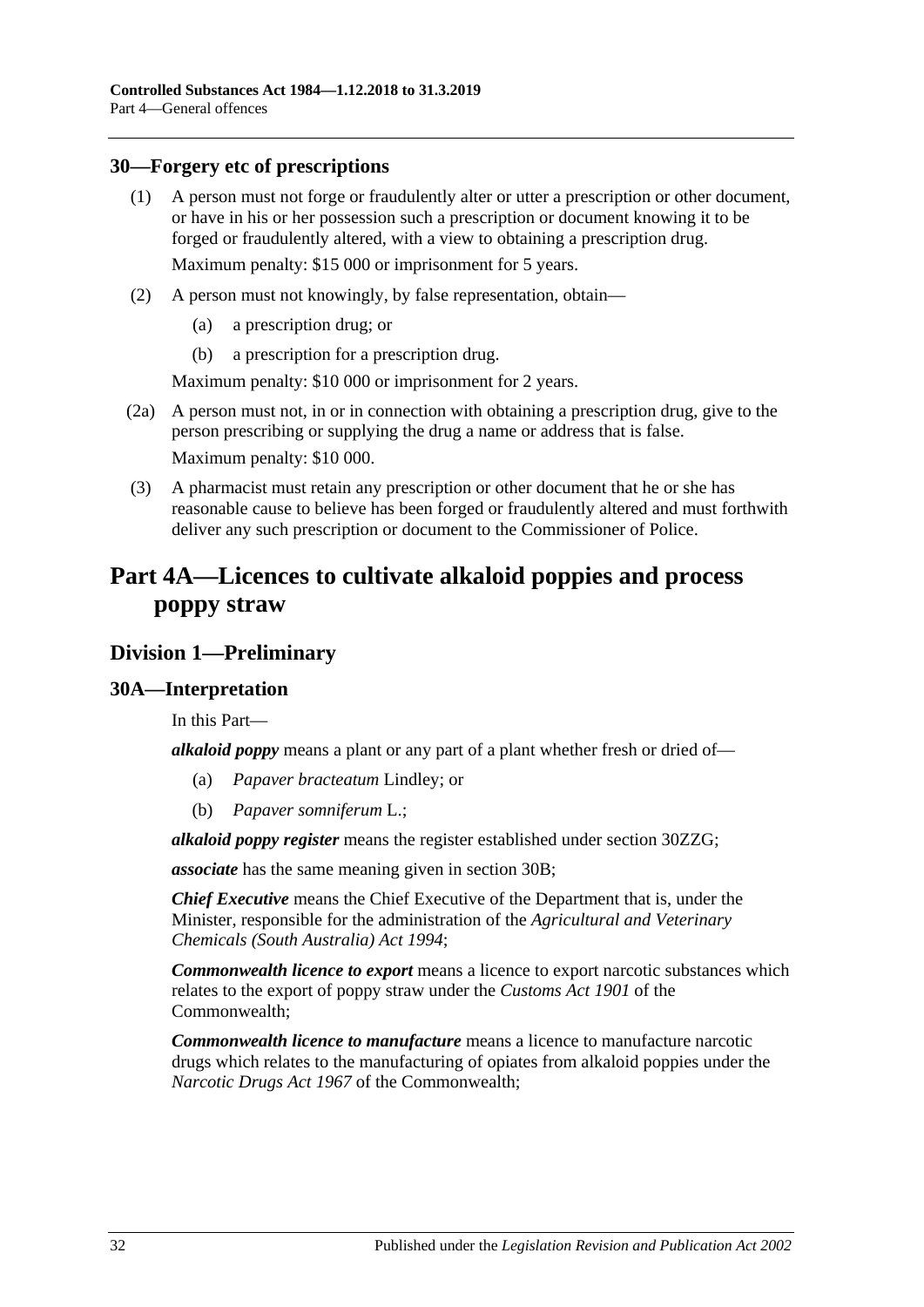*criminal intelligence* means information relating to actual or suspected criminal activity (whether in this State or elsewhere) the disclosure of which could reasonably be expected to prejudice criminal investigations, to enable the discovery of the existence or identity of a confidential source of information relevant to law enforcement or to endanger a person's life or physical safety;

*detention or seizure receipt* means a receipt given in accordance with [section](#page-49-0) 30ZC or [section](#page-50-4) 30ZI;

#### *disqualified person* means—

- (a) a person who is under the age of 17 years unless the person is an apprentice or trainee within the meaning of the *[Training and Skills Development](http://www.legislation.sa.gov.au/index.aspx?action=legref&type=act&legtitle=Training%20and%20Skills%20Development%20Act%202008)  Act [2008](http://www.legislation.sa.gov.au/index.aspx?action=legref&type=act&legtitle=Training%20and%20Skills%20Development%20Act%202008)*; or
- (b) a person against whom a finding of guilt in respect of a serious offence was made by a court (whether in or outside South Australia) in the 10 years preceding the date an application is made under this Part; or
- (c) a person against whom a finding of guilt for an offence under this Act or an offence under a corresponding law of another jurisdiction was made by a court (whether in or outside South Australia) in the 5 years preceding the date an application is made under this Part; or
- (d) a person who belongs to a prescribed class of persons;

*employee*, in relation to a licensed grower or a licensed processor, includes a person who is—

- (a) employed under a contract of employment; or
- (b) employed under a training contract; or
- (c) engaged under any other contract to perform a specified task authorised under a poppy cultivation licence or a poppy processing licence;

*employee identification certificate* means a certificate issued to an employee by a licensed grower under [section](#page-39-2) 30J or by a licensed processor under [section](#page-44-1) 30T;

*harvest and destruction order* means an order made under section [30ZM\(3\);](#page-52-2)

#### *inspector* means—

- (a) a person authorised under [section](#page-47-1) 30Z; and
- (b) an inspector under Part IVB of the *Drugs, Poisons and Controlled Substances Act 1981* of Victoria; and
- (c) a police officer;

*inspector identification certificate* means a certificate issued to an inspector under [section](#page-48-0) 30ZA;

*licence holder* means—

- (a) a licensed grower; or
- (b) a licensed processor;

*licensed grower* means the holder of a poppy cultivation licence;

*licensed processor* means the holder of a poppy processing licence;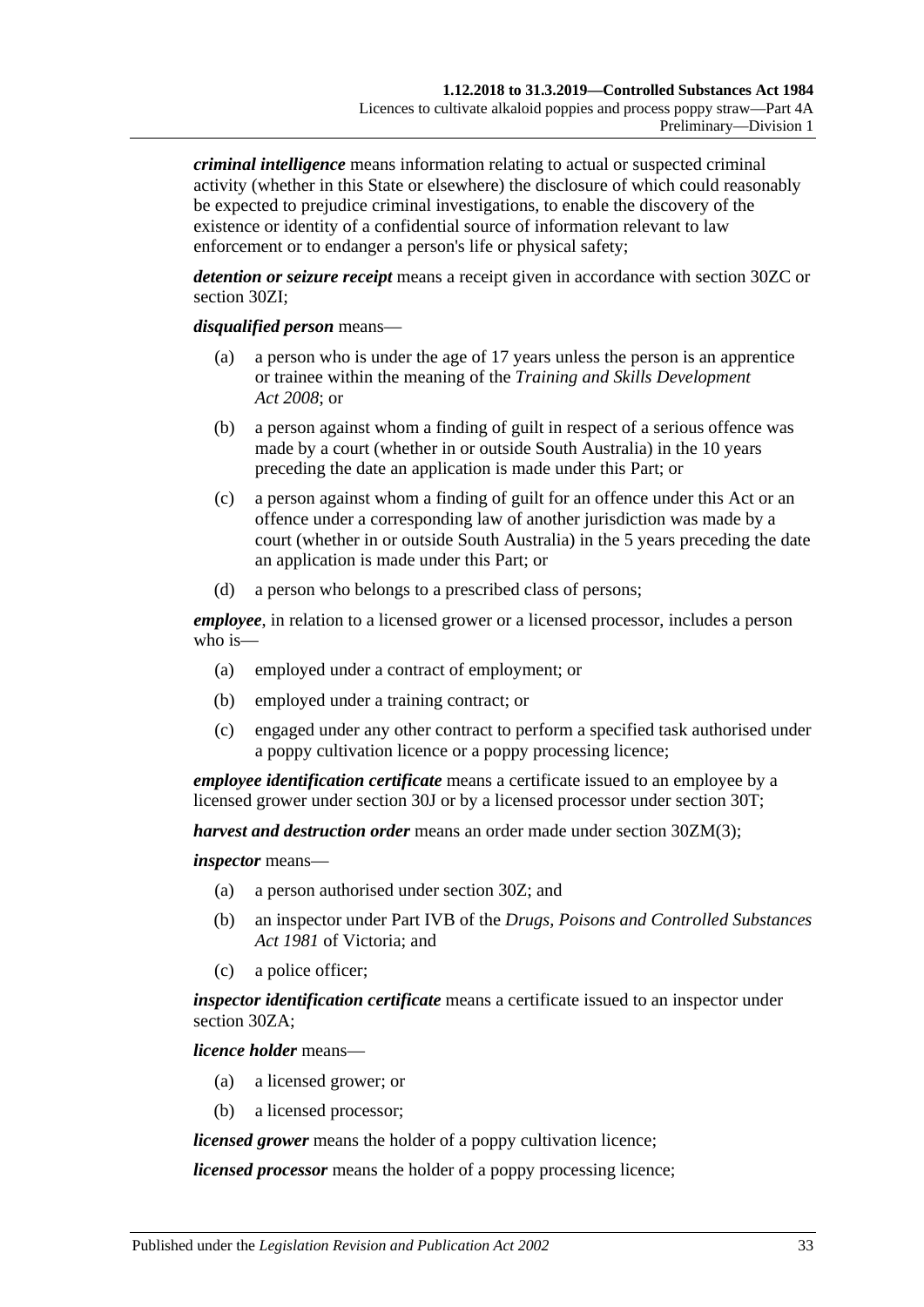*poppy cultivation licence* means a licence issued under [section](#page-37-2) 30F(2);

*poppy processing licence* means a licence issued under [section](#page-42-2) 30P(2);

*poppy straw* means the upper parts of an alkaloid poppy, including the stem and capsule, harvested after mowing;

*process*, in relation to poppy straw, means—

- (a) to prepare or treat poppy straw in any manner other than refinement, concentration, extraction or reaction unless the refinement, concentration, extraction or reaction is for chemical analysis for non-therapeutic use; or
- (b) to store poppy straw;

*risk management plan* means a plan that forms part of a poppy cultivation licence or a poppy processing licence;

*seized material* means any alkaloid poppies, poppy straw or material derived from alkaloid poppies or poppy straw seized by an inspector under [section](#page-50-3) 30ZH;

*serious offence* means—

- (a) an indictable offence involving dishonesty, fraud or assault; or
- (b) an indictable offence involving possession, or cultivation of, or trafficking in, a drug of dependence; or
- (c) any other indictable offence under this Act; or
- (d) an indictable offence under the law of another jurisdiction involving—
	- (i) dishonesty, fraud or assault; or
	- (ii) possession, or cultivation of, or trafficking in, a drug of dependence;

*specified premises* means premises to which a licence under this Part applies;

*Tribunal* means the South Australian Civil and Administrative Tribunal established under the *[South Australian Civil and Administrative Tribunal Act](http://www.legislation.sa.gov.au/index.aspx?action=legref&type=act&legtitle=South%20Australian%20Civil%20and%20Administrative%20Tribunal%20Act%202013) 2013*.

#### <span id="page-33-0"></span>**30B—Meaning of** *associate*

- (1) For the purposes of this Part, a person who is of or above the age of 18 years is an *associate* of an applicant for a poppy cultivation licence or a poppy processing licence or a licence holder if the person—
	- (a) holds any relevant financial interest, or is entitled to exercise any relevant power (whether in right of the person or on behalf of any other person) in the business of the applicant or the licence holder (being the business to which the application or licence relates), and by virtue of that interest or power, is able to exercise a significant influence over or with respect to the management or operation of the business; or
	- (b) holds any relevant position (whether in right of the person or on behalf of any other person) in the business of the applicant or the licence holder (being the business to which the application or licence relates); or
	- (c) is a relative of the applicant or the licence holder; or
	- (d) is in a position to exercise control or significant influence over the conduct of the applicant or the licence holder.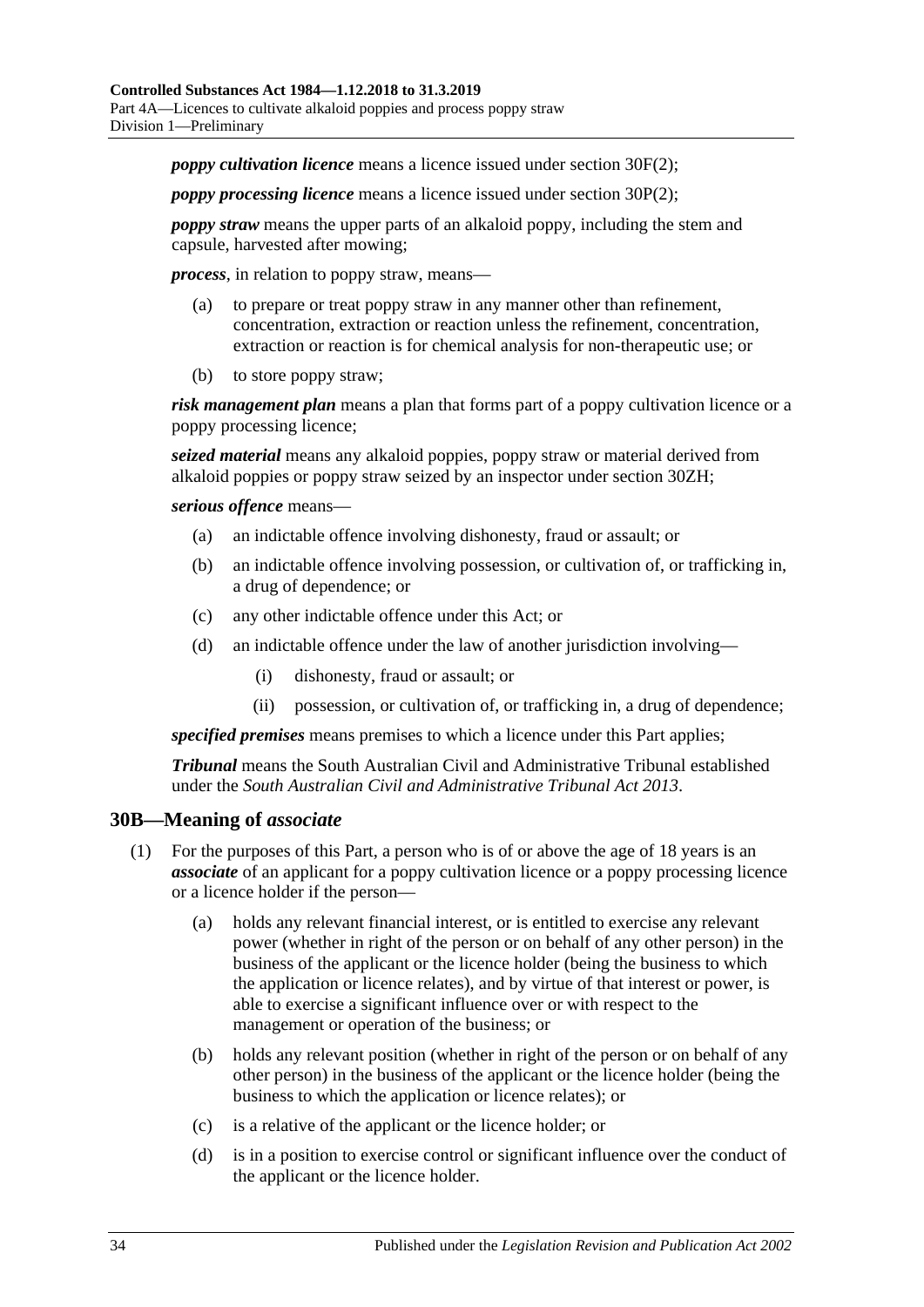(2) In subsection  $(1)$ —

*domestic partner* means a person who is a domestic partner within the meaning of the *[Family Relationships Act](http://www.legislation.sa.gov.au/index.aspx?action=legref&type=act&legtitle=Family%20Relationships%20Act%201975) 1975*, whether declared as such under that Act or not;

*relative* means a person who is—

- (a) a spouse or domestic partner; or
- (b) a parent; or
- (c) a step-parent; or
- (d) a sibling or step-sibling; or
- (e) a child, step-child or adopted child;

*relevant financial interest* in relation to a business means—

- (a) any share in the capital of the business; or
- (b) any entitlement to receive any income derived from the business;

*relevant position* in relation to the business of an applicant or a licence holder means—

- (a) the position of director, partner, trustee, manager or other executive position or secretary, however that position is designated; and
- (b) any other person determined by the Chief Executive to be associated or connected with the ownership, administration or management of the operations or business of the applicant;

*relevant power* means any power, whether exercisable by voting or otherwise and whether exercisable alone or in association with others—

- (a) to participate in any directorial, managerial or executive decision; or
- (b) to elect or appoint any person to any relevant position;

*spouse*—a person is the spouse of another if they are legally married.

## <span id="page-34-1"></span><span id="page-34-0"></span>**30C—Matters to be considered—fit and proper person**

- (1) For the purpose of preventing criminal activity in the cultivation of alkaloid poppies and the processing of poppy straw, the Chief Executive must not issue a licence under this Part to an applicant unless the Chief Executive is satisfied that—
	- (a) neither the applicant nor any associate of the applicant has been found guilty in respect of a serious offence (whether in or outside South Australia) during the 10 years preceding the date of making the application under this Part; and
	- (b) the applicant and each associate of the applicant is a suitable person to be concerned in or associated with the cultivation of alkaloid poppies or the processing of poppy straw, as the case requires; and
	- (c) the applicant's property or premises will be suitable for the cultivation of alkaloid poppies or the processing of poppy straw, as the case requires, in relation to location, facilities and proposed security arrangements; and
	- (d) the applicant meets the prescribed requirements (if any).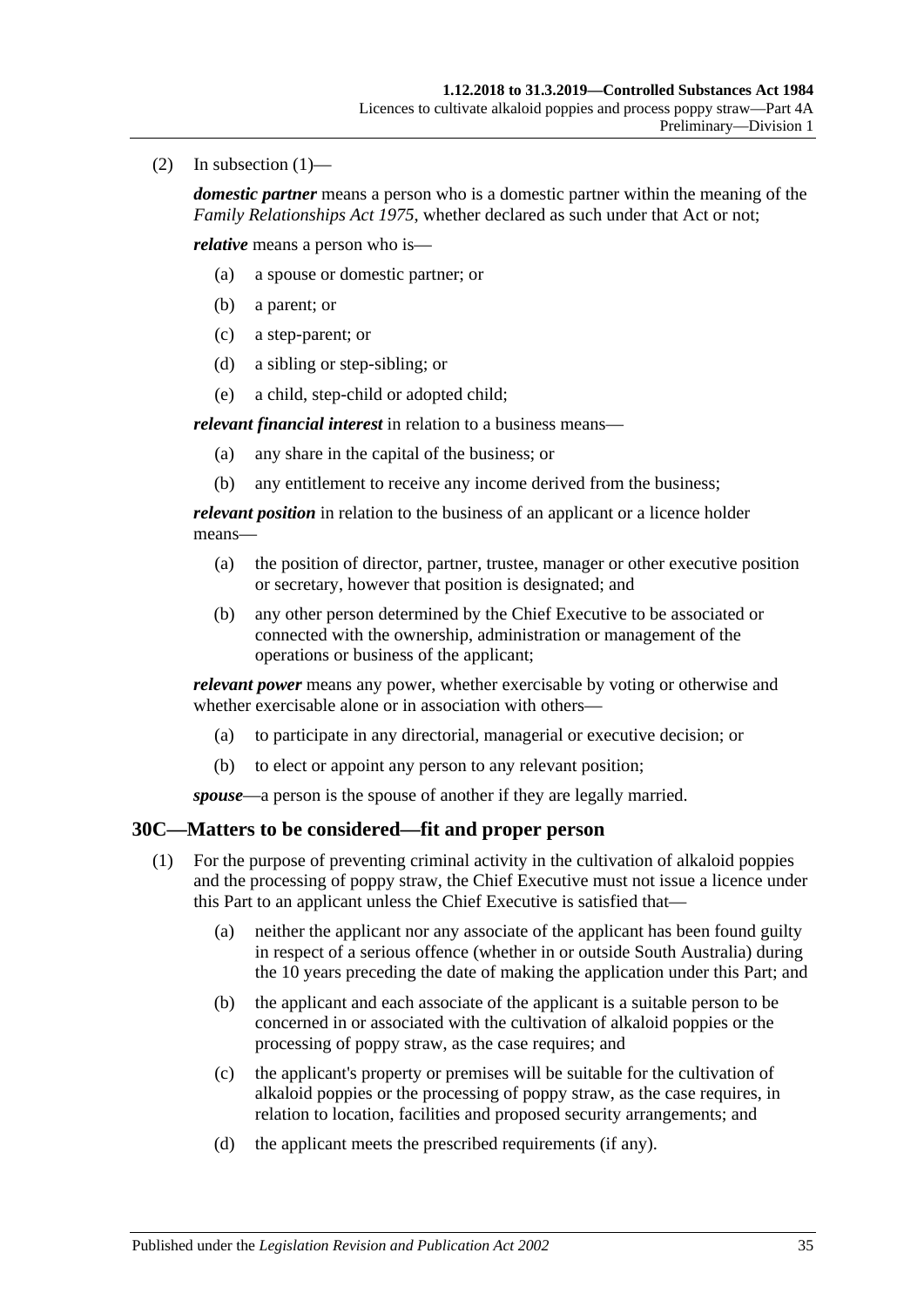- <span id="page-35-0"></span>(2) For the purpose of preventing criminal activity in the cultivation of alkaloid poppies and the processing of poppy straw, the Chief Executive must not—
	- (a) renew a poppy cultivation licence of a licensed grower unless the Chief Executive is satisfied that—
		- (i) neither the licensed grower nor any associate of the licensed grower has been found guilty in respect of a serious offence (whether in or outside South Australia) during the 3 years preceding the date of making the application for renewal under this Part; and
		- (ii) the licensed grower and each associate of the licensed grower is a suitable person to be concerned in or associated with the cultivation of alkaloid poppies; and
		- (iii) the licensed grower's property or premises are suitable for the cultivation of alkaloid poppies, in relation to location, facilities and proposed security arrangements; and
		- (iv) the licensed grower meets the prescribed requirements (if any); or
	- (b) renew a poppy processing licence of a licensed processor unless the Chief Executive is satisfied that—
		- (i) neither the licensed processor nor any associate of the licensed processor has been found guilty in respect of a serious offence (whether in or outside South Australia) during the 12 months preceding the date of making the application for renewal under this Part; and
		- (ii) the licensed processor and each associate of the licensed processor is a suitable person to be concerned in or associated with the processing of poppy straw; and
		- (iii) the licensed processor's property or premises are suitable for the processing of poppy straw in relation to location, facilities and proposed security arrangements; and
		- (iv) the licensed processor meets the prescribed requirements (if any).
- (3) Without limiting [subsection](#page-34-1) (1) or [\(2\),](#page-35-0) the Chief Executive may consider whether—
	- (a) the applicant, the licensed grower or the licensed processor and each associate of the applicant, the licensed grower or the licensed processor is of good repute, having regard to character, honesty and integrity; and
	- (b) the applicant, the licensed grower or the licensed processor or any associate of the applicant, the licensed grower or the licensed processor has a history of non-compliance with the Act; and
	- (c) in the case of an application for a licence, the applicant or any associate of the applicant has within the 10 years preceding the date of making the application been found guilty by a court (whether in or outside South Australia) of any offence; and
	- (d) in the case of an application for the renewal of a poppy cultivation licence, the licensed grower or any associate of the licensed grower has within the 3 years preceding the date of making the application for renewal been found guilty by a court (whether in or outside South Australia) of any offence; and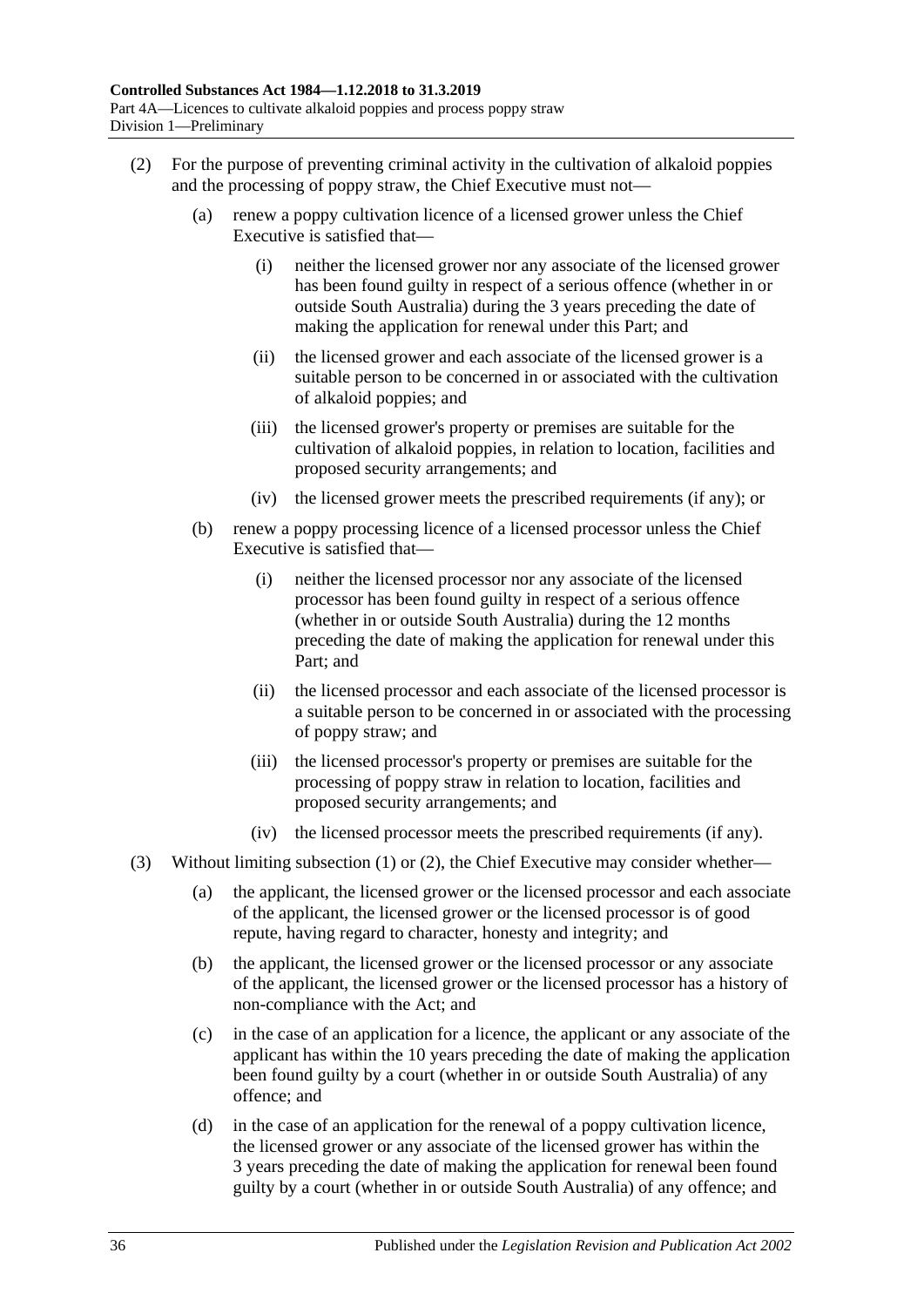- (e) in the case of an application for the renewal of a poppy processing licence, the licensed processor or any associate of the licensed processor has within the 12 months preceding the date of making the application for renewal been found guilty by a court (whether in or outside South Australia) of any offence; and
- (f) in the case of an applicant, a licensed grower or a licensed processor that is not a natural person, the applicant, the licensed grower or the licensed processor has a satisfactory ownership, trust or corporate structure; and
- (g) the applicant, the licensed grower or the licensed processor is of sound and stable financial background; and
- (h) the financial circumstances of the applicant, the licensed grower or the licensed processor may significantly limit the person's capacity to meet the person's obligations in conducting activities under the licence in compliance with the terms and conditions applying to the relevant licence.

# **Division 2—Poppy cultivation licence**

# <span id="page-36-2"></span><span id="page-36-0"></span>**30D—Application for poppy cultivation licence**

- (1) A person may apply for a poppy cultivation licence which authorises a person for commercial purposes relating to therapeutic use—
	- (a) to cultivate or possess alkaloid poppies; and
	- (b) to sell or supply poppy straw to a licensed processor at premises specified in the licence.
- <span id="page-36-1"></span>(2) A person may apply for a poppy cultivation licence for research purposes relating to non-therapeutic use—
	- (a) to cultivate or possess alkaloid poppies; and
	- (b) to conduct measurements, analyses and extractions, including extraction of alkaloids from alkaloid poppies for chemical analyses at specified premises; and
	- (c) to supply alkaloid poppies or poppy straw to a licensed processor.
- (3) An application under [subsection](#page-36-0) (1) or [\(2\)](#page-36-1) must—
	- (a) be in writing; and
	- (b) be accompanied by a copy of the proposed risk management plan; and
	- (c) be accompanied by the relevant prescribed application fee (if any); and
	- (d) be accompanied by any other prescribed particulars.
- (4) An application under [subsection](#page-36-0) (1) or [\(2\)](#page-36-1) must contain or be accompanied by evidence to the satisfaction of the Chief Executive that the applicant is a fit and proper person to be given a licence and—
	- (a) in the case of an application under [subsection](#page-36-0) (1), intends to undertake a bona fide commercial activity relating to the therapeutic use of alkaloid poppies under the licence and includes evidence of the commercial activity to be carried out; or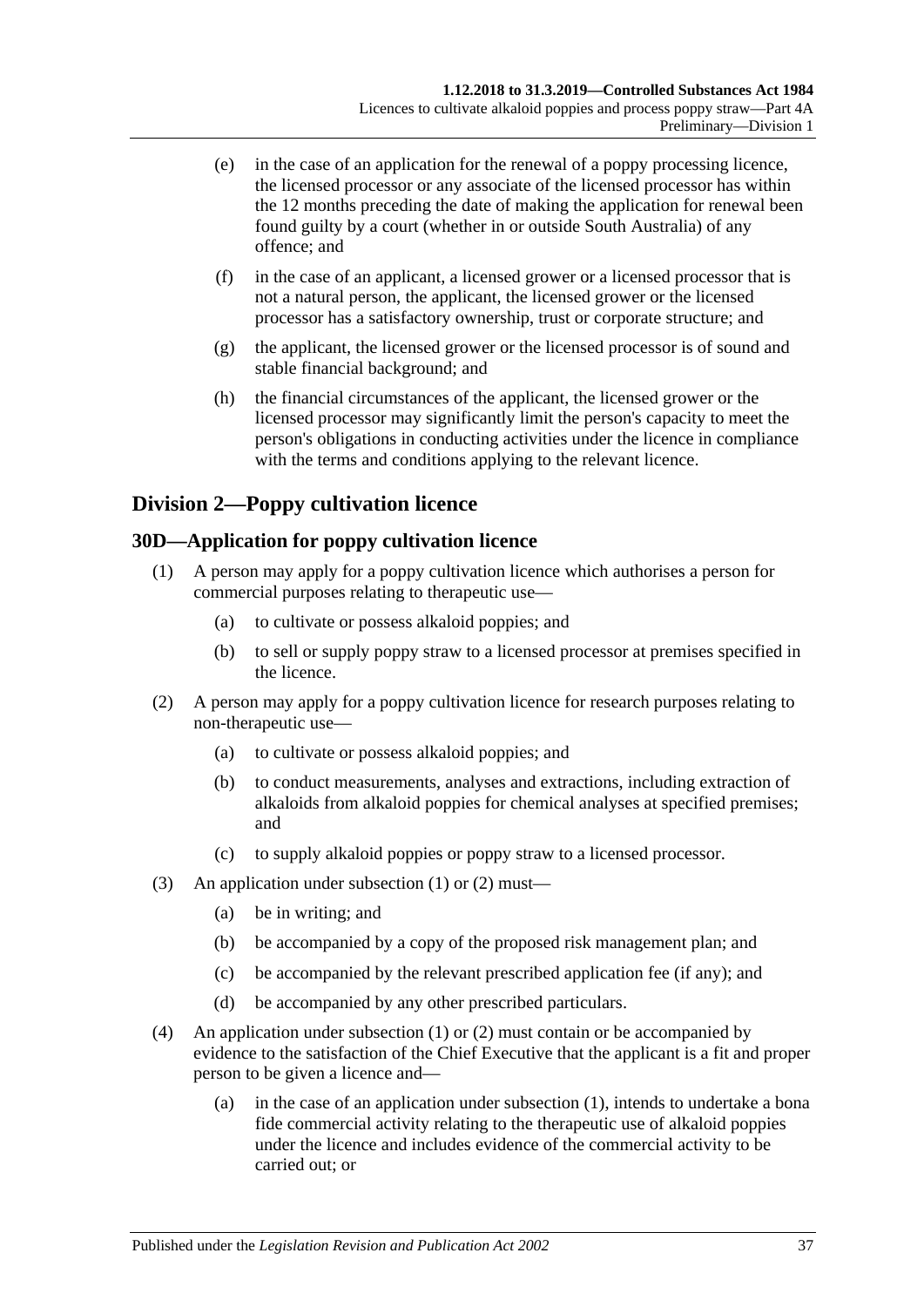- (b) in the case of an application under [subsection](#page-36-1) (2), intends to undertake a research activity relating to the non therapeutic use of alkaloid poppies under the licence and includes evidence that the research activity would be conducted by a person with appropriate scientific training using an appropriate methodology.
- (5) An application under [subsection](#page-36-0) (1) or [\(2\)](#page-36-1) must contain any other information about the applicant or the application which the Chief Executive reasonably requires to assist in assessing the application.

# <span id="page-37-1"></span>**30E—Chief Executive must investigate application**

- (1) On receiving an application under [section](#page-36-2) 30D the Chief Executive—
	- (a) must carry out all investigations and inquiries that the Chief Executive considers necessary to determine the application; and
	- (b) may conduct an inspection of the premises that are to be specified in the relevant licence; and
	- (c) may require that an applicant or any associate of the applicant submit to the Chief Executive a recent police record check of the applicant or any associate of the applicant.
- (2) The Chief Executive must provide a copy of an application made under [section](#page-36-2) 30D and any accompanying documents to the Commissioner of Police.
- (3) The Commissioner of Police must—
	- (a) inquire into and report to the Chief Executive on any matters concerning the application that he or she believes are appropriate or reasonably necessary; and
	- (b) inquire into and report to the Chief Executive on any matters concerning the application that the Chief Executive requests; and
	- (c) within 28 days of receiving the application from the Chief Executive, notify the Chief Executive in writing of the Commissioner of Police's decision to support or oppose the issuing of a licence and provide the reasons for the decision.
- <span id="page-37-0"></span>(4) If the Chief Executive is notified under [subsection](#page-37-0)  $(3)(c)$  that the Commissioner of Police opposes the issuing of a poppy cultivation licence, the Chief Executive must not issue the licence.

## **30F—Determining an application**

- (1) After considering an application and any investigation under [section](#page-37-1) 30E, the Chief Executive must determine the application within 60 days of receiving the application.
- <span id="page-37-2"></span>(2) The Chief Executive may issue a poppy cultivation licence to an applicant under section  $30D(1)$  or  $(2)$ .
- <span id="page-37-3"></span>(3) The Chief Executive may refuse to issue a poppy cultivation licence to an applicant under [section](#page-36-0)  $30D(1)$  or  $(2)$ .
- (4) The Chief Executive must—
	- (a) notify the applicant in writing of the decision under [subsection](#page-37-2) (2); and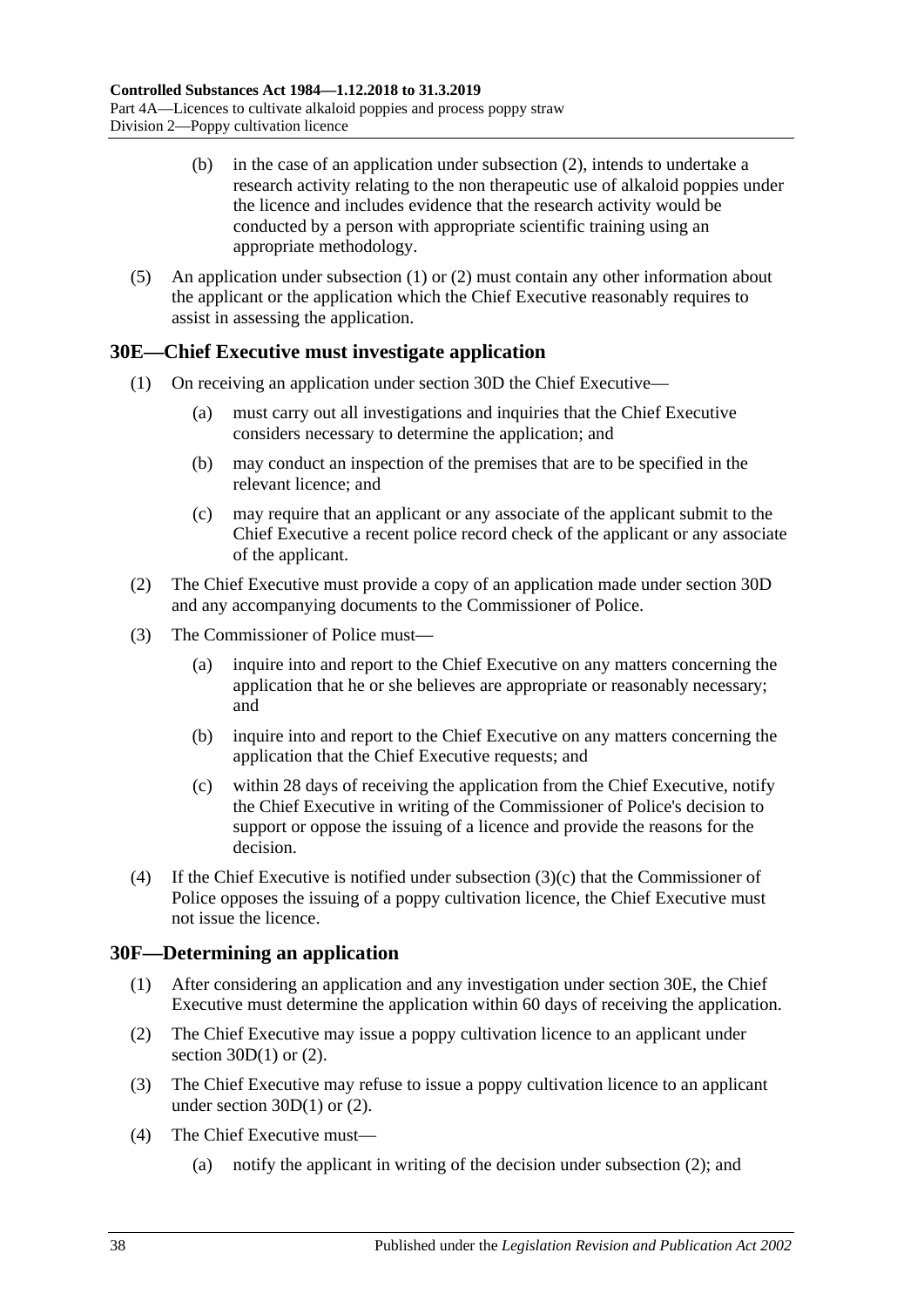(b) if the Chief Executive refuses an application under [subsection](#page-37-3) (3), provide reasons for the decision.

## **30G—Terms and conditions of a poppy cultivation licence**

- (1) A poppy cultivation licence is issued for the term, not exceeding 3 years, specified in the licence unless it is sooner suspended or cancelled.
- (2) A poppy cultivation licence relates only to the specified premises described in it.
- (3) A poppy cultivation licence is subject to the condition that the licensed grower must only employ persons that are suitable to carry out activities under the licence.
- (4) A poppy cultivation licence is subject to the condition that a licensed grower must comply with the risk management plan under the licence.
- (5) A poppy cultivation licence is subject to the prescribed terms, conditions, limitations and restrictions (if any).
- (6) A poppy cultivation licence is subject to the terms, conditions, limitations and restrictions specified in it including, but not limited to, terms, conditions, limitations and restrictions relating to the following:
	- (a) the species, subspecies or varieties of alkaloid poppy to be cultivated;
	- (b) the specified premises at which activities authorised under the licence may be carried out;
	- (c) the implementation and maintenance of satisfactory security and surveillance measures to restrict access of unauthorised persons to crops and harvested material;
	- (d) the keeping of records and other documents;
	- (e) the provision of information, records or other documents to the Chief Executive relating to—
		- (i) the activities carried out under the licence; or
		- (ii) a change in the position of director, manager, secretary or other executive position, however designated, or the structure of the business to which the licence relates; or
		- (iii) any other matter that the Chief Executive reasonably requires in relation to the licence or the licensed activity;
	- (f) the disposal of harvested material and crop residue;
	- (g) the inspection, sampling, supervision and surveillance of seed of alkaloid poppies, alkaloid poppies and poppy straw by an inspector;
	- (h) the destruction of alkaloid poppies, poppy straw and any material derived from alkaloid poppies.
- (7) A poppy cultivation licence issued under [section](#page-36-0) 30D(1) is subject to the condition that unless otherwise with the approval of the Chief Executive, the licensed grower whilst carrying out an activity under the licence must have a contract with a licensed processor for the processing of alkaloid poppies cultivated under the licence that is registered in the alkaloid poppy register.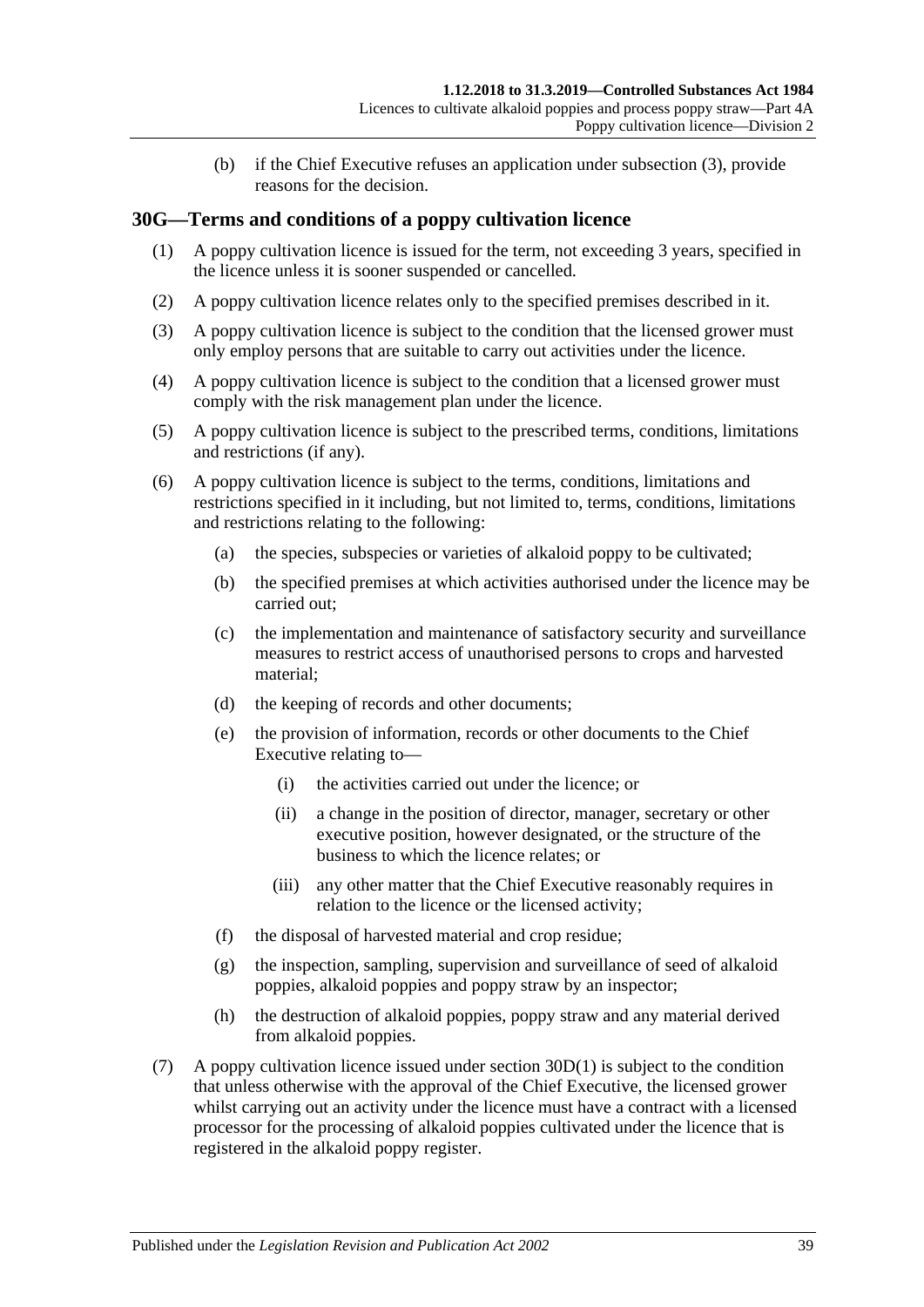# **30H—Poppy cultivation licence is not transferable**

A poppy cultivation licence is not transferable to another person.

## **30I—Employee of licensed grower authorised to undertake activities under licence**

- <span id="page-39-0"></span>(1) For the purposes of this Act, an employee of a licensed grower who holds a poppy cultivation licence for commercial purposes relating to therapeutic use, is authorised to carry out any activity under the licence involving the cultivation or possession of alkaloid poppies or the sale or supply of poppy straw to a licensed processor required of the employee in the course of his or her employment.
- <span id="page-39-1"></span>(2) For the purposes of this Act, an employee of a licensed grower who holds a poppy cultivation licence for research purposes relating to non-therapeutic use, is authorised to carry out any activity under the licence, including the following, that is required of the employee in the course of his or her employment:
	- (a) to cultivate or possess alkaloid poppies;
	- (b) to conduct measurements, analyses and extractions including extraction of alkaloids from alkaloid poppies for chemical analyses at specified premises;
	- (c) to supply alkaloid poppies or poppy straw to a licensed processor.
- (3) An employee must only undertake an activity authorised under [subsection](#page-39-0) (1) or [\(2\)](#page-39-1) in relation to his or her employment.

## **30J—Employee identification certificate issued by licensed grower**

- (1) The licensed grower must issue an employee identification certificate to each employee employed to carry out activities in the business conducted by a licensed grower under a poppy cultivation licence.
- <span id="page-39-3"></span>(2) The employee identification certificate must contain the following information:
	- (a) the employee's name;
	- (b) a clear photograph of the employee;
	- (c) the employee's date of birth;
	- (d) the expiry date of the employee identification certificate;
	- (e) the poppy cultivation licence under which the employee is authorised to carry out activities required of the employee in the course of his or her employment;
	- (f) the prescribed information (if any).

### <span id="page-39-2"></span>**30K—Application for renewal of licence**

- (1) A licensed grower may apply to the Chief Executive for the renewal of a poppy cultivation licence.
- (2) A renewal application must be made to the Chief Executive at least 2 months before the poppy cultivation licence is due to expire.
- (3) A renewal application must—
	- (a) be in writing; and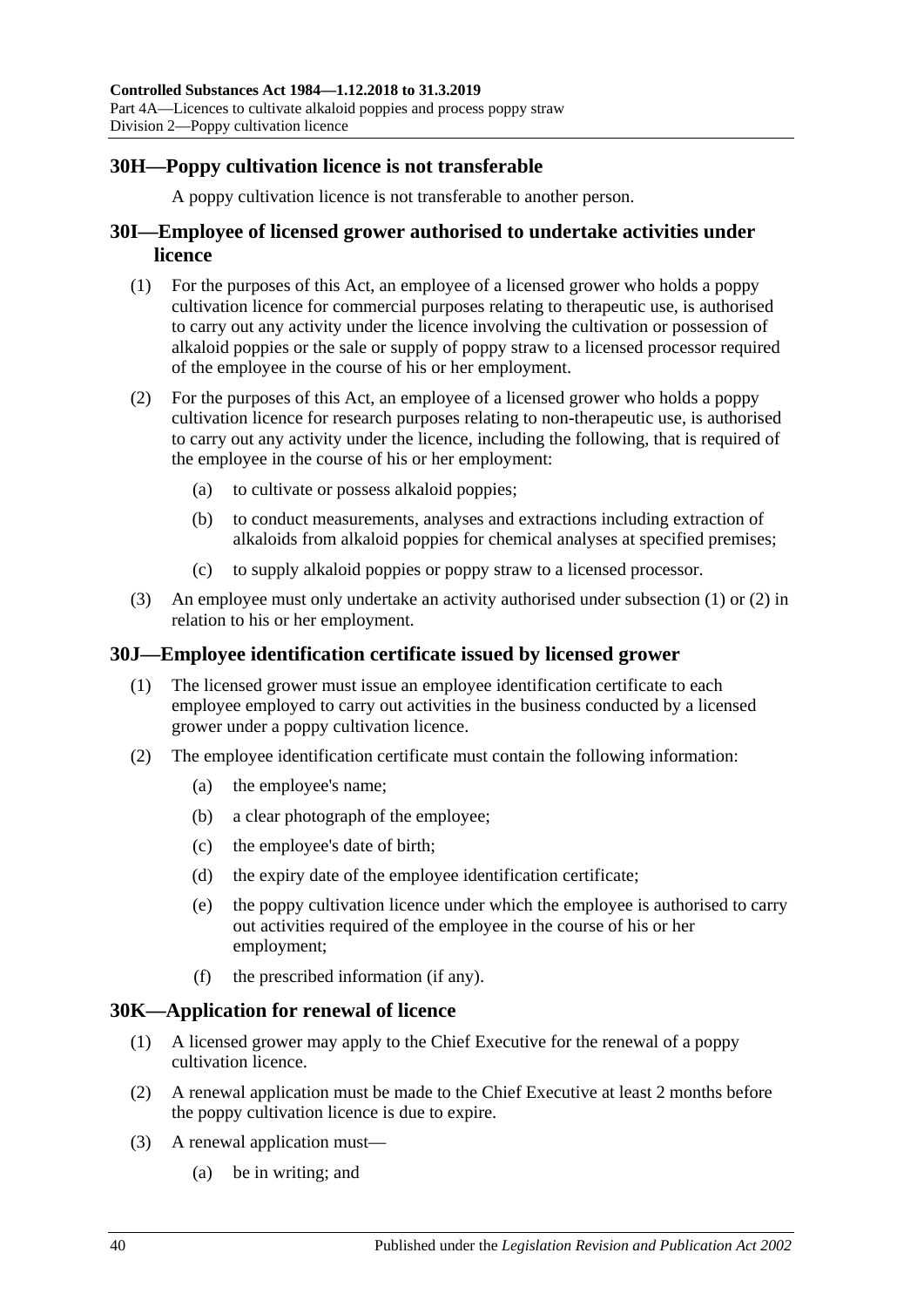- (b) be accompanied by any information relevant to whether or not the licensed grower is a fit and proper person; and
- (c) be accompanied by the current risk management plan under the poppy cultivation licence; and
- (d) be accompanied by the relevant prescribed renewal fee (if any); and
- (e) be accompanied by any other information the Chief Executive reasonably requires to assess the application; and
- (f) contain any prescribed particulars.
- (4) A poppy cultivation licence may be renewed more than once.

### <span id="page-40-1"></span>**30L—Chief Executive must investigate renewal application**

- (1) On receipt of a renewal application under [section](#page-39-2) 30K the Chief Executive—
	- (a) must carry out any investigation or inquiry necessary to determine the renewal application; and
	- (b) may conduct an inspection of the specified premises of the poppy cultivation licence; and
	- (c) may require that an applicant or any associate of the applicant submit to the Chief Executive a recent police record check of the applicant or any associate of the applicant.
- (2) The Chief Executive must provide a copy of a renewal application made under [section](#page-39-2) 30K and any accompanying documents to the Commissioner of Police.
- (3) The Commissioner of Police must—
	- (a) inquire into and report to the Chief Executive on any matters concerning the application that the Commissioner of Police believes are appropriate or reasonably necessary; and
	- (b) inquire into and report to the Chief Executive on any matters concerning the renewal application that the Chief Executive requests; and
	- (c) within 28 days of receiving the application from the Chief Executive notify the Chief Executive in writing of the Commissioner of Police's decision to support or oppose the renewal of a licence and provide the reasons for the decision.
- <span id="page-40-0"></span>(4) If the Chief Executive is notified under [subsection](#page-40-0)  $(3)(c)$  that the Commissioner of Police opposes the renewal of a poppy cultivation licence, the Chief Executive must not renew the relevant licence.

## **30M—Determining a renewal application**

- (1) After considering a renewal application and any investigation under [section](#page-40-1) 30L, the Chief Executive must determine the renewal application within 60 days of receiving it.
- <span id="page-40-2"></span>(2) The Chief Executive may renew a poppy cultivation licence for a period not exceeding 3 years.
- <span id="page-40-3"></span>(3) The Chief Executive may refuse to renew a poppy cultivation licence of a licensed grower.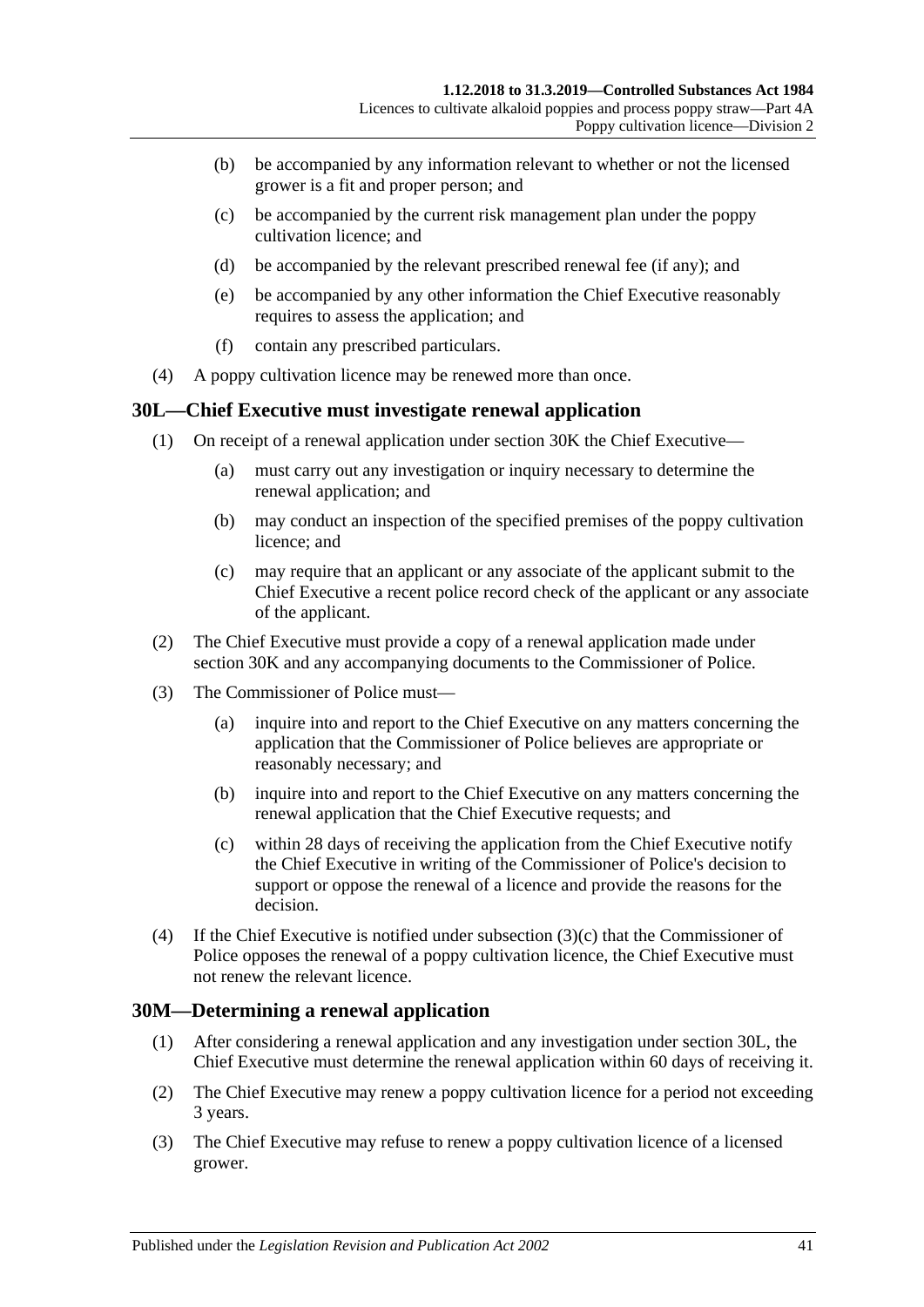- (4) A renewed poppy cultivation licence expires on the date specified by the Chief Executive, unless the licence is cancelled or suspended prior to the expiry.
- (5) The Chief Executive must—
	- (a) notify the applicant in writing of the decision under [subsection](#page-40-2) (2); and
	- (b) if the Chief Executive refuses to renew the poppy cultivation licence under [subsection](#page-40-3) (3), provide reasons for the decision.

# **Division 3—Poppy processing licence**

#### <span id="page-41-2"></span><span id="page-41-0"></span>**30N—Application for poppy processing licence**

- (1) A person may apply to the Chief Executive for a poppy processing licence which authorises a person for commercial purposes relating to therapeutic use—
	- (a) to receive poppy straw from a licensed grower or from a licensed processor or a person authorised to possess and supply alkaloid poppies in another jurisdiction; and
	- (b) to process and possess poppy straw at premises specified in the licence; and
	- (c) to transport, sell or supply poppy straw to a person who possesses a Commonwealth licence to manufacture; and
	- (d) to transport, sell or supply poppy straw if the applicant possesses a Commonwealth licence to export; and
	- (e) to transport, sell or supply poppy straw to a person who possesses a Commonwealth licence to export.
- <span id="page-41-1"></span>(2) A person may apply to the Chief Executive for a poppy processing licence which authorises a person for research purposes relating to non-therapeutic use—
	- (a) to receive or process poppy straw at premises specified in the licence; and
	- (b) to possess, transport, sell or supply poppy straw to a licensed processor.
- (3) An application under [subsection](#page-41-0) (1) or [\(2\)](#page-41-1) must—
	- (a) be in writing; and
	- (b) be accompanied by a copy of the proposed risk management plan; and
	- (c) be accompanied by the relevant prescribed application fee (if any); and
	- (d) be accompanied by any other prescribed particulars; and
	- (e) in the case of an application under [subsection](#page-41-0) (1), be accompanied by a copy of a Commonwealth licence to manufacture or a Commonwealth licence to export, as the case requires.
- (4) An application under [subsection](#page-41-0) (1) or [\(2\)](#page-41-1) must contain or be accompanied by evidence to the satisfaction of the Chief Executive that the applicant is a fit and proper person to be issued a licence and—
	- (a) in the case of an application under [subsection](#page-41-0) (1), intends to undertake a bona fide commercial activity relating to the therapeutic use of poppy straw including evidence of the commercial activity to be carried out; or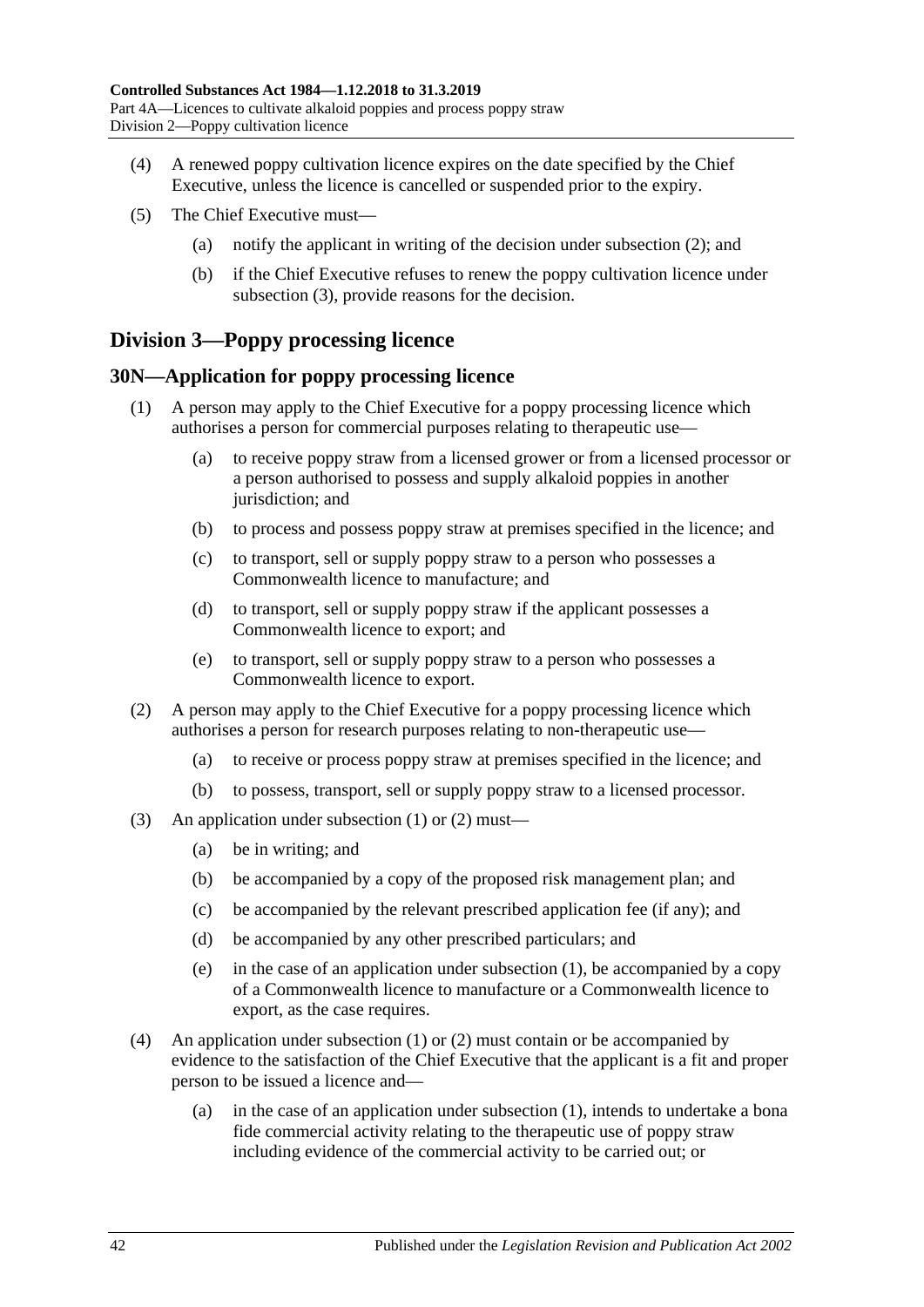- (b) in the case of an application under [subsection](#page-41-1) (2), intends to undertake a research activity relating to the non-therapeutic use of poppy straw under the licence including evidence that the research activity would be conducted by a person with appropriate scientific training using appropriate methodology.
- (5) An application under [subsection](#page-41-0) (1) or [\(2\)](#page-41-1) must contain any other information about the applicant or the application which the Chief Executive reasonably requires to assist in assessing the application.

## <span id="page-42-1"></span>**30O—Chief Executive must investigate application**

- (1) On receiving an application under [section](#page-41-2) 30N, the Chief Executive—
	- (a) must carry out all investigations and inquiries that the Chief Executive considers necessary to determine the application; and
	- (b) may conduct an inspection of the premises that are to be specified in the relevant licence; and
	- (c) may require that an applicant or any associate of the applicant submit to the Chief Executive a recent police record check of the applicant or any associate of the applicant.
- (2) The Chief Executive must provide a copy of an application made under [section](#page-41-2) 30N and any accompanying documents to the Commissioner of Police.
- (3) The Commissioner of Police must—
	- (a) inquire into and report to the Chief Executive on any matters concerning the application that the Commissioner of Police believes are appropriate or reasonably necessary; and
	- (b) inquire into and report to the Chief Executive on any matters concerning the application that the Chief Executive requests; and
	- (c) within 28 days of receiving the application from the Chief Executive, notify the Chief Executive in writing of the Commissioner of Police's decision to support or oppose the issuing of a licence and provide the reasons for the decision.
- <span id="page-42-0"></span>(4) If the Chief Executive is notified under [subsection](#page-42-0) (3)(c) that the Commissioner of Police opposes the issuing of a poppy processing licence, the Chief Executive must not issue the licence.

#### **30P—Determining an application**

- (1) After considering an application and any investigation under [section](#page-42-1) 30O, the Chief Executive must determine the application within 60 days of receiving the application.
- <span id="page-42-2"></span>(2) The Chief Executive may issue a poppy processing licence to an applicant under section  $30N(1)$  or  $(2)$ .
- <span id="page-42-3"></span>(3) The Chief Executive may refuse to issue a poppy processing licence to an applicant under [section](#page-41-0)  $30N(1)$  or  $(2)$ .
- (4) The Chief Executive must—
	- (a) notify the applicant in writing of the decision under [subsection](#page-42-2) (2); and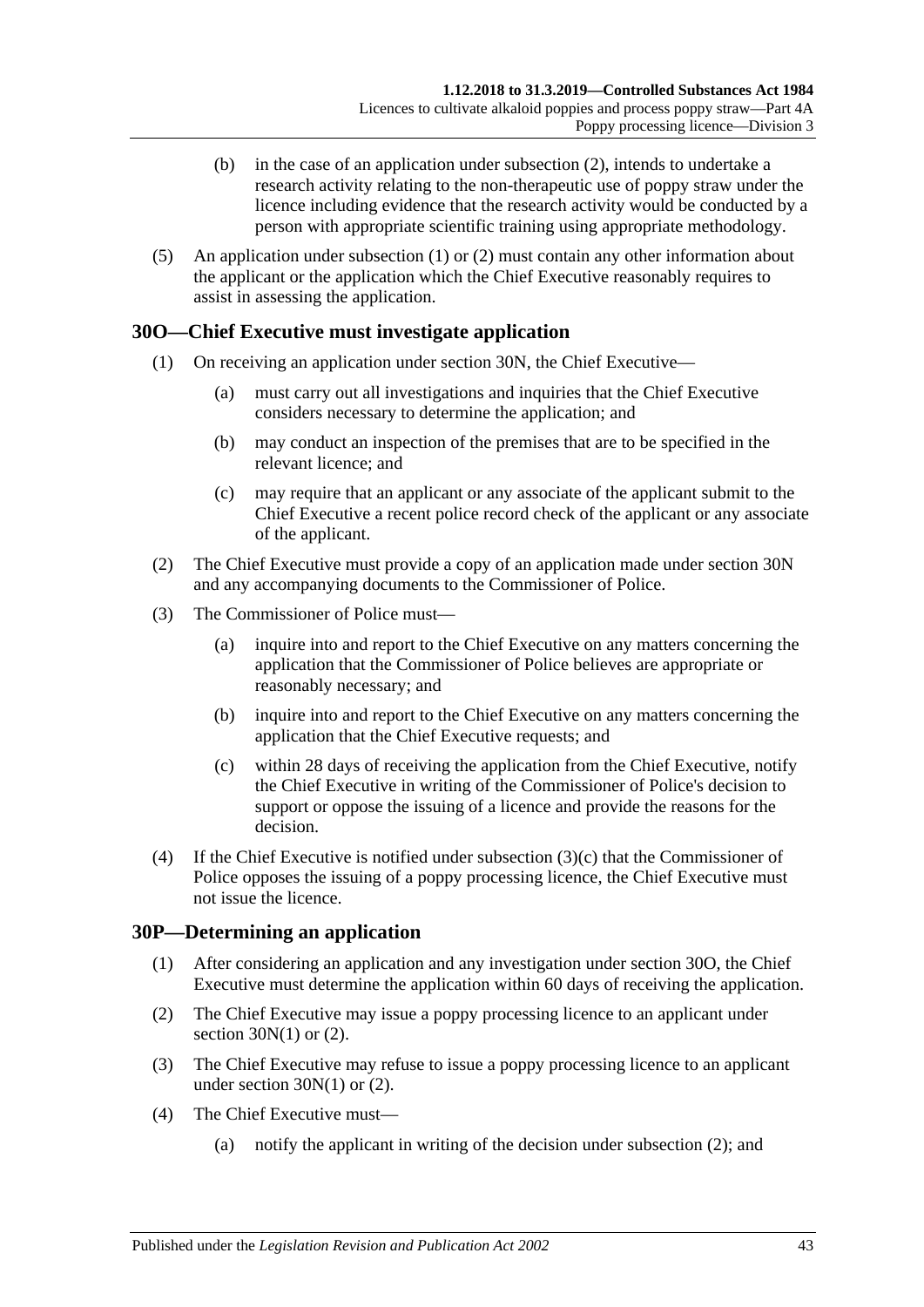(b) if the Chief Executive refuses an application under [subsection](#page-42-3) (3), provide reasons for the decision.

## **30Q—Terms and conditions of a poppy processing licence**

- (1) A poppy processing licence is issued for the term, not exceeding 12 months, specified in the licence unless it is sooner suspended or cancelled.
- (2) A poppy processing licence relates only to the premises specified in it.
- (3) A poppy processing licence must specify the maximum quantity of alkaloid poppies that may be processed by a licensed processor.
- (4) A poppy processing licence is subject to the condition that a licensed processor must comply with the risk management plan under the licence.
- (5) A poppy processing licence is subject to the condition that the licensed processor must only employ persons that are suitable to carry out activities under the licence.
- (6) A poppy processing licence is subject to the prescribed terms, conditions, limitations and restrictions (if any).
- (7) A poppy processing licence is subject to the terms, conditions, limitations and restrictions that are specified in it including, but not limited to, terms, conditions, limitations and restrictions relating to the following:
	- (a) the specified premises at which the activities authorised by the licence may be carried out;
	- (b) the implementation and maintenance of satisfactory security and surveillance measures to restrict access of unauthorised persons to poppy straw;
	- (c) the keeping of records and other documents;
	- (d) the provision of information, records or other documents to the Chief Executive relating to—
		- (i) the activities carried out under the licence; or
		- (ii) a change in the position of director, manager, secretary or other executive position, however designated, or the structure of the business to which the licence relates; or
		- (iii) any other matter that the Chief Executive reasonably requires in relation to the licence or the licensed activity;
	- (e) the disposal of poppy straw;
	- (f) the inspection, supervision and surveillance of poppy straw by an inspector.
- (8) A poppy processing licence referred to in [section](#page-41-0) 30N(1) is subject to the condition that the licensed processor must hold a current Commonwealth licence to manufacture or a current Commonwealth licence to export whilst undertaking an activity authorised by the licence.

#### **30R—Poppy processing licence is not transferable**

A poppy processing licence is not transferable to another person.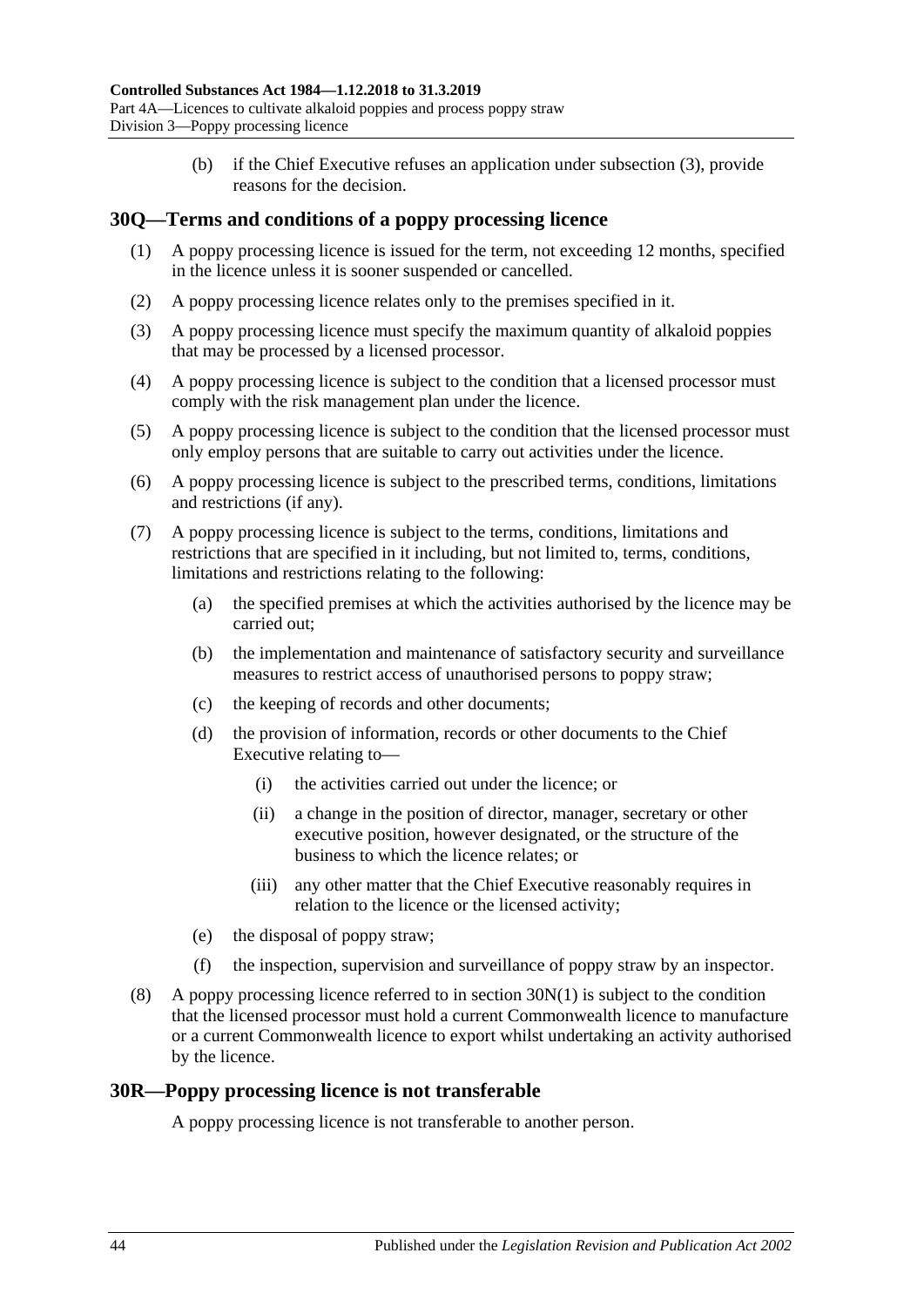# **30S—Employee of licensed processor authorised to undertake activities under licence**

- <span id="page-44-0"></span>(1) For the purposes of this Act, an employee of a licensed processor who holds a poppy processing licence for commercial purposes relating to therapeutic use, is authorised to carry out any of the following activities under the licence that is required of the employee in the course of his or her employment:
	- (a) to receive poppy straw from a licensed grower or a person authorised to possess alkaloid poppies in another jurisdiction;
	- (b) to process and possess poppy straw at specified premises;
	- (c) to transport, sell or supply poppy straw to a person who possesses a Commonwealth licence to manufacture;
	- (d) to export poppy straw if the applicant possesses a Commonwealth licence to export.
- <span id="page-44-1"></span>(2) For the purposes of this Act, an employee of a licensed processor who holds a poppy processing licence for research purposes relating to non-therapeutic use, is authorised to carry out any activity under the licence involving the processing, possession, transportation of poppy straw or the sale or supply of poppy straw to a licensed processor that is required of the employee in the course of his or her employment.
- (3) An employee must only undertake an activity authorised under [subsection](#page-44-0) (1) or [\(2\)](#page-44-1) in relation to his or her employment.

# **30T—Employee identification certificate issued by licensed processor**

- (1) The licensed processor must issue an employee identification certificate to each employee employed to carry out activities in the business conducted by a licensed processor under a poppy processing licence.
- <span id="page-44-3"></span>(2) The employee identification certificate must contain the following information:
	- (a) the employee's name;
	- (b) a clear photograph of the employee;
	- (c) the employee's date of birth;
	- (d) the expiry date of the employee identification certificate;
	- (e) the poppy processing licence under which the employee is authorised to carry out activities required of the employee in the course of his or her employment;
	- (f) the prescribed information (if any).

## <span id="page-44-2"></span>**30U—Application for renewal of licence**

- (1) A licensed processor may apply to the Chief Executive for the renewal of a poppy processing licence.
- (2) A renewal application must be made to the Chief Executive at least 2 months before the poppy processing licence is due to expire.
- (3) A renewal application must—
	- (a) be in writing; and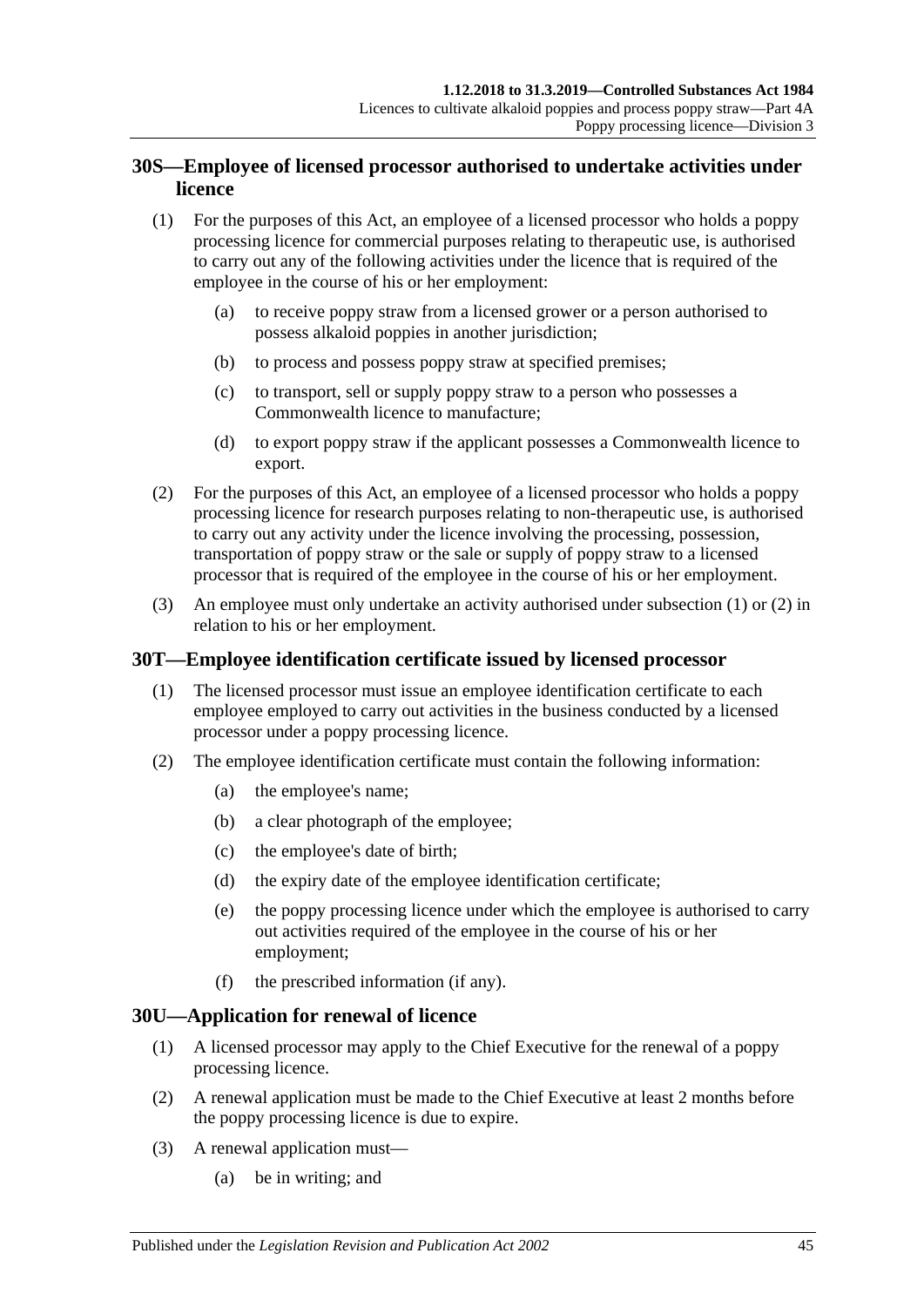- (b) be accompanied by any information relevant to whether or not the licensed processor is a fit and proper person; and
- (c) be accompanied by the current risk management plan under the poppy processing licence; and
- (d) be accompanied by a copy of the licensed processor's current Commonwealth licence to manufacture or current Commonwealth licence to export; and
- (e) be accompanied by the relevant prescribed renewal fee (if any); and
- (f) be accompanied by any other information the Chief Executive reasonably requires to assess the application; and
- (g) contain any prescribed particulars.
- (4) A poppy processing licence may be renewed more than once.

### <span id="page-45-1"></span>**30V—Chief Executive must investigate renewal application**

- (1) On receipt of a renewal application under [section](#page-44-2) 30U, the Chief Executive—
	- (a) must carry out any investigation or inquiry necessary to determine the renewal application; and
	- (b) may conduct an inspection of the specified premises of the poppy processing licence; and
	- (c) may require that an applicant or any associate of the applicant submit to the Chief Executive a recent police record check of the applicant or any associate of the applicant.
- (2) The Chief Executive must provide a copy of a renewal application made under [section](#page-44-2) 30U and any accompanying documents to the Commissioner of Police.
- (3) The Commissioner of Police must—
	- (a) inquire into and report to the Chief Executive on any matters concerning the application that the Commissioner of Police believes are appropriate or reasonably necessary; and
	- (b) inquire into and report to the Chief Executive on any matters concerning the renewal application that the Chief Executive requests; and
	- (c) within 28 days of receiving the application from the Chief Executive, notify the Chief Executive in writing of the Commissioner of Police's decision to support or oppose the renewal of a licence and provide the reasons for the decision.
- <span id="page-45-0"></span>(4) If the Chief Executive is notified under [subsection](#page-45-0) (3)(c) that the Commissioner of Police opposes the renewal of a poppy processing licence, the Chief Executive must not renew the licence.

#### **30W—Determining a renewal application**

- (1) After considering a renewal application and any investigation under [section](#page-45-1) 30V, the Chief Executive must determine the renewal application within 60 days of receiving it.
- <span id="page-45-2"></span>(2) The Chief Executive may renew a poppy processing licence for a period not exceeding 12 months.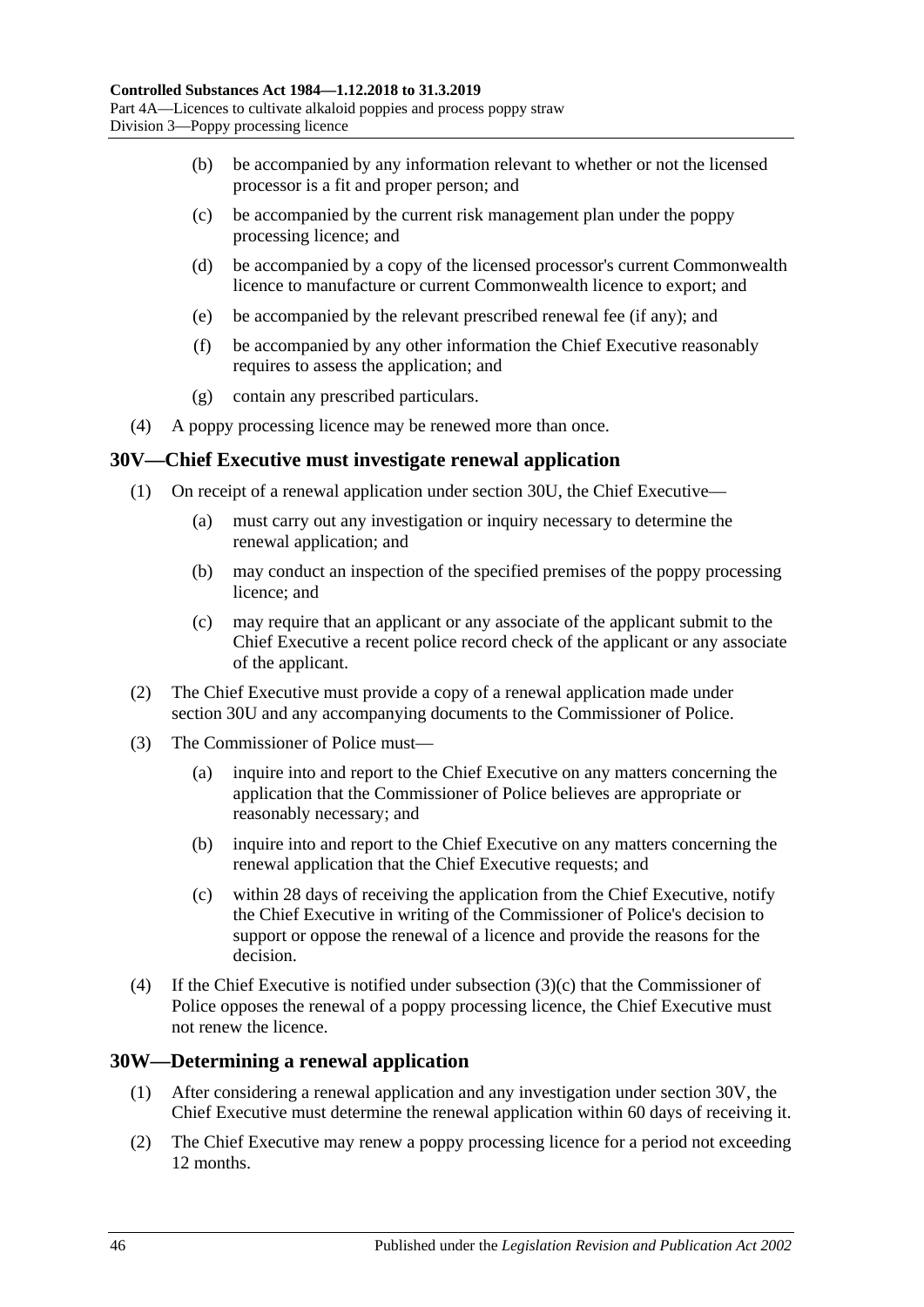- <span id="page-46-0"></span>(3) The Chief Executive may refuse to renew a poppy processing licence of a licensed processor.
- (4) A renewed poppy processing licence expires on the date specified by the Chief Executive unless the licence is cancelled or suspended prior to the expiry.
- (5) The Chief Executive must—
	- (a) notify the applicant in writing of the decision under [subsection](#page-45-2) (2); and
	- (b) if the Chief Executive refuses to renew the poppy processing licence under [subsection](#page-46-0) (3), provide reasons for the decision.

# **Division 4—General provisions applying to a poppy cultivation licence or poppy processing licence**

### <span id="page-46-1"></span>**30X—Amendment of licences**

- <span id="page-46-3"></span>(1) The Chief Executive may—
	- (a) amend an existing term, condition, limitation or restriction to which a poppy cultivation licence or poppy processing licence is subject; or
	- (b) impose a new term, condition, limitation or restriction on the poppy cultivation licence or the poppy processing licence.
- <span id="page-46-4"></span><span id="page-46-2"></span>(2) The Chief Executive may exercise a power under [subsection](#page-46-1) (1)—
	- (a) on the application of the licensed grower or the licensed processor; or
	- (b) in the Chief Executive's discretion.
- (3) The Chief Executive must determine an application made under [subsection](#page-46-2) (2)(a) within 28 days of receiving the application.
- (4) The Chief Executive must notify the licensed grower or the licensed processor, in writing within 7 business days, if an amendment to a licence is made under [subsection](#page-46-3)  $(1)(a)$  or  $(b)$ .
- (5) An application by a licensed grower or a licensed processor made under [subsection](#page-46-2)  $(2)(a)$  must—
	- (a) be in writing; and
	- (b) be accompanied by the relevant prescribed fee (if any); and
	- (c) be accompanied by any prescribed particulars.

#### <span id="page-46-6"></span><span id="page-46-5"></span>**30Y—Suspension or cancellation of licences**

- (1) The Chief Executive, by notice in writing to the licensed grower or the licensed processor, may suspend or cancel the relevant licence if—
	- (a) the licensed grower or the licensed processor requests suspension or cancellation; or
	- (b) the licensed grower or the licensed processor has not complied with the terms, conditions, limitations or restrictions of the licence; or
	- (c) the licensed grower or the licensed processor has failed to comply with this Part or the regulations applying under this Part; or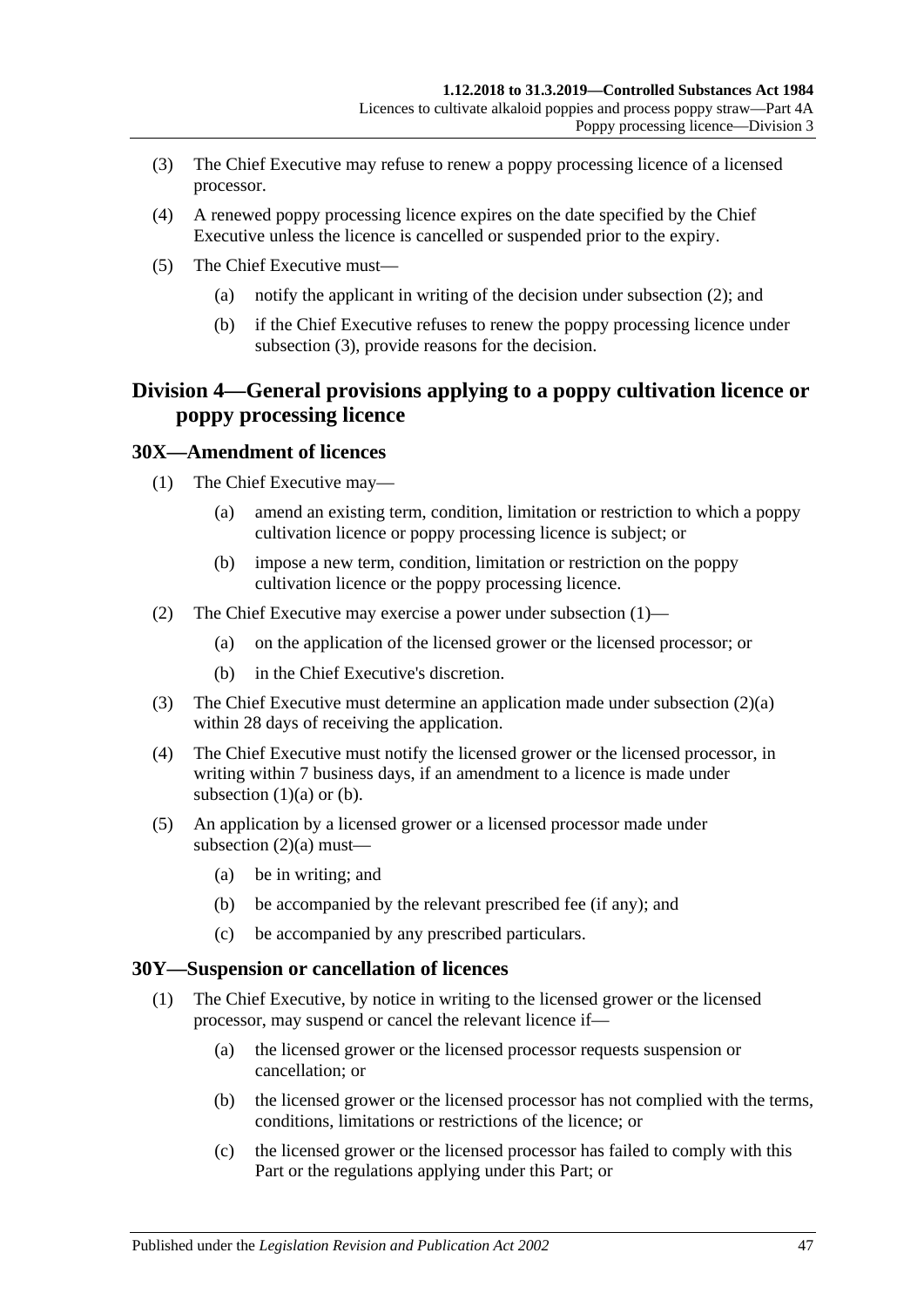- (d) the Chief Executive is satisfied that the licensed grower or the licensed processor or any associate of the licensed grower or the licensed processor is no longer a fit and proper person to be concerned with or associated with, as the case requires-
	- (i) the cultivation of alkaloid poppies; or
	- (ii) the processing of poppy straw; or
- (e) the Chief Executive is satisfied that the specified premises—
	- (i) of the licensed grower are no longer suitable for the cultivation of alkaloid poppies; or
	- (ii) of the licensed processor are no longer suitable for the processing of poppy straw; or
- (f) the Chief Executive is satisfied that the licensed grower or the licensed processor obtained the relevant licence by fraud, misrepresentation or concealment of facts; or
- (g) the Commissioner of Police requests suspension or cancellation on the basis of criminal intelligence concerning the licensed grower or the licensed processor; or
- (h) the licensed grower or the licensed processor ceases to carry on the research or commercial activity to which the relevant licence relates.
- (2) If a poppy cultivation licence or a poppy processing licence is suspended or cancelled under [subsection](#page-46-5) (1) the Chief Executive must—
	- (a) notify the Commissioner of Police regarding the suspension or cancellation; and
	- (b) in the case of a poppy cultivation licence, notify a licensed processor who has a registered contract with the licensed grower within 7 business days of the suspension or cancellation taking effect; or
	- (c) in the case of a poppy processing licence, notify the licensed grower who has a contract registered in the alkaloid poppy register with the licensed processor within 7 business days of the suspension or cancellation taking effect.
- (3) A poppy cultivation licence or a poppy processing licence ceases to have effect on the suspension or cancellation of the licence under this section.

# **Division 5—Inspection and enforcement**

## **30Z—Inspectors under this Part**

- (1) The Chief Executive, by instrument in writing, may authorise persons to be inspectors for the purposes of all or any specified provisions of this Part.
- (2) The Chief Executive may determine the terms and conditions of authorisation of any inspector.
- (3) The terms and conditions of authorisation of an inspector may contain general directions as to how the inspector's powers may be exercised.
- (4) The Chief Executive, in writing, may vary or revoke the authorisation of an inspector at any time.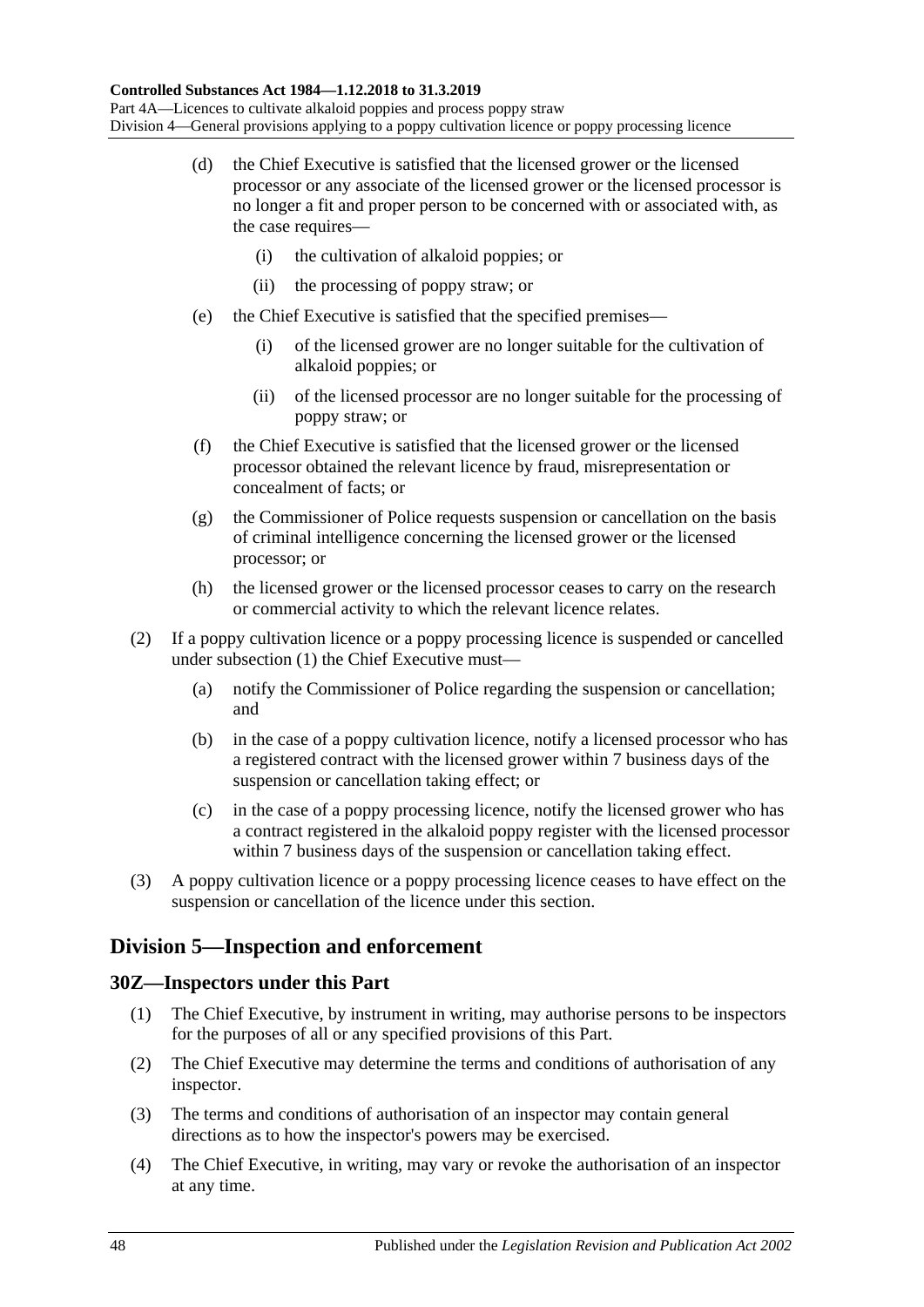## **30ZA—Identification certificate**

- (1) The Chief Executive must issue an identification certificate to each inspector (other than an inspector who is a police officer) which sets out the provisions of this Part for which the inspector is authorised to be an inspector.
- (2) In the course of performing his or her functions under this Part, an inspector must produce his or her identification certificate to any person who requests its production.
- (3) In this Part, a reference to an identification certificate in relation to an inspector who is a police officer is a reference to written evidence of the fact that he or she is a police officer.

### <span id="page-48-1"></span>**30ZB—General powers of inspector**

- (1) For the purposes of determining compliance with this Part or a licence issued under this Part, an inspector, with any assistance he or she thinks necessary, at any reasonable time may do all or any of the following:
	- (a) enter and inspect any place, other than premises used as a residence, occupied by any person who is the licensed grower or the licensed processor;
	- (b) inspect, count, examine or mark for identification any alkaloid poppy or poppy straw in the place;
	- (c) intercept, inspect and examine any vehicle or machine which an inspector reasonably believes is being used for the harvest of alkaloid poppies and transport of poppy straw;
	- (d) require a person to produce any document that the inspector reasonably requires for ascertaining whether this Part or a poppy cultivation licence or a poppy processing licence is being complied with—
		- (i) to examine the document; and
		- (ii) to make copies of it or take extracts from it; and
		- (iii) to remove the document for as long as is reasonably necessary to make copies or take extracts;
	- (e) take or remove for examination samples of or from, or specimens of, soil, any alkaloid poppy or poppy straw or any other plant or crop to determine—
		- (i) whether the alkaloid poppy or poppy straw has been cultivated or processed in accordance with the relevant licence; or
		- (ii) that its possession is in accordance with the relevant licence;
	- (f) submit any sample or specimen taken in accordance with this Part to a laboratory or place approved by the Chief Executive for examination and testing.
- <span id="page-48-0"></span>(2) An inspector must not exercise any powers under this Part if the inspector fails to produce his or her identification certificate for inspection on request by the occupier of the place or the person in charge or apparent control of the place.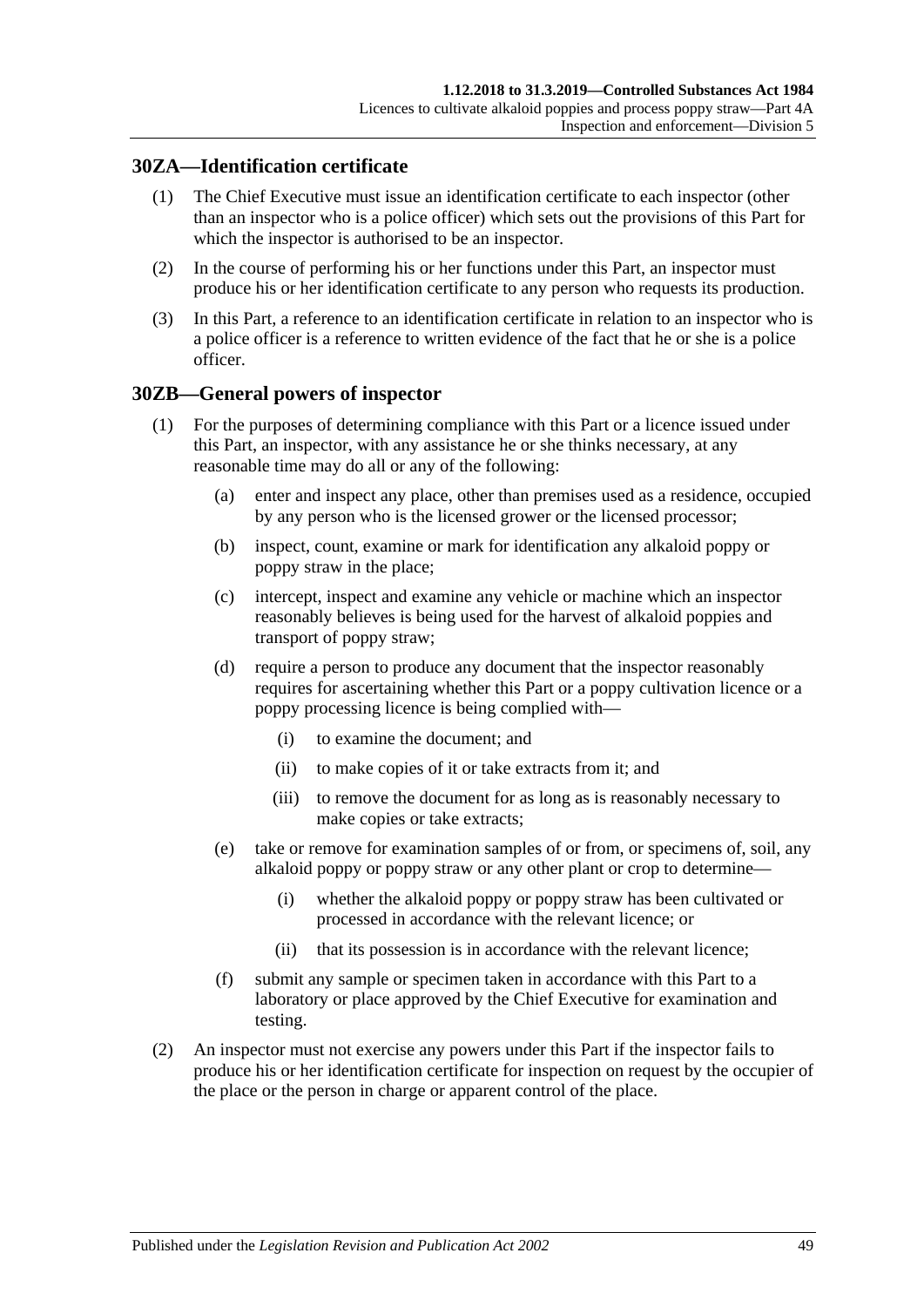# **30ZC—Procedure on seizing a document, thing or taking a sample**

- (1) Subject to [section](#page-50-0) 30ZI, if an inspector seizes a document or thing or takes a sample of, or from, a thing at the premises occupied by the licensed grower or the licensed processor, the inspector must give a detention or seizure receipt for the document or thing or sample to the licensed grower or the licensed processor from whom it was taken.
- (2) If an inspector is unable to give a detention or seizure receipt to the relevant licensed grower or licensed processor in respect of a document or thing or sample seized, the inspector must—
	- (a) leave the detention or seizure receipt with, or post it to, the licensed grower or the licensed processor that occupies the premises from which the document or thing or sample was seized; and
	- (b) if a document is seized, leave a copy of the document, if practicable, with, or post it to, the licensed grower or the licensed processor that occupies the premises from which the document was seized.
- (3) A detention or seizure receipt must—
	- (a) identify the seized document, thing or sample taken; and
	- (b) state the name of the inspector who seized the document, thing or took the sample; and
	- (c) state the reason why the document or thing was seized or the sample was taken.
- (4) If an inspector proposes to take a sample under section [30ZB\(1\)\(e\)](#page-48-0) the inspector must—
	- (a) divide the sample into 3 parts; and
	- (b) give 1 part to the licensed grower or the licensed processor, as the case requires, and retain 1 part for examination and 1 part untouched for future comparison.

## <span id="page-49-0"></span>**30ZD—Power to use electronic equipment at premises**

- (1) This section applies if—
	- (a) while acting under [section](#page-48-1) 30ZB, an inspector finds a thing at the premises that is or includes a disk, tape or other device for the storage of information; and
	- (b) there is at the premises equipment that may be used with the disk, tape or other storage device; and
	- (c) the inspector believes, on reasonable grounds, that information stored in the disk, tape or other storage device may be relevant to determine whether this Part has been contravened.
- (2) An inspector may operate or may require the licensed grower or the licensed processor or an employee of the licensed grower or the licensed processor to operate the equipment to access the information.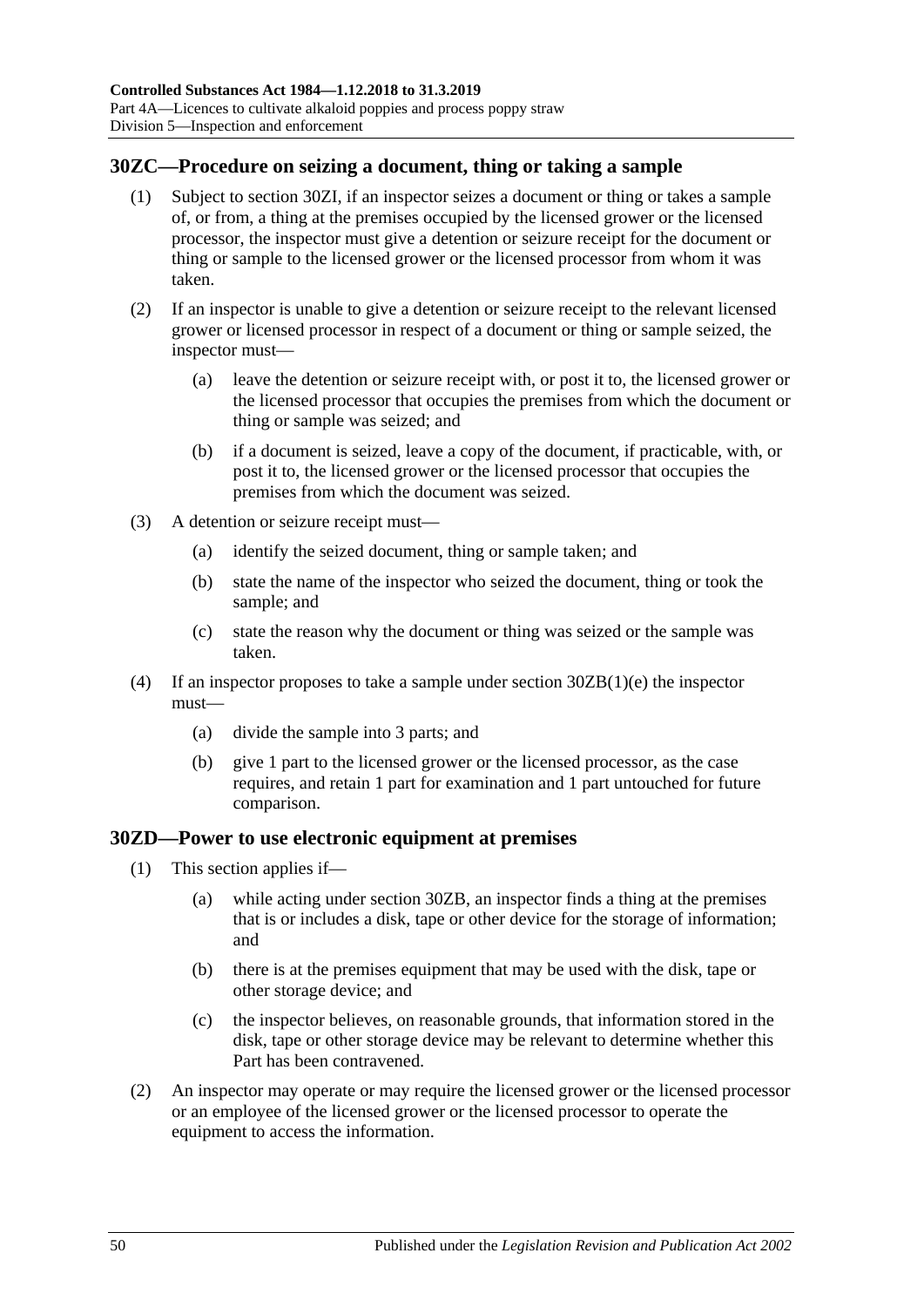(3) An inspector may require the licensed grower or the licensed processor or an employee of the licensed grower or the licensed processor to provide the inspector with any password, encryption key or other information required to operate the equipment to access the information.

## <span id="page-50-1"></span>**30ZE—Power to copy information on electronic storage devices**

If an inspector finds that a disk, tape or other storage device at the premises contains information that the inspector believes, on reasonable grounds, stores information that is relevant to determine whether this Part has been complied with, the inspector may—

- (a) put the information in a documentary form and seize the documents so produced; or
- (b) copy the information to another disk, tape or other storage device and remove that disk, tape or storage device from the premises.

## **30ZF—Inspector must not damage equipment**

An inspector must not operate equipment for a purpose set out in [section](#page-49-0) 30ZD or [section](#page-50-1) 30ZE unless the inspector believes, on reasonable grounds, that the operation can be carried out without damage to the equipment.

## **30ZG—Inspector may possess alkaloid poppies or poppy straw**

For the purposes of this Act, an inspector is authorised to have alkaloid poppies or poppy straw in his or her possession in the exercise or performance of any power, function or duty conferred on him or her by this Part or the regulations made under this Part.

## <span id="page-50-2"></span>**30ZH—Inspector has power to detain or seize alkaloid poppies or poppy straw**

An inspector may detain or seize any alkaloid poppies, poppy straw or material derived from alkaloid poppies or poppy straw and deal with it in accordance with [section](#page-50-0) 30ZI if the inspector believes on reasonable grounds that—

- (a) in the case of a poppy cultivation licence, the licensed grower has contravened this Part or the poppy cultivation licence; or
- (b) in the case of a poppy processing licence, the licensed processor has contravened this Part or the poppy processing licence; or
- (c) the relevant licence has been suspended or cancelled under this Part.

# <span id="page-50-0"></span>**30ZI—Procedure on detaining or seizing alkaloid poppies or poppy straw**

- (1) If an inspector detains or seizes any seized material under [section](#page-50-2) 30ZH, the inspector must immediately—
	- (a) make a written record of the detention or seizure; and
	- (b) give a detention or seizure receipt to the licensed grower or the licensed processor, as the case requires, that—
		- (i) identifies the seized material taken; and
		- (ii) states the name of the inspector who detained or seized the seized material; and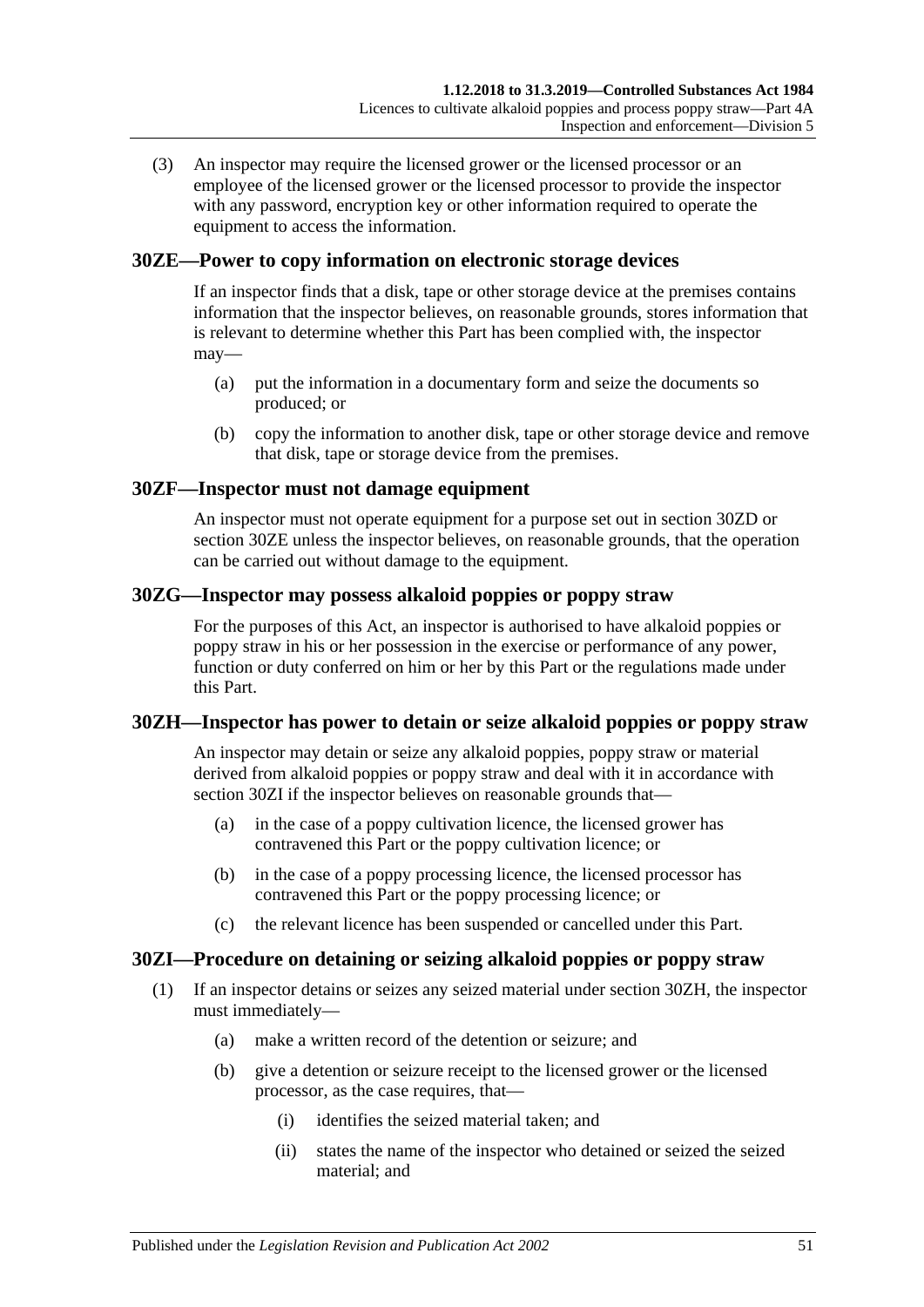- (iii) states the reasons for the detention or seizure; and
- (c) in the case of an inspector who is not a police officer, send a copy of the detention or seizure receipt to the Chief Executive; and
- (d) in the case of an inspector who is a police officer, send a copy of the detention or seizure receipt to the Commissioner of Police and the Chief Executive.
- (2) If an inspector detains or seizes any seized material under [section](#page-50-2) 30ZH, the inspector, with any assistance necessary, may take or send the seized material to a place approved by the Chief Executive for it to be examined, tested or stored.
- (3) This section does not limit or prevent the exercise of any power by a police officer to commence a proceeding in respect of compliance with this Part in relation to any seized material.

# <span id="page-51-0"></span>**30ZJ—Chief Executive has power to dispose or deal with seized alkaloid poppies or poppy straw**

- (1) This section applies if—
	- (a) the Chief Executive is satisfied on reasonable grounds that this Part has been contravened; and
	- (b) the relevant licensed grower or licensed processor has surrendered the seized material to the Chief Executive and agreed that the Chief Executive may deal with the seized material.
- (2) In dealing with seized material to which this section applies, the Chief Executive may do any of the following:
	- (a) dispose of the seized material;
	- (b) direct the licensed grower or the licensed processor (as the case requires) to dispose of the seized material;
	- (c) harvest and deal with the seized material as appropriate;
	- (d) harvest and destroy the seized material;
	- (e) enter into an agreement with the licensed grower or the licensed processor (as the case requires), or any other person, to deal with the seized material as required in all of the circumstances;
	- (f) anything reasonably necessary to ensure the security of the seized material.

## **30ZK—Retention and return of seized alkaloid poppies or poppy straw**

- (1) If an inspector seizes any seized material under [section](#page-50-2) 30ZH, subject to [section](#page-51-0) 30ZJ, the Chief Executive with any assistance necessary must—
	- (a) take reasonable steps to release or return the seized material to the licensed grower or the licensed processor from whom it was seized or its lawful owner if the reason for its detention or seizure no longer exists; or
	- (b) retain any seized material that is required for evidence in a legal proceeding in a place approved by the Chief Executive.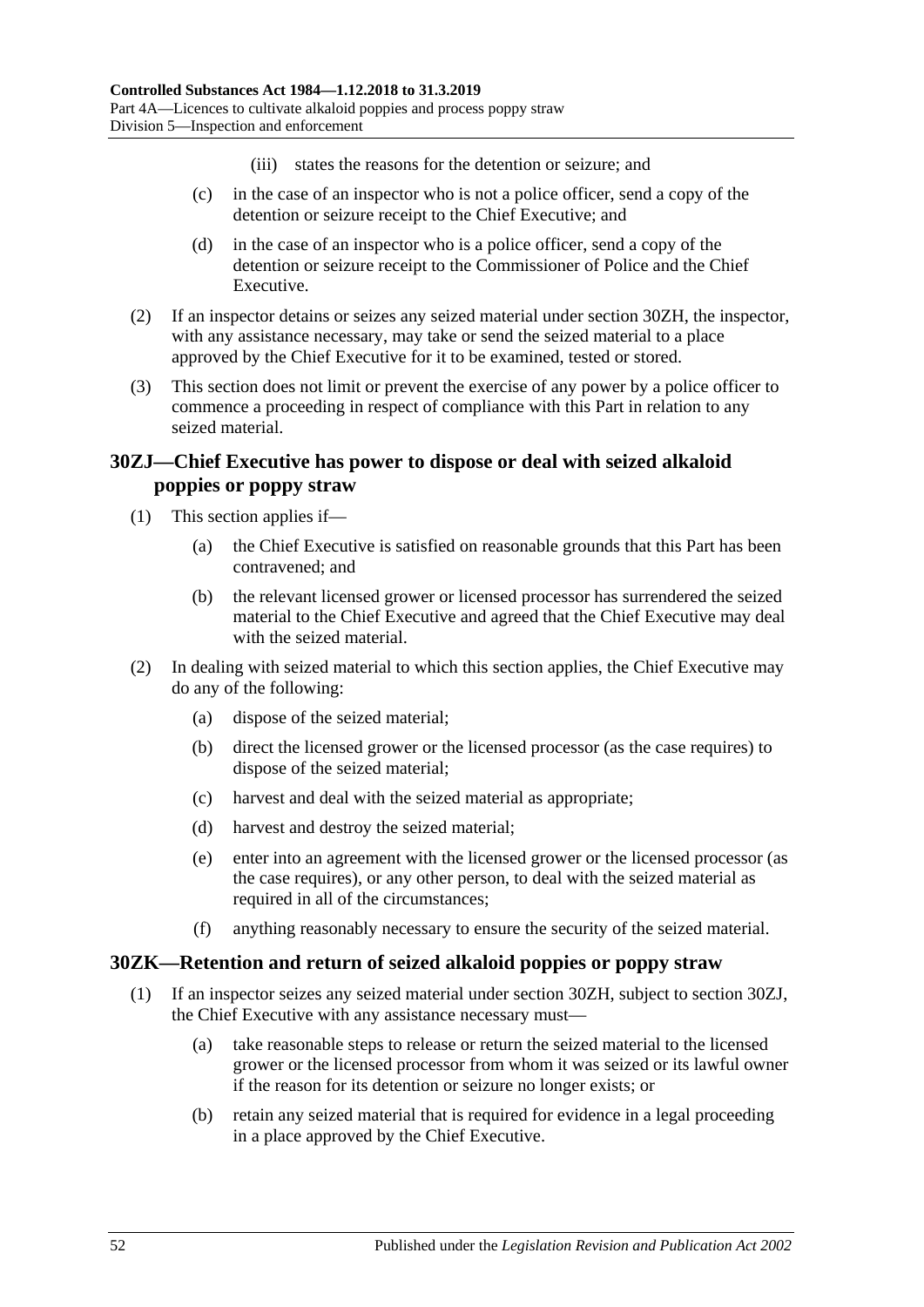- (2) If the seized material has not been returned to the licensed grower or the licensed processor from whom it was seized or its lawful owner within 3 months after it was seized, the Chief Executive must take reasonable steps to return it to that licensed grower or licensed processor or lawful owner (as the case requires) unless—
	- (a) proceedings for the purpose for which the seized material was retained have commenced within that 3 month period and those proceedings (including any appeal) have not been completed; or
	- (b) the Magistrates Court makes an order under [section](#page-52-0) 30ZL extending the period during which the seized material may be retained.

# <span id="page-52-1"></span><span id="page-52-0"></span>**30ZL—Magistrates Court may extend 3 month period**

- (1) The Chief Executive may apply to the Magistrates Court for an extension (not exceeding 3 months) of the period during which the seized material may be retained—
	- (a) within 3 months after the seized material is seized under [section](#page-50-2) 30ZH; or
	- (b) if an extension has been granted under this section, before the end of the period of the extension.
- (2) The Magistrates Court may make an order extending the period that the seized material is to be retained if satisfied that—
	- (a) the making of the order is in the interests of justice; and
	- (b) the total period of retention does not exceed 12 months; and
	- (c) retention of the seized material is necessary for the purposes of an investigation into whether a contravention of this Part has occurred.
- (3) At least 7 days prior to the hearing of an application under [subsection](#page-52-1) (1), the Chief Executive must give notice of the application to the licensed grower or the licensed processor, as the case requires, from whom the alkaloid poppies, poppy straw or material derived from alkaloid poppies or poppy straw were seized or its lawful owner described in the application.

## **30ZM—Forfeiture, harvest and destruction of alkaloid poppies or poppy straw**

- (1) The Chief Executive may apply to the Magistrates Court for a harvest and destruction order if—
	- (a) a licence holder has contravened the Act; and
	- (b) the Chief Executive has cancelled the relevant licence.
- (2) The Magistrates Court may make an order that the seized material of the licensed grower or the licensed processor, as the case requires, be forfeited to the Crown and be dealt with in accordance with a harvest and destruction order made under [subsection](#page-52-2) (3) if satisfied that—
	- (a) the relevant seized material poses a risk to public health and safety; and
	- (b) in all the circumstances it is appropriate to make a harvest and destruction order in regards to the relevant seized material.
- <span id="page-52-2"></span>(3) The Magistrates Court may make any of the following harvest and destruction orders (as the case requires):
	- (a) an order that the relevant seized material be harvested;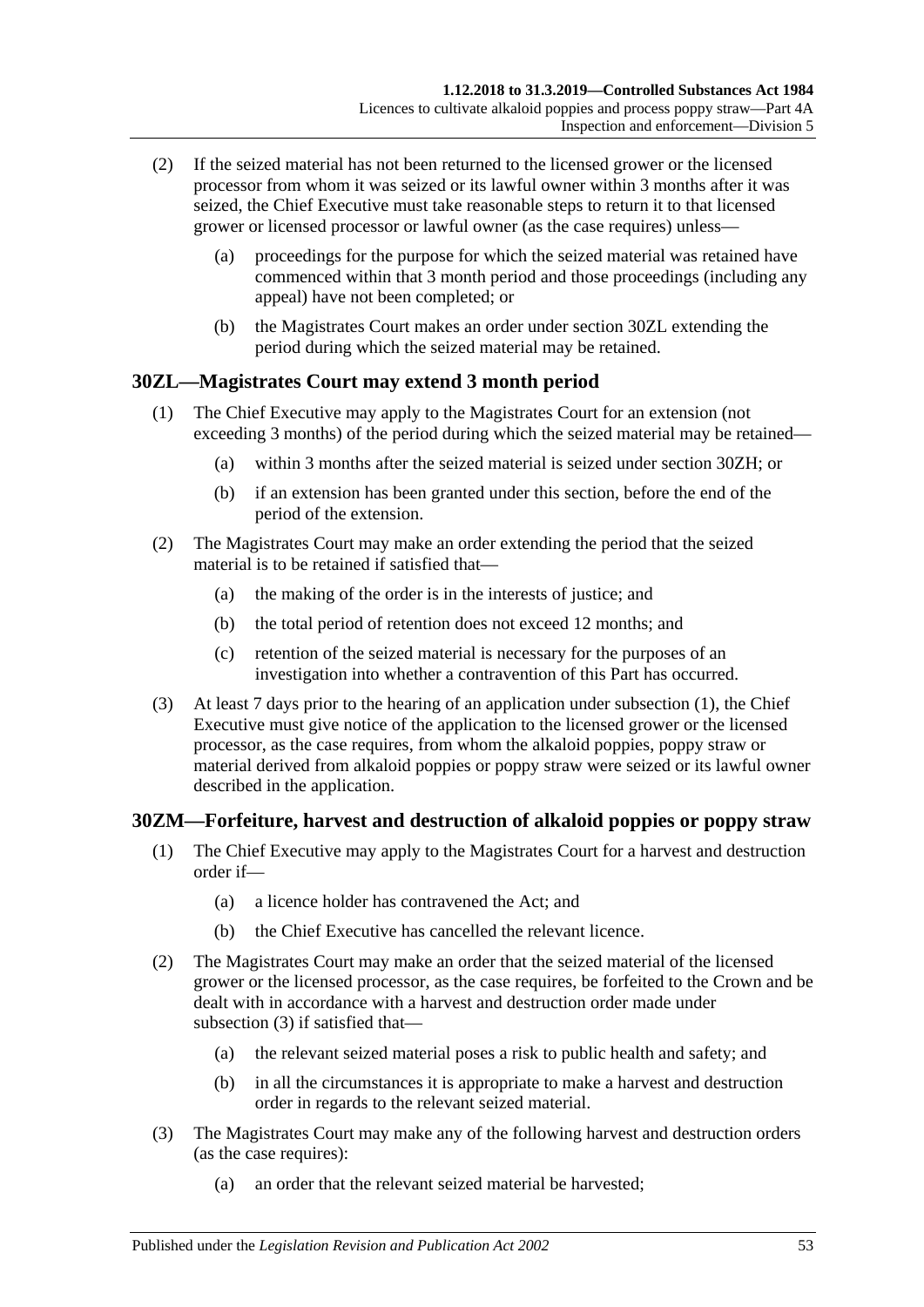- (b) an order that the relevant seized material be destroyed;
- (c) an order that the relevant seized material be harvested and destroyed.
- (4) The Magistrates Court may—
	- (a) give any direction necessary to enable the Chief Executive to carry out the harvest and destruction order; and
	- (b) authorise the Chief Executive to give any appropriate direction to harvest or destroy the seized material (as the case requires) to which the order relates.

## **30ZN—Recovery of costs**

If the Chief Executive incurs any costs in carrying out a harvest and destruction order the Chief Executive may recover those costs in any court of competent jurisdiction as a debt due to the Crown.

#### <span id="page-53-0"></span>**30ZO—Inspector may access ratepayer information**

- (1) For the purposes of exercising a power under this Part, an inspector may require a person having custody of any records relating to ratepayers (within the meaning of the *[Local Government Act](http://www.legislation.sa.gov.au/index.aspx?action=legref&type=act&legtitle=Local%20Government%20Act%201999) 1999*) to provide the inspector with—
	- (a) the name and address or other contact details of a ratepayer—
		- (i) who is a licensed grower or a licensed processor; or
		- (ii) who is an applicant for a poppy cultivation licence or a poppy processing licence; or
	- (b) the address or description of any land in respect of which the ratepayer is liable to pay rates and charges under the *[Local Government Act](http://www.legislation.sa.gov.au/index.aspx?action=legref&type=act&legtitle=Local%20Government%20Act%201999) 1999* if the ratepayer—
		- (i) is a licensed grower or a licensed processor; or
		- (ii) is an applicant for a licence under this Part.
- (2) An inspector may make a record of any information provided to the inspector under [subsection](#page-53-0) (1).
- (3) An inspector must not be charged a fee for anything done, or required to be done, by the inspector under this section.

#### **30ZP—Protection against self-incrimination**

It is a reasonable excuse for a natural person to refuse or fail to give information or do any other thing that the person is required to do by or under this Part, if the giving of the information or the doing of that thing would tend to incriminate the person.

### <span id="page-53-1"></span>**30ZQ—Power to issue expiation notices**

An inspector may give an expiation notice (under the *[Expiation of Offences Act](http://www.legislation.sa.gov.au/index.aspx?action=legref&type=act&legtitle=Expiation%20of%20Offences%20Act%201996) 1996*) to a person who the inspector has reason to believe has committed a prescribed offence.

#### **30ZR—Expiation fee**

The regulations may prescribe the expiation fees for prescribed offences referred to in [section](#page-53-1) 30ZQ.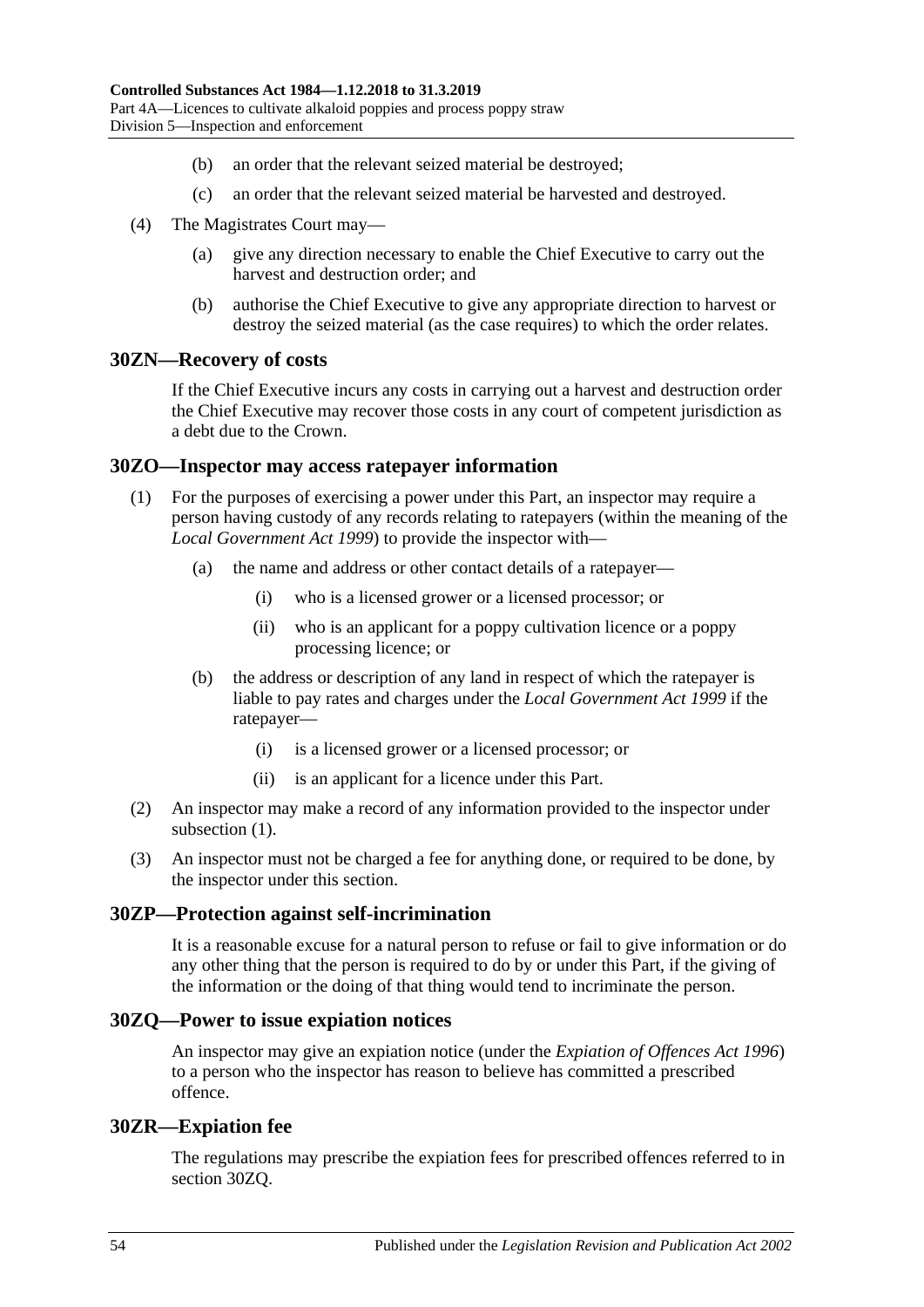# **Division 6—Offences**

## **30ZS—Offence to fail to report the amendment or cancellation of a contract**

A licensed grower who holds a poppy cultivation licence under [section](#page-36-0) 30D(1) must report to the Chief Executive within 3 business days any amendment to a contract registered in the alkaloid poppy register that does 1 or more of the following:

- (a) amends the duration of the contract;
- (b) amends the maximum quantity of alkaloid poppies that may be cultivated under the contract;
- (c) amends the date the contract expires;
- (d) cancels the contract.

Maximum penalty: \$15 000.

### **30ZT—Offence to fail to report amendment or cancellation**

A licensed processor must inform the Chief Executive within 10 business days if a Commonwealth licence to manufacture or a Commonwealth licence to export required for the current poppy processing licence held by the licensed processor is amended or cancelled.

Maximum penalty: \$15 000.

## **30ZU—Offence to fail to report on any change of details of the licensed grower or the licensed processor**

<span id="page-54-1"></span>(1) A licensed grower or a licensed processor must report any specified information referred to in [subsection](#page-54-0) (2) in respect of a poppy cultivation licence or a poppy processing licence to the Chief Executive within 7 business days.

Maximum penalty: \$15 000.

- <span id="page-54-0"></span>(2) For the purposes of [subsection](#page-54-1) (1), specified information is—
	- (a) any change to the details of the licensed grower or the licensed processor that appears on the poppy cultivation licence or the poppy processing licence; or
	- (b) any associate other than those provided to the Chief Executive in the application for a poppy cultivation licence or a poppy processing licence; or
	- (c) the signing of a personal insolvency agreement or any declaration of bankruptcy that applies to the licensed grower or the licensed processor; or
	- (d) any offence that the licensed grower or the licensed processor has been found guilty of by a court in South Australia or elsewhere, after the date of the application for the poppy cultivation licence or the poppy processing licence (as the case requires) was sent to the Chief Executive; or
	- (e) any serious offence that an associate of the licensed grower or the licensed processor has been found guilty of by a court in South Australia or elsewhere, after the date of the application for the poppy cultivation licence or the poppy processing licence (as the case requires) was sent to the Chief Executive; or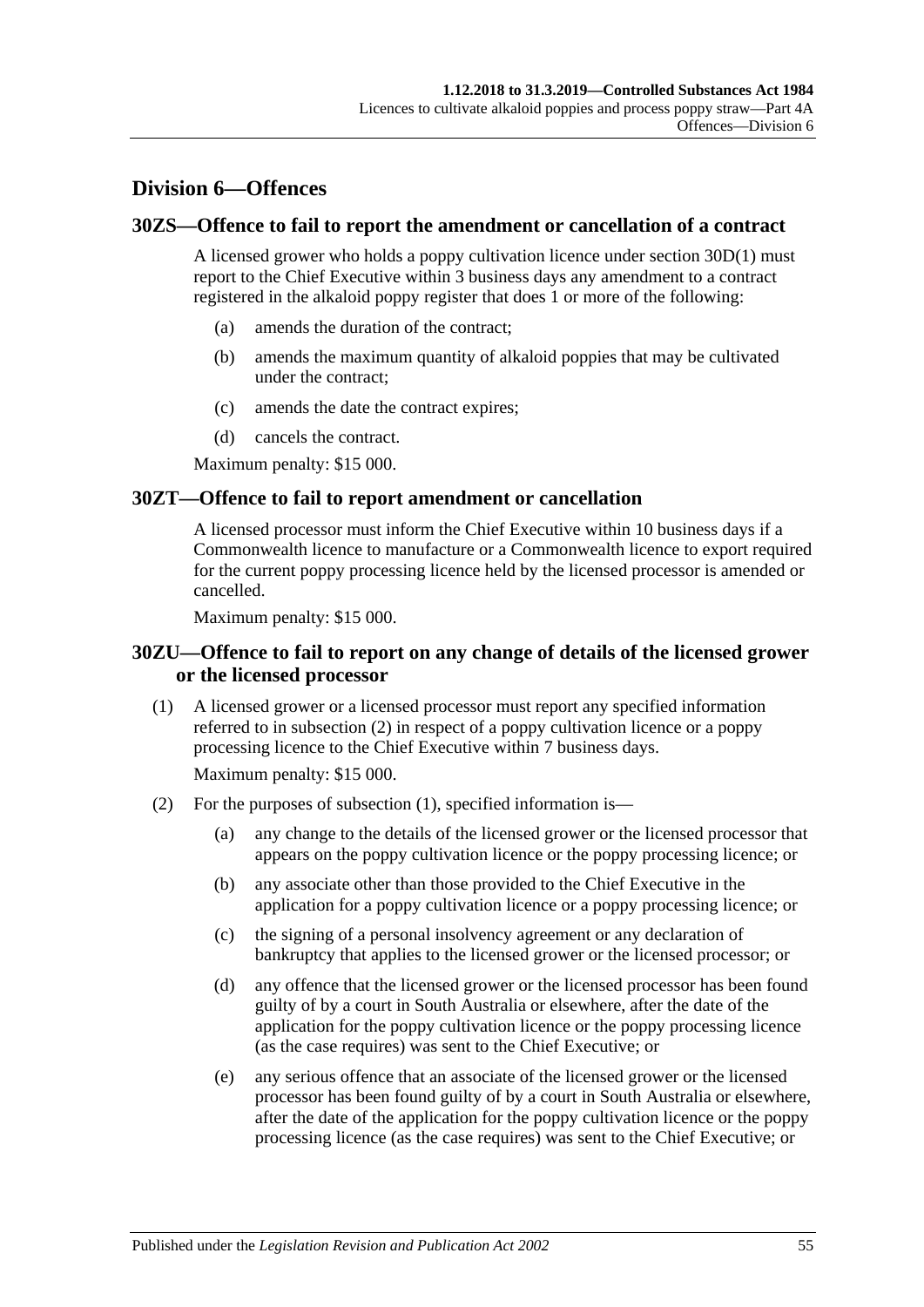- (f) any information that the name of an associate of a licensed grower or a licensed processor provided to the Chief Executive by the licensed grower or the licensed processor, in a successful application under this Part, has been changed; or
- (g) the entering by a licensed grower or a licensed processor that is not a natural person into voluntary administration, liquidation or receivership.

## **30ZV—Offence to fail to surrender licence on suspension or cancellation**

Within 14 days of the suspension or cancellation of a poppy cultivation licence or a poppy processing licence under [section](#page-46-6) 30Y, a person must surrender to the Chief Executive—

- (a) the relevant licence; and
- (b) any related document issued to the person.

Maximum penalty: \$5 000.

### **30ZW—Offence to contravene a licence**

(1) A licensed grower must not contravene a prescribed minor term, condition, limitation or restriction to which the poppy cultivation licence is subject.

Maximum penalty: \$5 000.

(2) A licensed grower must not contravene the terms, conditions, limitations or restrictions to which the poppy cultivation licence is subject which is not a prescribed minor term, condition, limitation or restriction.

Maximum penalty: \$15 000 or imprisonment for 12 months, or both.

(3) A licensed processor must not contravene a prescribed minor term, condition, limitation or restriction to which the poppy processing licence is subject.

Maximum penalty: \$5 000.

(4) A licensed processor must not contravene the terms, conditions, limitations or restrictions to which the poppy processing licence is subject which is not a prescribed minor term, condition, limitation or restriction.

Maximum penalty: \$15 000 or imprisonment for 12 months, or both.

#### **30ZX—Offence to fail to prohibit access to premises**

- (1) A licensed grower must not permit any other person to enter the area of land where alkaloid poppies are being cultivated unless that other person is—
	- (a) an employee of the licensed grower who is employed to undertake an activity authorised under the poppy cultivation licence; or
	- (b) a licensed processor; or
	- (c) a party to a contract registered in the alkaloid poppy register with the relevant licensed grower or an employee of the relevant licensed processor.

Maximum penalty: \$15 000.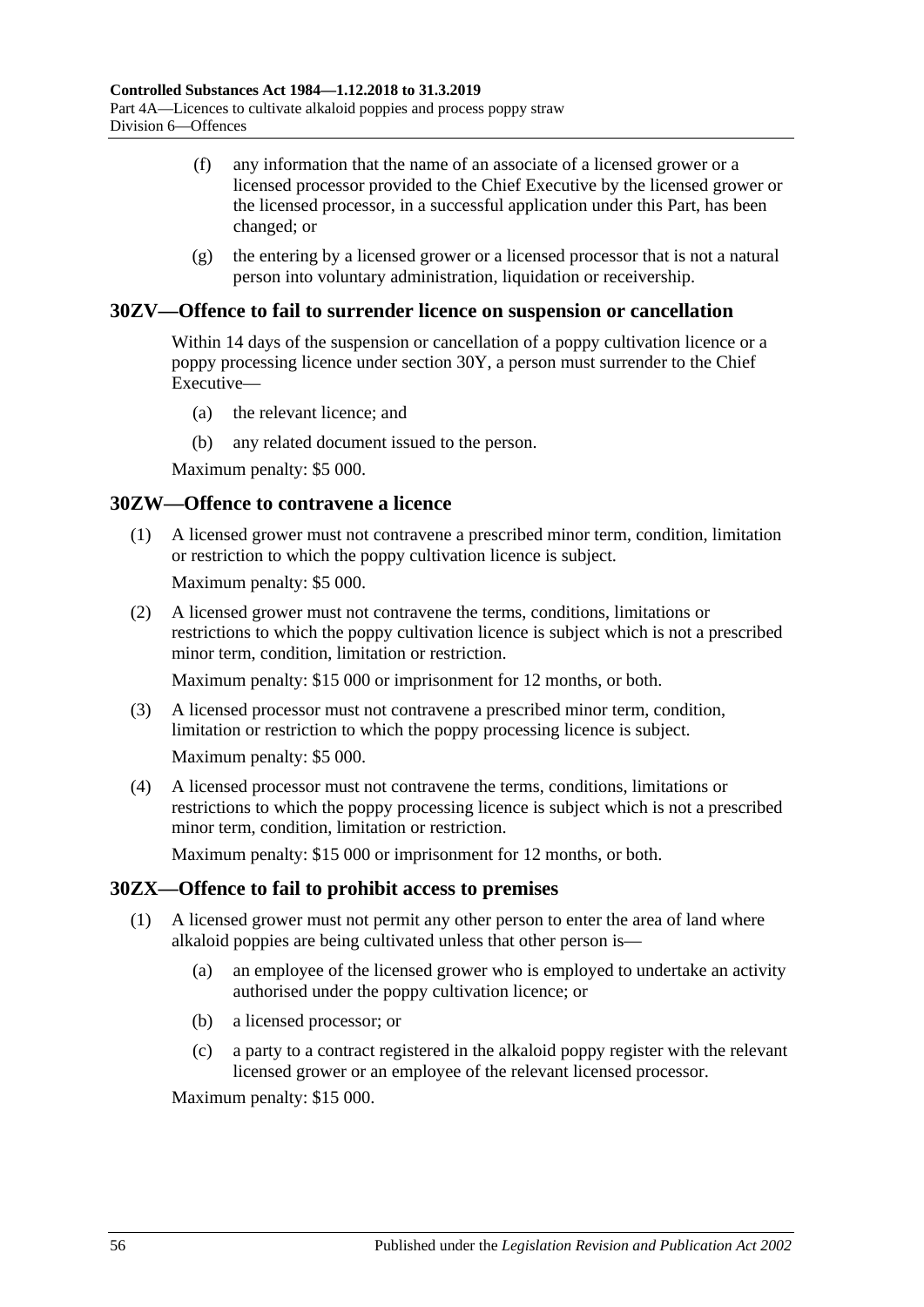- (2) A licensed processor must not permit any other person to enter the specified premises unless that other person is an employee of the licensed processor who is employed—
	- (a) to carry out an activity in the business conducted by a licensed processor under the poppy processing licence; or
	- (b) to undertake an activity authorised under the poppy processing licence.

Maximum penalty: \$15 000.

- (3) A licensed grower must not permit any other person to enter the area of land where alkaloid poppies are being cultivated unless that other person is accompanied at all times—
	- (a) by the licensed grower; or
	- (b) by an employee of the licensed grower who is employed to undertake an activity authorised under the poppy cultivation licence; or
	- (c) by an inspector.

Maximum penalty: \$15 000.

- (4) A licensed processor must not permit any other person to enter the specified premises unless the other person is accompanied at all times—
	- (a) by the licensed processor; or
	- (b) by an employee of the licensed processor who is employed to undertake an activity authorised under the poppy processing licence; or
	- (c) by an inspector.

Maximum penalty: \$15 000.

## **30ZY—Offence to fail to carry and produce identification certificate**

- (1) An employee of a licensed grower or a licensed processor who has been issued with an employee identification certificate must carry the certificate with him or her during the performance of any activity authorised under the relevant licence. Maximum penalty: \$10 000.
- (2) An employee of a licensed grower or a licensed processor must produce his or her employee identification certificate on the request of an inspector. Maximum penalty: \$10 000.

## **30ZZ—Offence to employ disqualified persons under licence**

(1) A licensed grower must not employ a disqualified person in the business conducted under the poppy cultivation licence.

Maximum penalty: \$10 000.

(2) A licensed processor must not employ a disqualified person in the business conducted under the poppy processing licence.

Maximum penalty: \$10 000.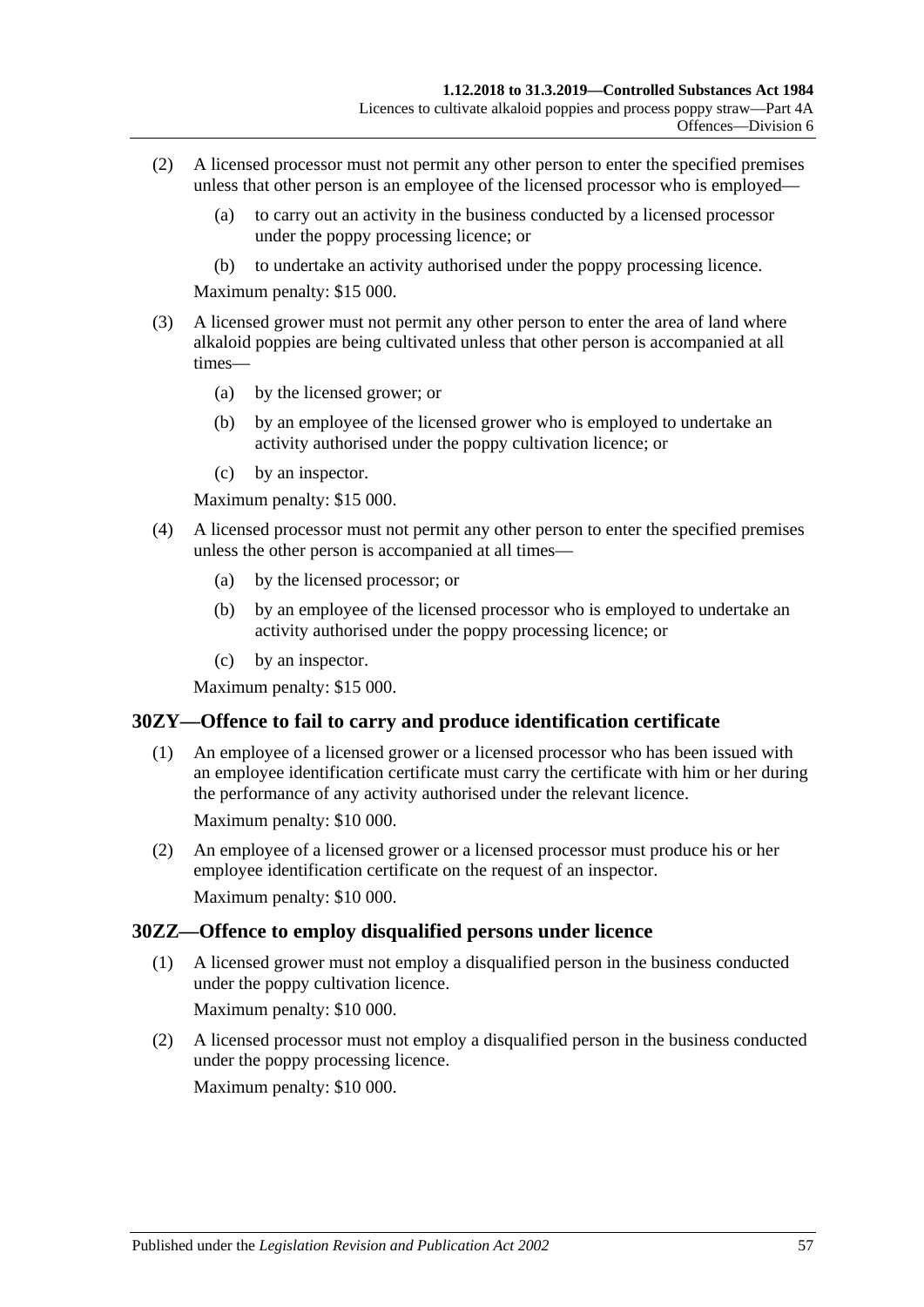# **30ZZA—Offence for disqualified person to be employed by licensed grower or licensed processor**

- (1) A disqualified person must not accept employment to carry out activities in the business conducted by a licensed grower under a poppy cultivation licence. Maximum penalty: \$10 000.
- (2) A disqualified person must not accept employment to carry out activities in the business conducted by a licensed processor under a poppy processing licence. Maximum penalty: \$10 000.

## <span id="page-57-0"></span>**30ZZB—Employee must comply with terms and conditions of licence**

(1) A licensed grower must take reasonable steps to prevent an employee of the licensed grower contravening the terms, conditions, limitations or restrictions of the poppy cultivation licence and the applicable requirements of this Part in carrying out an activity authorised by the licence.

Maximum penalty: \$10 000.

<span id="page-57-2"></span>(2) A licensed processor must take reasonable steps to prevent an employee of the licensed processor contravening the terms, conditions, limitations or restrictions of the licence and the applicable requirements of this Part in carrying out an activity authorised by the licence.

Maximum penalty: \$10 000.

<span id="page-57-1"></span>(3) A licensed grower must take reasonable steps to provide each employee of the licensed grower carrying out an activity authorised under the poppy cultivation licence with sufficient and appropriate information, instruction, training and supervision to be able to carry out that activity in accordance with the licence.

Maximum penalty: \$10 000.

<span id="page-57-3"></span>(4) A licensed processor must take reasonable steps to provide each employee of the licensed processor carrying out an activity authorised under the poppy processing licence with sufficient and appropriate information, instruction, training and supervision to be able to carry out that activity in accordance with the licence.

Maximum penalty: \$10 000.

(5) An employee must cooperate with the licensed grower in relation to any direction given, or action taken, by the licensed grower or by any person authorised by the licensed grower, in order to comply with [subsection](#page-57-0) (1) or [\(3\).](#page-57-1)

Maximum penalty: \$10 000.

(6) An employee must cooperate with the licensed processor in relation to any direction given, or action taken, by the licensed processor or by any person authorised by the licensed processor, in order to comply with [subsection](#page-57-2) (2) or [\(4\).](#page-57-3) Maximum penalty: \$10 000.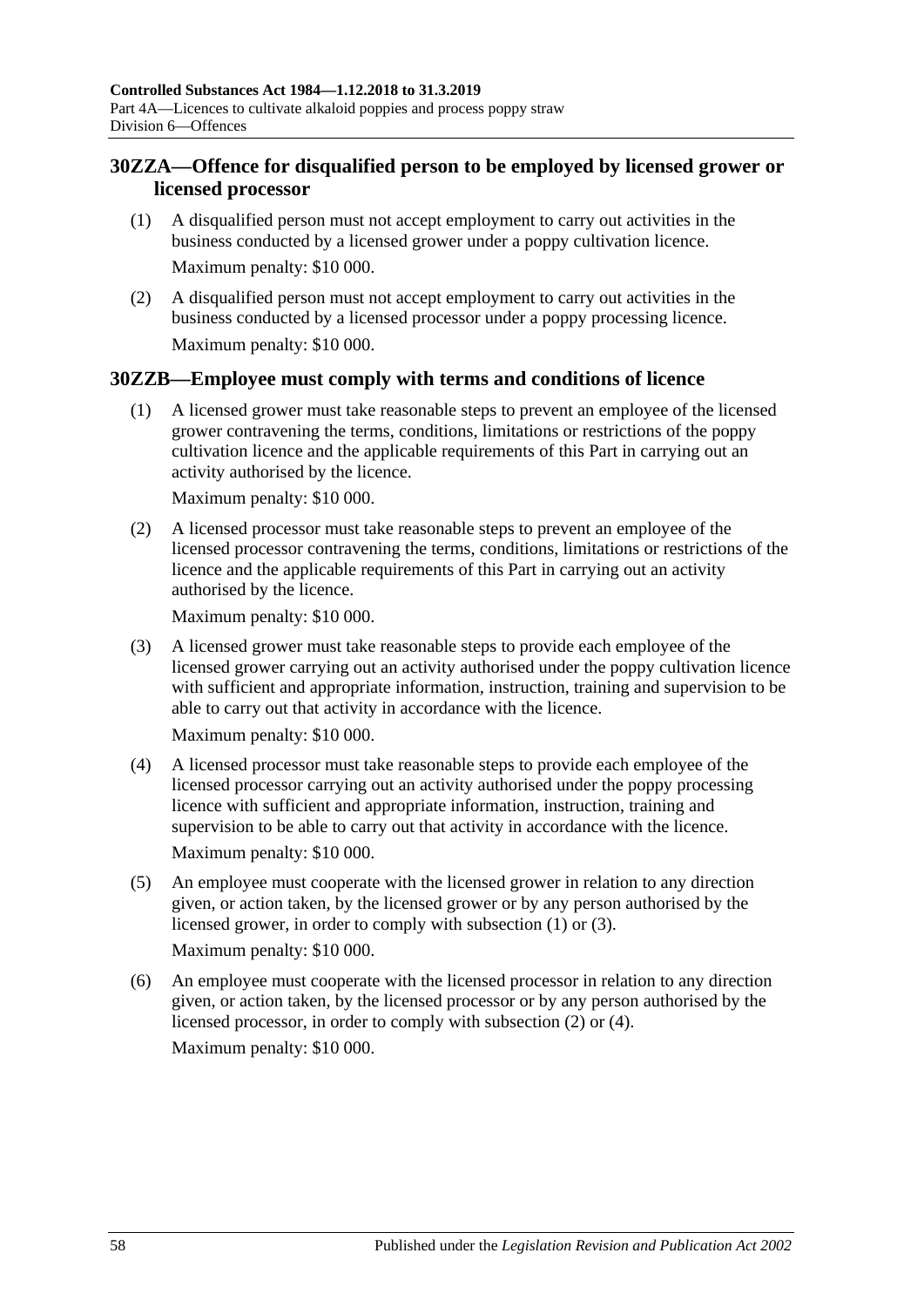# **30ZZC—Criminal liability of licensed grower or licensed processor—failure to exercise due diligence**

- <span id="page-58-0"></span>(1) If an employee of a licensed grower or a licensed processor commits an offence against this Part, the relevant licensed grower or licensed processor also commits an offence against this Part, if the licensed grower or the licensed processor failed to exercise due diligence to prevent the commission of the offence by the employee.
- (2) A licensed grower or a licensed processor referred to in [subsection](#page-58-0) (1) is liable to a penalty not exceeding the maximum penalty that applies to the offence against this Part committed by the employee.
- (3) In determining whether a licensed grower or a licensed processor failed to exercise due diligence, a court may have regard to—
	- (a) whether or not the licensed grower or the licensed processor permitted or authorised the act or omission of the employee in the course of his or her employment that constituted the offence against this Part; and
	- (b) what steps the licensed grower or the licensed processor took, or could reasonably have taken, to prevent the commission of the offence by the employee.
- (4) Without limiting any other defence available to a licensed grower or a licensed processor, the relevant licensed grower or licensed processor may rely on a defence that would be available to the employee of the licensed grower or the licensed processor if (as the case requires)—
	- (a) the employee were charged with the offence with which the licensed grower or the licensed processor is charged; and
	- (b) in doing so, the licensed grower or the licensed processor bears the same burden of proof that the employee would bear.
- (5) A licensed grower or a licensed processor may commit an offence against this Part whether or not the employee of the licensed grower or the licensed processor, as the case requires, has been prosecuted for, or found guilty of, an offence against this Part.

## **30ZZD—Offence to fail to provide an identification certificate for employees**

(1) A licensed grower must issue to each employee authorised in respect of the poppy cultivation licence an employee identification certificate that contains the information required under [section](#page-39-3) 30J(2).

Maximum penalty: \$10 000.

(2) A licensed processor must issue to each employee authorised in respect of the poppy processing licence an employee identification certificate that contains the information required under [section](#page-44-3) 30T(2).

Maximum penalty: \$10 000.

## **30ZZE—Offence to hinder or obstruct inspector**

(1) A person must not, without reasonable excuse, hinder or obstruct an inspector in the exercise of a power under this Part.

Maximum penalty: \$15 000.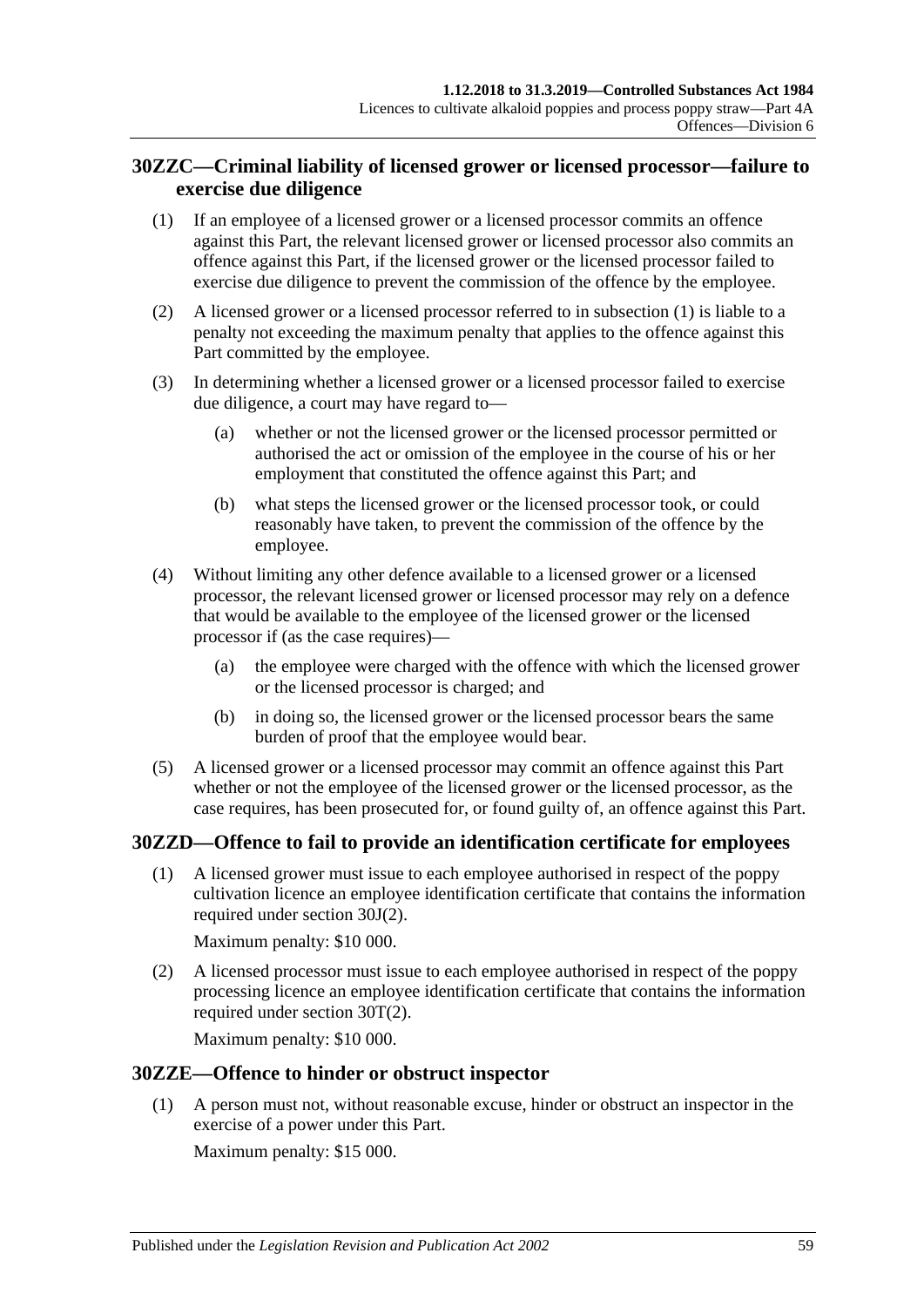(2) A person must not, without reasonable excuse, fail to comply with any direction, requirement or order of an inspector under this Part.

Maximum penalty: \$15 000.

## **30ZZF—Offence to remove detained or seized alkaloid poppies or poppy straw**

A person must not, while a detention or seizure notice remains in effect, remove the whole or any part of an alkaloid poppy, poppy straw or material derived from an alkaloid poppy or poppy straw to which the notice relates, without the authorisation of the Chief Executive or an inspector.

Maximum penalty: \$15 000.

# **Division 7—Alkaloid poppy register**

# **30ZZG—Alkaloid poppy register**

- (1) The Chief Executive must establish and maintain the alkaloid poppy register.
- (2) The alkaloid poppy register is to contain the following information in respect of each registrable contract:
	- (a) the name of each party to the contract;
	- (b) the location of the specified premises;
	- (c) the date the contract was entered into by the parties;
	- (d) any other relevant information provided by an applicant or licensed grower or licensed processor to an inspector or the Chief Executive;
	- (e) the details of the relevant poppy cultivation licence or poppy processing licence;
	- (f) any relevant information collected or received by an inspector to determine the compliance of a licensed grower or a licensed processor with this Part;
	- (g) any other prescribed information.

## <span id="page-59-0"></span>**30ZZH—Request to register a contract**

- (1) The Chief Executive, if requested to do so by a licensed grower, may register a contract between the licensed grower and a licensed processor in the alkaloid poppy register if the contract—
	- (a) is a valid contract; and
	- (b) includes details of the specified premises and area of land where it is proposed to cultivate alkaloid poppies; and
	- (c) specifies the period of the contract; and
	- (d) includes any other prescribed particulars (if any).
- <span id="page-59-2"></span><span id="page-59-1"></span>(2) If a licensed grower makes a request under [subsection](#page-59-0) (1), the Chief Executive must, within 7 days—
	- (a) register the contract; or
	- (b) refuse to register the contract.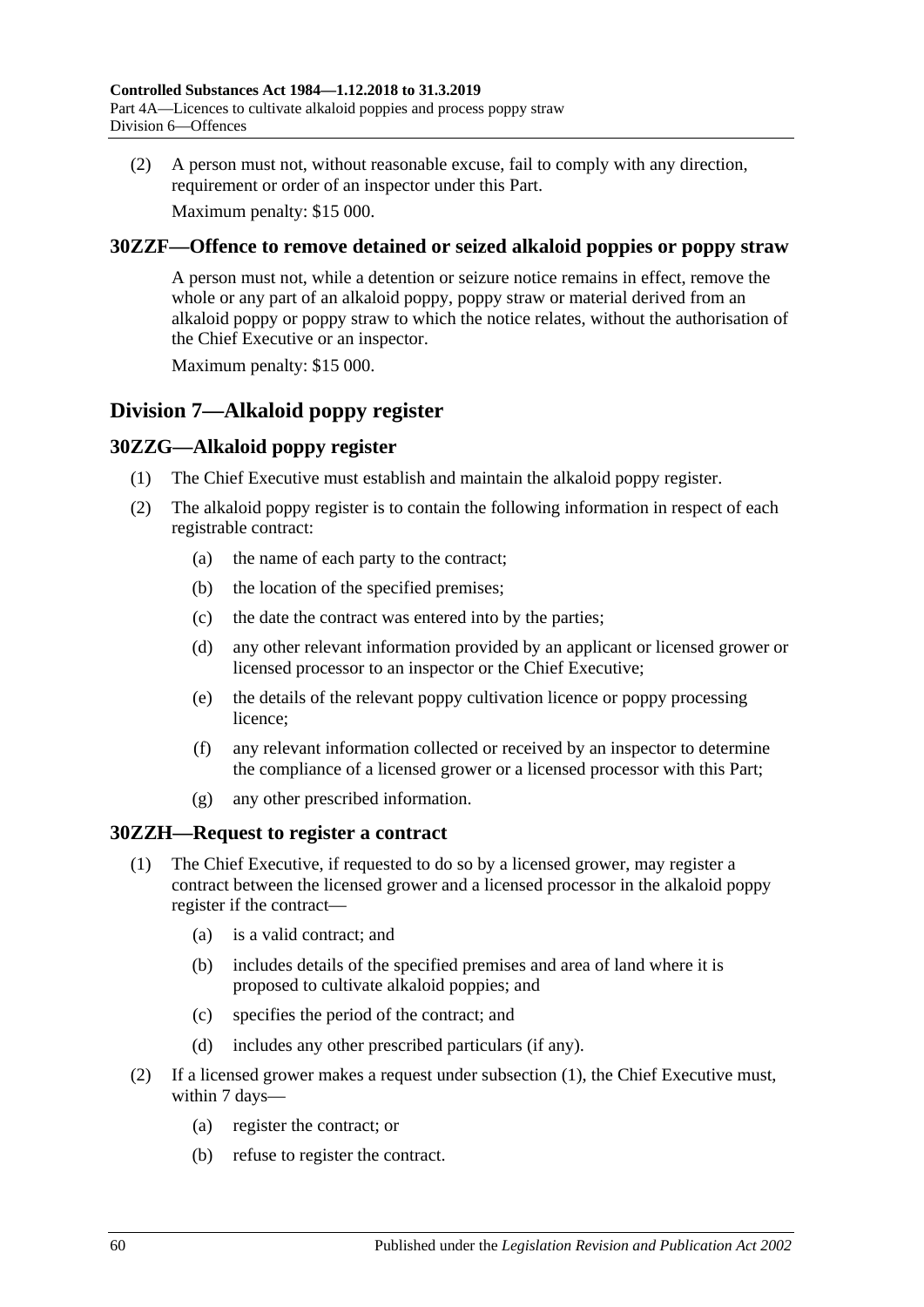- (3) On making a decision under [subsection](#page-59-1) (2) the Chief Executive must—
	- (a) notify the licensed grower and the licensed processor who are the parties to the contract of that decision; and
	- (b) provide reasons for the decision if the decision was a refusal under [subsection](#page-59-2)  $(2)(b)$ .

### **30ZZI—Access to the alkaloid poppy register restricted**

- (1) The Chief Executive must ensure that the alkaloid poppy register, or any part of the alkaloid poppy register, is only accessed by a prescribed person, or class of prescribed person, who is authorised to do so by the Chief Executive.
- (2) The Chief Executive must ensure that personal information in the alkaloid poppy register is only disclosed in accordance with this Act.

## **30ZZJ—Person with access to alkaloid poppy register not to disclose personal information from it**

- (1) Unless a disclosure is authorised under this section, a person authorised to have access to the alkaloid poppy register or any part of the alkaloid poppy register must not disclose to any person the following information in the alkaloid poppy register:
	- (a) any personal information;
	- (b) the location of specified premises;
	- (c) commercial in confidence information.

Maximum penalty: \$15 000 or imprisonment for 12 months, or both.

- (2) The Chief Executive or a person authorised to have access to the alkaloid poppy register or any part of the alkaloid poppy register may disclose personal information in the alkaloid poppy register to a Department or public statutory authority—
	- (a) for the purpose of law enforcement; or
	- (b) as required by or under any Act or law; or
	- (c) if the Chief Executive or a person authorised to have access to the alkaloid poppy register believes on reasonable grounds that to do so is necessary to enable the proper administration of the Act.

#### **30ZZK—Delegation**

- (1) The Chief Executive may, by instrument in writing, delegate a power or function under this Part—
	- (a) to a particular person; or
	- (b) to the person for the time being performing particular duties or holding or acting in a specified position.
- (2) A power or function delegated under this section may, if the instrument of delegation so provides, be further delegated.
- (3) A delegation—
	- (a) may be absolute or conditional; and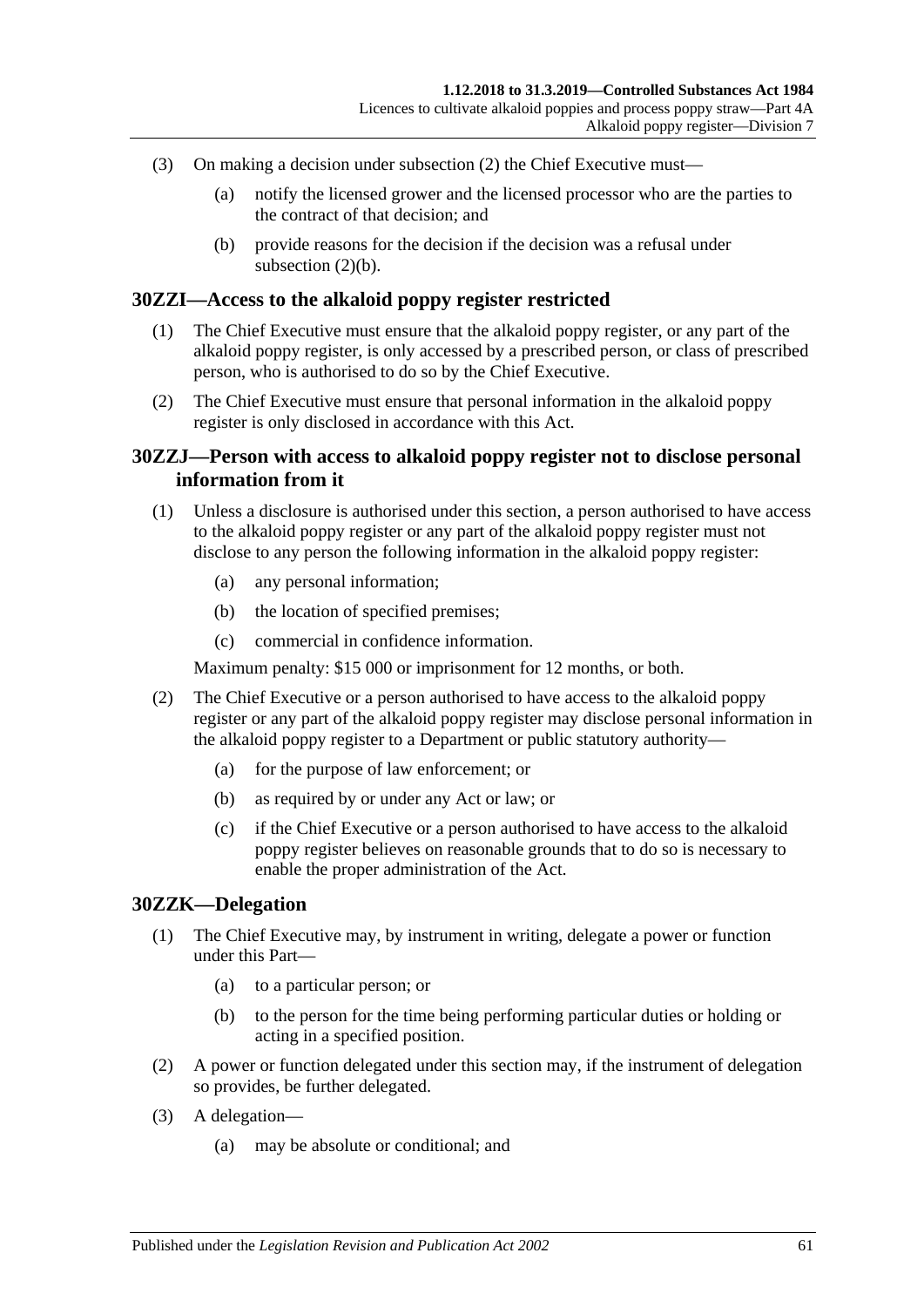- (b) does not derogate from the power of the delegator to act personally in a matter; and
- (c) is revocable at will.

# **Division 8—Review**

# **30ZZL—Review by Tribunal**

- (1) A person may apply to the Tribunal under section 34 of the *[South Australian Civil and](http://www.legislation.sa.gov.au/index.aspx?action=legref&type=act&legtitle=South%20Australian%20Civil%20and%20Administrative%20Tribunal%20Act%202013)  [Administrative Tribunal Act](http://www.legislation.sa.gov.au/index.aspx?action=legref&type=act&legtitle=South%20Australian%20Civil%20and%20Administrative%20Tribunal%20Act%202013) 2013* for review of a decision of the Chief Executive—
	- (a) to refuse to issue a poppy cultivation licence or a poppy processing licence to that person; or
	- (b) to refuse to renew a poppy cultivation licence or a poppy processing licence held by that person; or
	- (c) to refuse to register a contract between a licensed grower and a licensed processor in the alkaloid poppy register; or
	- (d) to suspend, cancel or amend a poppy cultivation licence or a poppy processing licence held by that person.
- (2) Subject to [subsection](#page-61-0) (3), an application for review must be made within 1 month of the making of the relevant decision of the Chief Executive.
- <span id="page-61-0"></span>(3) If the reasons of the Chief Executive are not given in writing at the time of making the decision and the person (within 1 month of the making of the decision) requires the Chief Executive to state the reasons in writing, the time for commencing proceedings before the Tribunal runs from the time at which the person receives the written statement of those reasons.

# **Division 9—Miscellaneous**

# **30ZZM—Criminal intelligence**

- (1) Information that is classified by the Commissioner of Police as criminal intelligence for the purposes of this Part may not be disclosed to any person other than the Chief Executive, the Minister, the Tribunal, a court or a person to whom the Commissioner of Police authorises its disclosure.
- (2) If the Commissioner of Police—
	- (a) opposes the issuing or renewal of a poppy cultivation licence or a poppy processing licence; or
	- (b) requests the suspension or cancellation of a poppy cultivation licence or a poppy processing licence,

on the basis of information that is classified by the Commissioner of Police as criminal intelligence, the Chief Executive is not (despite any other provision of this Part) required to provide any grounds or reasons for a decision to refuse to issue or renew the licence or to suspend or cancel the licence (as the case may be) other than that the decision was made in the public interest.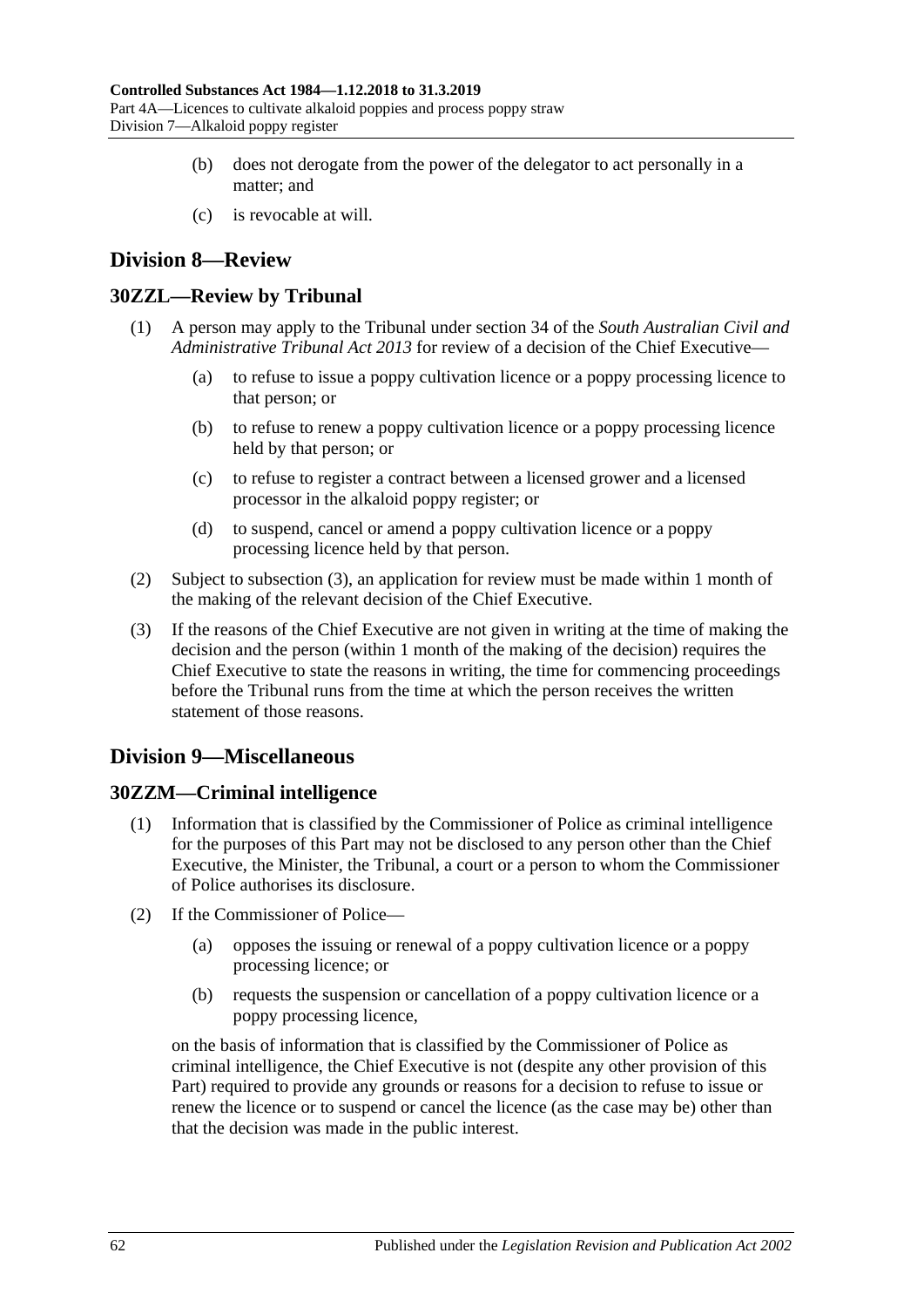- (3) In any proceedings under this Part, the Tribunal or a court—
	- (a) must, on the application of the Commissioner of Police, take steps to maintain the confidentiality of information classified by the Commissioner of Police as criminal intelligence, including steps to receive evidence and hear argument about the information in private in the absence of the parties to the proceedings and their representatives; and
	- (b) may take evidence consisting of or relating to information so classified by the Commissioner of Police by way of affidavit of a police officer of or above the rank of superintendent.
- (4) The Commissioner of Police may not delegate the function of classifying information as criminal intelligence for the purposes of this Part except to a Deputy Commissioner or Assistant Commissioner of Police.

#### **30ZZN—Regulations**

- (1) Without limiting section 63, the Governor may make regulations for or with respect to the following:
	- (a) the cultivation of alkaloid poppies;
	- (b) the processing of poppy straw;
	- (c) classes of persons that are disqualified persons;
	- (d) prescribing fees or levies to recover any compliance or administrative costs;
	- (e) prescribing terms, conditions, limitations and restrictions to which licences issued under this Part will be subject;
	- (f) particulars to be included in any application for the issue, renewal or amendment of a poppy cultivation licence or a poppy processing licence;
	- (g) restricting, limiting or prohibiting premises, vehicles or machines used or intended to be used in connection with the cultivation and destruction of alkaloid poppies or the processing or destruction of poppy straw;
	- (h) limiting or prohibiting transport of poppy straw, including in relation to specific geographical areas or regions in South Australia;
	- (i) the distance required to separate alkaloid poppies and poppy straw at a specified premises from any other place;
	- (j) matters to be considered by the Chief Executive in relation to the suitability of specified premises for the cultivation of alkaloid poppies or processing of poppy straw;
	- (k) fencing of specified premises and standard of fencing required to separate alkaloid poppies and poppy straw from a public place or any other premises;
	- (l) requirements of signage at specified premises and information to be displayed at a specified premises, or on equipment or vehicles used for or in connection with the growing or harvesting of alkaloid poppies or the processing of poppy straw;
	- (m) the manner in which searches, detentions and seizures under this Part are to be carried out;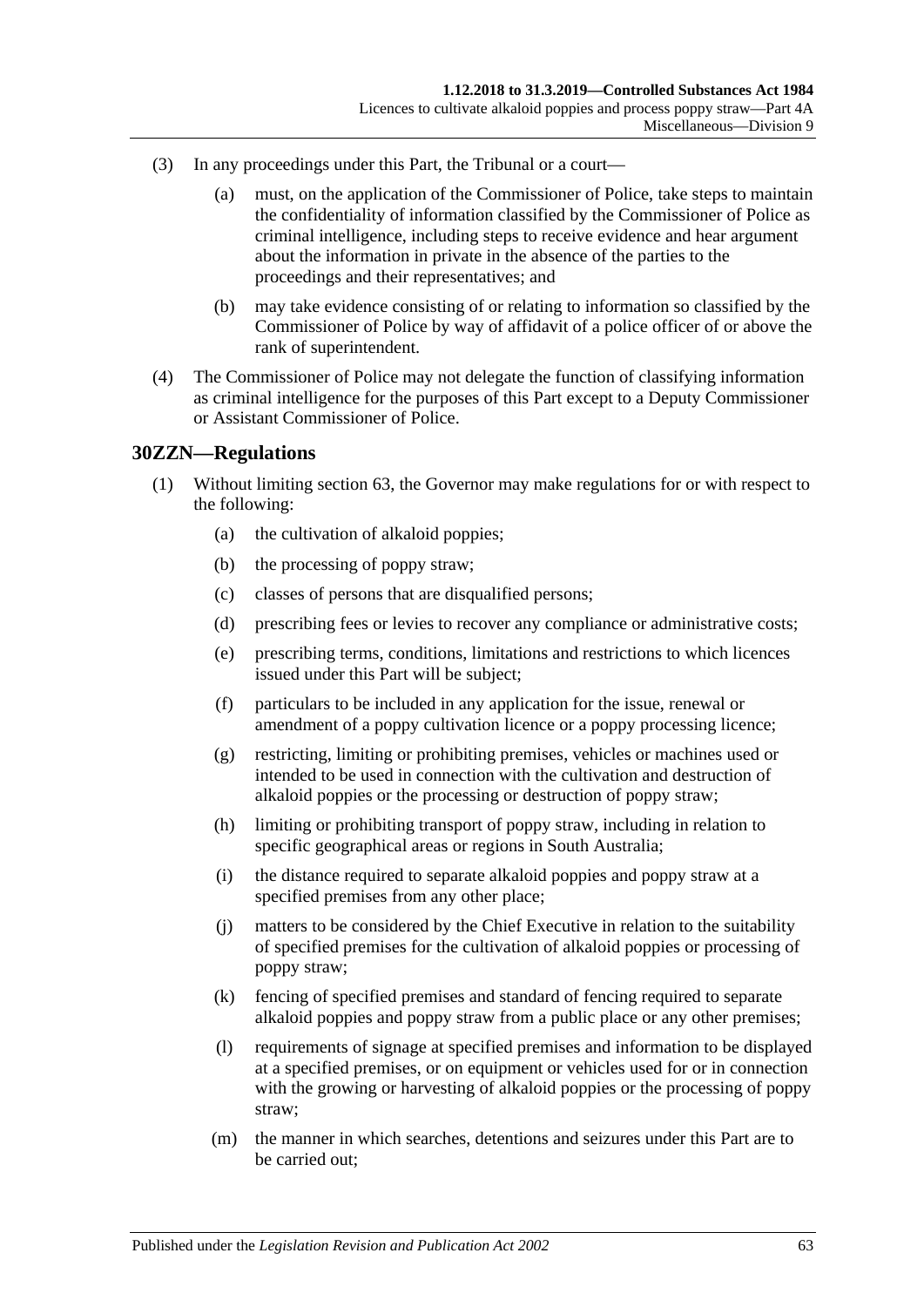- (n) records to be kept in relation to alkaloid poppy cultivation or poppy straw processing;
- (o) prescribing a penalty of not more than \$15 000 for any contravention of or failure to comply with the regulations made under this Part.
- (2) Regulations made for the purposes of this Part may—
	- (a) be of general or limited application;
	- (b) differ according to differences in time, place or circumstances;
	- (c) apply to different classes of person and licences;
	- (d) provide for different fees for different activities or classes of activity or different cases or classes of cases;
	- (e) provide for waiver or reduction of fees;
	- (f) in the case of applications for the issue or renewal of licences, specify fees that reflect the cost of administration of, and the provision of, inspection services in connection with this Part;
	- (g) confer powers or discretions or impose duties on the Chief Executive or an inspector;
	- (h) exempt specified persons or things or classes of person or classes of thing from complying with all or any of the regulations—
		- (i) whether unconditionally or on specified conditions; and
		- (ii) either wholly or to such an extent as is specified; and
		- (iii) leave any matter to be required to be undertaken in a manner approved by the Chief Executive.

# **Part 5—Offences relating to controlled drugs, precursors and plants**

# **Division 1—Preliminary**

## <span id="page-63-0"></span>**31—Application of Part**

- (1) This Part does not apply to—
	- (a) the manufacture, sale or supply of a poison, or the sale or supply of equipment for use in connection with the consumption or administration of a poison, by a pharmacist if the pharmacist is acting in the ordinary course of the pharmacist's profession; or
	- (ab) the sale by retail of a poison, or of equipment for use in connection with the consumption or administration of a poison, by a registered health practitioner if the practitioner is acting in the ordinary course of the practitioner's profession and—
		- (i) the practitioner is a dentist, medical practitioner or nurse practitioner; or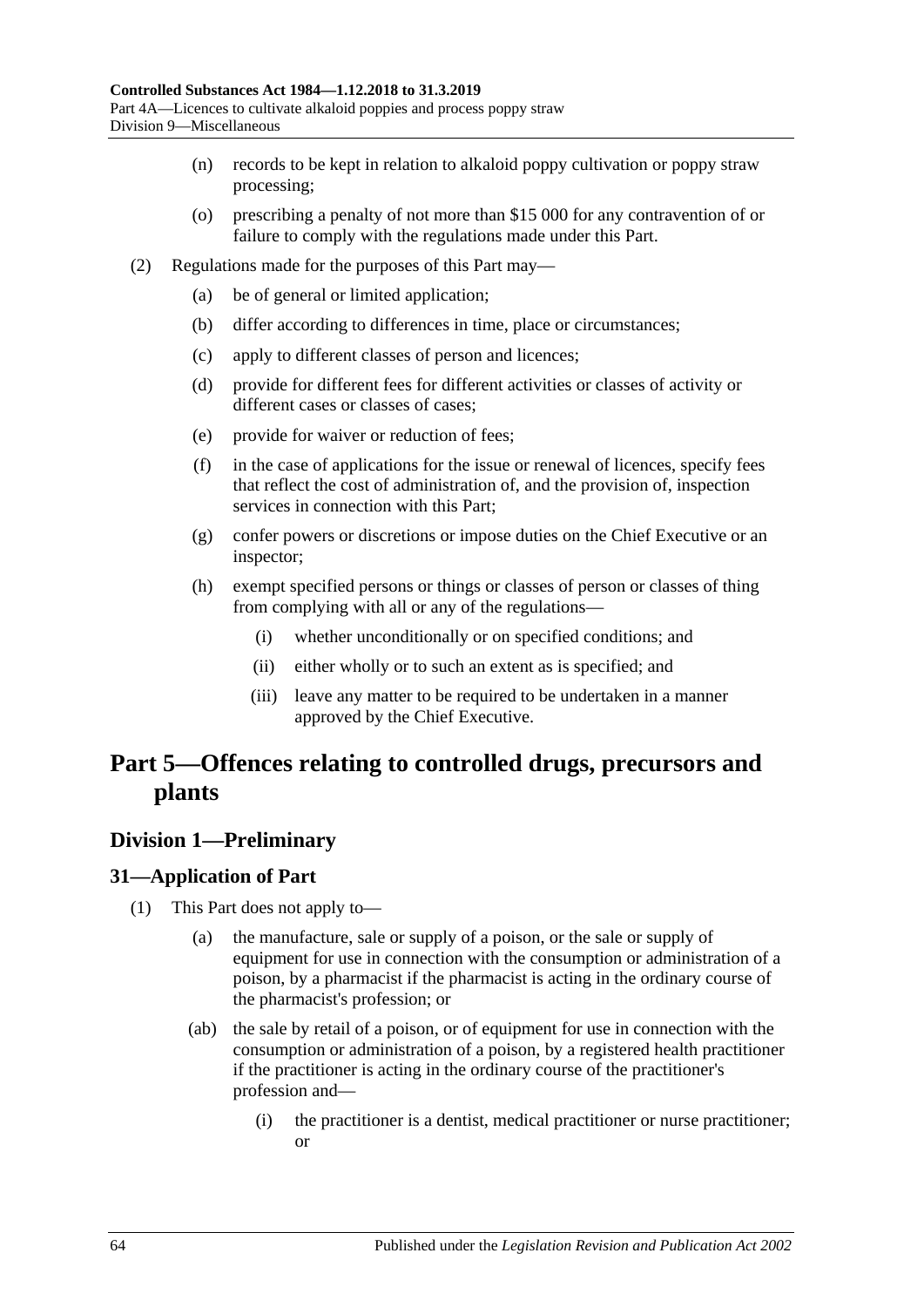- (ii) the practitioner's registration is endorsed under section 94 of the *Health Practitioner Regulation National Law* as being qualified to sell a scheduled medicine or class of scheduled medicines and the poison is a scheduled medicine or of a class of scheduled medicines specified in the endorsement; or
- (iii) the practitioner is authorised to sell the poison by the regulations; or
- (ac) the supply of a poison, or of equipment for use in connection with the consumption or administration of a poison, by a registered health practitioner if the practitioner is acting in the ordinary course of the practitioner's profession and—
	- (i) the practitioner is a dentist, medical practitioner, nurse or midwife; or
	- (ii) the practitioner's registration is endorsed under section 94 of the *Health Practitioner Regulation National Law* as being qualified to supply a scheduled medicine or class of scheduled medicines and the poison is a scheduled medicine or of a class of scheduled medicines specified in the endorsement; or
	- (iii) the practitioner is authorised to supply the poison by the regulations; or
- (ad) the administration of a poison by a registered health practitioner if the practitioner is acting in the ordinary course of the practitioner's profession and—
	- (i) the practitioner is a dentist, medical practitioner, nurse or midwife; or
	- (ii) the practitioner's registration is endorsed under section 94 of the *Health Practitioner Regulation National Law* as being qualified to administer a scheduled medicine or class of scheduled medicines and the poison is a scheduled medicine or of a class of scheduled medicines specified in the endorsement; or
	- (iii) the practitioner is authorised to administer the poison by the regulations; or
- (ae) the manufacture, sale, supply or administration of a poison, or the sale or supply of equipment for use in connection with the consumption or administration of a poison, by a veterinary surgeon if the veterinary surgeon is acting in the ordinary course of the veterinary surgeon's profession; or
- (af) the possession of a poison or equipment if that possession is incidental to an activity described in a preceding paragraph; or
- (ag) the cultivation or sale of a plant, the manufacture, sale, supply, administration or possession of a substance or the sale, supply or possession of equipment by a person who is acting in accordance with a licence or permit issued under this Act; or
- (ah) the cultivation, processing, possession, sale or supply of a plant, or the sale, supply or possession of a substance by a person who is acting in accordance with the *[Industrial Hemp Act](http://www.legislation.sa.gov.au/index.aspx?action=legref&type=act&legtitle=Industrial%20Hemp%20Act%202017) 2017*; or
- (ai) the possession of industrial hemp that is cultivated or supplied pursuant to a licence under the *[Industrial Hemp Act](http://www.legislation.sa.gov.au/index.aspx?action=legref&type=act&legtitle=Industrial%20Hemp%20Act%202017) 2017*; or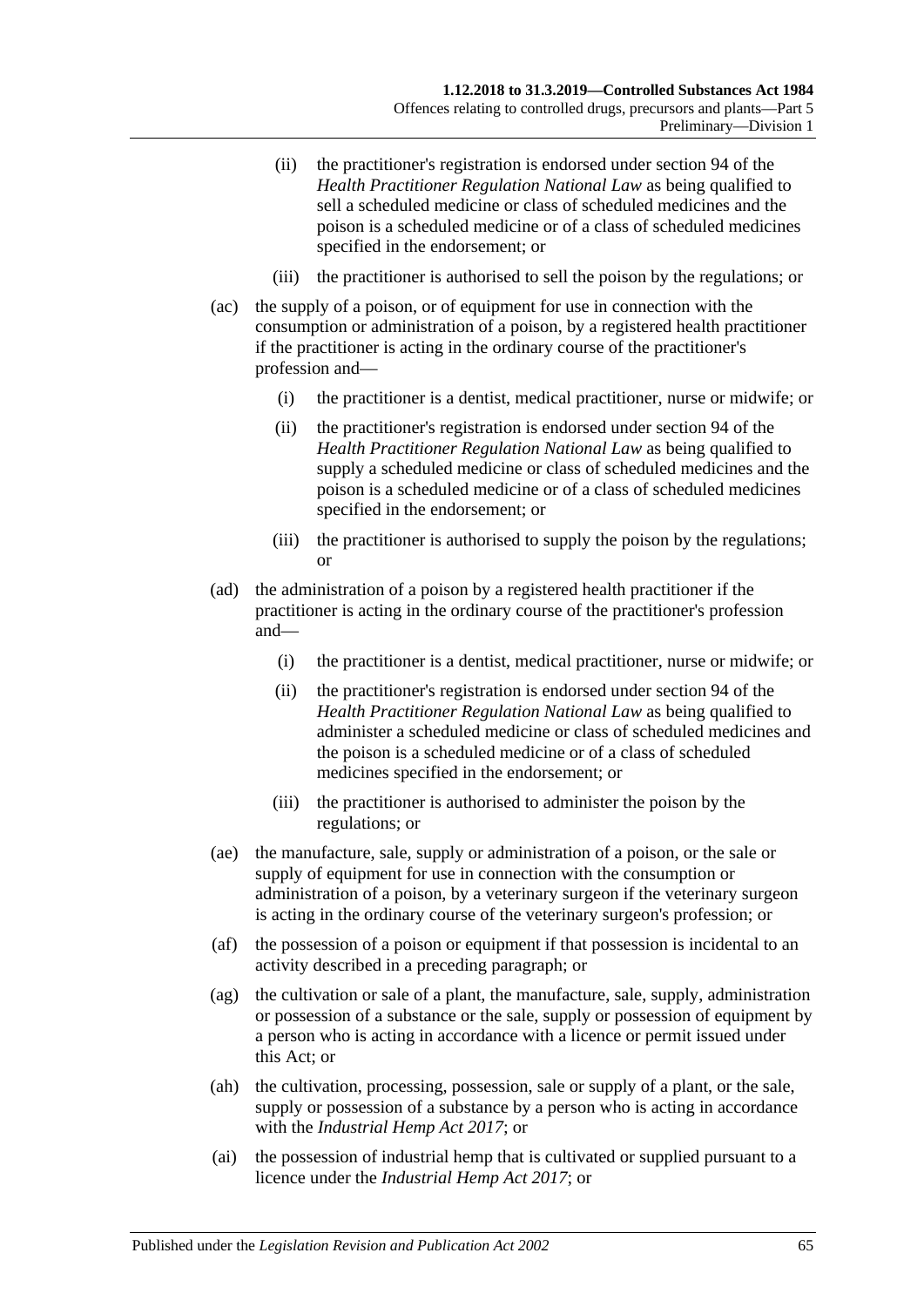- <span id="page-65-1"></span><span id="page-65-0"></span>(b) the possession of a relevant controlled drug, or of equipment for use in connection with the consumption or administration of a relevant controlled drug, by—
	- (i) a person—
		- (A) for whom the drug has been lawfully prescribed; or
		- (B) to whom the drug has been lawfully supplied for the purpose of consumption or administration by the person; or
	- (ii) a person—
		- (A) being the owner of an animal for whom the drug has been lawfully prescribed; or
		- (B) to whom the drug has been lawfully supplied for the purpose of consumption by or administration to an animal owned by the person; or
	- (iii) a person acting on behalf of a person referred to in [subparagraph](#page-65-0) (i) or [\(ii\);](#page-65-1) or
- (c) the administration or supply, or the giving of permission for the administration or supply, of a relevant controlled drug to a person—
	- (i) for whom the drug has been lawfully prescribed; or
	- (ii) to whom the drug has been lawfully supplied for the purpose of consumption or administration by the person; or
- (d) the consumption or administration of a relevant controlled drug by a person—
	- (i) for whom the drug has been lawfully prescribed; or
	- (ii) to whom the drug has been lawfully supplied for the purpose of consumption or administration by the person.
- (2) In proceedings for an offence against this Part, [subsection](#page-63-0) (1) is to be treated as providing exceptions, and no proof will be required in relation to any exception by the prosecution but the application of an exception will be a matter for proof by the defendant.
- (3) In this section—

*industrial hemp* has the same meaning as in the *[Industrial Hemp Act](http://www.legislation.sa.gov.au/index.aspx?action=legref&type=act&legtitle=Industrial%20Hemp%20Act%202017) 2017*;

*relevant controlled drug* means a controlled drug other than a controlled drug of a kind excluded from this definition by regulation.

# **Division 2—Commercial offences**

## **Subdivision 1—Trafficking in controlled drugs**

## <span id="page-65-2"></span>**32—Trafficking**

(1) A person who traffics in a large commercial quantity of a controlled drug is guilty of an offence.

Maximum penalty: \$500 000 or imprisonment for life, or both.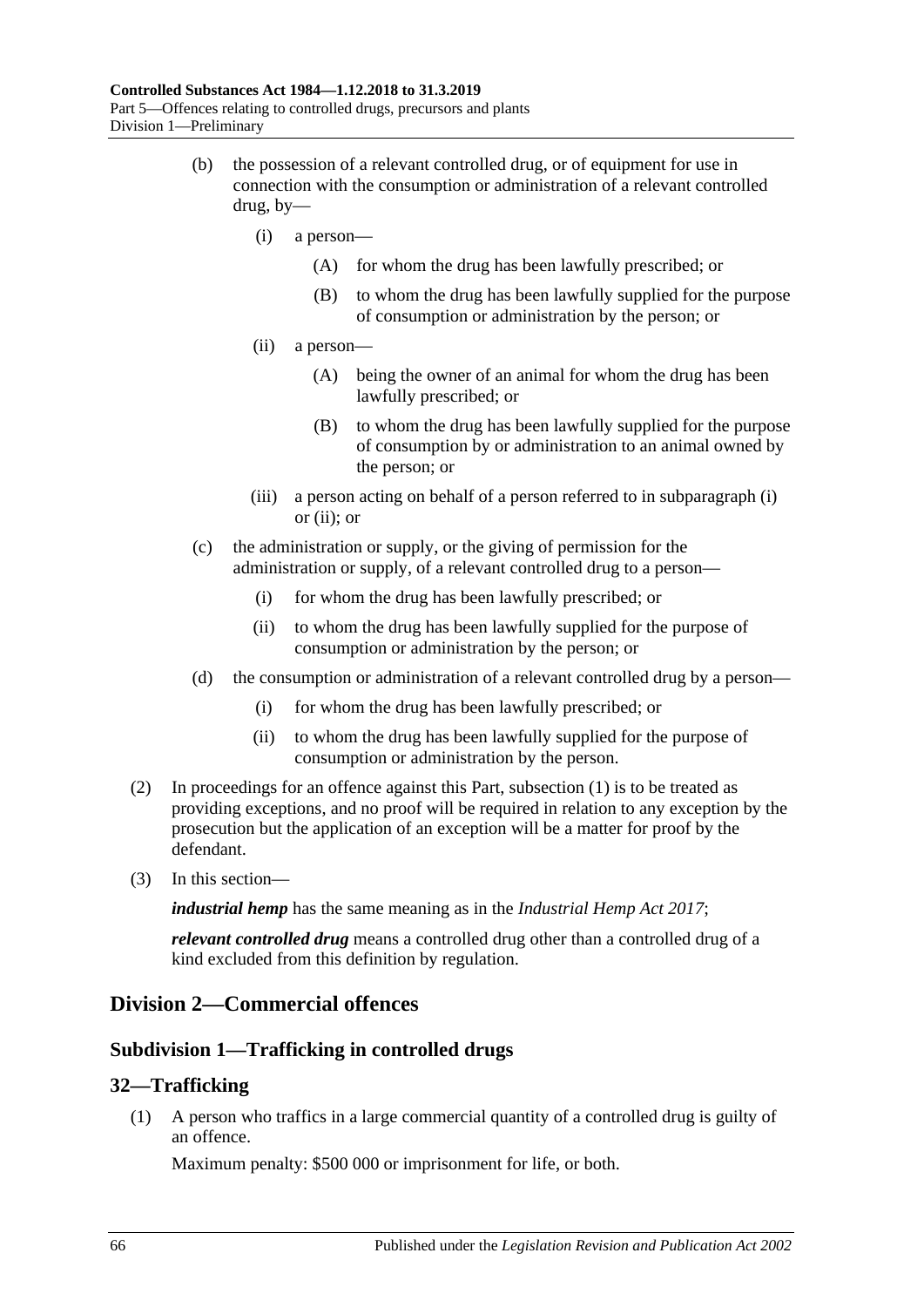<span id="page-66-1"></span>(2) A person who traffics in a commercial quantity of a controlled drug is guilty of an offence.

Maximum penalty:

- (a) for a basic offence—\$200 000 or imprisonment for 25 years, or both;
- (b) for an aggravated offence—\$500 000 or imprisonment for life, or both.
- <span id="page-66-2"></span>(2a) A person who, in a prescribed area, traffics in a controlled drug is guilty of an offence. Maximum penalty:
	- (a) for a basic offence—\$75 000 or imprisonment for 15 years, or both;
	- (b) for an aggravated offence—\$200 000 or imprisonment for 25 years, or both.
- <span id="page-66-0"></span>(3) A person who traffics in a controlled drug is guilty of an offence.

Maximum penalty:

- (a) for a basic offence—\$50 000 or imprisonment for 10 years, or both;
- (b) for an aggravated offence—\$75 000 or imprisonment for 15 years, or both.
- (4) An offence against [subsection](#page-66-0) (3) involving cannabis, cannabis resin or cannabis oil (and not involving any other controlled drug) must be prosecuted, and dealt with by the Magistrates Court, as a summary offence but if the Court determines that a person found guilty of such an offence should be sentenced to a term of imprisonment exceeding 5 years, the Court must commit the person to the District Court for sentence.
- (5) If, in any proceedings for an offence against [subsection](#page-65-2) (1), [\(2\),](#page-66-1) [\(2a\)](#page-66-2) or [\(3\)](#page-66-0) it is proved that the defendant had possession of a trafficable quantity of a controlled drug, it is presumed, in the absence of proof to the contrary—
	- (a) in a case where it is alleged that the defendant was taking part in the process of sale of the drug, that the defendant—
		- (i) was acting for the purpose of sale of the drug; and
		- (ii) had the relevant belief concerning the sale of the drug necessary to constitute the offence; or
	- (b) in any other case—that the defendant had the relevant intention concerning the sale of the drug necessary to constitute the offence.
- (6) In this section—

#### *prescribed area* means—

- (a) prescribed licensed premises or an area being used in connection with prescribed licensed premises; or
- (b) premises at which members of the public are gathered for a public entertainment or an area being used in connection with such premises;

#### **Example—**

Areas *being used in connection with* premises would include—

- (a) a car parking area specifically provided for the use of patrons of the premises;
- (b) an area in which people are queuing to enter the premises.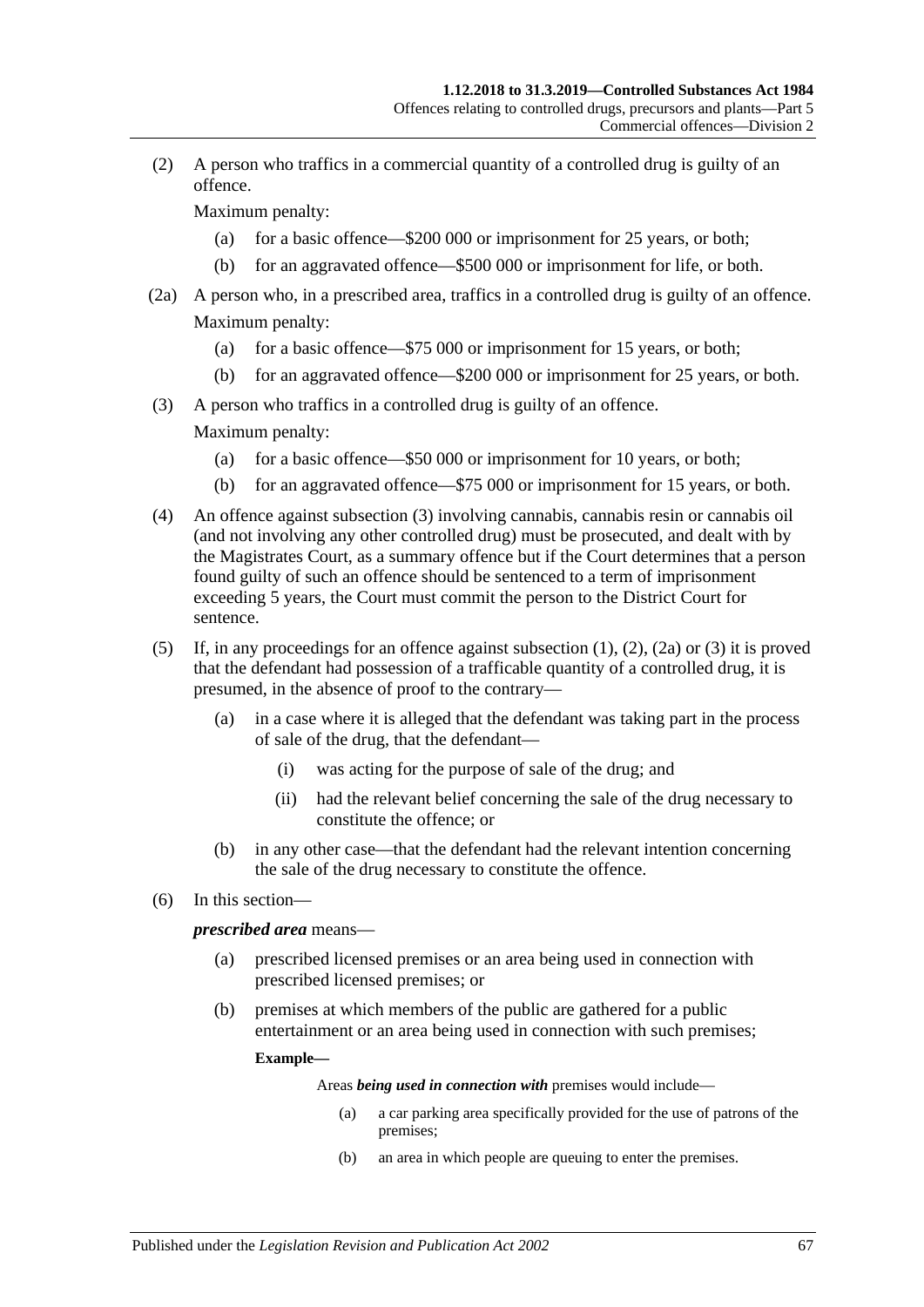#### *prescribed licensed premises* means—

- (a) premises in respect of which 1 of the following classes of licence is in force under the *[Liquor Licensing Act](http://www.legislation.sa.gov.au/index.aspx?action=legref&type=act&legtitle=Liquor%20Licensing%20Act%201997) 1997*:
	- (i) a hotel licence;
	- (ii) a restaurant licence that includes an extended trading authorisation;
	- (iii) an entertainment venue licence;
	- (iv) a club licence that includes an extended trading authorisation;
	- (v) a special circumstances licence that includes an extended trading authorisation;
	- (vi) a licence of a class prescribed by regulation;
- (b) the premises defined in the casino licence, within the meaning of the *[Casino](http://www.legislation.sa.gov.au/index.aspx?action=legref&type=act&legtitle=Casino%20Act%201997)  Act [1997](http://www.legislation.sa.gov.au/index.aspx?action=legref&type=act&legtitle=Casino%20Act%201997)*, as the premises to which the licence relates;
- (c) premises subject to a licence prescribed by regulation;

*public entertainment* means a dance, performance, exhibition or event that is calculated to attract and entertain members of the public, whether admission is open, procured by the payment of money or restricted to members of a club or a class of persons with some other qualification or characteristic.

## **Subdivision 2—Manufacture of controlled drugs**

#### <span id="page-67-0"></span>**33—Manufacture of controlled drugs for sale**

(1) A person who manufactures a large commercial quantity of a controlled drug intending to sell any of it or believing that another person intends to sell any of it is guilty of an offence.

Maximum penalty: \$500 000 or imprisonment for life, or both.

<span id="page-67-1"></span>(2) A person who manufactures a commercial quantity of a controlled drug intending to sell any of it or believing that another person intends to sell any of it is guilty of an offence.

Maximum penalty:

- (a) for a basic offence—\$200 000 or imprisonment for 25 years, or both;
- (b) for an aggravated offence—\$500 000 or imprisonment for life, or both.
- <span id="page-67-2"></span>(3) A person who manufactures a controlled drug intending to sell any of it or believing that another person intends to sell any of it is guilty of an offence.

Maximum penalty:

- (a) for a basic offence—\$50 000 or imprisonment for 10 years, or both;
- (b) for an aggravated offence—\$75 000 or imprisonment for 15 years, or both.
- $(4)$  If
	- (a) in any proceedings for an offence against [subsection](#page-67-0)  $(1)$ ,  $(2)$  or  $(3)$  it is proved that the defendant manufactured a trafficable quantity of a controlled drug; or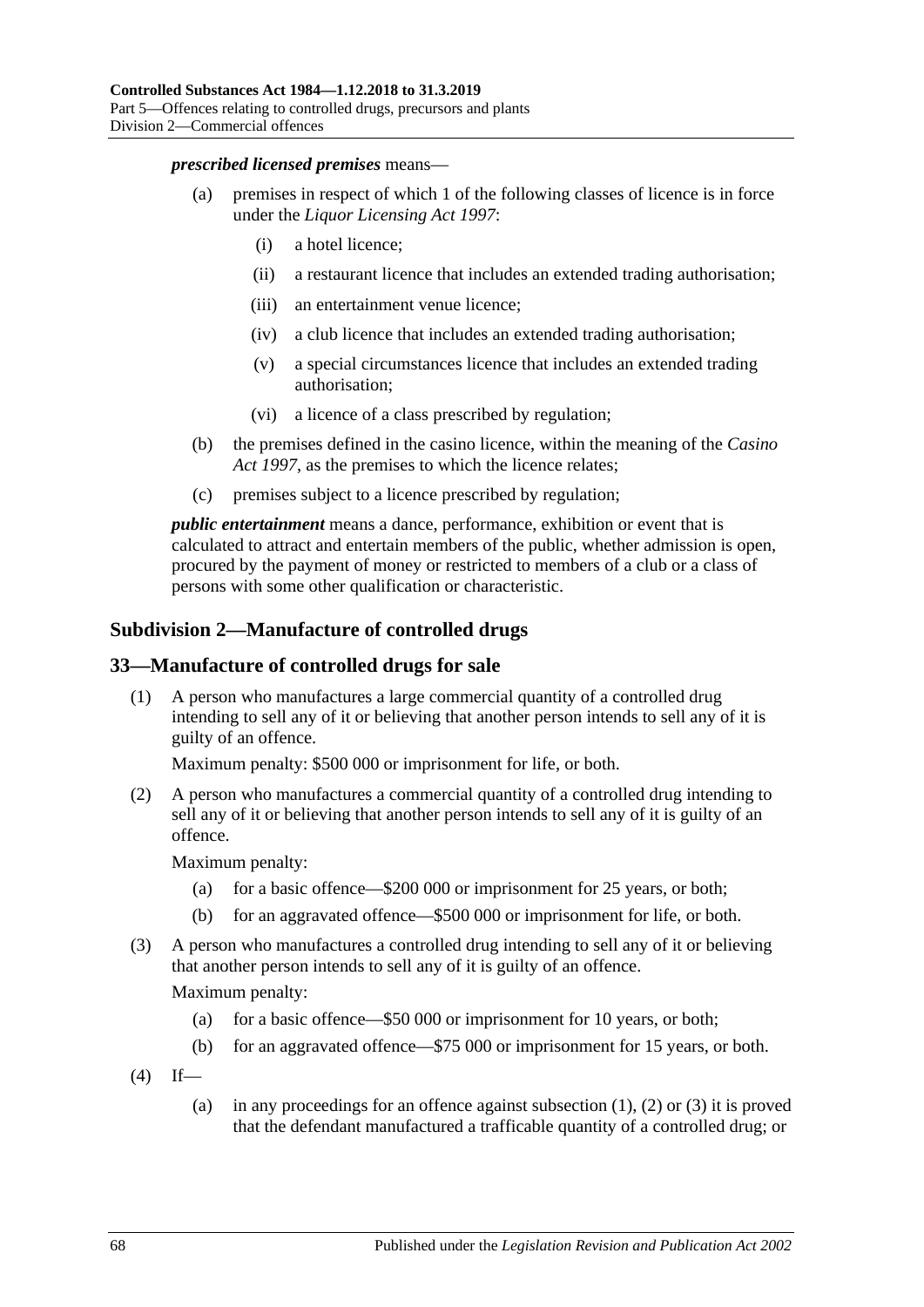(b) in any proceedings for an offence of attempting or conspiring to commit an offence against [subsection](#page-67-0)  $(1)$ ,  $(2)$  or  $(3)$  it is proved that the defendant attempted or conspired (as the case may require) to manufacture a trafficable quantity of a controlled drug,

it is presumed, in the absence of proof to the contrary, that the defendant had the relevant intention or belief concerning the sale of the drug necessary to constitute the offence.

## **33A—Sale, manufacture etc of controlled precursor**

- (1) A person who—
	- (a) sells a large commercial quantity of a controlled precursor; or
	- (b) has possession of a large commercial quantity of a controlled precursor intending to sell it,

believing that the person to whom it is, or is to be, sold or another person intends to use any of it to unlawfully manufacture a controlled drug is guilty of an offence. Maximum penalty:

- (a) for a basic offence—\$200 000 or imprisonment for 25 years, or both;
- (b) for an aggravated offence—\$500 000 or imprisonment for life, or both.
- (2) A person who—
	- (a) sells a commercial quantity of a controlled precursor; or
	- (b) has possession of a commercial quantity of a controlled precursor intending to sell it,

believing that the person to whom it is, or is to be, sold or another person intends to use any of it to unlawfully manufacture a controlled drug is guilty of an offence.

Maximum penalty:

- (a) for a basic offence—\$75 000 or imprisonment for 15 years, or both;
- (b) for an aggravated offence—\$200 000 or imprisonment for 25 years, or both.
- (3) A person who—
	- (a) sells a controlled precursor; or
	- (b) has possession of a controlled precursor intending to sell it,

believing that the person to whom it is, or is to be, sold or another person intends to use any of it to unlawfully manufacture a controlled drug is guilty of an offence.

Maximum penalty:

- (a) for a basic offence—\$50 000 or imprisonment for 10 years, or both;
- (b) for an aggravated offence—\$75 000 or imprisonment for 15 years, or both.
- (4) A person who manufactures a controlled precursor—
	- (a) intending to unlawfully manufacture a controlled drug; and
	- (b) intending to sell any of the drug so manufactured or believing that another person intends to sell any of it,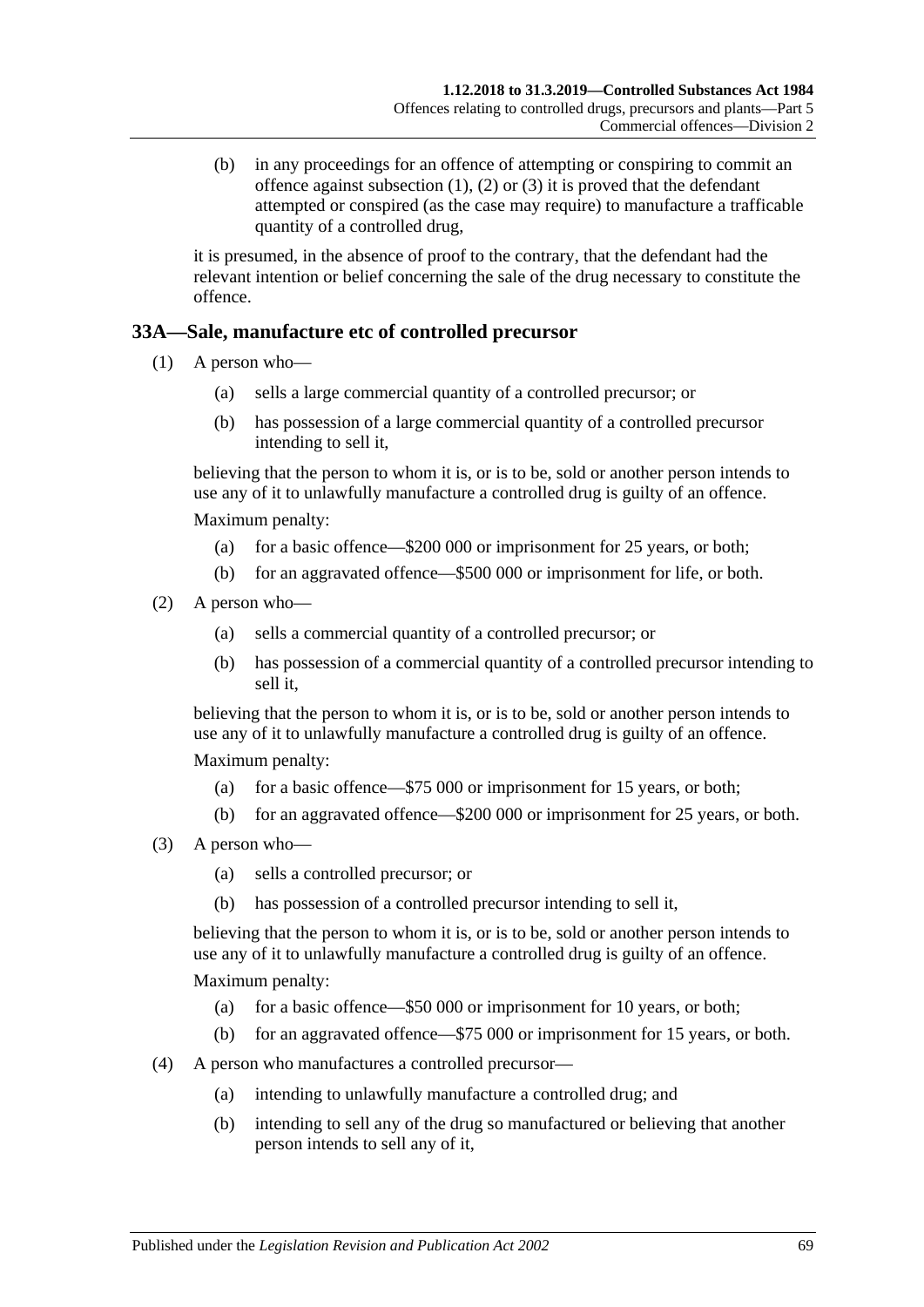is guilty of an offence.

Maximum penalty:

- (a) for a basic offence—\$50 000 or imprisonment for 10 years, or both;
- (b) for an aggravated offence—\$75 000 or imprisonment for 15 years, or both.
- (5) A person who manufactures a controlled precursor—
	- (a) intending to sell any of the precursor to another person; and
	- (b) believing that that person, or another person, intends to use the controlled precursor to unlawfully manufacture a controlled drug,

is guilty of an offence.

Maximum penalty:

- (a) for a basic offence—\$50 000 or imprisonment for 10 years, or both;
- (b) for an aggravated offence—\$75 000 or imprisonment for 15 years, or both.

## **Subdivision 3—Cultivation and sale of controlled plants**

#### <span id="page-69-1"></span>**33B—Cultivation of controlled plants for sale**

(1) A person who cultivates a large commercial quantity of a controlled plant intending to sell any of them or their products or believing that another person intends to sell any of them or their products is guilty of an offence.

Maximum penalty: \$500 000 or imprisonment for life, or both.

<span id="page-69-2"></span>(2) A person who cultivates a commercial quantity of a controlled plant intending to sell any of them or their products or believing that another person intends to sell any of them or their products is guilty of an offence.

Maximum penalty:

- (a) for a basic offence—\$200 000 or imprisonment for 25 years, or both;
- (b) for an aggravated offence—\$500 000 or imprisonment for life, or both.
- <span id="page-69-0"></span>(3) A person who cultivates a controlled plant intending to sell it or any of its products or believing that another person intends to sell it or any of its products is guilty of an offence.

Maximum penalty:

- (a) for a basic offence—\$50 000 or imprisonment for 10 years, or both;
- (b) for an aggravated offence—\$75 000 or imprisonment for 15 years, or both.
- (4) An offence against [subsection](#page-69-0) (3) involving a cannabis plant (and not involving any other controlled plant) must be prosecuted, and dealt with by the Magistrates Court, as a summary offence but if the Court determines that a person found guilty of such an offence should be sentenced to a term of imprisonment exceeding 5 years, the Court must commit the person to the District Court for sentence.
- (5) If, in any proceedings for an offence against [subsection](#page-69-1) (1), [\(2\)](#page-69-2) or [\(3\),](#page-69-0) it is proved that the defendant cultivated a trafficable quantity of a controlled plant, it is presumed, in the absence of proof to the contrary, that the defendant had the relevant intention or belief concerning the sale of the plants or their products necessary to constitute the offence.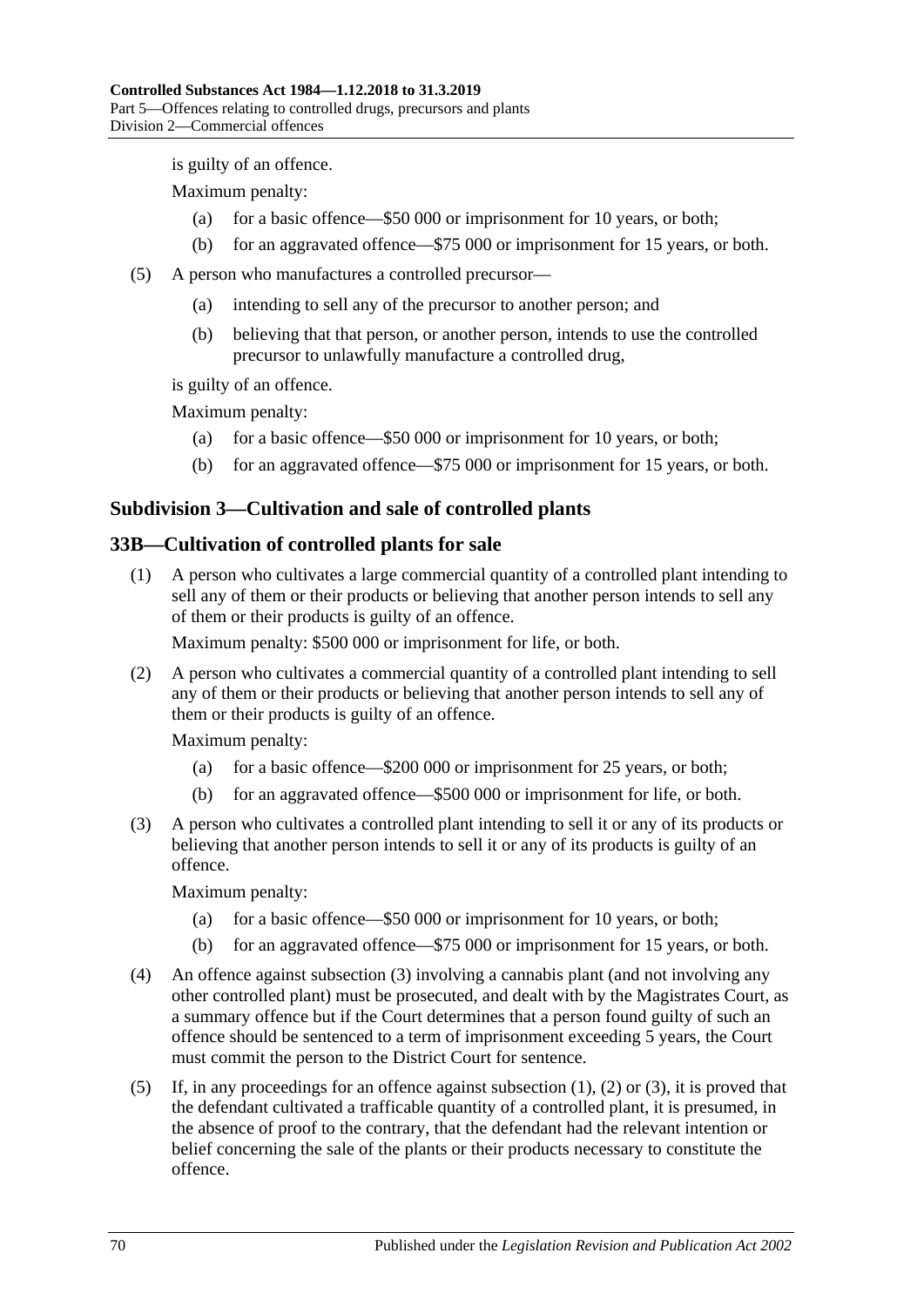## <span id="page-70-1"></span>**33C—Sale of controlled plants**

- (1) A person who—
	- (a) sells a large commercial quantity of a controlled plant; or
	- (b) has possession of a large commercial quantity of a controlled plant intending to sell any of them or their products,

is guilty of an offence.

Maximum penalty: \$500 000 or imprisonment for life, or both.

- <span id="page-70-2"></span>(2) A person who—
	- (a) sells a commercial quantity of a controlled plant; or
	- (b) has possession of a commercial quantity of a controlled plant intending to sell any of them or their products,

is guilty of an offence.

Maximum penalty:

- (a) for a basic offence—\$200 000 or imprisonment for 25 years, or both;
- (b) for an aggravated offence—\$500 000 or imprisonment for life, or both.
- <span id="page-70-0"></span>(3) A person who—
	- (a) sells a controlled plant; or
	- (b) has possession of a controlled plant intending to sell it or its products,

is guilty of an offence.

Maximum penalty:

- (a) for a basic offence—\$50 000 or imprisonment for 10 years, or both;
- (b) for an aggravated offence—\$75 000 or imprisonment for 15 years, or both.
- (4) An offence against [subsection](#page-70-0) (3) involving a cannabis plant (and not involving any other controlled plant) must be prosecuted, and dealt with by the Magistrates Court, as a summary offence but if the Court determines that a person found guilty of such an offence should be sentenced to a term of imprisonment exceeding 5 years, the Court must commit the person to the District Court for sentence.
- (5) If, in any proceedings for an offence against [subsection](#page-70-1) (1), [\(2\)](#page-70-2) or [\(3\)](#page-70-0) it is proved that the defendant had possession of a trafficable quantity of a controlled plant, it is presumed, in the absence of proof to the contrary, that the defendant had the relevant intention concerning the sale of the plants or their products necessary to constitute the offence.

#### **Subdivision 4—Sale of equipment etc**

#### **33D—Sale of equipment**

A person who—

(a) sells a piece of equipment for use in connection with the smoking, consumption or administration of a controlled drug, or the preparation of such a drug for smoking, consumption or administration; or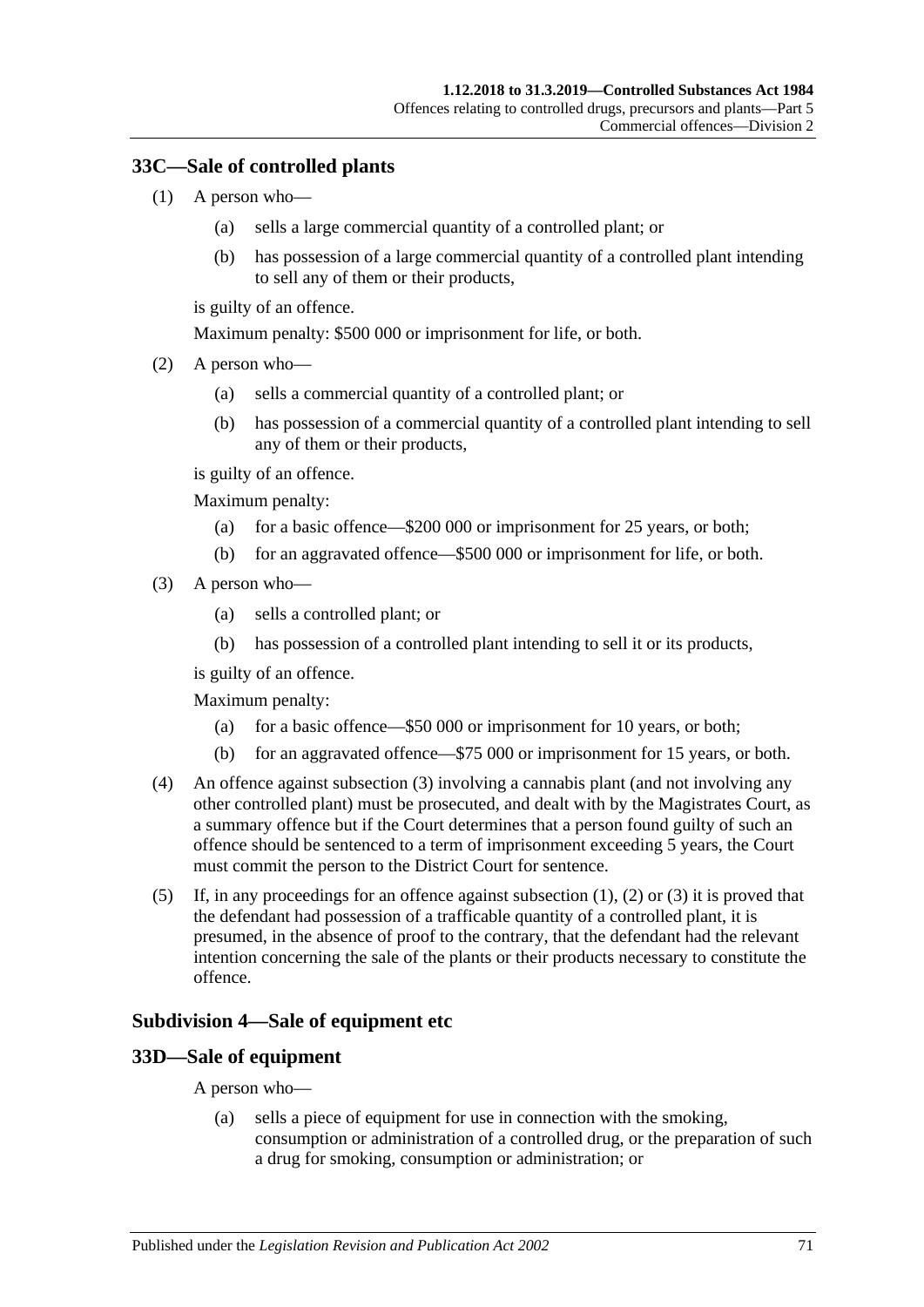(b) has possession of a piece of equipment, intending to sell it for such use,

is guilty of an offence.

Maximum penalty: \$10 000 or imprisonment for 2 years, or both.

## **33DA—Sale of instructions**

- (1) A person who, without reasonable excuse (proof of which lies on the person)—
	- (a) sells a document containing instructions for the manufacture of a controlled drug or the cultivation of a controlled plant; or
	- (b) has possession of a document containing instructions for the manufacture of a controlled drug or the cultivation of a controlled plant, intending to sell it,

is guilty of an offence.

Maximum penalty:

- (a) for a basic offence—\$10 000 or imprisonment for 3 years, or both;
- (b) for an aggravated offence—\$15 000 or imprisonment for 5 years, or both.
- (2) In this section—

*document* includes any record of information whether in documentary, magnetic, electronic or other form.

# **Division 3—Offences involving children and school zones**

#### **33E—Application of Division**

- (1) A person is not guilty of an offence against this Division if, at the time of the offence, the person was a child.
- (2) Subject to [subsection](#page-71-0) (3), a person may be guilty of an offence against this Division involving another person who was a child whether or not the person knew that the other person was a child.
- <span id="page-71-0"></span>(3) However, it is a defence to a charge of an offence against this Division involving another who was a child if it is proved that the defendant believed on reasonable grounds that the other person had attained 18 years of age.

#### **33F—Sale, supply or administration of controlled drug to child**

A person who—

- (a) sells, supplies or administers a controlled drug to a child; or
- (b) has possession of a controlled drug intending to sell, supply or administer the drug to a child,

is guilty of an offence.

Maximum penalty: \$1 000 000 or imprisonment for life, or both.

#### **33G—Sale, supply or administration of controlled drug in school zone**

- (1) A person who—
	- (a) sells, supplies or administers a controlled drug to another person in a school zone; or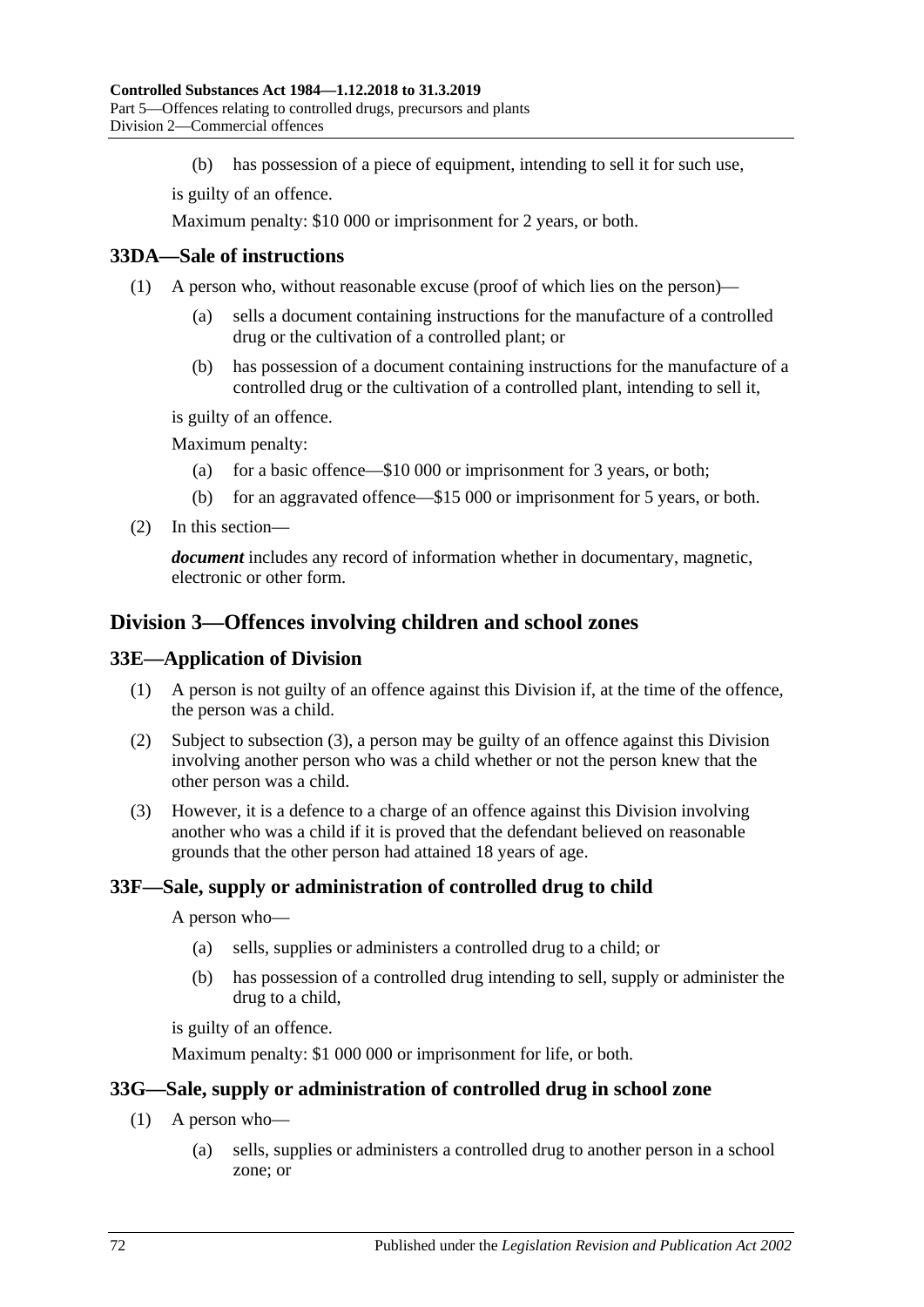(b) has possession, in a school zone, of a controlled drug intending to sell, supply or administer the drug to another person,

is guilty of an offence.

Maximum penalty: \$1 000 000 or imprisonment for life, or both.

(2) If, in any proceedings for an offence against this section it is proved that the defendant had possession of a trafficable quantity of a controlled drug, it is presumed, in the absence of proof to the contrary that the defendant had the relevant intention concerning the sale or supply of the drug necessary to constitute the offence.

#### **33GA—Sale of equipment to child for use in connection with consumption of controlled drugs**

A person who—

- (a) sells a piece of equipment to a child for use in connection with the smoking, consumption or administration of a controlled drug, or the preparation of such a drug for smoking, consumption or administration; or
- (b) has possession of a piece of equipment, intending to sell it to a child for such use,

is guilty of an offence.

Maximum penalty: \$20 000 or imprisonment for 2 years, or both.

#### **33GB—Sale of instructions to a child**

- (1) A person who, without reasonable excuse (proof of which lies on the person)—
	- (a) sells to a child a document containing instructions for the manufacture of a controlled drug or the cultivation of a controlled plant; or
	- (b) has possession of a document containing instructions for the manufacture of a controlled drug or the cultivation of a controlled plant, intending to sell it to a child,

is guilty of an offence.

Maximum penalty:

- (a) for a basic offence—\$20 000 or imprisonment for 3 years, or both;
- (b) for an aggravated offence—\$30 000 or imprisonment for 5 years, or both.
- (2) In this section—

*document* includes any record of information whether in documentary, magnetic, electronic or other form.

#### <span id="page-72-0"></span>**33H—Procuring child to commit offence**

A person who procures a child to commit an offence against this Part is guilty of an offence.

Maximum penalty: \$1 000 000 or imprisonment for life, or both.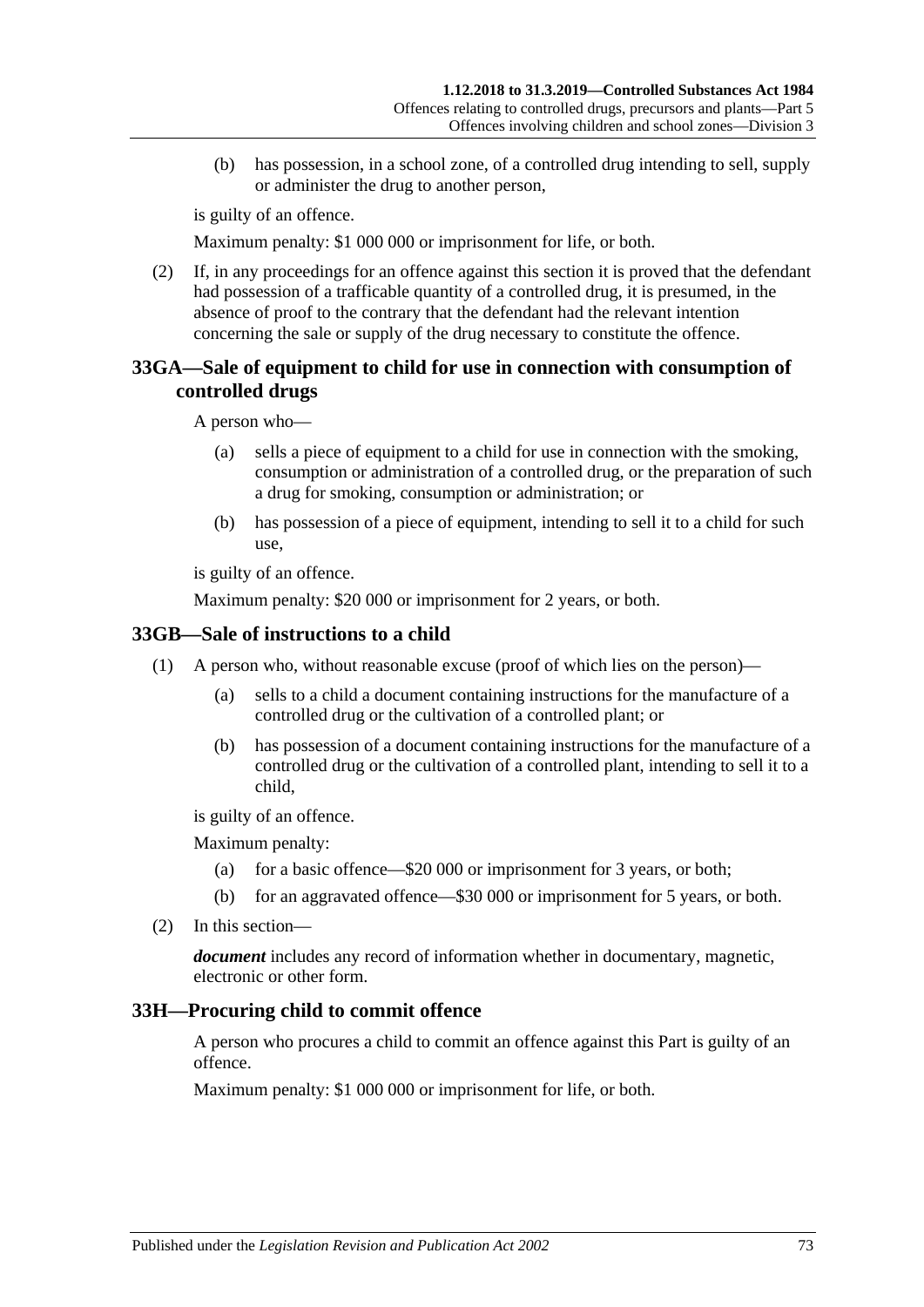# <span id="page-73-1"></span>**Division 4—Other offences**

## <span id="page-73-4"></span>**33I—Supply or administration of controlled drug**

- (1) A person who—
	- (a) supplies or administers a controlled drug (other than cannabis, cannabis resin or cannabis oil) to another person; or
	- (b) has possession of a controlled drug (other than cannabis, cannabis resin or cannabis oil) intending to supply or administer the drug to another person,

is guilty of an offence.

Maximum penalty: \$50 000 or imprisonment for 10 years, or both.

- <span id="page-73-2"></span>(2) A person who—
	- (a) supplies or administers cannabis, cannabis resin or cannabis oil to another person; or
	- (b) has possession of cannabis, cannabis resin or cannabis oil intending to supply or administer the cannabis, cannabis resin or cannabis oil to another person,

is guilty of an offence.

Maximum penalty: \$2 000 or imprisonment for 2 years, or both.

#### **33J—Manufacture of controlled drugs**

- (1) A person who manufactures a controlled drug is guilty of an offence. Maximum penalty: \$35 000 or imprisonment for 7 years, or both.
- (2) A person who has possession of—
	- (a) a controlled precursor; or
	- (b) any prescribed equipment,

intending to use it to manufacture a controlled drug is guilty of an offence. Maximum penalty: \$15 000 or imprisonment for 5 years, or both.

#### <span id="page-73-3"></span>**33K—Cultivation of controlled plants**

- (1) A person who—
	- (a) cultivates a controlled plant (other than a cannabis plant); or
	- (ab) cultivates a cannabis plant by artificially enhanced cultivation; or
	- (b) cultivates more than the prescribed number of cannabis plants; or
	- (c) cultivates a cannabis plant intending to supply the plant or to supply or administer any product of the plant to another person,

is guilty of an offence.

Maximum penalty: \$2 000 or imprisonment for 2 years, or both.

<span id="page-73-0"></span>(2) A person who cultivates not more than the prescribed number of cannabis plants is guilty of an offence.

Maximum penalty: \$1 000 or imprisonment for 6 months, or both.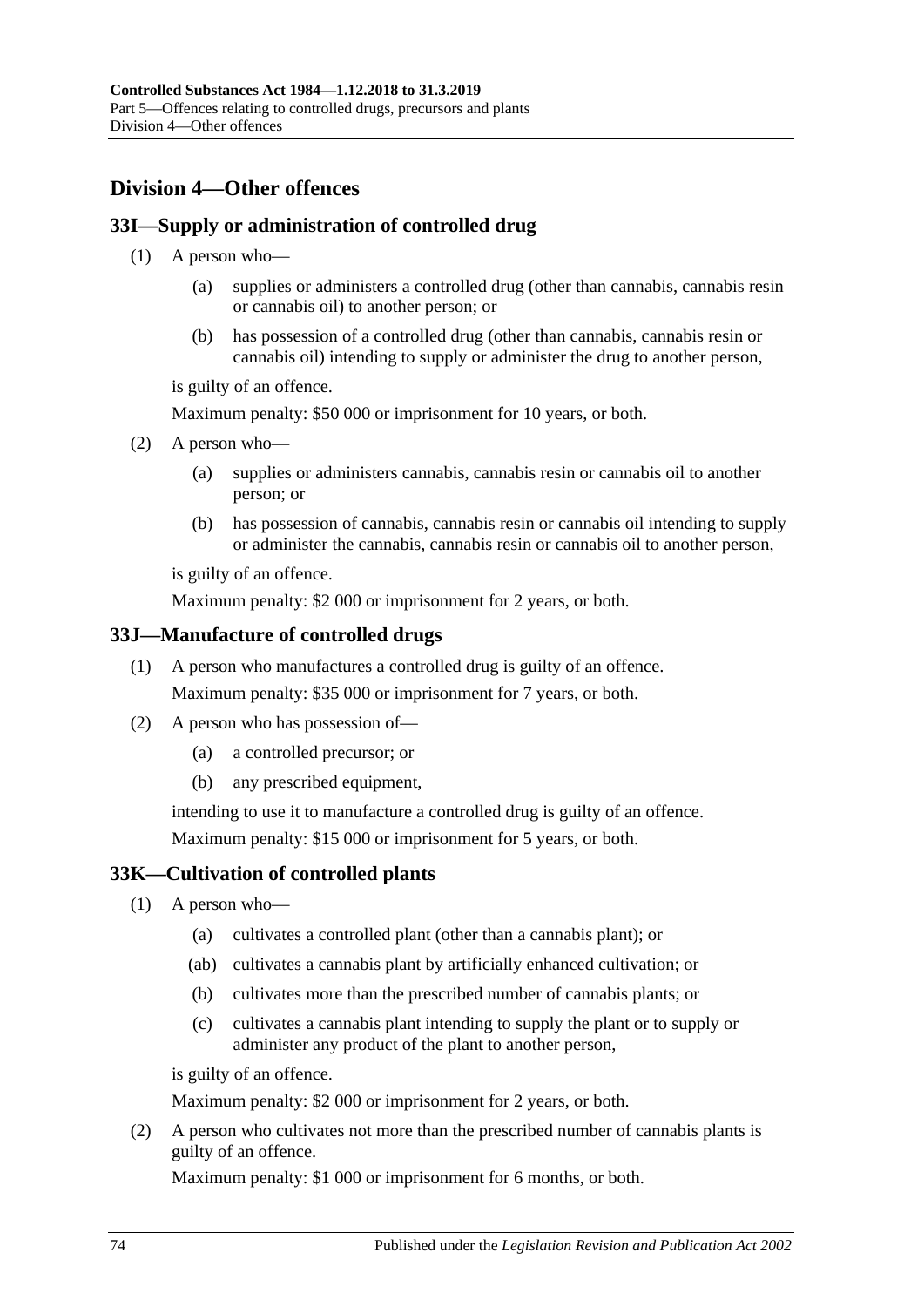(3) A court sentencing a person for an offence against [subsection](#page-73-0) (2) that is a simple cannabis offence (within the meaning of [section](#page-87-0) 45A) must not impose any sentence of imprisonment in relation to the offence.

## <span id="page-74-0"></span>**33L—Possession or consumption of controlled drug etc**

- (1) A person who—
	- (a) has possession of a controlled drug (other than an interim controlled drug, cannabis, cannabis resin or cannabis oil); or
	- (b) smokes, consumes or administers to himself or herself, or permits another person to administer to him or her, a controlled drug (other than an interim controlled drug, cannabis, cannabis resin or cannabis oil); or
	- (c) has possession of any piece of equipment for use in connection with the smoking, consumption or administration of a controlled drug (other than an interim controlled drug, cannabis, cannabis resin or cannabis oil), or the preparation of such a drug for smoking, consumption or administration,

is guilty of an offence.

Maximum penalty: \$2 000 or imprisonment for 2 years, or both.

- <span id="page-74-3"></span><span id="page-74-2"></span><span id="page-74-1"></span>(2) A person who—
	- (a) has possession of any cannabis, cannabis resin or cannabis oil; or
	- (b) smokes or consumes any cannabis, cannabis resin or cannabis oil; or
	- (c) has possession of any piece of equipment for use in connection with the smoking or consumption of cannabis, cannabis resin or cannabis oil, or the preparation of cannabis, cannabis resin or cannabis oil for smoking or consumption,

is guilty of an offence.

Maximum penalty: \$500.

#### <span id="page-74-4"></span>**33LA—Possession or supply of prescribed equipment**

A person who, without reasonable excuse (proof of which lies on the person)—

- (a) has possession of any prescribed equipment; or
- (b) supplies to another person any prescribed equipment; or
- (c) has possession of any prescribed equipment intending to supply it to another person,

is guilty of an offence.

Maximum penalty: \$10 000 or imprisonment for 2 years, or both.

#### **33LAB—Possession or supply of instructions**

- (1) A person who, without reasonable excuse (proof of which lies on the person)—
	- (a) has possession of a document containing instructions for the manufacture of a controlled drug or the cultivation of a controlled plant; or
	- (b) supplies to another person a document containing instructions for the manufacture of a controlled drug or the cultivation of a controlled plant; or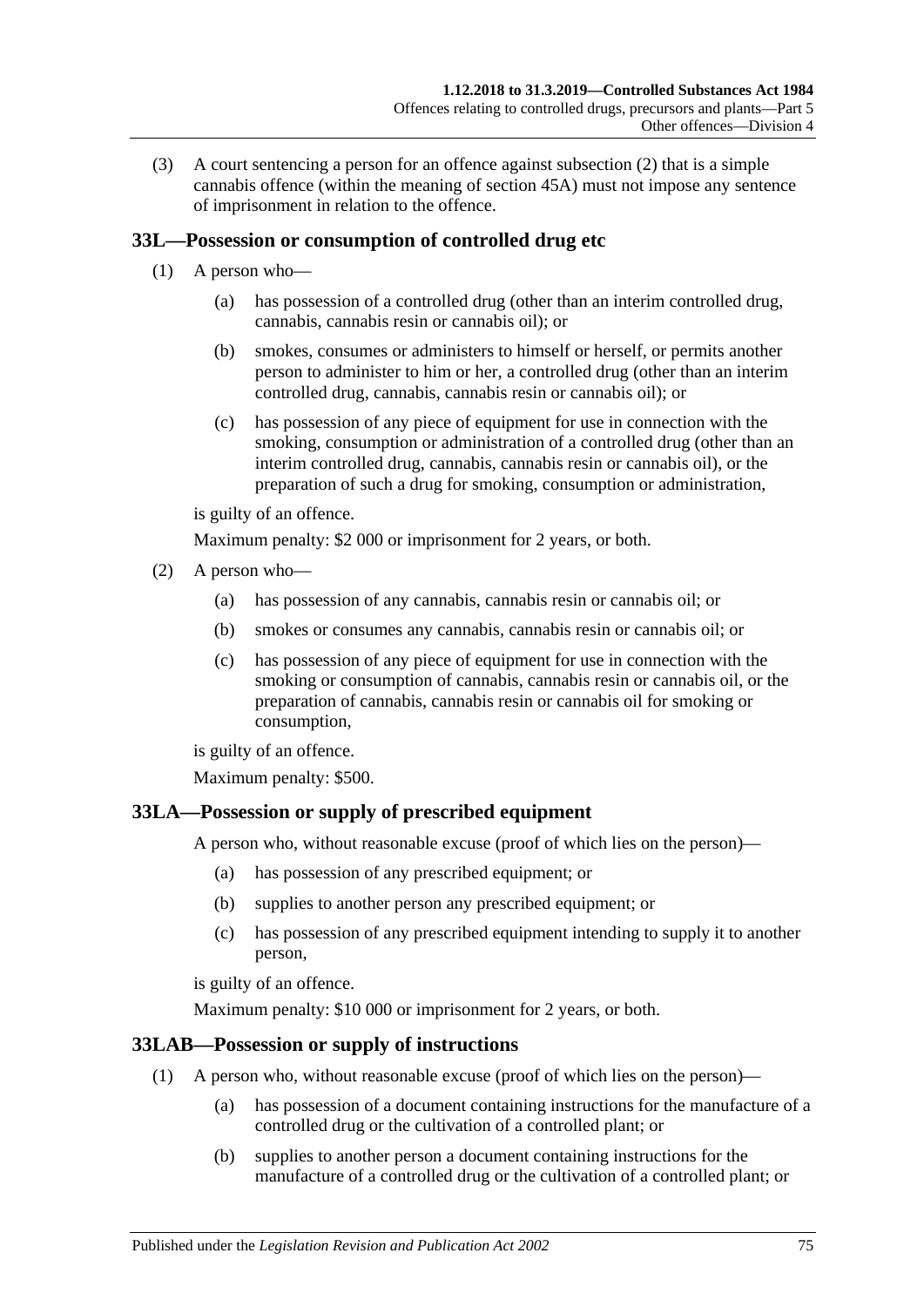(c) has possession of a document containing instructions for the manufacture of a controlled drug or the cultivation of a controlled plant intending to supply it to another person,

is guilty of an offence.

Maximum penalty: \$10 000 or imprisonment for 2 years, or both.

(2) In this section—

*document* includes any record of information whether in documentary, magnetic, electronic or other form.

## <span id="page-75-0"></span>**33LB—Possession or supply of prescribed quantity of controlled precursor**

- (1) A person who, without reasonable excuse (proof of which lies on the person)—
	- (a) has possession of a prescribed quantity of a controlled precursor; or
	- (b) supplies to another person a prescribed quantity of a controlled precursor; or
	- (c) has possession of a prescribed quantity of a controlled precursor intending to supply it to another person,

is guilty of an offence.

Maximum penalty: \$10 000 or imprisonment for 3 years, or both.

- (2) A person who, without reasonable excuse (proof of which lies on the person)—
	- $(a)$ 
		- (i) has possession of a prescribed quantity of a controlled precursor; or
		- (ii) supplies to another person a prescribed quantity of a controlled precursor; or
		- (iii) has possession of a prescribed quantity of a controlled precursor intending to supply it to another person; and
	- $(b)$ 
		- (i) has possession of a prescribed quantity of another kind of controlled precursor or any prescribed equipment; or
		- (ii) supplies to another person a prescribed quantity of another kind of controlled precursor or any prescribed equipment; or
		- (iii) has possession of a prescribed quantity of another kind of controlled precursor or any prescribed equipment intending to supply it to another person,

is guilty of an offence.

Maximum penalty: \$15 000 or imprisonment for 5 years, or both.

(5) In this section—

*prescribed quantity* of a controlled precursor means—

- (a) in relation to a controlled precursor contained in a mixture—
	- (i) a quantity of the precursor that equals or exceeds the amount prescribed for the purposes of this section for the precursor in its pure form; or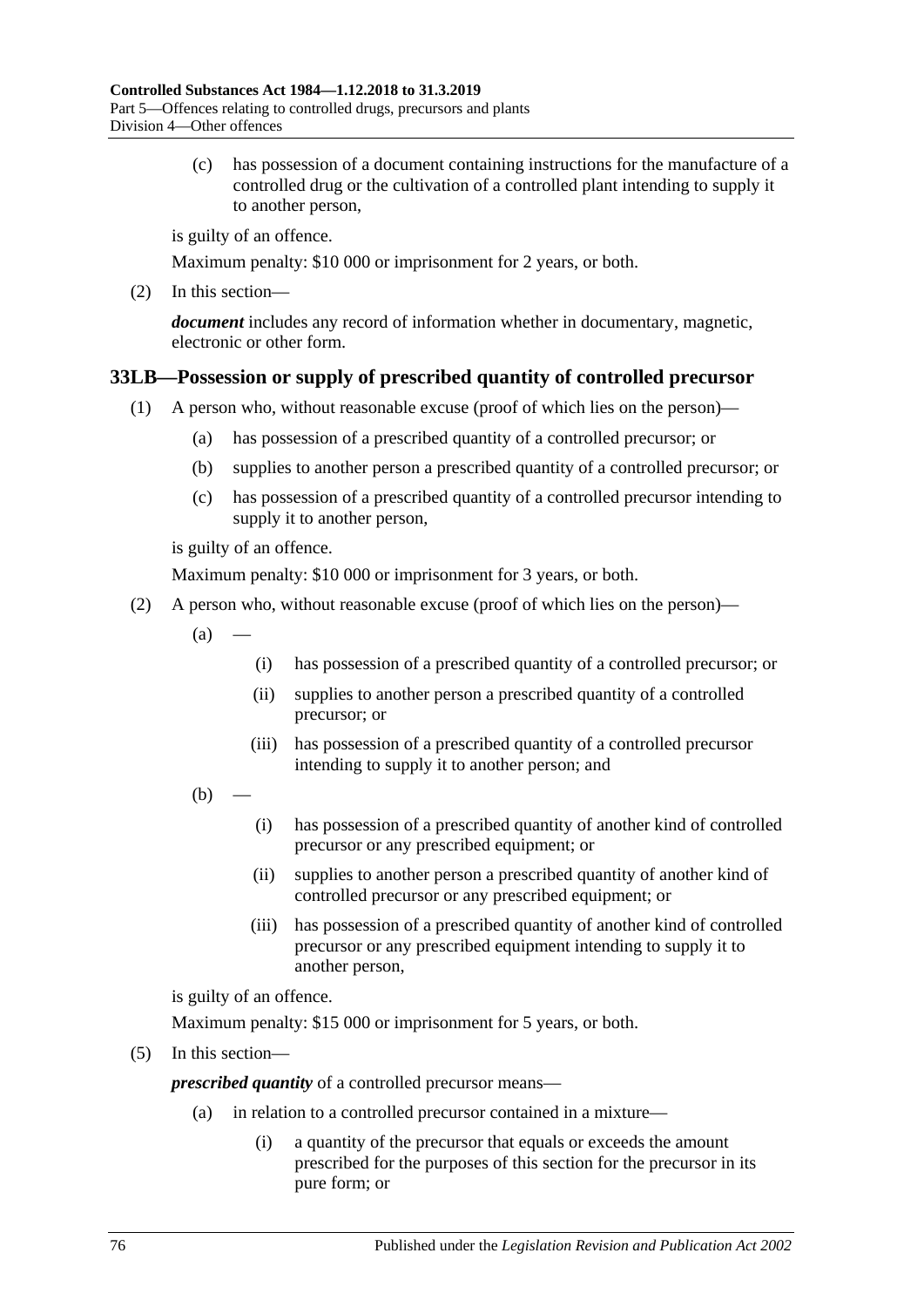- (ii) a quantity of the mixture that equals or exceeds the amount prescribed for the purposes of this section for a mixture containing the precursor; or
- (b) in relation to a controlled precursor that is not contained in a mixture—a quantity of the precursor that equals or exceeds the amount prescribed for the purposes of this section for the precursor in its pure form.

## <span id="page-76-1"></span>**Division 4A—Offences relating to controlled drug alternatives**

#### **33LC—Interpretation**

(1) In this Division—

*manufacture*, in relation to a substance, means—

- (a) undertake any process by which the substance is extracted, produced or refined; or
- (b) take part in the process of manufacture of the substance.
- (2) For the purposes of this Division, a person takes part in the process of manufacture of a substance if the person directs, takes or participates in any step, or causes any step to be taken, in the process of manufacture of the substance.
- (3) For the purposes of this Division, a step in the process of manufacture of a substance includes, without limitation, any of the following when done for the purpose of manufacture of the substance:
	- (a) acquiring equipment, substances or materials;
	- (b) storing equipment, substances or materials;
	- (c) carrying, transporting, loading or unloading equipment, substances or materials;
	- (d) guarding or concealing equipment, substances or materials;
	- (e) providing or arranging finance (including finance for the acquisition of equipment, substances or materials);
	- (f) providing or allowing the use of premises or jointly occupying premises.
- (4) A court may be satisfied that a person has committed an offence against this Division in relation to a substance despite any usage instruction concerning the substance (given in any manner, way, medium or form) that indicates that it is not a controlled drug or a legal alternative to a controlled drug or that it is not intended for human consumption.

## <span id="page-76-0"></span>**33LD—Intentional manufacture of controlled drug alternative**

A person who manufactures a substance intending that the substance—

- (a) will have pharmacological effects similar to those of a controlled drug; or
- (b) will be a legal alternative to a controlled drug,

is guilty of an offence.

Maximum penalty: \$15 000 or imprisonment for 4 years, or both.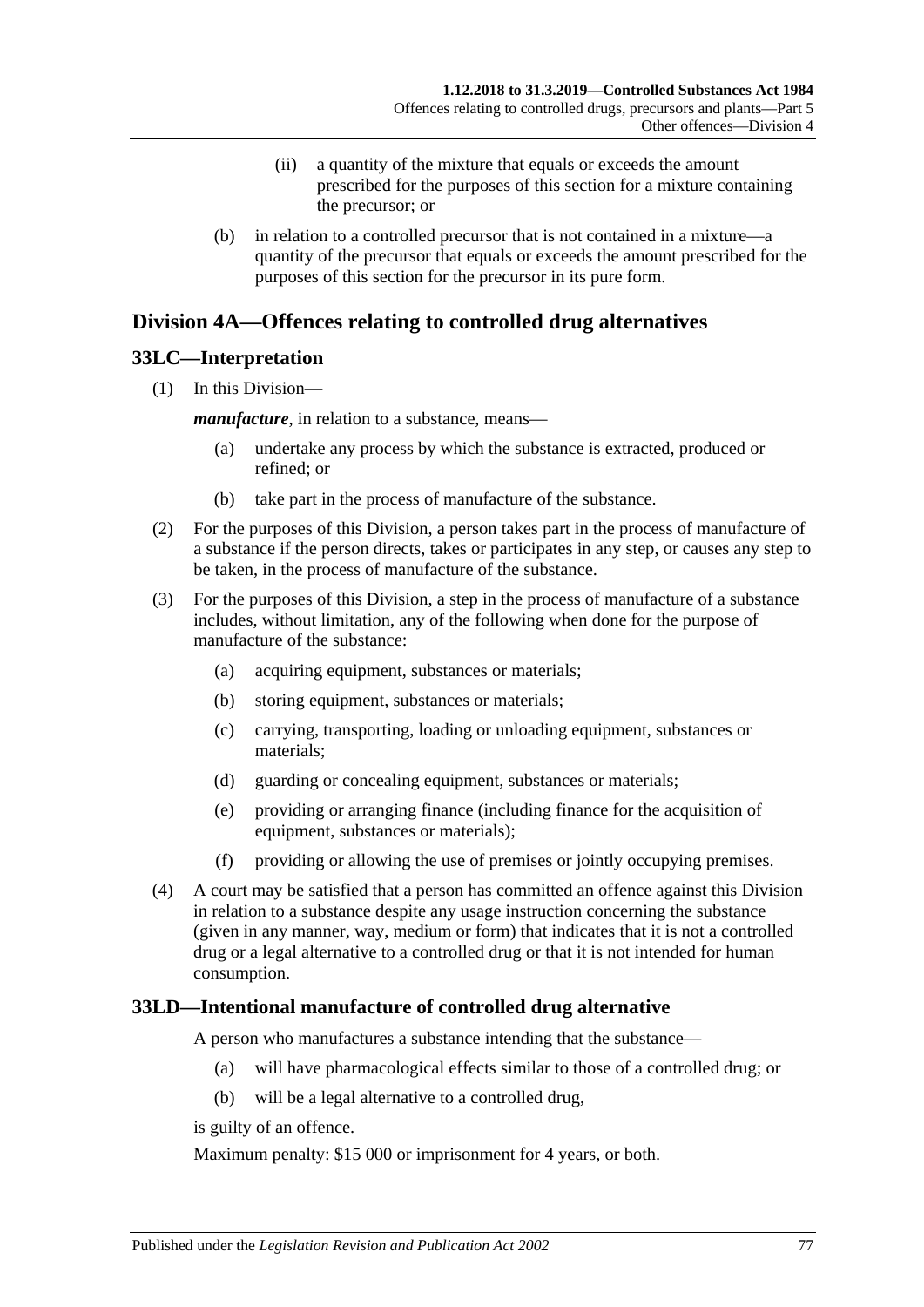#### <span id="page-77-1"></span><span id="page-77-0"></span>**33LE—Promoting controlled drug alternative**

- (1) A person who promotes a substance—
	- (a) as having pharmacological effects similar to those of a controlled drug; or
	- (b) as being a legal alternative to a controlled drug; or
	- (c) in a way that is intended, or likely, to cause a person to believe that the substance—
		- (i) is a controlled drug; or
		- (ii) has pharmacological effects similar to those of a controlled drug; or
		- (iii) is a legal alternative to a controlled drug,

is guilty of an offence.

Maximum penalty: \$10 000 or imprisonment for 2 years, or both.

- (2) In proceedings for an offence against [subsection](#page-77-0) (1), the prosecution need not prove that the defendant promoted the substance—
	- (a) as having pharmacological effects similar to those of a particular controlled drug; or
	- (b) as being a legal alternative to a particular controlled drug; or
	- (c) in a way that is intended, or likely, to cause a person to believe that the substance—
		- (i) is a particular controlled drug; or
		- (ii) has pharmacological effects similar to those of a particular controlled drug; or
		- (iii) is a legal alternative to a particular controlled drug.
- (3) For the purposes of [subsection](#page-77-0) (1), a person *promotes* a substance if the person takes any action that is designed to publicise or promote the substance, whether visual or auditory means are employed and whether the substance is directly depicted or referred to or symbolism of some kind is employed, and includes taking any other action of a kind prescribed by regulation for the purposes of this subsection.

#### **33LF—Manufacturing, packaging, selling or supplying substance promoted as controlled drug alternative**

- <span id="page-77-2"></span>(1) If a police officer reasonably suspects that a person intends to manufacture, package, sell or supply a substance that is being, or is to be, promoted in a manner prohibited under [section](#page-77-1) 33LE, the officer may give the person a notice (containing any particulars prescribed by the regulations) warning the person that if he or she manufactures, packages, sells or supplies the substance he or she will be guilty of an offence.
- <span id="page-77-3"></span>(2) A notice given to a person under [subsection](#page-77-2) (1) may be revoked at any time by further notice given to the person by a police officer (and must be so revoked if a police officer is satisfied that the substance to which the notices relates is not being, and is not to be, promoted in a manner prohibited under [section](#page-77-1) 33LE).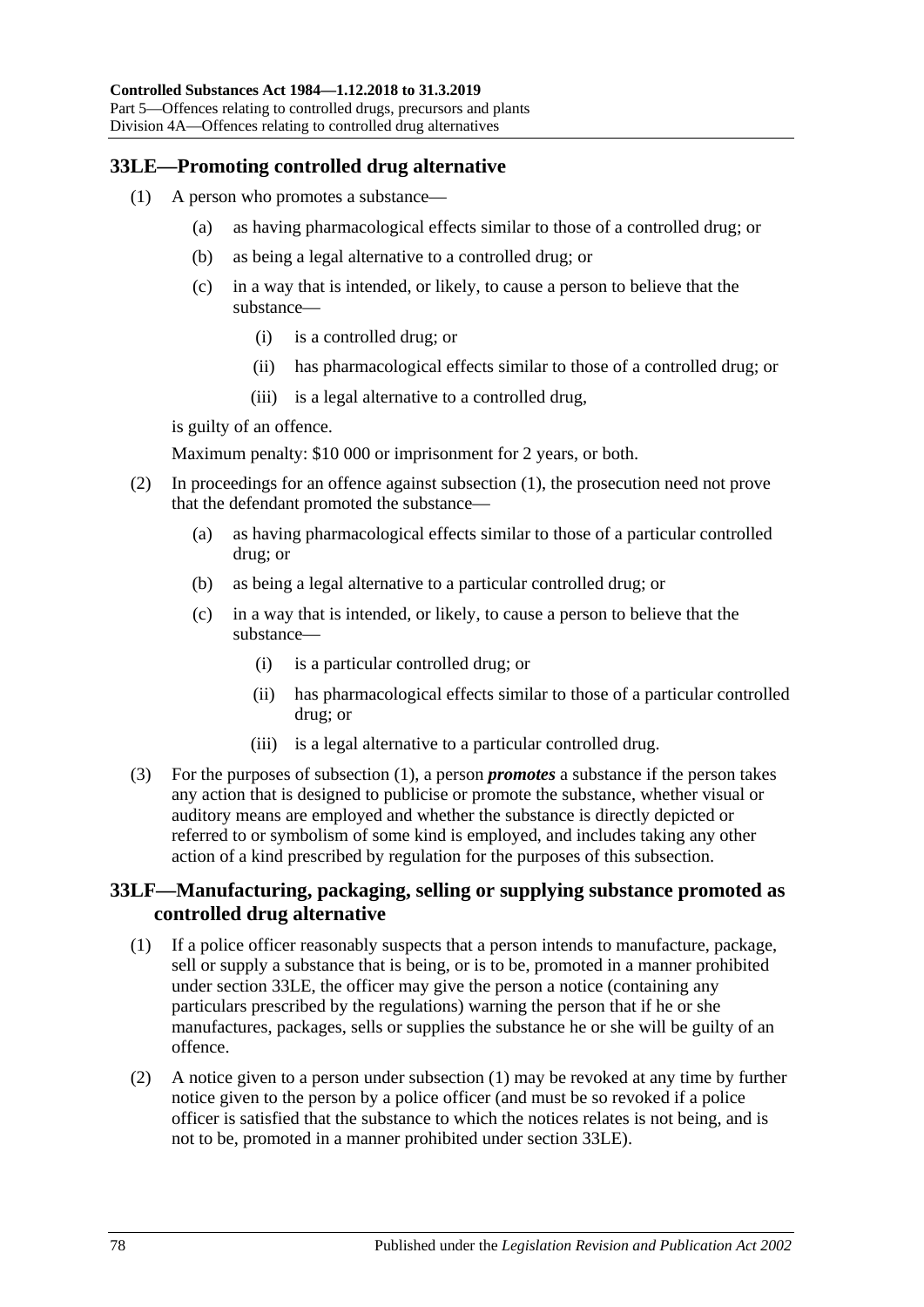(3) A person who has been given a notice under [subsection](#page-77-2) (1) and who subsequently manufactures, sells or supplies the substance specified in the notice is guilty of an offence.

Maximum penalty: \$15 000 or imprisonment for 4 years, or both.

- (4) A notice to be given to a person under this section—
	- (a) in the case of a notice under [subsection](#page-77-2) (1)—must be served on the person personally; or
	- (b) in the case of a notice under [subsection](#page-77-3) (2)—may be served personally or by post.

## **Division 5—General provisions relating to offences**

#### **33M—Interpretation**

In this Division—

*controlled substance* means a controlled drug, controlled precursor or controlled plant.

#### **33N—Aggregation of offences**

- $(1)$  If—
	- (a) a person has committed offences against this Part in relation to different batches of controlled substances (whether or not controlled substances of the same kind); and
	- (b) the offences were committed by the person on the same occasion or within 7 days of each other or in the course of an organised commercial activity relating to controlled substances carried on by the person,

the person may be charged with a single offence against this Part in respect of all of the different batches of controlled substances and, subject to [section](#page-79-0) 33O, the quantity of controlled substances concerned for the purposes of that offence is the total quantity of the controlled substances in the different batches.

- (2) If the prosecution seeks to rely on this section to charge a person with a single offence in respect of different batches of controlled substances—
	- (a) the fact that the prosecution intends to do so must be set out in the charge; and
	- (b) the charge must contain adequate particulars of the defendant's conduct in relation to each of the batches or in relation to the total quantity of the controlled substances in the different batches; and
	- (c) it is not necessary for the prosecution to specify, if the charge relates to conduct of the defendant on different occasions, the exact dates of each occasion or to specify the exact quantity of each batch.
- (3) The presumption under [section](#page-66-0) 32(5), [33\(4\)](#page-67-0) or [33B\(5\)](#page-69-0) may only apply in a case where the prosecution seeks to rely on this section if—
	- (a) the charge relates to conduct of the defendant on the same occasion; or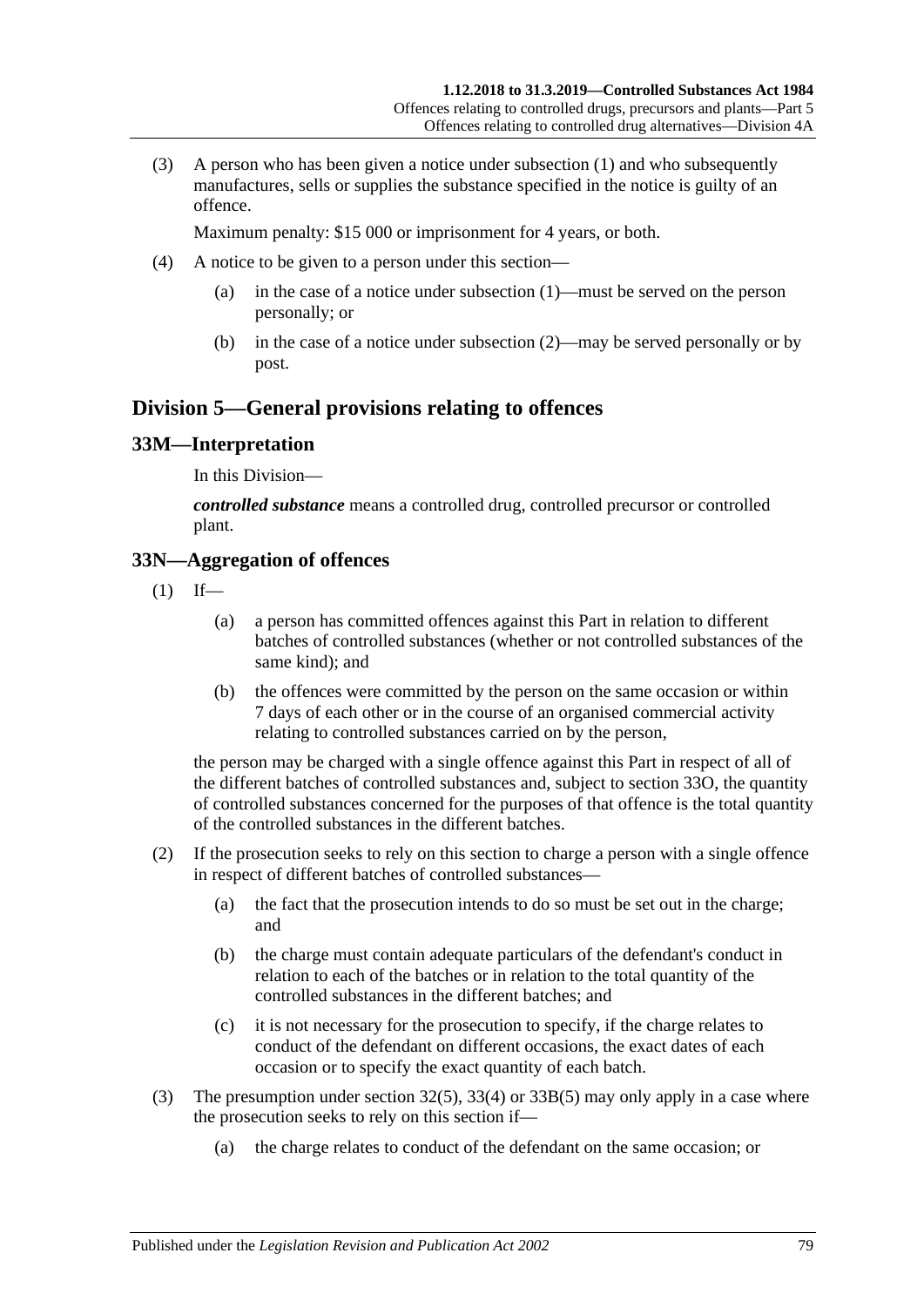- (b) the charge relates to conduct of the defendant on different occasions within 7 days of each other and on at least one occasion involved a trafficable quantity of a controlled substance.
- (4) Nothing in this section prevents a person being charged with separate offences in respect of different batches of controlled substances.
- (5) However, if a person has been convicted or acquitted of a single offence against this Part in respect of different batches of controlled substances, the person may not be charged with a separate offence in respect of any of the batches.
- (6) A person may not be charged with a single offence against this Part in respect of different batches of controlled substances if the person has been convicted or acquitted of a separate offence in respect of any of the batches.

#### <span id="page-79-0"></span>**33O—Offences involving more than one kind of substance**

- (1) If a person is charged with a single offence against this Part and the charge relates to more than one kind of controlled substance, the quantity of the controlled substances for the purposes of the charge is to be determined as follows:
	- (a) the quantity is a trafficable quantity if the sum of the fractions obtained by dividing the actual quantity of each kind of controlled substance by the quantity prescribed in relation to that kind of controlled substance (in its pure form) for the purposes of the definition of *trafficable quantity* in [section](#page-5-0) 4 is equal to or greater than 1;
	- (b) the quantity is a commercial quantity if the sum of the fractions obtained by dividing the actual quantity of each kind of controlled substance by the quantity prescribed in relation to that kind of controlled substance (in its pure form) for the purposes of the definition of *commercial quantity* in [section](#page-5-0) 4 is equal to or greater than 1;
	- (c) the quantity is a large commercial quantity if the sum of the fractions obtained by dividing the actual quantity of each kind of controlled substance by the quantity prescribed in relation to that kind of controlled substance (in its pure form) for the purposes of the definition of *large commercial quantity* in [section](#page-5-0) 4 is equal to or greater than 1.
- (2) If there is no quantity prescribed in relation to a particular kind of controlled substance in its pure form for the purposes of the relevant definition, the quantity of that controlled substance must be disregarded for the purposes of a calculation under this section.

#### **33OA—Basis for determining quantity of controlled substance**

- (1) If, for the purposes of the definition of *trafficable quantity*, *commercial quantity* or *large commercial quantity* in [section](#page-5-1) 4(1) or the definition of *prescribed quantity* in [section](#page-75-0) 33LB, the regulations prescribe more than 1 of the following in relation to a particular controlled drug or controlled precursor:
	- (a) an amount for the drug or precursor in its pure form;
	- (b) an amount for a mixture containing the drug or precursor;
	- (c) a number of discrete dosage units for a mixture containing the drug or precursor,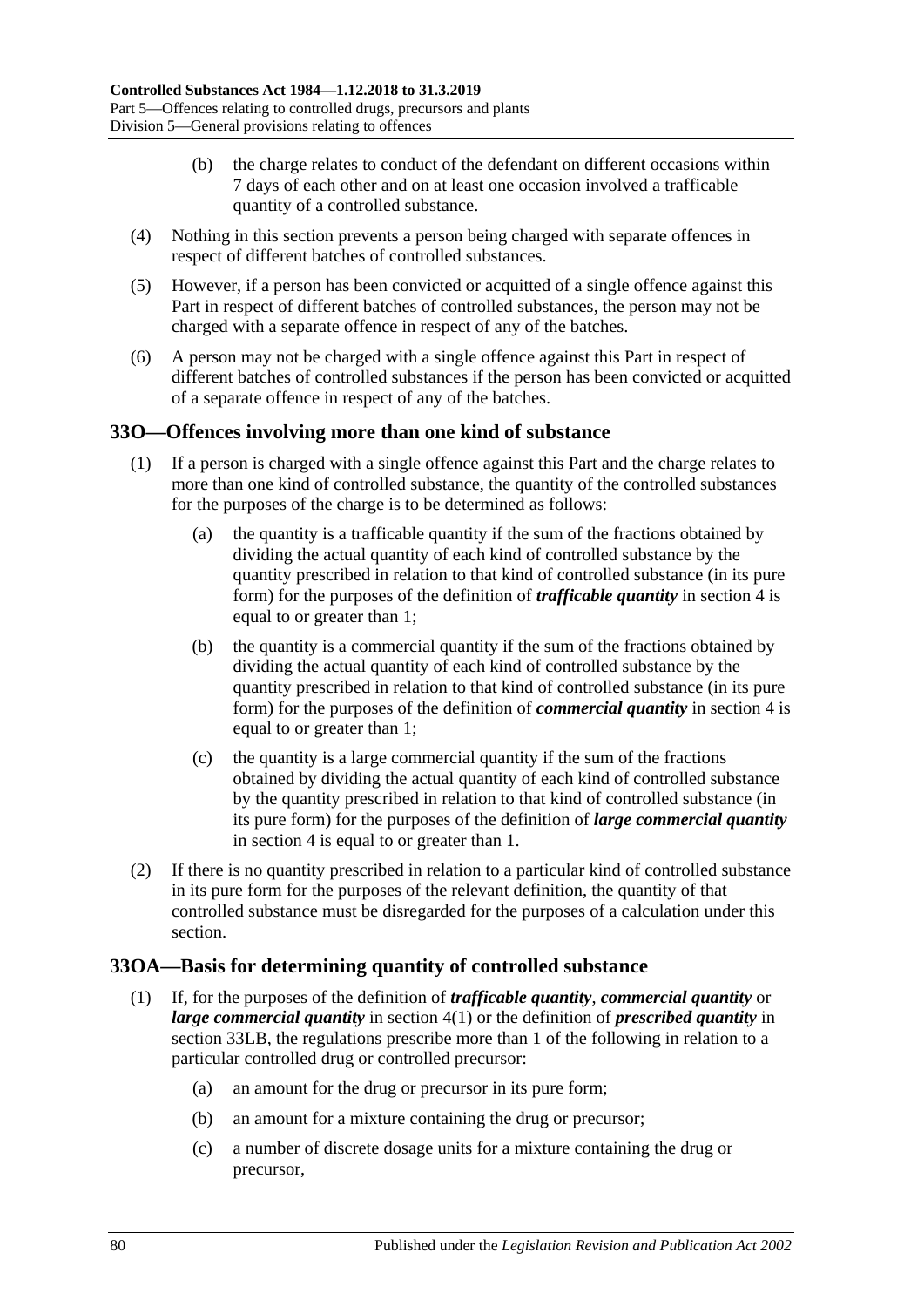then, in proceedings for an offence against this Part involving that drug or precursor contained in a mixture, the question of whether or not the quantity of the drug or precursor the subject of the proceedings was a trafficable quantity, commercial quantity, large commercial quantity or prescribed quantity will be determined by reference to—

- (d) if the charge alleges a particular quantity of the drug or precursor in its pure form—the prescribed amount for the drug or precursor in its pure form; or
- (e) if the charge alleges a particular quantity of the mixture containing the drug or precursor—the prescribed amount for a mixture containing the drug or precursor; or
- (f) if the charge alleges a particular number of discrete dosage units of the mixture containing the drug or precursor—the prescribed number of discrete dosage units for a mixture containing the drug or precursor.
- (2) If, for the purposes of the definition of *trafficable quantity*, *commercial quantity* or *large commercial quantity* in [section](#page-5-1) 4(1), the regulations prescribe both a number of a particular controlled plant and a weight of that plant, then, in proceedings for an offence against this Part involving that plant, the question of whether or not the quantity of the plant the subject of the proceedings was a trafficable quantity, commercial quantity or large commercial quantity will be determined by reference to—
	- (a) if the charge alleges a particular number of the plant—the prescribed number for the plant; or
	- (b) if the charge alleges a particular weight of the plant—the prescribed weight for the plant.

#### **33P—Knowledge or recklessness with respect to identity or quantity**

- (1) In any proceedings against a person for an offence against this Part relating to a controlled substance, the prosecution must establish that the person knew, or was reckless with respect to, the fact that the substance was or was to be a controlled substance.
- (2) The prosecution need not establish that the person knew, or was reckless with respect to, the particular identity of the controlled substance.

## **33Q—Alternative conviction—mistake as to identity of controlled substance**

- (1) If, in any proceedings against a person for an offence against this Part relating to a particular quantity of a controlled substance—
	- (a) the court is satisfied that, at the time of the conduct constituting the offence, the person was under a mistaken belief about the identity of the controlled substance; and
	- (b) the person would have been guilty of another equivalent or lesser offence against this Part if his or her mistaken belief had been correct,

the court may find the person not guilty of the offence charged but guilty of the other equivalent or lesser offence (and the person is liable to be punished accordingly).

(2) The burden of proving a mistaken belief as to the identity of a controlled substance lies on the defendant.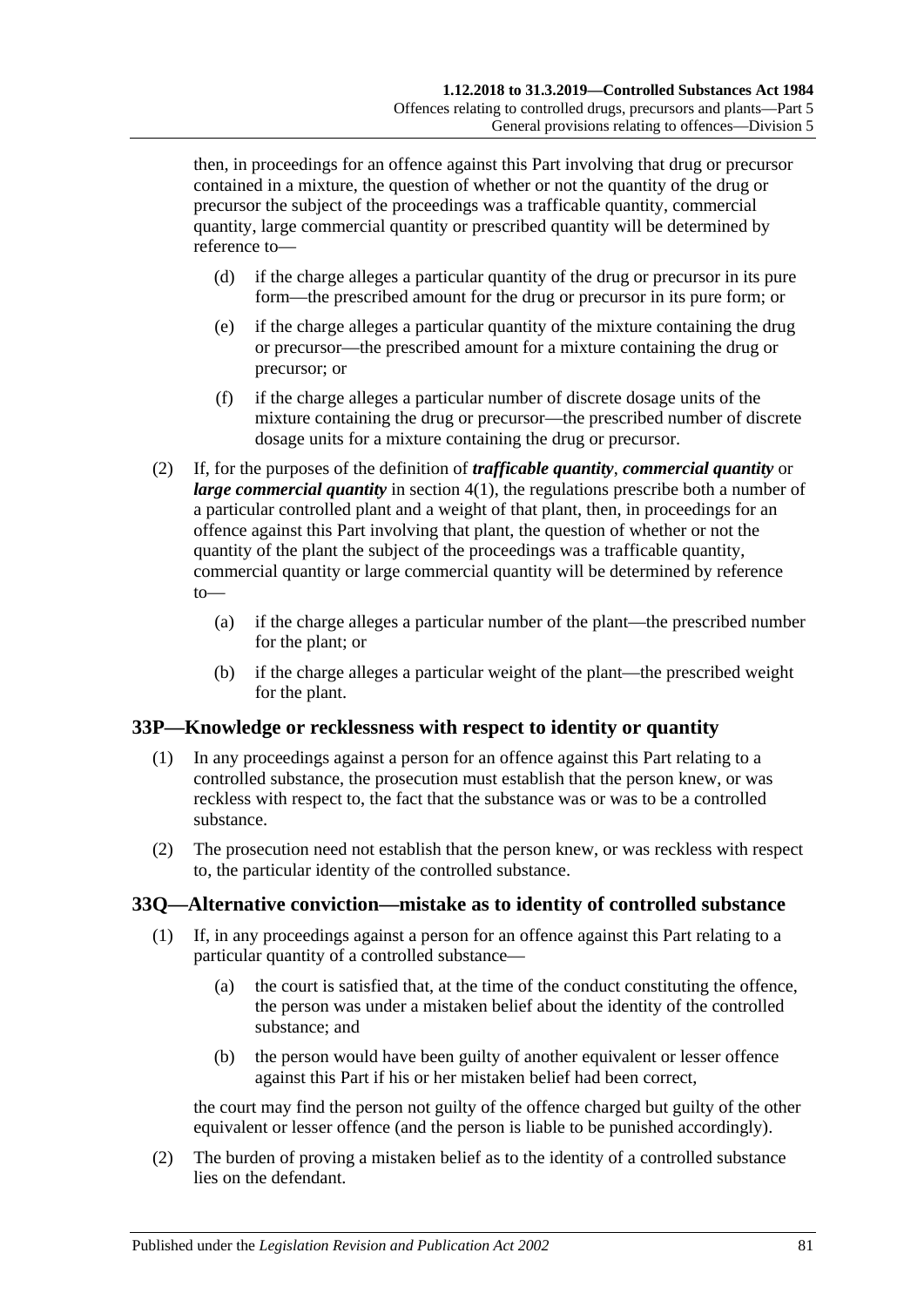(3) For the purposes of this section, an equivalent or lesser offence is an offence for which the maximum penalty is the same as or less than the maximum penalty for the offence charged.

## **33R—Alternative verdicts**

- (1) If, in any proceedings against a person for an offence against this Part, the court is not satisfied that the person committed the offence but is satisfied that the person committed another equivalent or lesser offence against this Part, the court may find the person not guilty of the offence charged but guilty of the other equivalent or lesser offence (and the person is liable to be punished accordingly).
- (2) For the purposes of this section, an equivalent or lesser offence is an offence for which the maximum penalty is the same as or less than the maximum penalty for the offence charged.

#### **33S—No accessorial liability for certain offences**

Section 267 of the *[Criminal Law Consolidation Act](http://www.legislation.sa.gov.au/index.aspx?action=legref&type=act&legtitle=Criminal%20Law%20Consolidation%20Act%201935) 1935* does not apply—

- (a) in relation to an offence against [section](#page-65-0) 32, [33,](#page-67-1) [33B](#page-69-1) or [33LD;](#page-76-0) or
- (b) in circumstances prescribed by regulation.

#### **33T—Power of court to prohibit certain activities**

- (1) A court may, on the application of a police officer, make an order under this section in relation to a person if satisfied that—
	- (a) the person has been convicted of 1 or more offences against this Part committed in the course of carrying on a business; and
	- (b) the making of the order is reasonably necessary to ensure that the person does not engage in further conduct constituting an offence against this Part.
- (2) An order under this section may prohibit a person from—
	- (a) engaging in specified conduct; or
	- (b) carrying on a specified business or a specified kind of business,

at specified premises or in specified circumstances.

- (3) A court making an order under this section may make any ancillary orders that the court considers appropriate.
- (4) A court may, by subsequent order, vary or revoke an order made by the court under this section.

## **Division 6—Procedure in relation to simple possession offences**

#### **34—Application of Division**

- (1) This Division does not apply in relation to—
	- (a) a child who is alleged to have committed a simple possession offence; or
	- (b) a person who is alleged to have committed a simple possession offence and is charged with a serious drug offence arising out of the same circumstances.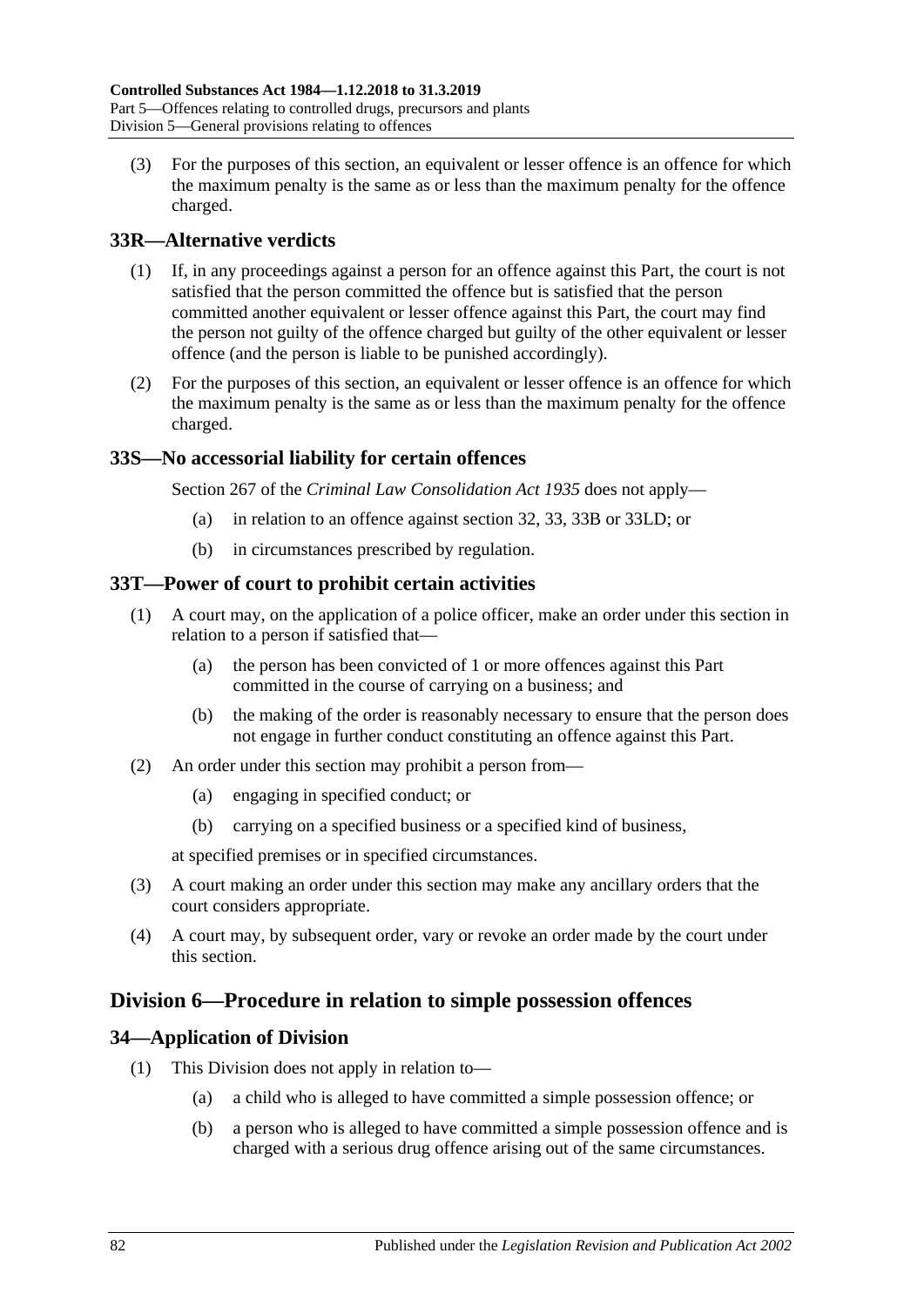(2) In this section—

*serious drug offence* means an offence against [Division 2](#page-65-1) (other than [Subdivision 4\)](#page-70-0), [Division 3,](#page-71-0) [Division 4](#page-73-1) (other than [section](#page-73-2) 33I(2), [33K](#page-73-3) or [33L\)](#page-74-0) or [Division 4A](#page-76-1) of this Part.

#### <span id="page-82-0"></span>**35—Accreditation of drug assessment and treatment services**

- (1) The Minister may, by instrument in writing, accredit such suitably qualified persons or bodies as drug assessment services or drug treatment services as are necessary for the purposes of this Division.
- (2) Without limiting [subsection](#page-82-0) (1), the Minister may establish panels of persons with a view to the accreditation of such a panel as a drug assessment service under that subsection.
- (3) The Minister may, in an instrument of accreditation, impose conditions on the accreditation.
- (4) The Minister may, by notice in writing to an accredited drug assessment service or drug treatment service—
	- (a) vary or revoke any of the conditions imposed on the accreditation or impose further conditions; or
	- (b) revoke the accreditation.

#### **36—Referral for assessment**

- (1) If a person is alleged to have committed a simple possession offence, a police officer must refer the person to a nominated assessment service and give the person a notice that sets out particulars of the date, place and time at which the person must attend the service.
- (2) A copy of the referral notice must be forwarded to the nominated assessment service.
- (3) A referral under this section operates as a stay of proceedings (if any) for the alleged offence.

#### **37—Assessment of referred person**

- (1) On a person being referred to an assessment service under this Division, the service must proceed to carry out and complete its assessment as expeditiously as reasonably practicable.
- (2) For the purposes of carrying out the assessment, the service may, by notice in writing given personally or by post, require the person to—
	- (a) give written consent to—
		- (i) the release of the person's medical and other treatment records to the service and to any drug treatment service that is to provide treatment to the person pursuant to an undertaking under this Division;
		- (ii) the release to the service of—
			- (A) records held by or on behalf of an assessment service or any agency or instrumentality of the Crown relating to previous assessments of, or undertakings entered into by, the person under this Division; and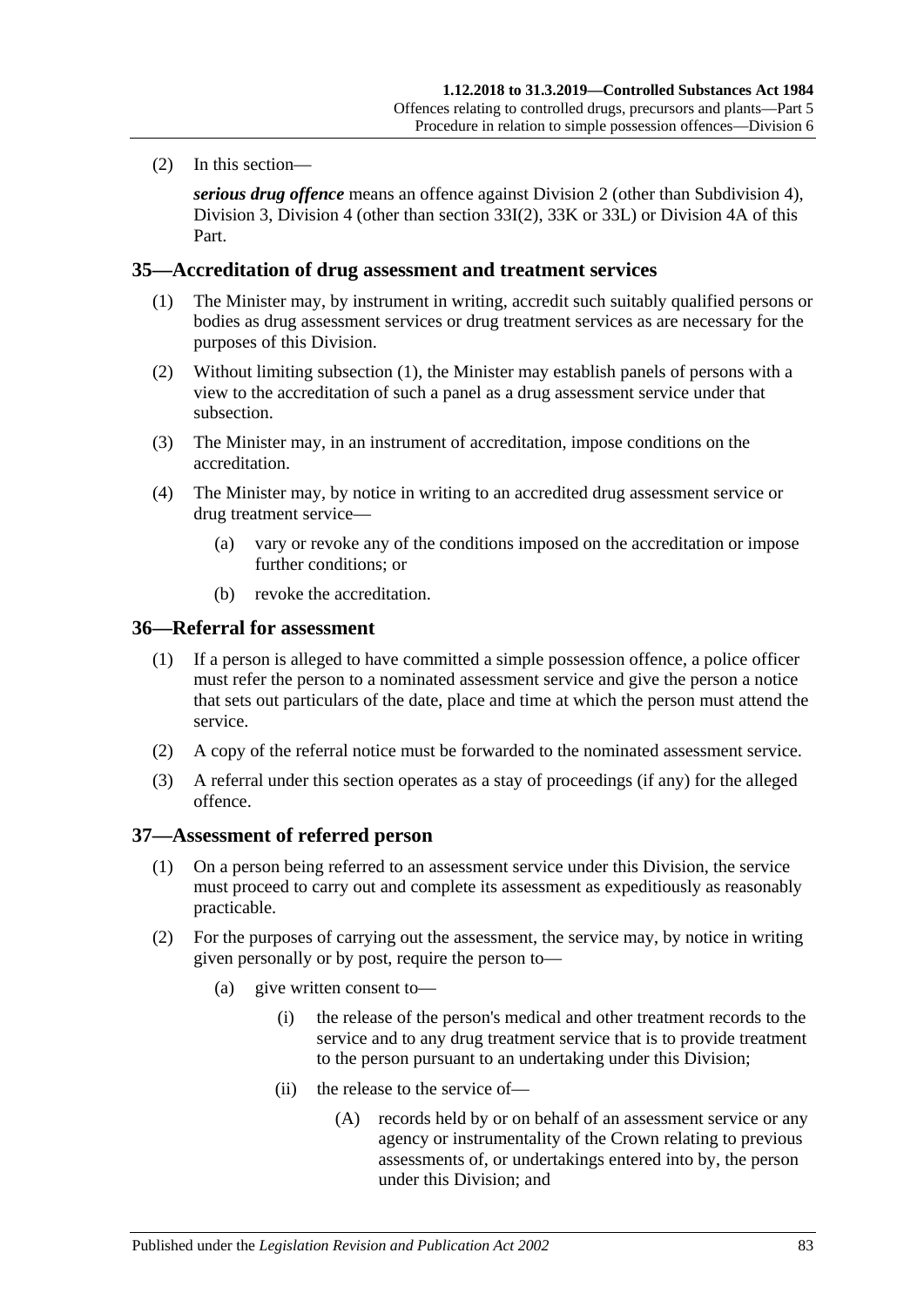- (B) the person's criminal record (ie, record of any convictions recorded against the person); or
- (b) attend the service for such further number of interviews as the service thinks fit; or
- (c) submit to an examination, by the service or by any other person, to determine whether the person is experiencing physical, psychological or social problems connected with the misuse of drugs and, if so, the treatment (if any) appropriate for the person.
- <span id="page-83-0"></span>(3) The assessment service must, by notice in writing to the person given personally or by post, terminate the person's referral to the service—
	- (a) if the person fails, without reasonable excuse, to attend the service in accordance with the referral notice or with any other notice requiring the person to attend; or
	- (b) if at any time during the assessment it becomes apparent to the service that—
		- (i) it would not in the circumstances be appropriate to require the person to enter into an undertaking under this Division; or
		- (ii) the person does not admit to the allegation (but the service is not required to ascertain this); or
		- (iii) the person does not want the service to deal with the matter,

and may, in the same manner, terminate the referral—

- (c) if the person hinders, or does not cooperate with, the service in carrying out the assessment; or
- (d) if the person, without reasonable excuse, refuses or fails to comply with a requirement under this Division to give written consent to the release of records or to submit to an examination; or
- (e) if the person refuses to comply with a requirement to enter into an undertaking under this Division or, without reasonable excuse, contravenes or fails to comply with an undertaking entered into under this Division.
- (4) A notice under [subsection](#page-83-0) (3) must set out a short statement of the service's reasons for the termination.
- (5) The service must give a copy of the notice of termination to the Commissioner of Police.

#### **38—Undertakings**

- (1) An assessment service may, on the completion of an assessment under this Division, require the person alleged to have committed the offence to enter into a written undertaking relating to—
	- (a) the treatment that the person will undertake; or
	- (b) participation by the person in a programme of an educative, preventive or rehabilitative nature; or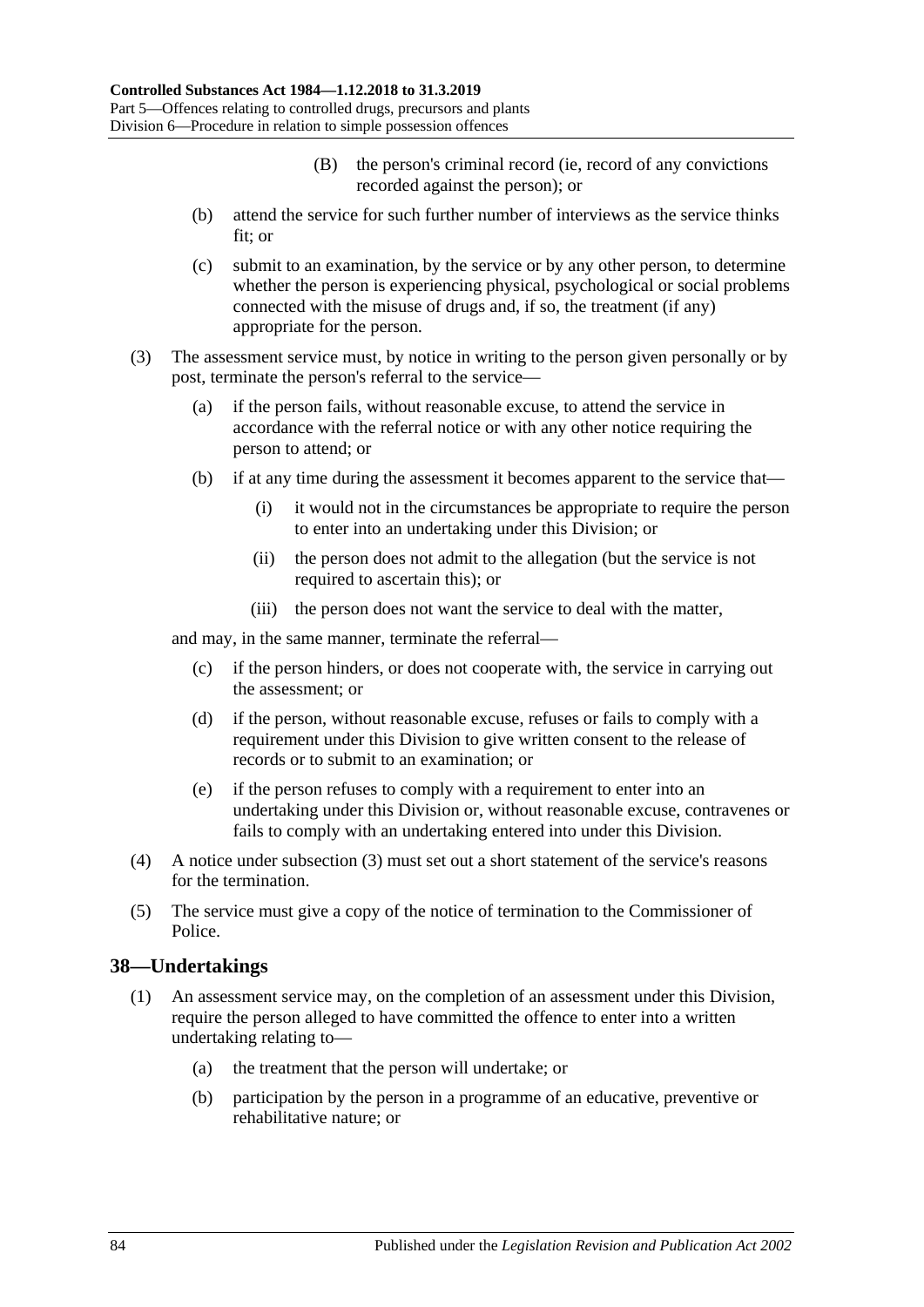- (c) any other matters that will, in the opinion of the service, assist the person to overcome any personal problems that may tend to lead, or that may have led, to the misuse of drugs.
- (2) The undertaking can only require the person to undergo treatment with a drug treatment service that is accredited under this Division.
- (3) If the person enters into the undertaking—
	- (a) the person must be given a copy of the undertaking; and
	- (b) any complaint laid against the person for the alleged simple possession offence must be withdrawn; and
	- (c) the person must, if remanded in custody for the alleged simple possession offence but not otherwise subject to detention, be released from detention or, if on bail for the offence, the bail agreement must be discharged.
- (4) The undertaking will be effective for a period, not exceeding 6 months, determined by the service and specified in the undertaking.
- (5) The service may, at the request or with the consent of the person bound by the undertaking, vary the terms of the undertaking, but not so that the total period of the undertaking exceeds 6 months.
- (6) The service must notify the Commissioner of Police that the person has entered into an undertaking, of any extension to the period of the undertaking and, if it occurs, of the expiry of the undertaking.

#### **39—Release from custody for the purposes of assessment or undertaking**

If a person who is in custody has been given a notice under this Division requiring the person to attend an assessment service or any other place, or has entered into an undertaking under this Division requiring the person to attend at any place, the manager of the place in which the person is being detained must cause the person to be brought to the service or other place as required by the notice or undertaking.

#### **40—Prosecution of simple possession offences**

- (1) A prosecution for a simple possession offence alleged to have been committed by a person cannot proceed unless the person has been referred to an assessment service under this Division and the referral has been terminated by the service.
- (2) The fact that a person alleged to have committed a simple possession offence participates in an assessment or enters into an undertaking under this Division does not constitute an admission of guilt, and will not be regarded as evidence tending to establish guilt, in relation to the alleged offence.
- (3) If the referral of a person is terminated under this Division, evidence—
	- (a) of anything said or done by the person in the course of being assessed or carrying out an undertaking; or
	- (b) of the reasons for the termination,

is not admissible in any proceedings against the person for the alleged offence.

(4) On the expiry of an undertaking under this Division, the person who entered into it is immune from prosecution for the alleged offence to which the undertaking related.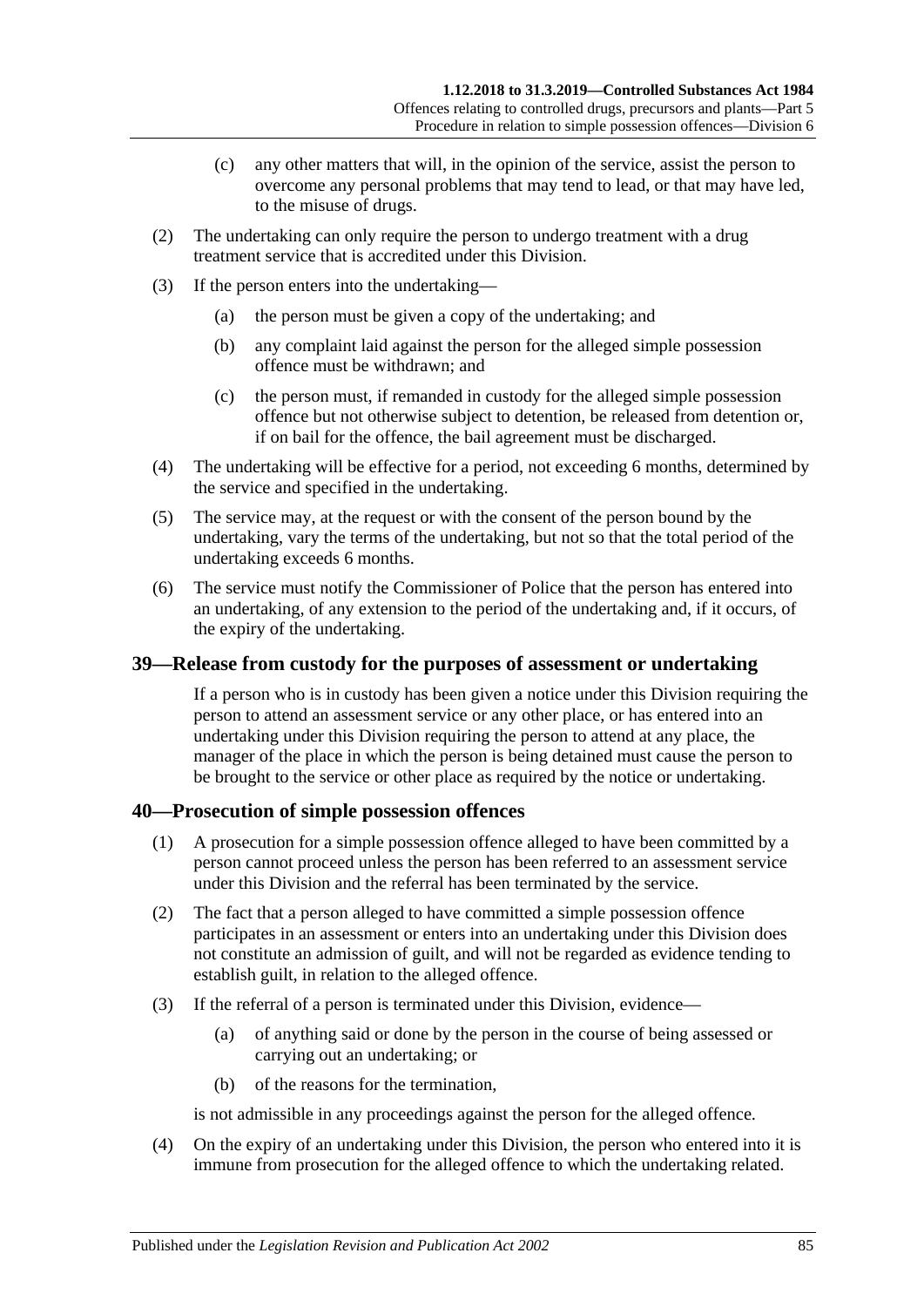#### **40A—Confidentiality**

A person who is, or has been, engaged in duties related to the administration of this Division must not disclose information relating to a person referred for assessment under this Division, being information obtained in the course of those duties, unless the disclosure is made—

- (a) in the administration of this Division; or
- (b) as authorised or required by law; or
- (c) with the consent of the person to whom the information relates.

Maximum penalty: \$10 000.

# **Part 6—Offences, penalties etc**

#### **43—Aggravated offences**

- <span id="page-85-0"></span>(1) An aggravated offence is an offence committed in circumstances where—
	- (a) the offender committed the offence for the benefit of a criminal organisation, or 2 or more members of a criminal organisation, or at the direction of, or in association with, a criminal organisation; or
	- (b) in the course of, or in connection with, the offence the offender identified himself or herself in some way as belonging to, or otherwise being associated with, a criminal organisation (whether or not the offender did in fact belong to, or was in fact associated with, the organisation).
- <span id="page-85-1"></span>(2) For the purposes of [subsection](#page-85-0)  $(1)(b)$ , a person will be taken to have identified himself or herself as belonging to, or as being associated with, a criminal organisation if the person displayed (whether on an article of clothing, as a tattoo or otherwise) the insignia of the criminal organisation unless the person proves that he or she did not display the insignia knowingly or recklessly.
- (3) [Subsection](#page-85-1) (2) does not limit the ways in which a person may identify himself or herself as belonging to, or being associated with, a criminal organisation.
- (4) If a person is charged with an aggravated offence, the circumstances alleged to aggravate the offence must be stated in the instrument of charge.
- (5) In this section—

*criminal organisation* has the same meaning as in Part 3B of the *[Criminal Law](http://www.legislation.sa.gov.au/index.aspx?action=legref&type=act&legtitle=Criminal%20Law%20Consolidation%20Act%201935)  [Consolidation Act](http://www.legislation.sa.gov.au/index.aspx?action=legref&type=act&legtitle=Criminal%20Law%20Consolidation%20Act%201935) 1935*.

(6) This section does not prevent a court from taking into account, in the usual way, the circumstances of and surrounding the commission of an offence for the purpose of determining sentence.

**Examples—**

1 A person is charged with a basic offence and the court finds that the offence was committed in circumstances that would have justified a charge of the offence in its aggravated form. In this case, the court may, in sentencing, take into account the circumstances of aggravation for the purpose of determining penalty but must (of course) fix a penalty within the limits appropriate to the basic offence.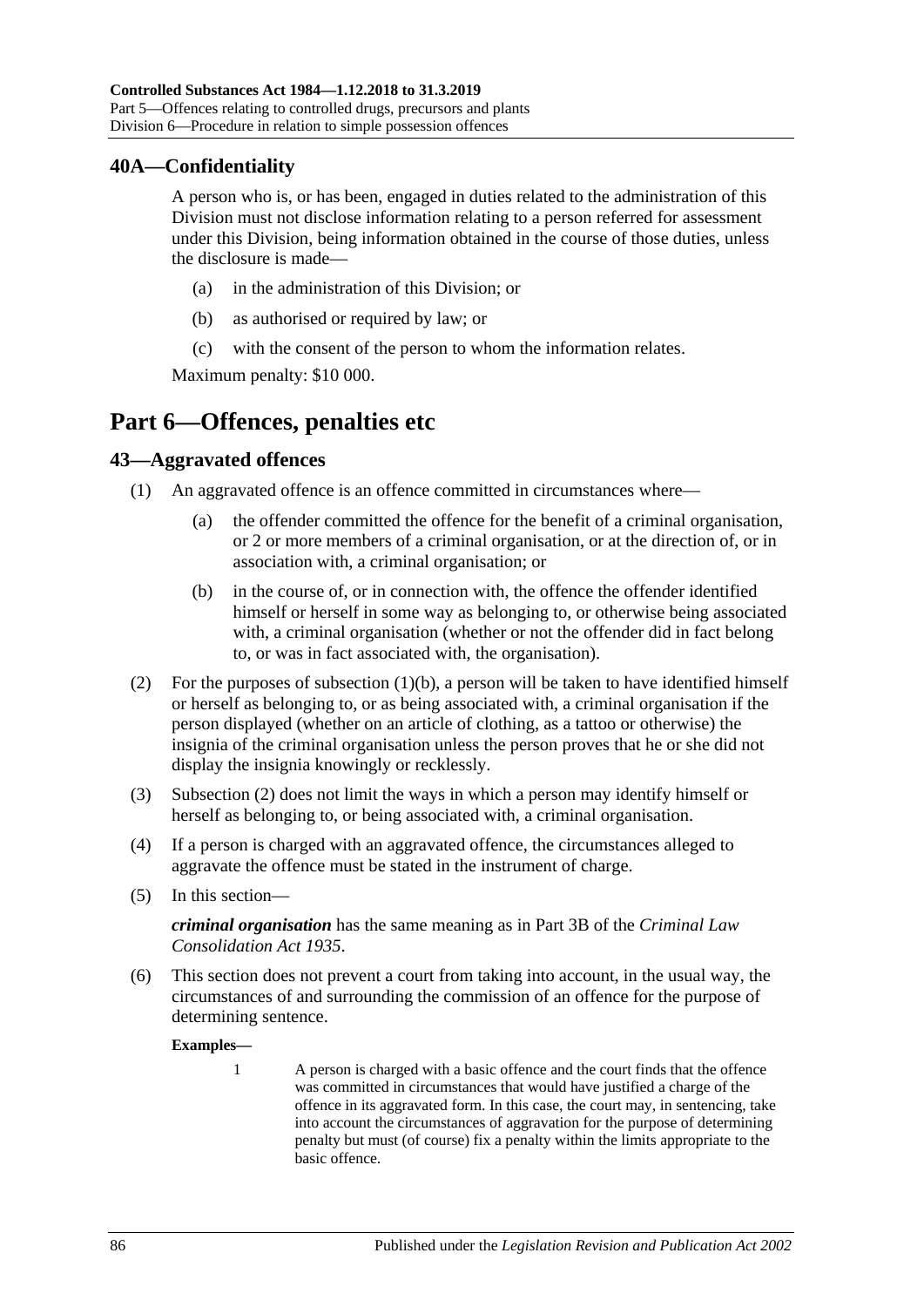2 A person is charged with an aggravated offence and the court finds a number (but not all) of the circumstances alleged in the instrument of charge to aggravate the offence have been established. In this case, the court may, in sentencing, take into account the established circumstances of and surrounding the aggravated offence (whether alleged in the instrument of charge or not) but must not (of course) take account of circumstances alleged in the instrument of charge that were not established.

#### **44—Matters to be considered when court fixes penalty**

- (1) In determining the penalty to be imposed on a person convicted of an indictable or minor indictable offence against this Act, the court must take into consideration—
	- (a) subject to [subsection](#page-86-0) (2), the nature of the substance or goods involved in the commission of the offence; and
	- (b) the quantity of the substance or goods involved in the commission of the offence; and
	- (c) the personal circumstances of the convicted person (being a natural person), including the circumstances relating to the person's use (if at all) of any controlled drug; and
	- (d) in the case of an offence against [Part 5 Division 2](#page-65-1) or [3—](#page-71-0)
		- (i) the commercial or other motives of the convicted person in committing the offence; and
		- (ii) the financial gain that is likely to have accrued to the convicted person as a result of the commission of the offence (but this is not to be taken into consideration if that financial gain is the subject of an application under the *[Criminal Assets Confiscation Act](http://www.legislation.sa.gov.au/index.aspx?action=legref&type=act&legtitle=Criminal%20Assets%20Confiscation%20Act%202005) 2005*); and
	- (da) in the case of an offence against [section](#page-71-1) 33F, [33H](#page-72-0) or [33I—](#page-73-4)whether the offence occurred within a school zone or at or near any prescribed place; and
	- (e) any other relevant factor.
- <span id="page-86-0"></span>(2) In determining the penalty to be imposed in respect of a summary or indictable offence against [Part 5](#page-63-0) involving a controlled drug (other than cannabis, cannabis resin or cannabis oil), the degree of physical or other harm generally associated with the consumption of that particular type of controlled drug, as compared with other types of controlled drugs, is not a relevant consideration and the court must determine the penalty on the basis that controlled drugs are all categorised equally as very harmful.
- (3) If a person is convicted by a court of an indictable offence against this Act and an offence against section 32 of the *[Criminal Law Consolidation Act](http://www.legislation.sa.gov.au/index.aspx?action=legref&type=act&legtitle=Criminal%20Law%20Consolidation%20Act%201935) 1935* constituted of having the custody or control of a firearm or imitation firearm for the purpose of—
	- (a) using, or causing or permitting another person to use, the firearm in the course of committing the indictable offence against this Act; or
	- (b) carrying, or causing or permitting another person to carry, the firearm when committing the indictable offence against this Act,

the court must make any sentences of imprisonment imposed for the 2 offences cumulative unless the court is satisfied that special reasons exist for not doing so.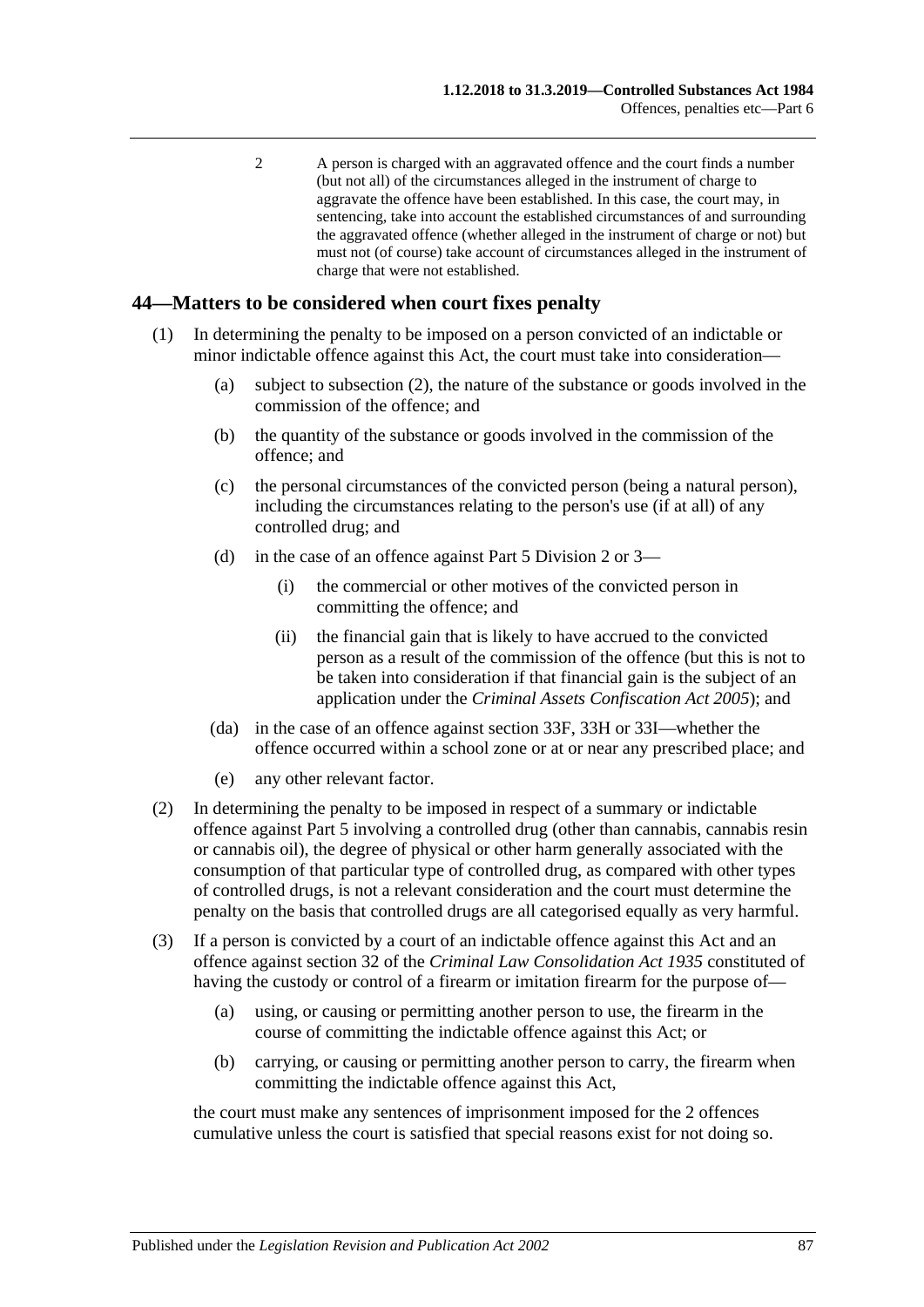#### <span id="page-87-0"></span>**45A—Expiation of simple cannabis offences**

- (1) A prosecution for a simple cannabis offence cannot be commenced except by—
	- (a) the Director of Public Prosecutions; or
	- (b) a police officer; or
	- (c) a person authorised in writing by the Director of Public Prosecutions to commence the prosecution.
- <span id="page-87-1"></span>(2) Subject to this section, if a person (not being a child) is alleged to have committed a simple cannabis offence, then before a prosecution is commenced, an expiation notice must be given to the alleged offender under the *[Expiation of Offences Act](http://www.legislation.sa.gov.au/index.aspx?action=legref&type=act&legtitle=Expiation%20of%20Offences%20Act%201996) 1996*.
- (3) Expiation fees (which may vary according to any factor) may be fixed by regulation for the purposes of this section.
- (7) Non-compliance with [subsection](#page-87-1) (2) does not invalidate a prosecution.
- (8) For the purposes of this section—

*simple cannabis offence* means—

- (a) an offence against [section](#page-73-0) 33K(2) involving the cultivation (not being artificially enhanced cultivation) of cannabis plants other than an offence involving the cultivation of a number of cannabis plants in excess of the number prescribed by regulation for the purposes of this paragraph; or
- (b) an offence against section [33L\(2\)\(a\)](#page-74-1) other than an offence involving the possession of quantities of cannabis, cannabis resin or cannabis oil in excess of the quantity prescribed by regulation for the purposes of this paragraph; or
- (c) an offence against section [33L\(2\)\(b\)](#page-74-2) other than an offence alleged to have been committed in—
	- (i) a public place; or
	- (ii) a place of a kind prescribed by regulation; or
- (d) an offence against section  $33L(2)(c)$ .

# **Part 7—Search, seizure, forfeiture and analysis**

#### **49—Application of Part**

This Part does not apply in relation to Part 4A.

**Note—**

See Part 4A Division 5.

#### **50—Authorised officers**

- <span id="page-87-2"></span>(1) The following persons are authorised officers for the purposes of this Act:
	- (a) a police officer; and
	- (b) any other person appointed by the Minister, by instrument in writing, to be an authorised officer for the purposes of this Act.
- (2) The Minister must provide an authorised officer appointed under [subsection](#page-87-2) (1)(b) with a certificate of identification.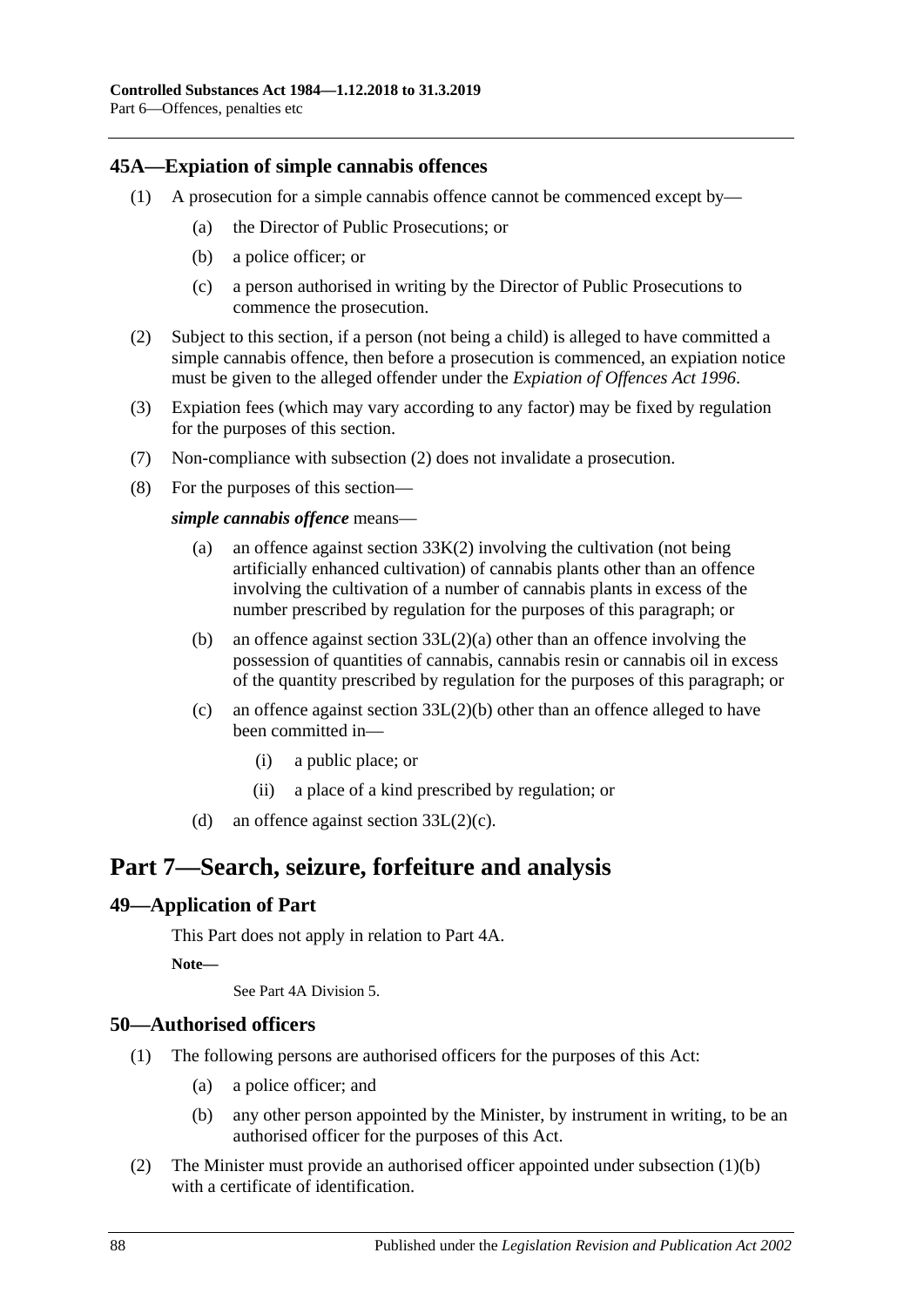(3) An authorised officer appointed under [subsection](#page-87-2) (1)(b) must, on demand by a person in relation to whom the officer is exercising any powers under this Act, produce the certificate of identification for the inspection of that person.

#### **51—Analysts**

- (1) Subject to [subsection](#page-88-0) (2), the Governor may appoint such number of persons to be analysts as the Governor thinks necessary or desirable for the purposes of this Act.
- <span id="page-88-0"></span>(2) No person who has a direct or indirect interest in the manufacture, production, sale or supply of any substance or device to which this Act applies may be appointed as an analyst.

#### <span id="page-88-3"></span>**52—Power to search, seize etc**

- <span id="page-88-2"></span><span id="page-88-1"></span>(1) Subject to this section, an authorised officer may—
	- (a) enter at any time any premises for the purposes of ascertaining whether the provisions of this Act, or of a licence, authority or permit granted under this Act, are being complied with or have been contravened; and
	- (b) if reasonably necessary for that purpose, break into or open any part of the premises, or anything in or on the premises; and
	- (c) for the purposes of [paragraph](#page-88-1) (a) or [\(b\),](#page-88-2) require the driver of any vehicle, the master of any vessel or the pilot of any aircraft to stop that vehicle, vessel or aircraft.
- (2) While an authorised officer is in or on any premises pursuant to this section, the officer may—
	- (a) inspect or search the premises or any equipment or other thing on the premises;
	- (b) require any person to produce any books, papers or documents (including a written record that reproduces, in an understandable form, information stored by computer, microfilm or other process) or any substance, equipment or device:
	- (c) examine any books, papers or documents (including a written record that reproduces, in an understandable form, information stored by computer, microfilm or other process) and take extracts from any of them or make copies of any of them;
	- (d) examine any substance, equipment or device;
	- (e) take and remove from the premises samples of any substance or goods;
	- (f) carry out any tests;
	- (g) take any photographs or films or make any audio or audiovisual record;
	- (h) require the holder of a licence, authority or permit under this Act to produce that licence, authority or permit for inspection;
	- (i) if the officer suspects on reasonable grounds that an offence against this Act has been committed, seize and remove from the premises anything that the officer has reasonable cause to suspect affords evidence of the offence;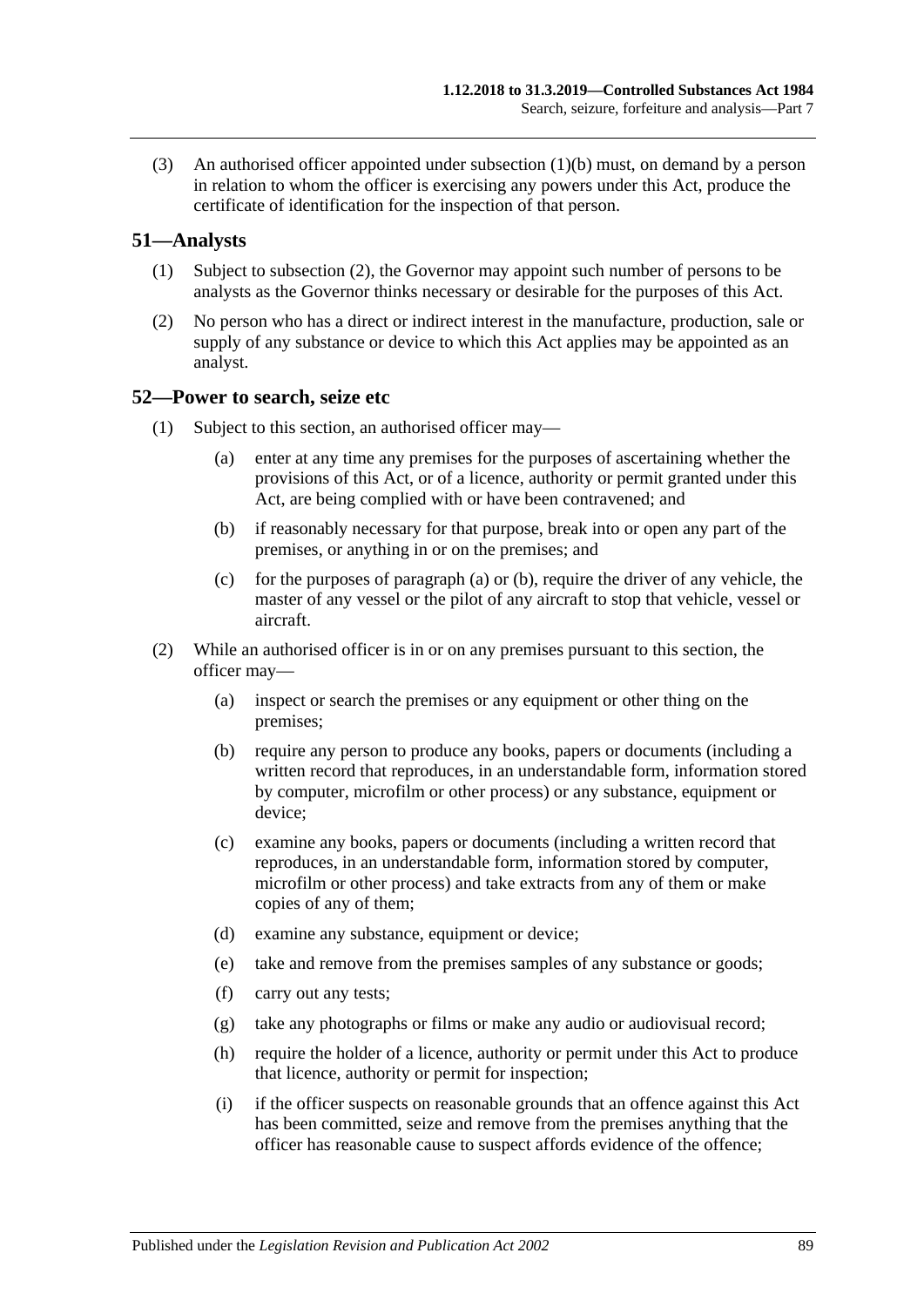- (j) give such directions as are reasonably necessary for, or incidental to, the effective exercise of the officer's powers under this Act.
- (3) The powers conferred by [subsection](#page-88-2) (1)(b) may only be exercised by an authorised officer who is a police officer.
- <span id="page-89-0"></span>(4) An authorised officer must not exercise the powers conferred by [subsection](#page-88-1)  $(1)(a)$  and [\(b\)](#page-88-2) except on the authority of a warrant issued by a senior police officer, magistrate or justice, unless the powers are being exercised in relation to—
	- (a) premises that are used by a registered health practitioner or veterinary surgeon in the ordinary course of his or her profession; or
	- (b) premises that are used in the course of an activity in respect of which a licence, authority or permit has been granted under this Act; or
	- (c) premises that are used for a non-residential purpose and in which the authorised officer reasonably suspects poisons, medicines, medical devices or volatile solvents are being stored, used or sold,

provided that the powers are exercised during ordinary business hours.

- (5) A senior police officer, magistrate or justice must not issue a warrant under [subsection](#page-89-0) (4) unless satisfied, on information given on oath—
	- (a) that there are reasonable grounds for suspecting that an offence against this Act has been, is being, or is about to be, committed; and
	- (b) that a warrant is reasonably required in the circumstances.
- (6) An authorised officer who is a police officer may search any person whom the officer reasonably suspects has in his or her possession any substance or equipment in contravention of this Act.
- (9) If an authorised officer who is a police officer reasonably suspects that any substance or equipment that would afford evidence of an offence against this Act is in any vehicle, vessel or aircraft, the officer may—
	- (a) require the driver of the vehicle, the master of the vessel or the pilot of the aircraft to stop the vehicle, vessel or aircraft; and
	- (b) detain and search the vehicle, vessel or aircraft; and
	- (c) seize and remove from the vehicle, vessel or aircraft anything that the officer reasonably suspects would afford evidence of an offence against this Act.
- (10) Nothing in this section derogates from the power of a police officer to do anything authorised under [section](#page-89-1) 52A or [52B.](#page-91-0)
- (11) A police officer may, in exercising powers pursuant to a warrant issued under [subsection](#page-89-0) (4) or any other powers under this section, use a drug detection dog or an electronic drug detection system.

#### <span id="page-89-1"></span>**52A—General drug detection powers**

- (1) A police officer may carry out general drug detection in relation to—
	- (a) any property in an area to which this section applies; and
	- (b) any person who is in, or is apparently attempting to enter or to leave, an area to which this section applies; and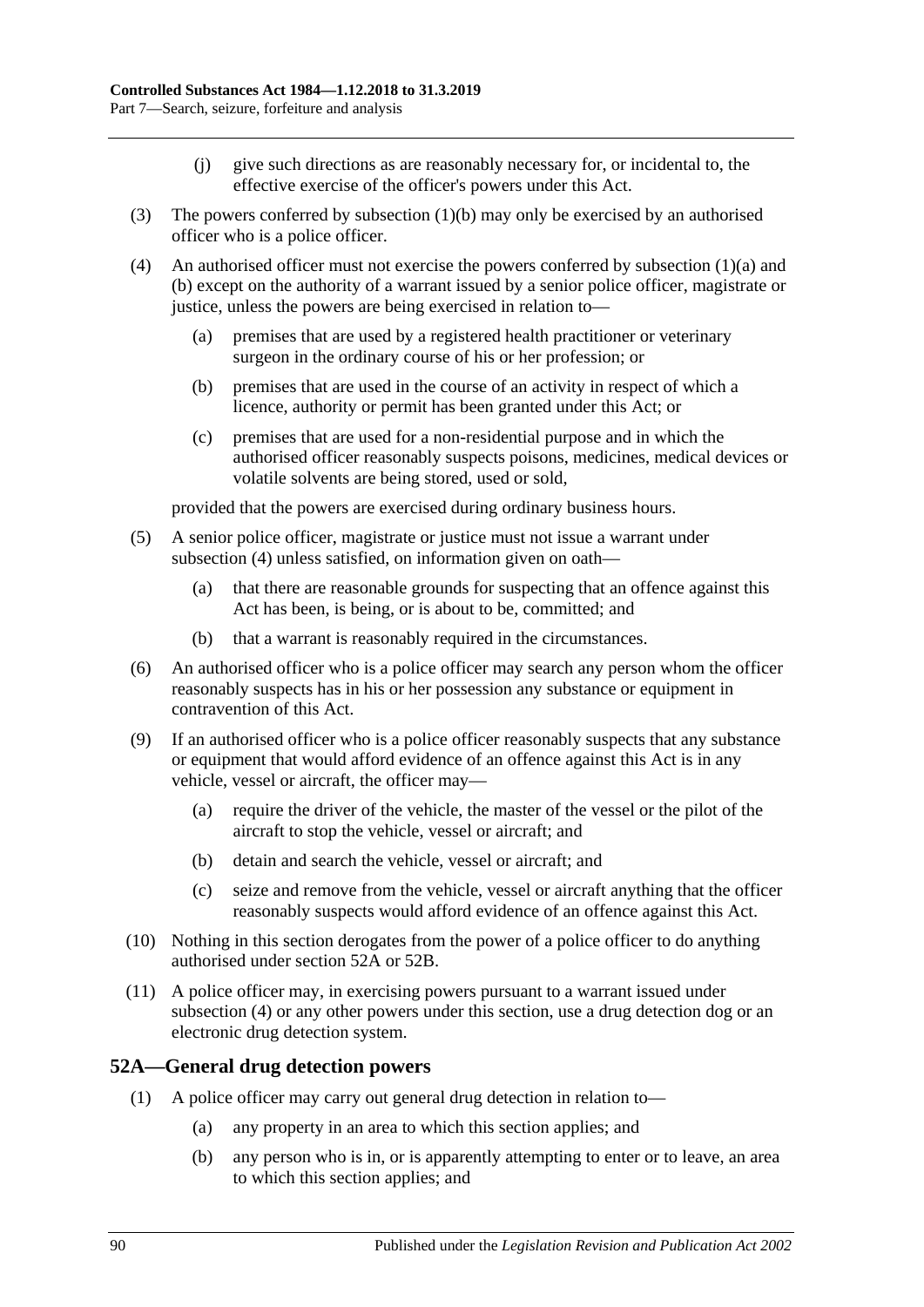- (c) any property in the possession of such a person.
- (2) This section applies to the following areas:
	- (a) licensed premises or a carparking area specifically provided for the use of patrons of any licensed premises;
	- (b) a public venue or a carparking area specifically provided for the use of patrons of any public venue;
	- (c) a public passenger carrier or any place at which public passenger carriers may take up, or set down, passengers;
	- (d) a public place in relation to which the exercise of powers under this section is authorised in accordance with [subsection](#page-90-0) (3).
- <span id="page-90-0"></span>(3) A senior police officer may authorise the exercise of powers under this section in relation to a public place.
- (4) An authorisation granted by a senior police officer under [subsection](#page-90-0) (3)—
	- (a) must be granted in accordance with any guidelines issued by the Commissioner in relation to such authorisations; and
	- (b) must define the public place to which the authorisation relates; and
	- (c) may be subject to conditions specified by the officer granting the authorisation; and
	- (d) operates for an initial period (not exceeding 14 days) specified by the officer granting the authorisation; and
	- (e) may be renewed from time to time by a senior police officer for a further period (not exceeding 14 days).
- (5) An authorisation granted under [subsection](#page-90-0) (3) may be varied or revoked by a senior police officer at any time.
- (6) A police officer exercising powers under this section may—
	- (a) enter and remain in any premises or place necessary for the purpose of exercising those powers; and
	- (b) give such directions as are reasonably necessary for, or incidental to, the effective exercise of those powers.
- (7) A police officer may only detain a person, by directions given under this section, for so long as is reasonably necessary to carry out general drug detection in relation to the person and any property in the possession of the person.
- (8) In this section—

#### *licensed premises* means—

- (a) licensed premises within the meaning of the *[Liquor Licensing Act](http://www.legislation.sa.gov.au/index.aspx?action=legref&type=act&legtitle=Liquor%20Licensing%20Act%201997) 1997*, other than premises in respect of which only a restaurant licence or residential licence is in force; and
- (b) the premises defined in the casino licence, within the meaning of the *[Casino](http://www.legislation.sa.gov.au/index.aspx?action=legref&type=act&legtitle=Casino%20Act%201997)  Act [1997](http://www.legislation.sa.gov.au/index.aspx?action=legref&type=act&legtitle=Casino%20Act%201997)*, as the premises to which the licence relates;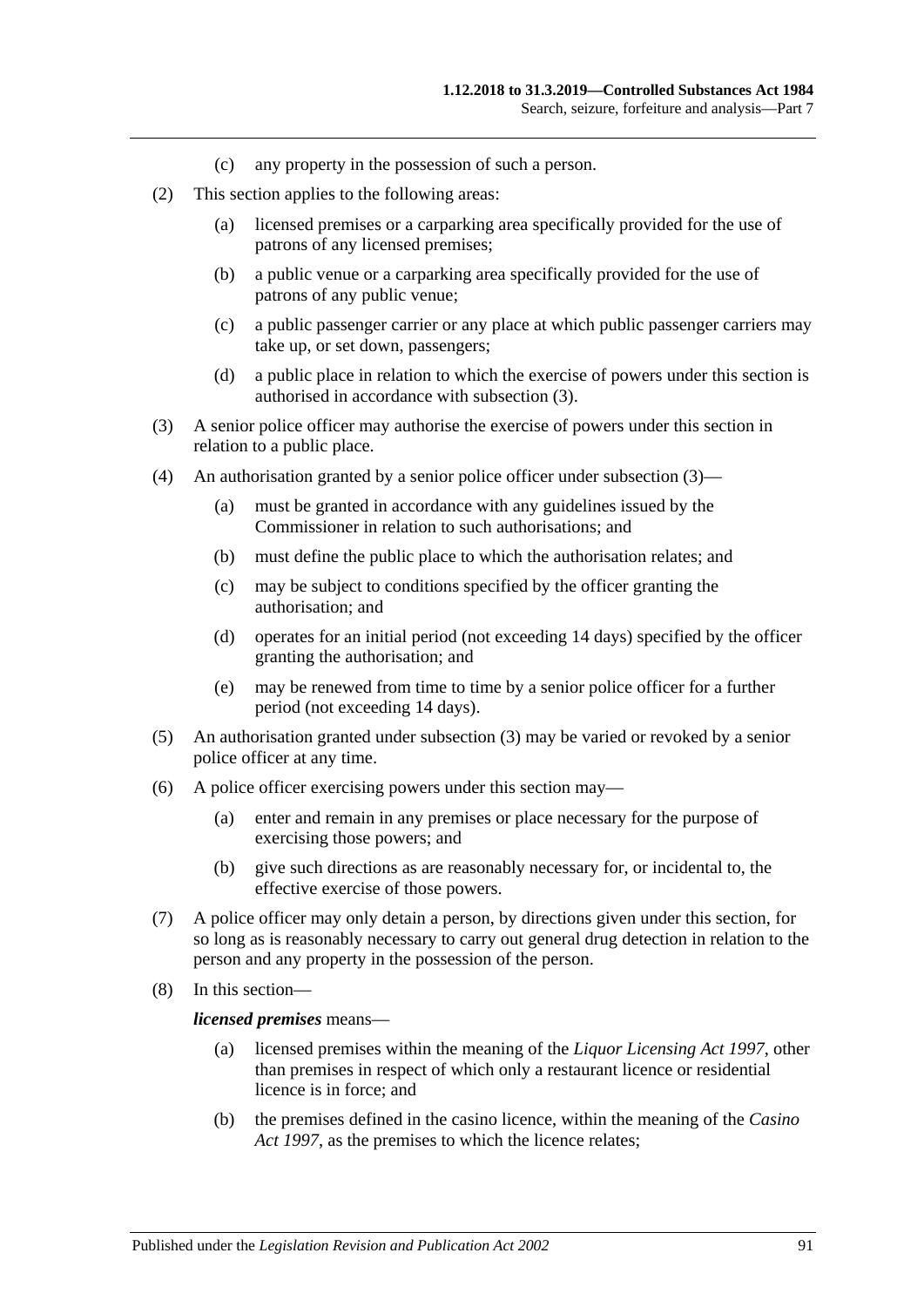*public passenger carrier* means a bus, tram, train, vessel or aircraft used for the purpose of carrying passengers for hire or reward;

#### *public place* includes—

- (a) a place to which free access is permitted to the public, with the express or tacit consent of the owner or occupier of that place; and
- (b) a place to which the public are admitted on payment of money, the test of admittance being the payment of money only; and
- (c) a road, street, footway, court, alley or thoroughfare which the public are allowed to use, notwithstanding that that road, street, footway, court, alley or thoroughfare is on private property;

*public venue* means a place where members of the public are gathered for an entertainment or an event or activity of any kind, whether admission is open, procured by the payment of money or restricted to members of a club or a class of persons with some other qualification or characteristic, but does not include a church or place of public worship.

#### <span id="page-91-1"></span><span id="page-91-0"></span>**52B—Special powers relating to drug transit routes**

- (1) A senior police officer may, if he or she reasonably suspects that an area is being, or is likely to be, used for the transport of controlled drugs, controlled precursors or controlled plants in contravention of this Act, authorise the exercise of powers under this section in relation to the area.
- (2) An authorisation granted by a senior police officer under [subsection](#page-91-1) (1)—
	- (a) must be granted in accordance with any guidelines issued by the Commissioner in relation to such authorisations; and
	- (b) must define the area to which the authorisation relates; and
	- (c) may be subject to conditions specified by the officer granting the authorisation; and
	- (d) operates for an initial period (not exceeding 14 days) specified by the officer granting the authorisation; and
	- (e) may be renewed from time to time by a senior police officer for a further period (not exceeding 14 days).
- (3) An authorisation granted under [subsection](#page-91-1) (1) may be varied or revoked by a senior police officer at any time.
- (4) An area may only be subject to an authorisation under this section if—
	- (a) the whole of the area is situated more than 30 kilometres from the General Post Office at Adelaide; and
	- (b) the total size of the area is not more than 5 square kilometres.
- (5) If the exercise of powers under this section in relation to an area is authorised, a police officer may—
	- (a) require the driver of a vehicle within the area to stop the vehicle (whether at a drug detection point established in accordance with [subsection](#page-92-0) (7) or at any other location); and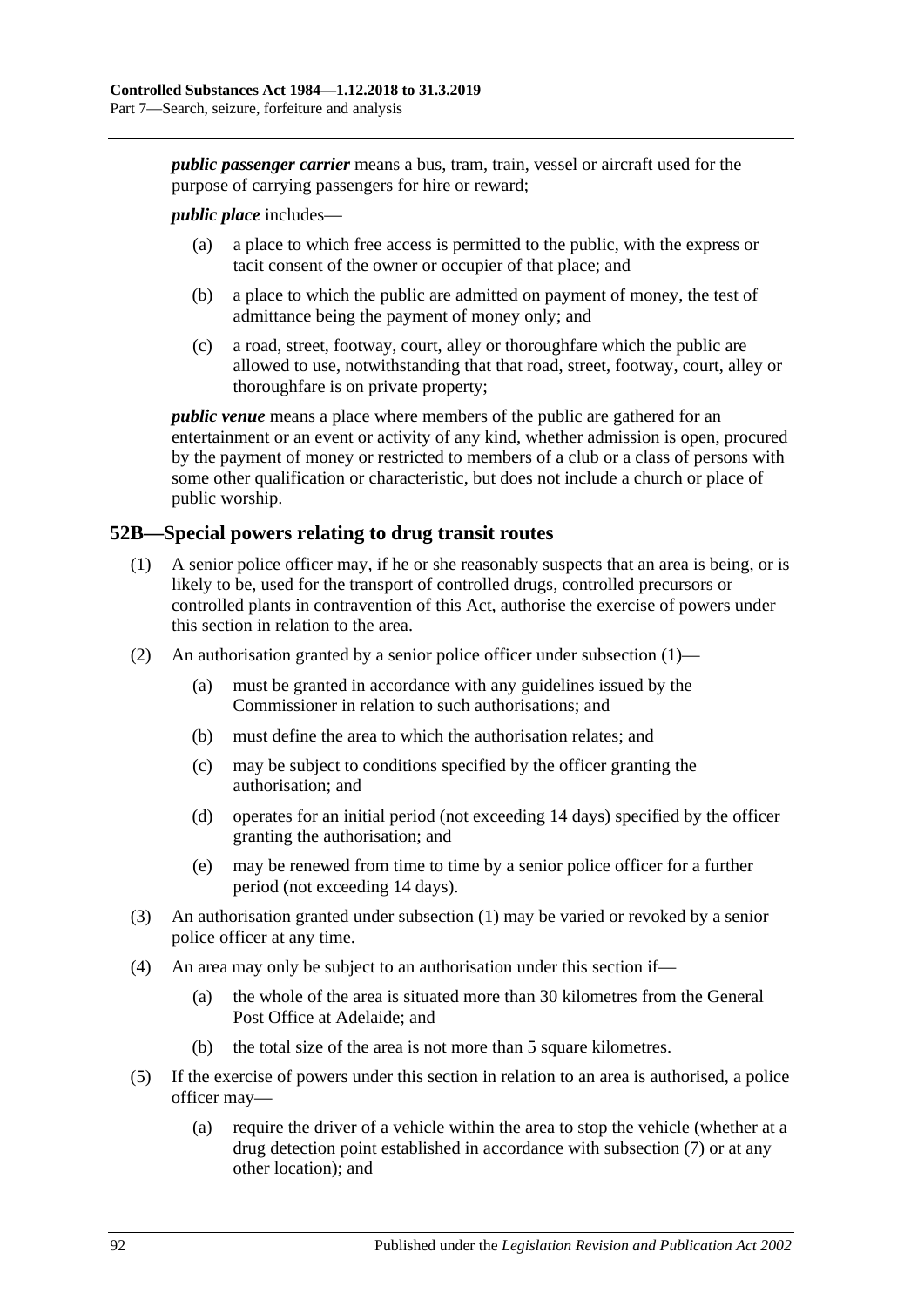- (b) detain the vehicle and carry out general drug detection in relation to the vehicle and any persons or property in or on the vehicle; and
- (c) allow a drug detection dog to enter any part of the vehicle not designed for the purpose of carrying passengers while the vehicle is moving; and
- (d) direct a person to open any part of the vehicle and give such other directions as are reasonably necessary for, or incidental to, the effective exercise of powers under this section.
- (6) A police officer may only detain a person who is in a vehicle, by directions given under this section, for so long as is reasonably necessary to carry out general drug detection in relation to the vehicle and any persons or property in the vehicle.
- <span id="page-92-0"></span>(7) A drug detection point may be established by police officers at any time on or in the vicinity of any road within an area in relation to which the exercise of powers under this section is authorised for the purpose of exercising those powers in relation to persons driving motor vehicles on the road.
- (8) A drug detection point must be established in such a way, and consist of such facilities and warning and other devices, as the Commissioner of Police considers necessary in order to enable vehicles to be stopped in a safe and orderly manner.
- (9) The Commissioner of Police must—
	- (a) establish procedures to be followed by police officers in the exercise of powers under this section, being procedures designed to prevent as far as reasonably practicable any undue delay or inconvenience to persons being subjected to the powers; and
	- (b) establish procedures to ensure that the exercise of powers under this section is not authorised in relation to more than 3 areas at any one time.

#### **52C—Report to Minister on issue of authorisations**

- (1) The Commissioner of Police must, on or before 30 September in each year (other than the calendar year in which this section comes into operation), provide a report to the Attorney-General specifying the following information in relation to the financial year ending on the preceding 30 June:
	- (a) the number of authorisations granted by senior police officers under [sections](#page-89-1) 52A and [52B](#page-91-0) during that financial year;
	- (b) the public places or areas in relation to which those authorisations were granted;
	- (c) the periods during which the authorisations applied;
	- (d) the number of occasions on which a drug detection dog or electronic drug detection system indicated detection of the presence of a controlled drug, controlled precursor or controlled plant in the course of the exercise of powers under [sections](#page-89-1) 52A and [52B.](#page-91-0)
- (2) The Attorney-General must, within 12 sitting days after receipt of a report under this section, cause copies of the report to be laid before each House of Parliament.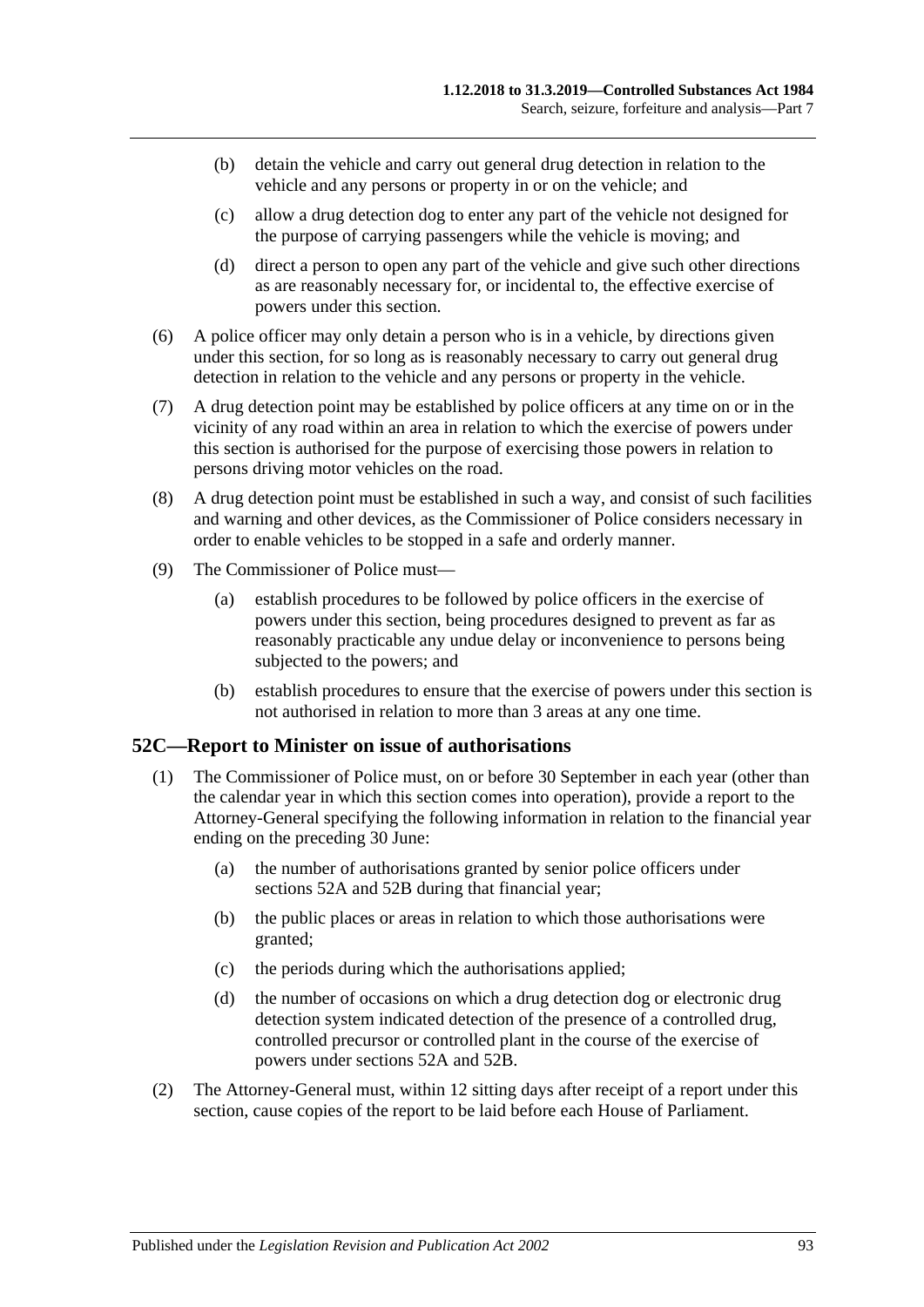#### **52D—General provisions relating to exercise of powers**

- (1) Nothing in this Part derogates from the power of a police officer to do anything pursuant to a general search warrant issued under the *[Summary Offences Act](http://www.legislation.sa.gov.au/index.aspx?action=legref&type=act&legtitle=Summary%20Offences%20Act%201953) 1953*.
- (2) An authorised officer may, in exercising powers under this Part, be assisted by such persons as the authorised officer considers necessary or desirable in the circumstances.
- (3) A person must not—
	- (a) hinder or obstruct an authorised officer, or a person accompanying an authorised officer, in the exercise of the powers conferred by this Part; or
	- (b) refuse or fail to comply with a requirement made of the person, or a direction given to the person, pursuant to [section](#page-88-3) 52, [52A](#page-89-1) or [52B.](#page-91-0)

Maximum penalty: \$10 000 or imprisonment for 2 years.

- (4) In any proceedings, an apparently genuine document purporting to be a certificate signed by the Commissioner of Police (or a delegate of the Commissioner of Police), and certifying that—
	- (a) a particular public place was subject to an authorisation properly granted by a senior police officer in accordance with [section](#page-90-0) 52A(3) during a period specified in the certificate; or
	- (b) a particular area was subject to an authorisation properly granted by a senior police officer in accordance with [section](#page-91-1) 52B(1) during a period specified in the certificate; or
	- (c) a dog used during a specified period to carry out general drug detection within a specified area, or at a specified place, was a drug detection dog; or
	- (d) a device or system used during a specified period to carry out general drug detection within a specified area, or at a specified place, was an electronic drug detection system,

constitutes proof, in the absence of proof to the contrary, of the matters so certified.

- (5) For the avoidance of doubt, an indication—
	- (a) by a drug detection dog that the dog has detected the presence of a controlled drug, controlled precursor or controlled plant; or
	- (b) by an electronic drug detection system that the system has detected the presence of a controlled drug, controlled precursor or controlled plant,

constitutes reasonable grounds to suspect that a controlled drug, controlled precursor or controlled plant is present.

#### **52E—Seized property and forfeiture**

- (1) Subject to this section, seized property must be held pending proceedings for an offence against this Act relating to the property.
- <span id="page-93-0"></span>(2) If seized property—
	- (a) is a controlled drug, controlled plant, controlled precursor or a poison; or
	- (b) is, in the opinion of the Commissioner of Police, likely to constitute a danger if stored pending proceedings for an offence against this Act relating to the property,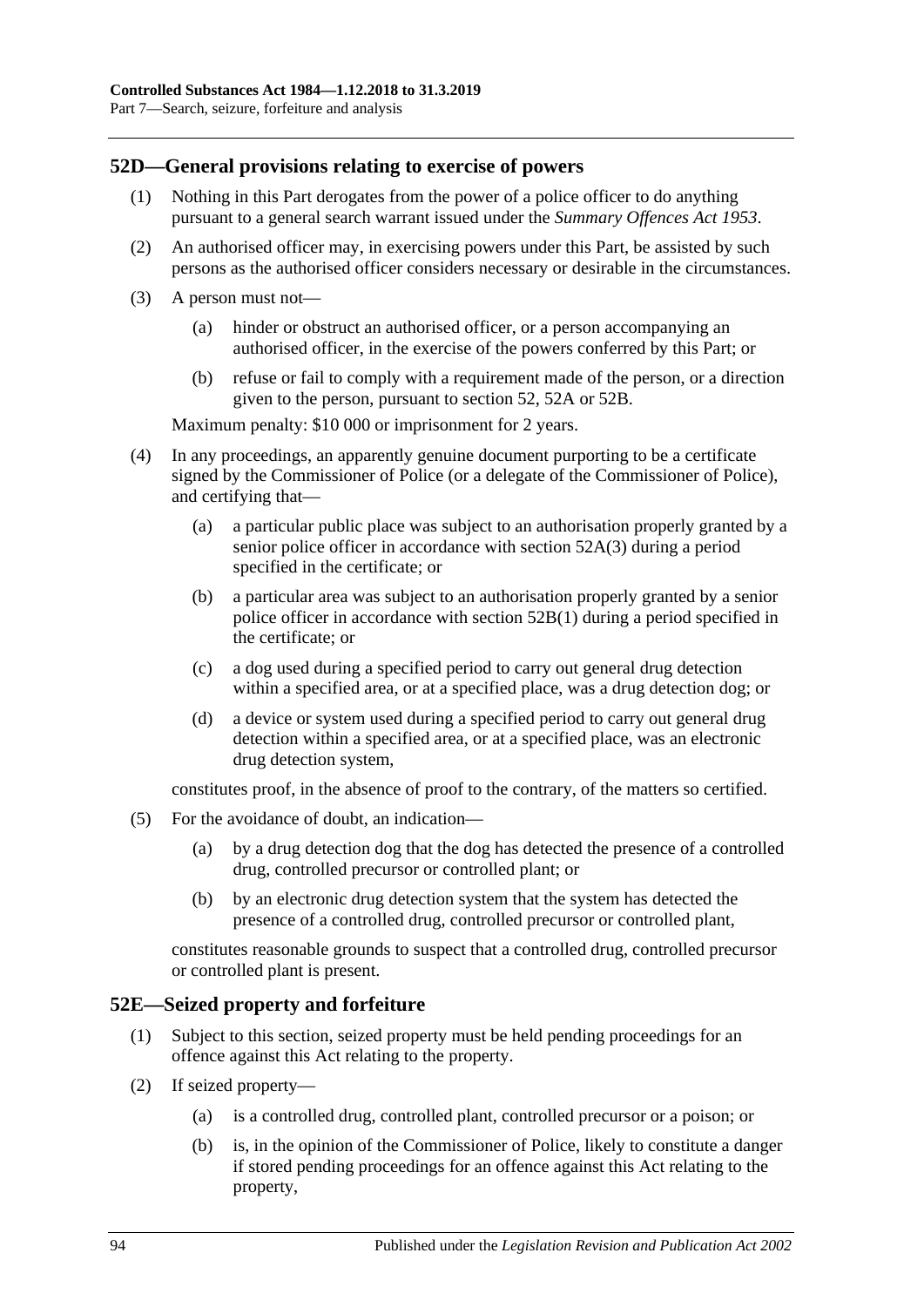the Commissioner of Police may direct that the property be destroyed, whether or not a person has been or is to be charged with an offence in relation to it.

- (3) Property referred to in [subsection](#page-93-0) (2) may be destroyed at the place at which it was seized or at any other suitable place.
- (4) If a charge is laid, or is to be laid, for an offence in relation to property referred to in [subsection](#page-93-0) (2)—
	- (a) samples of the property that provide a true representation of the nature of the property must be taken and kept for evidentiary purposes; and
	- (b) the defendant is entitled to have a portion of the sample analysed by an analyst (see [section](#page-95-0) 53); and
	- (c) the defendant must be given written notice of that entitlement.
- (5) Possession of samples taken under this section must remain at all times within the control of the Commissioner of Police or his or her nominee.
- (6) The regulations may make provision relating to the taking of samples of seized property and analysis of those samples.
- (6a) If a person is convicted of an offence in relation to property destroyed in accordance with [subsection](#page-93-0) (2), the court may order the convicted person to pay the reasonable costs of destruction to the Commissioner of Police.
- <span id="page-94-2"></span>(7) If the Magistrates Court on application by an authorised officer, or any court hearing proceedings under this Act, finds that seized property—
	- (a) was the subject of an offence against this Act; or
	- (b) consists of equipment, devices, substances, documents or records acquired, used or intended for use for, or in connection with, the manufacture, or the smoking, consumption or administration, of a controlled drug or the cultivation of a controlled plant,

the court may, by order, forfeit the property to the Crown.

- (8) Property that is the subject of an order for forfeiture under this section may be sold, destroyed or otherwise disposed of as the Commissioner of Police directs.
- <span id="page-94-1"></span>(9) Subject to [subsections](#page-94-0) (10) and [\(11\),](#page-95-1) if seized property has not been forfeited to the Crown in proceedings under this Act commenced within the prescribed period after its seizure, a person from whose lawful possession the property was seized, or a person with legal title to it, is entitled to recover from the Commissioner of Police (if necessary, by action in a court of competent jurisdiction) the property itself, or if it has been damaged or destroyed or has deteriorated, compensation of an amount equal to its market value at the time of its seizure.
- <span id="page-94-0"></span>(10) [Subsection](#page-94-1) (9) does not apply to property that has been destroyed under [subsection](#page-93-0) (2) if the property—
	- (a) was the subject of an offence against this Act; or
	- (b) consists of equipment, devices, substances, documents or records acquired, used or intended for use for, or in connection with, the manufacture, or the smoking, consumption or administration, of a controlled drug or the cultivation of a controlled plant.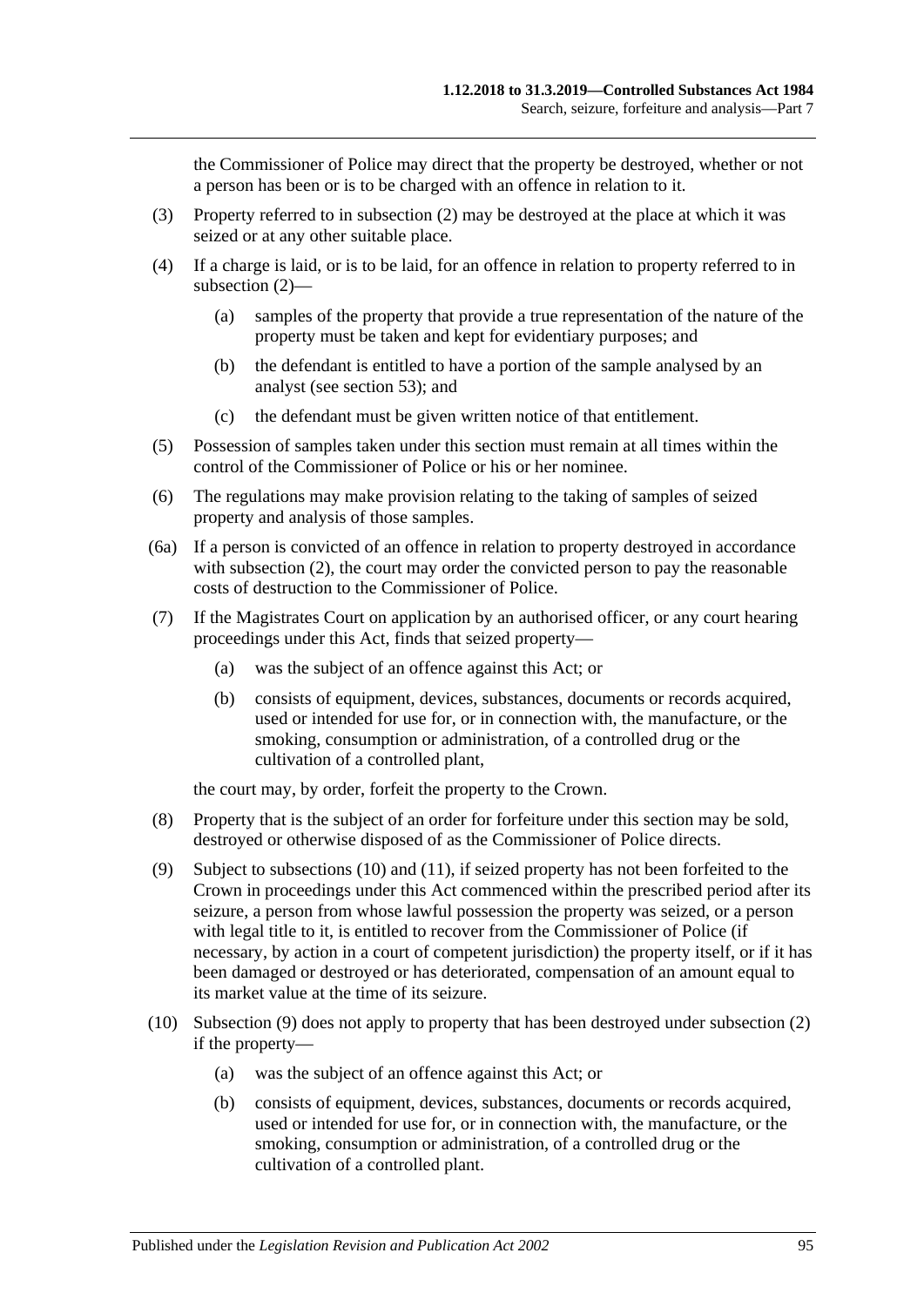- <span id="page-95-1"></span>(11) Despite [subsection](#page-94-1) (9), a court hearing proceedings under that subsection in relation to property that has not been destroyed under [subsection](#page-93-0) (2) may, if it thinks fit, make an order under [subsection](#page-94-2) (7) for forfeiture of the property to the Crown.
- (12) Nothing in this section affects the operation of the *[Criminal Assets Confiscation](http://www.legislation.sa.gov.au/index.aspx?action=legref&type=act&legtitle=Criminal%20Assets%20Confiscation%20Act%202005)  Act [2005](http://www.legislation.sa.gov.au/index.aspx?action=legref&type=act&legtitle=Criminal%20Assets%20Confiscation%20Act%202005)*.
- (13) In this section—

*prescribed period* means two years or such longer period as the Magistrates Court may, on application by an authorised officer, allow;

*seized property* means anything—

- (a) seized under this Act; or
- (b) seized otherwise than under this Act that is evidence of an offence against this Act.

#### <span id="page-95-0"></span>**53—Analysis**

- (1) An authorised officer may cause any substance seized or taken pursuant to this Part to be analysed by, or under the supervision of, an analyst.
- (1a) An analysis under this section may include a determination as to the weight, amount or quantity of any substance (and such determination must comply with any requirements prescribed by regulation).
- <span id="page-95-2"></span>(2) Any person may, for the purposes of ascertaining whether a substance is, or is not, a particular poison, prescription drug, drug of dependence, controlled drug, controlled precursor, controlled plant or medicine, or for any other evidentiary purpose, cause the substance to be analysed by, or under the supervision of, an analyst.
- (3) A person who initiates an analysis pursuant to [subsection](#page-95-2) (2) must do so in the prescribed manner and on payment of the prescribed fee.
- (4) An analyst must, on the completion of an analysis pursuant to this section, certify in the prescribed form the results of the analysis, and—
	- (a) in the case of an analysis initiated by an authorised officer who is a police officer—must forward the certificate to the Commissioner of Police; or
	- (b) in the case of an analysis initiated by any other authorised officer—must forward the certificate to the Department; or
	- (c) in any other case—must forward the certificate to the person who initiated the analysis.

# **Part 8—Miscellaneous**

#### **55—Licences, authorities and permits**

- (1) The Minister may, in the Minister's absolute discretion, grant or refuse a licence, authority or permit for the purposes of this Act.
- (2) The Minister may grant a licence, authority or permit subject to such conditions as the Minister thinks fit and specifies in the licence, authority or permit and may at any time, by notice in writing given personally or by post to the holder, vary or revoke a condition, or attach a further condition, to the licence, authority or permit.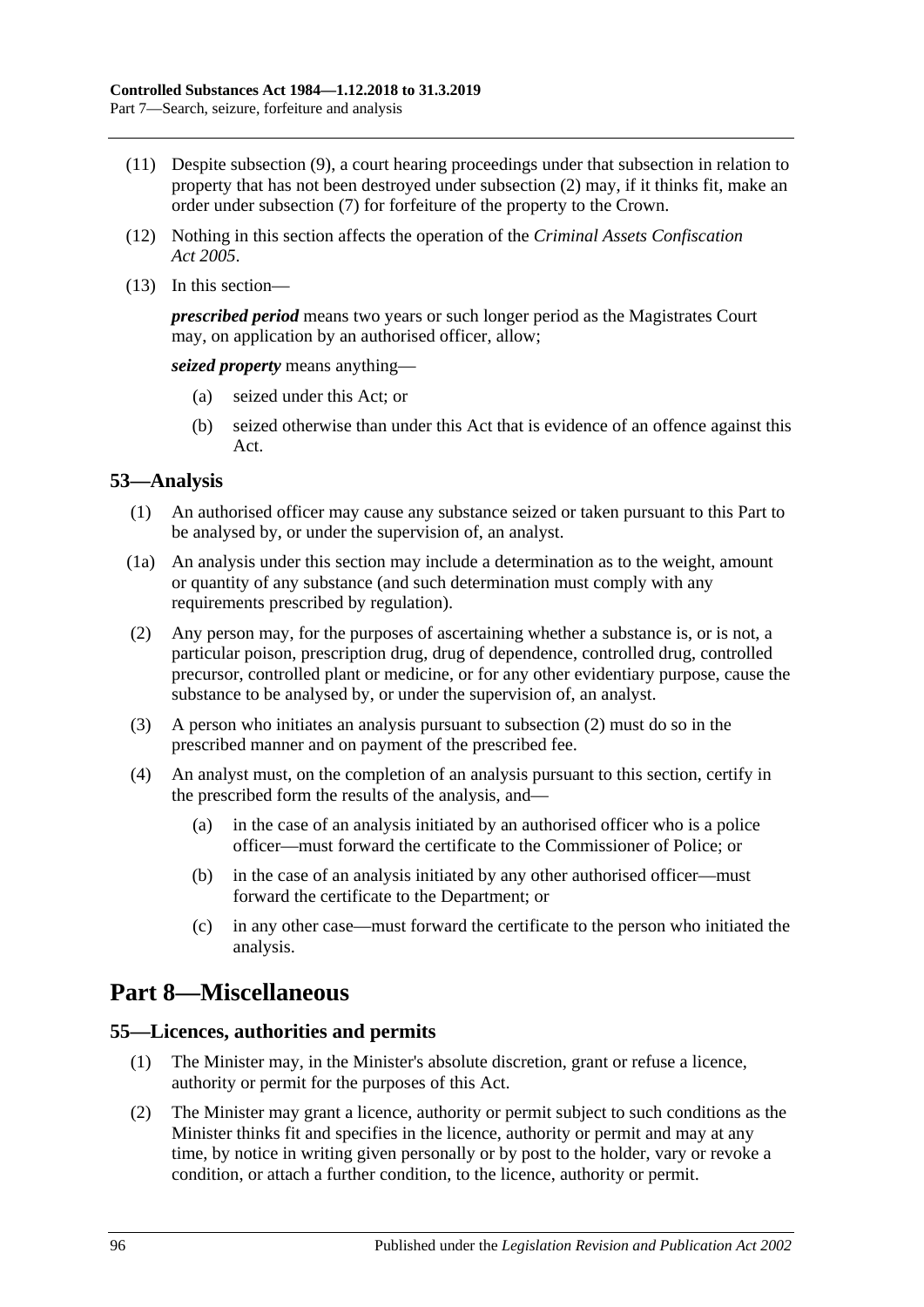- (2a) If a person who holds a licence, authority or permit contravenes or fails to comply with a condition of that licence, authority or permit, the holder is guilty of an offence. Maximum penalty: \$5 000.
- (2b) The Minister may fix fees payable in respect of a licence, authority or permit (including application fees, fees for grant and renewal and periodic fees) and may waive or reduce a fee payable if the Minister considers it appropriate to do so.
- (3) On the expiry of the term of a licence granted under this Act, the Minister must, if application for renewal has been made in the due manner and the appropriate fee paid, renew the licence for a further term.
- (4) The Minister may, by notice in writing given personally or by post to the holder of a licence, authority or permit granted under this Act, suspend or revoke the licence, authority or permit if—
	- (a) the holder obtained it improperly; or
	- (b) the holder is found guilty of an offence against this Act; or
	- (c) the holder has, in the opinion of the Minister, contravened or failed to comply with a condition of the licence, authority or permit.
- <span id="page-96-0"></span>(5) A person whose licence, authority or permit is suspended or revoked under [subsection](#page-96-0) (4)(c) may appeal to the Administrative and Disciplinary Division of the District Court against the suspension or revocation.
- (6) Subject to [subsection](#page-96-1) (8), an appeal must be instituted within 1 month of the suspension or revocation.
- (7) The Minister must, if required by the appellant, state in writing the reasons for the suspension or revocation.
- <span id="page-96-1"></span>(8) If the reasons of the Minister are not given to the appellant, in writing, at the time of making the decision to suspend or revoke and the appellant (within 1 month of the making of the decision) requires the Minister to state the reasons in writing, the time for instituting the appeal runs from the time at which the appellant receives the written statement of those reasons.
- (9) This section does not apply in relation to a licence under Part 4A.

#### **56—Permits for research etc**

- (1) The Minister may issue a permit authorising, subject to such conditions as may be specified in the permit, the person named in the permit to manufacture, cultivate, sell, supply, administer or have in his or her possession a substance or medical device for the purposes of analysis, research, instruction or training.
- (2) Despite any other provision of this Act, the holder of a permit issued under this section is not guilty of an offence against this Act in respect of anything done pursuant to and in accordance with the permit.

#### <span id="page-96-2"></span>**57—Power of Minister to prohibit certain activities**

- (1) If a person—
	- (a) has been convicted of an offence against this Act; or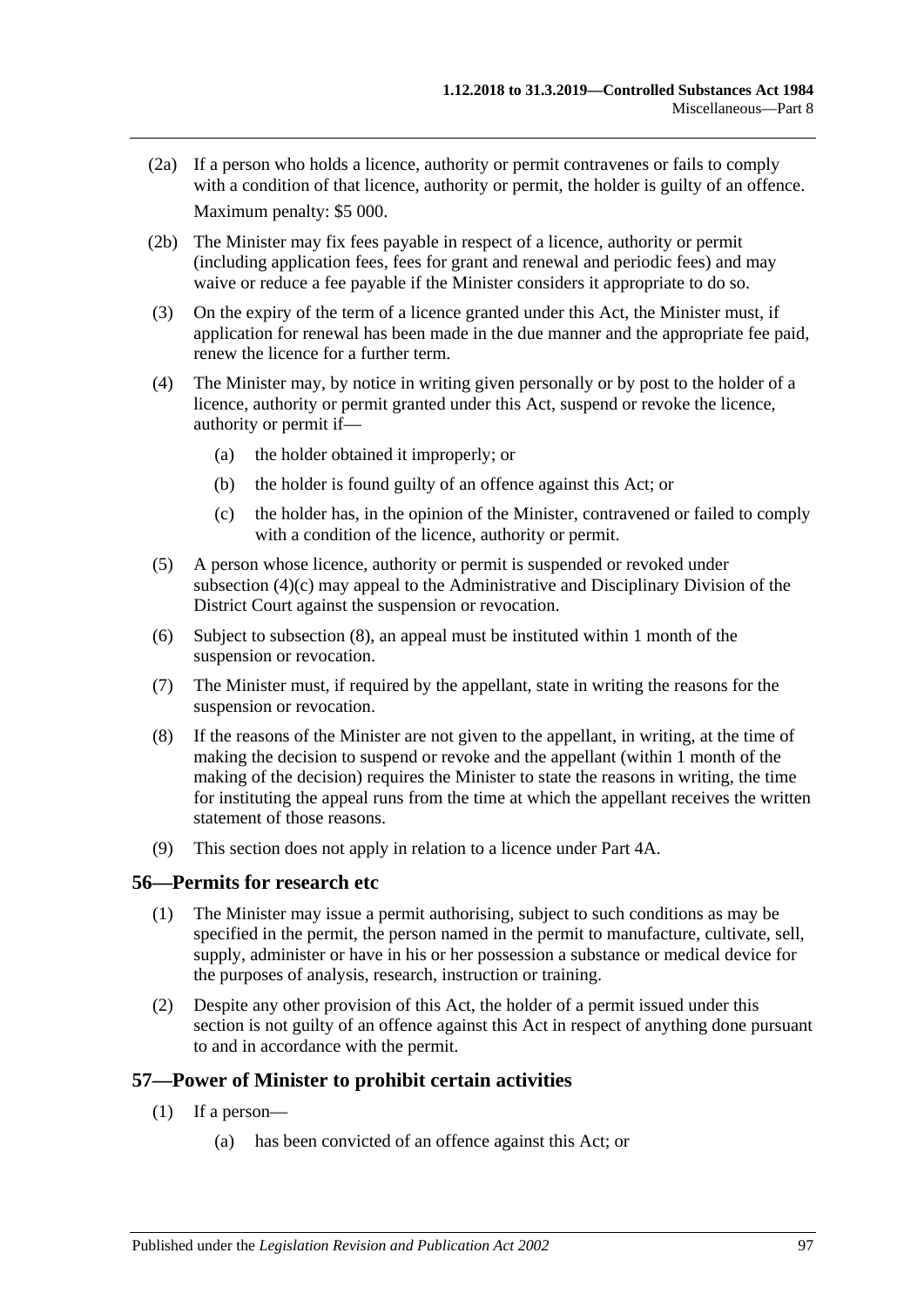- (b) has, in the opinion of the Minister, contravened or failed to comply with a condition of a licence, authority or permit granted under this Act; or
- (c) has, in the opinion of the Minister, prescribed, sold, supplied or administered a prescription drug in an irresponsible manner,

the Minister may, by order, prohibit the person from manufacturing, producing, packaging, selling, supplying, prescribing, administering, using or having possession of any substance or device specified in the order.

- <span id="page-97-0"></span>(2) The Minister may, by subsequent order, revoke an order under [subsection](#page-96-2) (1).
- (3) The Minister must publish an order made under [subsection](#page-96-2) (1) or [\(2\)](#page-97-0) in the Gazette and must cause a copy of the order to be served personally or by post on the person to whom it applies.
- (4) A person must not contravene an order made under this section. Maximum penalty: \$10 000 or imprisonment for 2 years.
- (5) A person to whom an order under [subsection](#page-96-2) (1) applies may appeal to the Administrative and Disciplinary Division of the District Court against the order.
- (6) Subject to [subsection](#page-97-1) (8), an appeal must be instituted within 1 month of the making of the order.
- (7) The Minister must, if required by the appellant, state in writing the reasons for the order.
- <span id="page-97-1"></span>(8) If the reasons of the Minister are not given to the appellant, in writing, at the time of making the order and the appellant (within 1 month of the making of the order) requires the Minister to state the reasons in writing, the time for instituting the appeal runs from the time at which the appellant receives the written statement of those reasons.

#### <span id="page-97-2"></span>**57A—Warnings**

- (1) Subject to this section, if the Minister is satisfied that—
	- (a) a substance or device might be dangerous to persons consuming or using the substance or device (whether because of a failure to comply with a requirement under this Act or otherwise); or
	- (b) an advertisement or other published material relating to a substance or device contains instructions or other material that might be dangerous to persons consuming or using the substance or device,

the Minister may take such action as the Minister thinks fit to warn the public against the risks or potential risks.

- (2) The Minister may only take action under this section—
	- (a) in relation to a substance, if the substance is a poison or medicine or is a substance that the Minister is satisfied has the potential to be harmful to humans or is or may be used, or is designed to be used, as a medicine; or
	- (b) in relation to a device, if the device is a medical device or is a device that the Minister is satisfied is or may be used, or is designed to be used, as a medical device.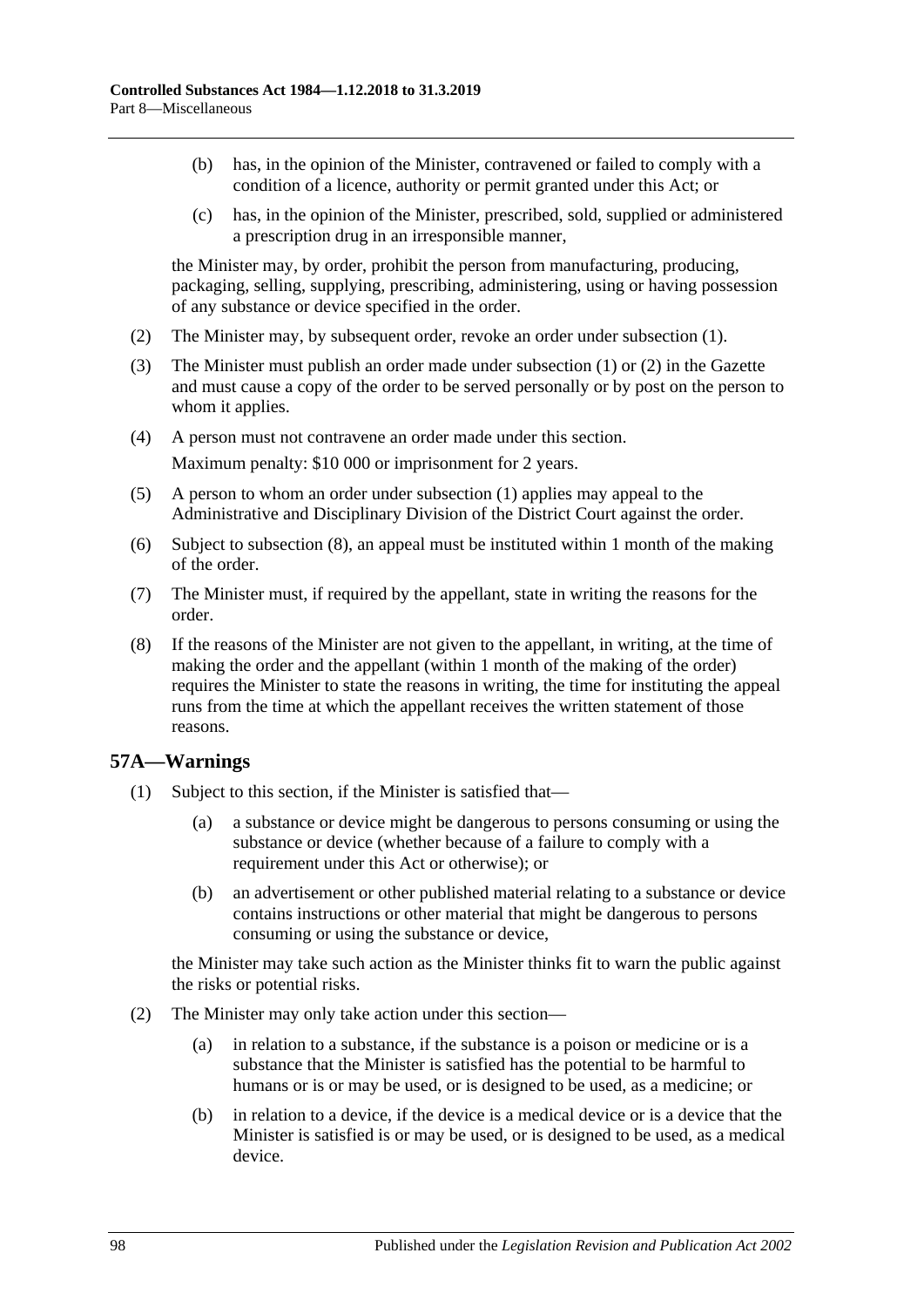(3) For the purpose of [subsection](#page-97-2) (1), the Minister may publish the trade name or description of a substance or device and may identify manufacturers, sellers, suppliers or importers of the substance or device.

#### <span id="page-98-0"></span>**58—Publication of information**

- (1) If the Minister believes on reasonable grounds that a person has a history of consuming poisons or medicines in a quantity or manner that presents a risk to the person's health or has obtained or attempted to obtain a poison, medicine or medical device by false pretences or other unlawful means or for an unlawful purpose, the Minister may, for the purpose of preventing or restricting the supply of such a substance or device to that person, publish information relating to that person to all or any of the following classes of persons:
	- (a) persons concerned in the management of hospitals or nursing homes who are responsible for the supply of such substances or devices to patients attending the hospitals or nursing homes; and
	- (b) registered health practitioners; and
	- (c) veterinary surgeons; and
	- (f) any other prescribed class of persons, being persons who deal in or supply such substances or devices in the ordinary course of their business or profession.
- (1a) The Minister may publish information to a class of persons referred to in [subsection](#page-98-0) (1)—
	- (a) by publishing the information to a professional association prescribed by regulation whose members belong to that class of persons; or
	- (b) in any other manner the Minister thinks fit.
- (2) Information published under this section is privileged unless it is proved that it was done with malice.
- (3) A person to whom information was published under this section must not communicate that information to any other person except so far as it may be necessary to do so in order to achieve the purpose of the publication.

#### **60—Minister may require certain information to be given**

- (1) For the purpose of ascertaining—
	- (a) whether any substance or device is, or ought to be, one to which this Act applies; or
	- (b) whether any requirements under this Act relating to a substance or device are appropriate and effective,

the Minister may, by notice in writing given personally or by post to a person who manufactures, produces, packs, sells, supplies, imports or advertises a substance or device, require that person to furnish to the Minister such information relating to the substance or device as may be specified in the notice.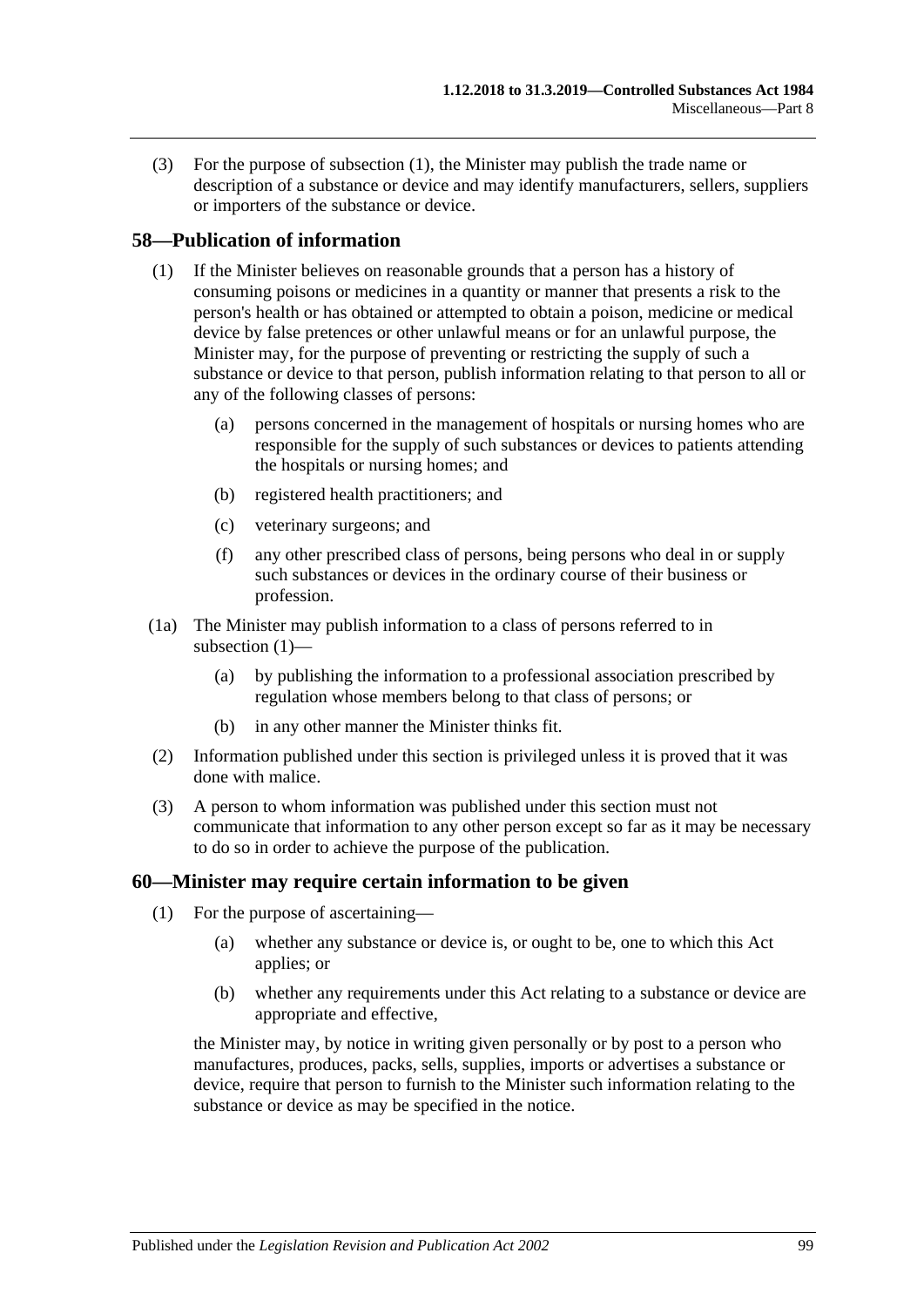- (2) If the Minister has reasonable cause to believe that there is extensive misuse of a prescription drug or a volatile solvent in a particular area, the Minister may, by notice in writing given personally or by post to a registered health practitioner, veterinary surgeon or supplier practising or operating in, or in the vicinity of, that area, require him or her to furnish to the Minister such particulars as may be specified relating to—
	- (a) in the case of a registered health practitioner (other than a pharmacist) or veterinary surgeon—the quantities in which and the number and frequency of occasions on which a prescription drug specified in the notice was prescribed, supplied or administered by him or her;
	- (b) in the case of a pharmacist or supplier—the quantities in which and the number and frequency of occasions on which a prescription drug or volatile solvent specified in the notice was supplied by him or her.
- (3) A notice under this section may require any such information or particulars to be furnished in such manner and within such period, being not less than 14 days, as may be specified in the notice.
- (4) A person to whom a notice under this section has been given must not fail to comply with the notice.

Maximum penalty: \$5 000.

#### **60A—Confidentiality**

- <span id="page-99-0"></span>(1) A person must not divulge—
	- (a) information relating to trade processes; or
	- (b) medical records or details of medical treatment of a person,

obtained (whether by that person or some other person) in the administration or enforcement of this Act except—

- (c) in connection with the administration or enforcement of this Act; or
- (d) as authorised or required by law; or
- (e) with the consent of the person from whom the information was obtained or to whom the information relates; or
- (f) for the purpose of any legal proceedings arising out of the administration or enforcement of this Act; or
- (g) to a law enforcement, prosecution or health authority of another jurisdiction as may be reasonably required for the purpose of the administration or enforcement of a law of that jurisdiction.

Maximum penalty: \$10 000

(2) [Subsection](#page-99-0) (1)(b) does not prevent the disclosure of statistical or other information that could not reasonably be expected to lead to the identification of any person to whom it relates.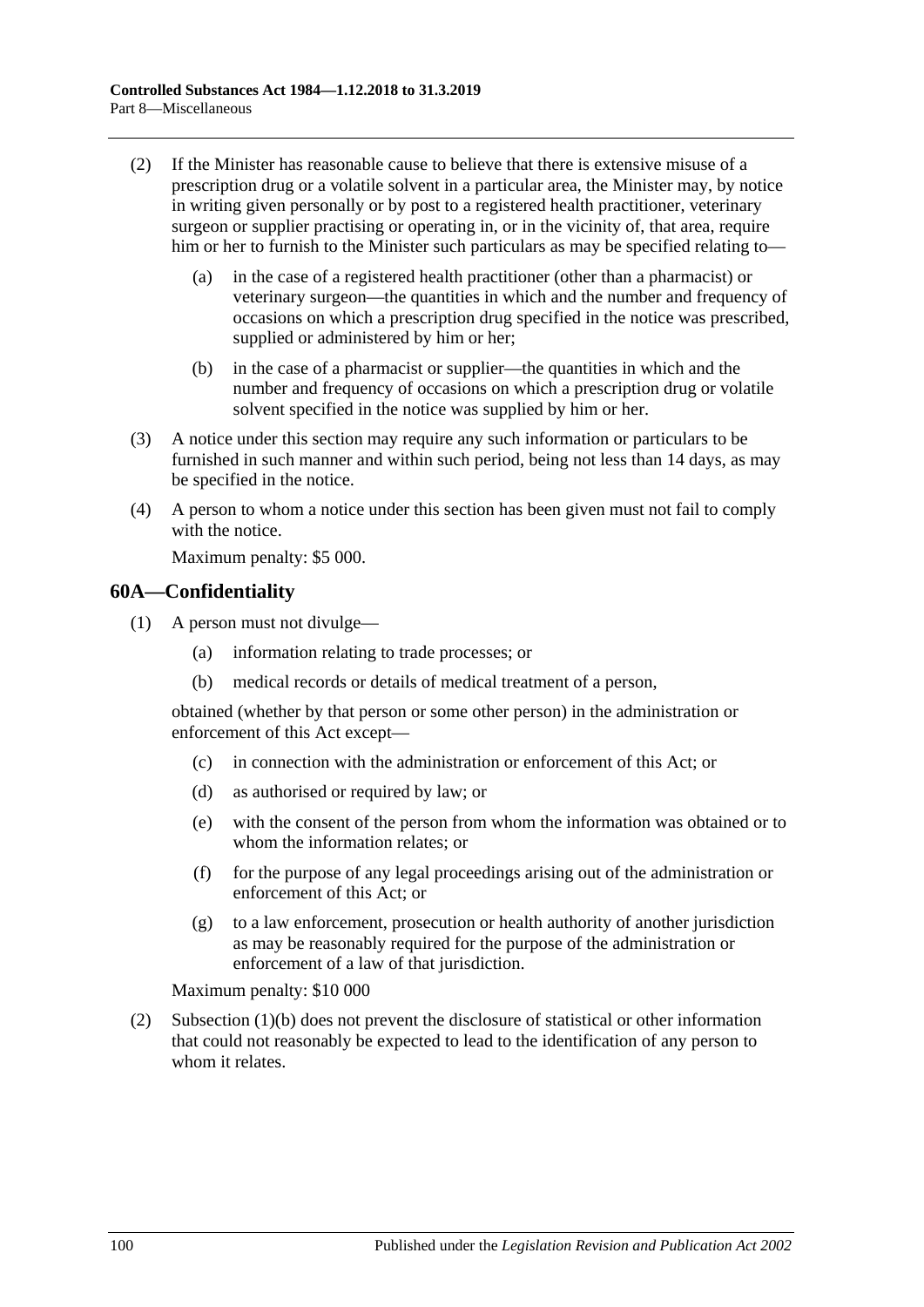#### **60B—False or misleading information**

A person must not make a statement that is false or misleading in a material particular (whether by reason of the inclusion or omission of any particular) in any information provided, or record kept, under this Act.

Maximum penalty: \$5 000.

#### **61—Evidentiary provisions**

- (1) In any proceedings for an offence against this Act, an apparently genuine document purporting to be signed by the Minister and to certify that a person named in the certificate did, or did not, hold a licence, authority or permit under this Act on a specified day will, in the absence of proof to the contrary, be proof of the matters so certified.
- (2) In any proceedings for an offence against this Act, an apparently genuine document purporting to be signed by an analyst and to certify that an analysis of a substance referred to in the certificate was carried out by, or under the supervision of, the analyst will, in the absence of proof to the contrary, be proof of any facts stated in the certificate—
	- (a) tending to identify the substance analysed or tending to identify the substance analysed as an analogue of another substance for the purposes of this Act; and
	- (ab) as to the weight, amount or quantity of the substance analysed; and
	- (b) relating to the nature and results of the analysis.
- (2a) In any proceedings for an offence against this Act, an apparently genuine document purporting to be a certificate issued under a corresponding law and to certify that an analysis of a substance referred to in the certificate was carried out in accordance with the corresponding law will, in the absence of proof to the contrary, be proof of any facts stated in the certificate—
	- (a) tending to identify the substance analysed or tending to identify the substance analysed as an analogue of another substance for the purposes of this Act; and
	- (ab) as to the weight, amount or quantity of the substance analysed; and
	- (b) relating to the nature and results of the analysis.
- (3) In any proceedings for an offence against this Act, an apparently genuine document purporting to be signed by the Minister and to certify that a person named in the certificate is an authorised officer, or an analyst, as the case may be, will, in the absence of proof to the contrary, be proof of the matter certified.
- (4) In this section—

*corresponding law* means a law of the Commonwealth, another State, or a Territory that is prescribed by regulation for the purposes of this definition.

#### **62A—Delegation**

- (1) The Minister may delegate a power or function vested in or conferred on the Minister by or under this Act—
	- (a) to a particular person or body; or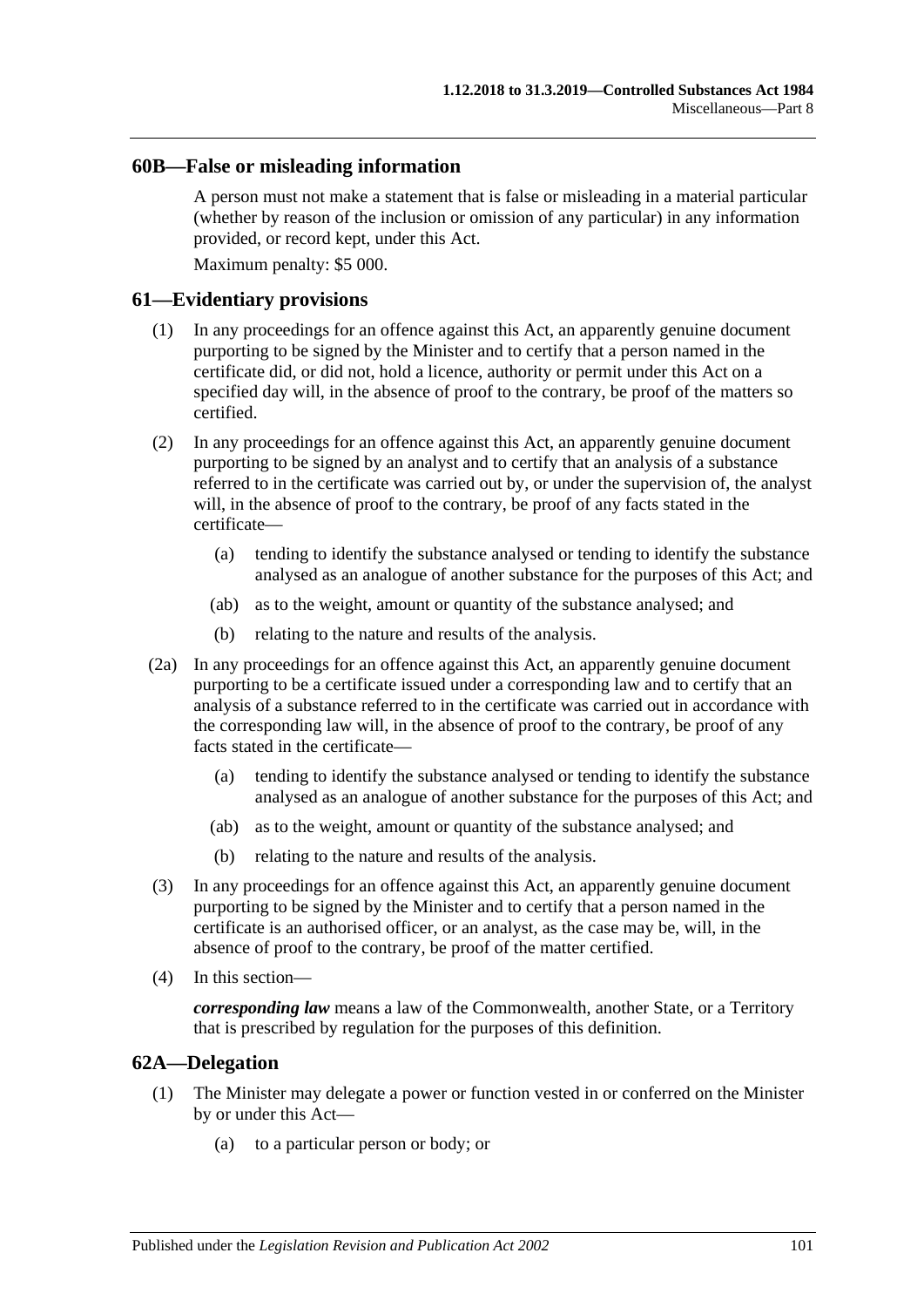- (b) to the person for the time being holding or acting in a particular office or position.
- (2) A power or function delegated under this section may, if the instrument of delegation so provides, be further delegated.
- (3) A delegation—
	- (a) may be absolute or conditional; and
	- (b) does not derogate from the power of the delegator to act in a matter; and
	- (c) is revocable at will by the delegator.

#### <span id="page-101-0"></span>**63—Regulations**

- (1) The Governor may make such regulations as are contemplated by, or as are necessary or expedient for the purposes of, this Act.
- (2) The Minister must consult with the Advisory Council in relation to any regulation proposed to be made under this Act (other than a regulation proposed to be made under [Part 4A](#page-31-0) or [section](#page-74-4) 33LA).
- (3) No regulation may be made prescribing an amount relating to a controlled drug, controlled precursor or controlled plant for the purposes of [Part 5](#page-63-0) or [section](#page-87-0) 45A except on the recommendation of the Advisory Council.
- (4) Without limiting the generality of [subsection](#page-101-0) (1), the regulations may—
	- (a) regulate, restrict or prohibit the manufacture, production, packaging, sale (whether by wholesale or retail), supply, prescribing, administration, possession, use, handling, labelling, storing, transporting, disposal or advertising of any poison, controlled precursor, medicine, medical device or volatile solvent;
	- (b) prescribe standards, or provide for the prescription by a person, a committee of persons or an authority, of standards, with which any poison, controlled precursor, medicine or medical device must conform;
	- (ba) regulate the installation, sale, supply or operation of an automatic vending machine for the sale or supply of a poison, medicine or medical device (in circumstances in which that is not prohibited);
	- (c) prescribe the form of any notice, application, certificate, warrant or other document to be given, made or granted under this Act;
	- (d) prescribe fees in respect of anything to be done under this Act, and provide for the remission of fees in specified circumstances;
	- (e) provide for or regulate the classes, application for, grant, term, refusal, renewal, suspension or revocation of licences and permits under this Act by a person, a committee of persons or an authority;
	- (f) require any specified person, or persons of a specified class, to keep records or provide information in relation to any poison, controlled drug, controlled precursor, controlled plant, medicine, medical device or volatile solvent;
	- (g) provide for and regulate the inspection, examination, testing or analysis of any substance or goods;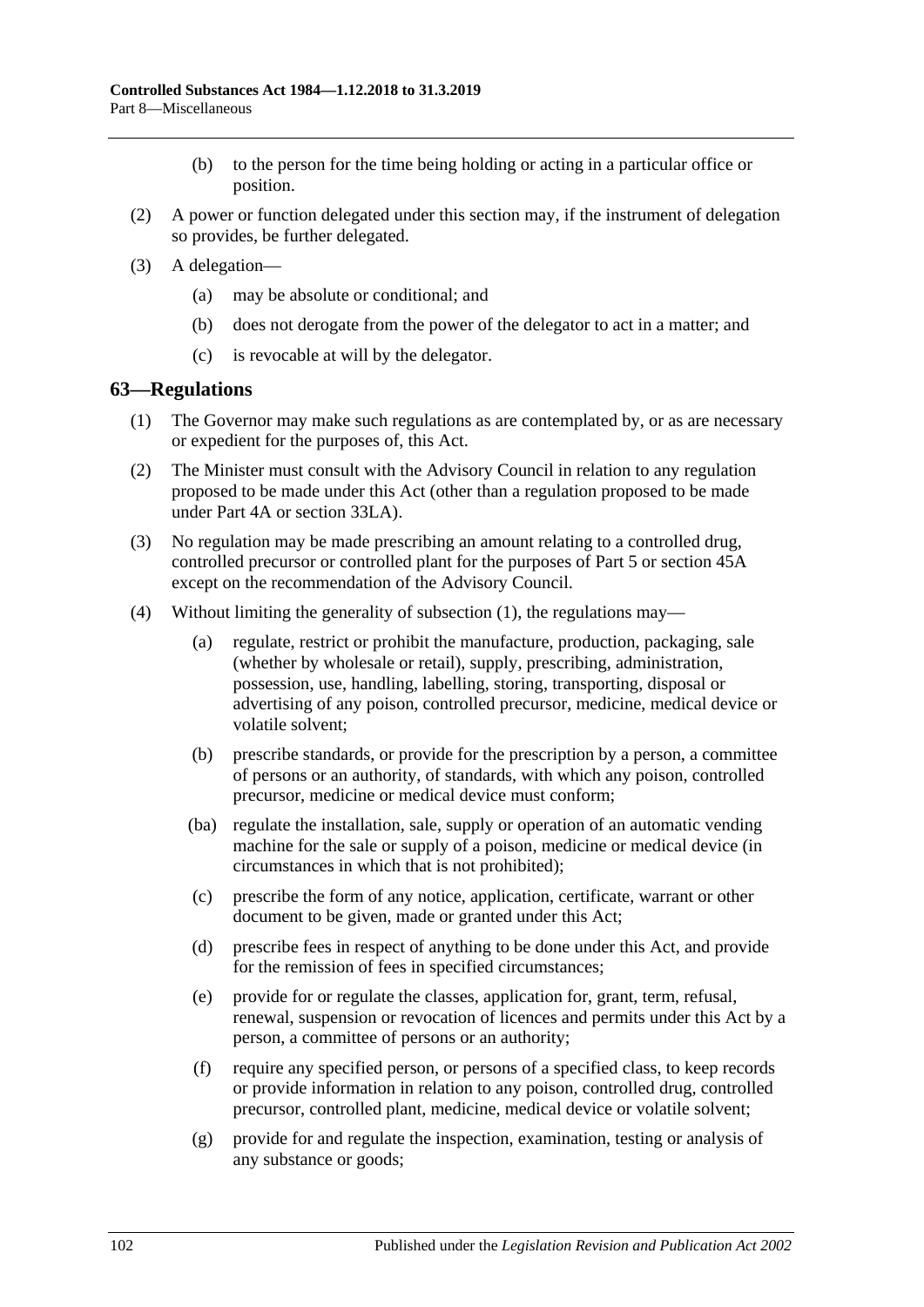- (h) exempt, conditionally or unconditionally, any person, substance or medical device from any provision of this Act or the applied provisions, or provide for all or any of those exemptions to be given by a person or committee of persons or an authority;
- (i) prescribe penalties, not exceeding \$5 000, for breach of, or non-compliance with, any regulation.
- (5) The regulations may refer to or, by reference, incorporate (with or without modifications) any code, standard, pharmacopoeia or other document published inside or outside of this State, either as in force at the time the regulations are made or as in force from time to time.
- (5a) If a code, standard, pharmacopoeia or other document is referred to or incorporated in the regulations (or in a code, standard, pharmacopoeia or other document referred to or incorporated in the regulations)—
	- (a) a copy of the code, standard, pharmacopoeia or other document must be kept available for inspection by members of the public, without charge and during normal office hours, at an office or offices specified in the regulations; and
	- (b) evidence of the contents of the code, standard, pharmacopoeia or other document may be given in any legal proceedings by production of a document apparently certified by the Minister to be a true copy of the code, standard, pharmacopoeia or other document.
- (6) Any regulation under this Act may be of general or limited application according to—
	- (a) the classes of persons or things; or
	- (b) the circumstances; or
	- (c) any other specified factor,

to which the regulation is expressed to apply.

(7) The regulations may provide that a matter or thing in respect of which regulations may be made is to be determined according to the discretion of the Minister.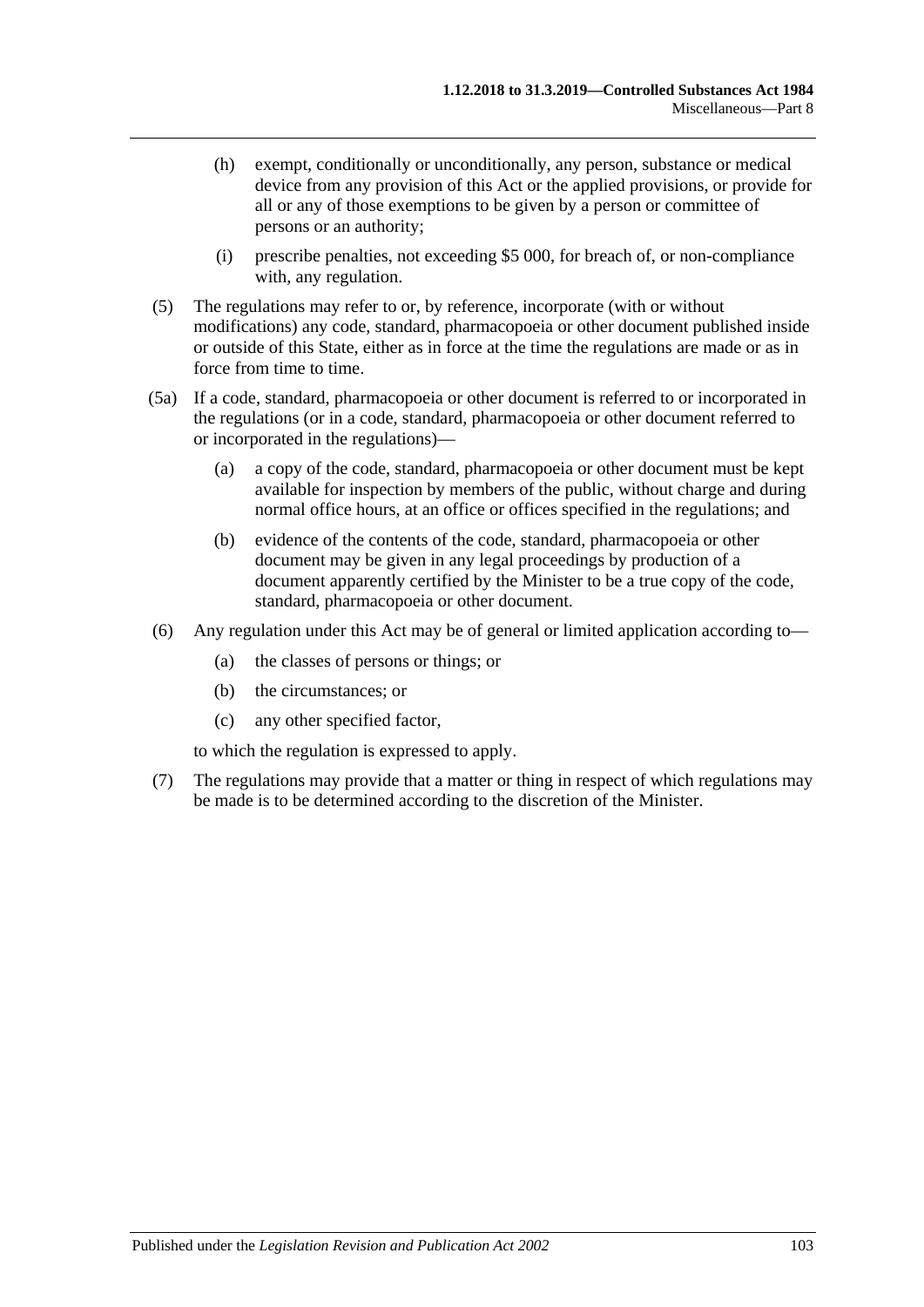# **Legislative history**

#### **Notes**

- Amendments of this version that are uncommenced are not incorporated into the text.
- Please note—References in the legislation to other legislation or instruments or to titles of bodies or offices are not automatically updated as part of the program for the revision and publication of legislation and therefore may be obsolete.
- Earlier versions of this Act (historical versions) are listed at the end of the legislative history.
- For further information relating to the Act and subordinate legislation made under the Act see the Index of South Australian Statutes or www.legislation.sa.gov.au.

# **Principal Act and amendments**

New entries appear in bold.

| Year | N <sub>o</sub> | Title                                                                              | Assent     | Commencement                                                                                                                                                                                                                                                                                                                                                |
|------|----------------|------------------------------------------------------------------------------------|------------|-------------------------------------------------------------------------------------------------------------------------------------------------------------------------------------------------------------------------------------------------------------------------------------------------------------------------------------------------------------|
| 1984 | 52             | <b>Controlled Substances Act 1984</b>                                              | 24.5.1984  | 9.5.1985 (Gazette 9.5.1985 p1399) except<br>s 19-3.3.1986 (Gazette 27.2.1986 p421)<br>and except s 22-1.7.1988 (Gazette<br>19.5.1988 p1246) and except<br>s 21-9.2.1989 (Gazette 9.2.1989 p354)<br>and except ss 12(7), 13–18 $&$<br>23-29-4.1.1996 (Gazette 4.1.1996 p2)<br>and except ss $3(1)$ , $12(5)$ , (6) &<br>20-1.7.2011 (Gazette 9.6.2011 p2544) |
| 1986 | 17             | Crimes (Confiscation of Profits)<br>Act 1986                                       | 20.3.1986  | 1.3.1987 (Gazette 19.2.1987 p381)                                                                                                                                                                                                                                                                                                                           |
| 1986 | 43             | <b>Statutes Amendment (Analysts)</b><br>Act 1986                                   | 4.9.1986   | 16.10.1986 (Gazette 16.10.1986 p1373)                                                                                                                                                                                                                                                                                                                       |
| 1986 | 64             | Controlled Substances Act Amendment6.11.1986<br>Act 1986                           |            | 20.11.1986 (Gazette 20.11.1986 p1638)<br>except s 8-30.4.1987 (Gazette 30.4.1987<br>p1133) and except s 7-29.3.1990<br>(Gazette 29.3.1990 p884)                                                                                                                                                                                                             |
| 1990 | 28             | Controlled Substances Act Amendment26.4.1990<br>Act 1990                           |            | 26.4.1990                                                                                                                                                                                                                                                                                                                                                   |
| 1990 | 29             | Controlled Substances Act Amendment26.4.1990<br>Act (No. 2) 1990                   |            | 26.9.1991 (Gazette 26.9.1991 p890)                                                                                                                                                                                                                                                                                                                          |
| 1991 | 13             | Pharmacists Act 1991                                                               | 4.4.1991   | 21.11.1991 (Gazette 21.11.1991 p1328)                                                                                                                                                                                                                                                                                                                       |
| 1991 | 49             | Director of Public Prosecutions<br>Act 1991                                        | 21.11.1991 | 6.7.1992 (Gazette 25.6.1992 p1869)                                                                                                                                                                                                                                                                                                                          |
| 1991 | 69             | <b>Statutes Repeal and Amendment</b><br>$(Courts)$ Act 1991                        | 12.12.1991 | 6.7.1992 (Gazette 2.7.1992 p209)                                                                                                                                                                                                                                                                                                                            |
| 1992 | 44             | Controlled Substances (Classification 10.9.1992<br>of Offences) Amendment Act 1992 |            | 6.7.1992: $s$ 2                                                                                                                                                                                                                                                                                                                                             |
| 1994 | 27             | Controlled Substances (Destruction of 26.5.1994<br>Cannabis) Amendment Act 1994    |            | 13.10.1994 (Gazette 13.10.1994 p944)                                                                                                                                                                                                                                                                                                                        |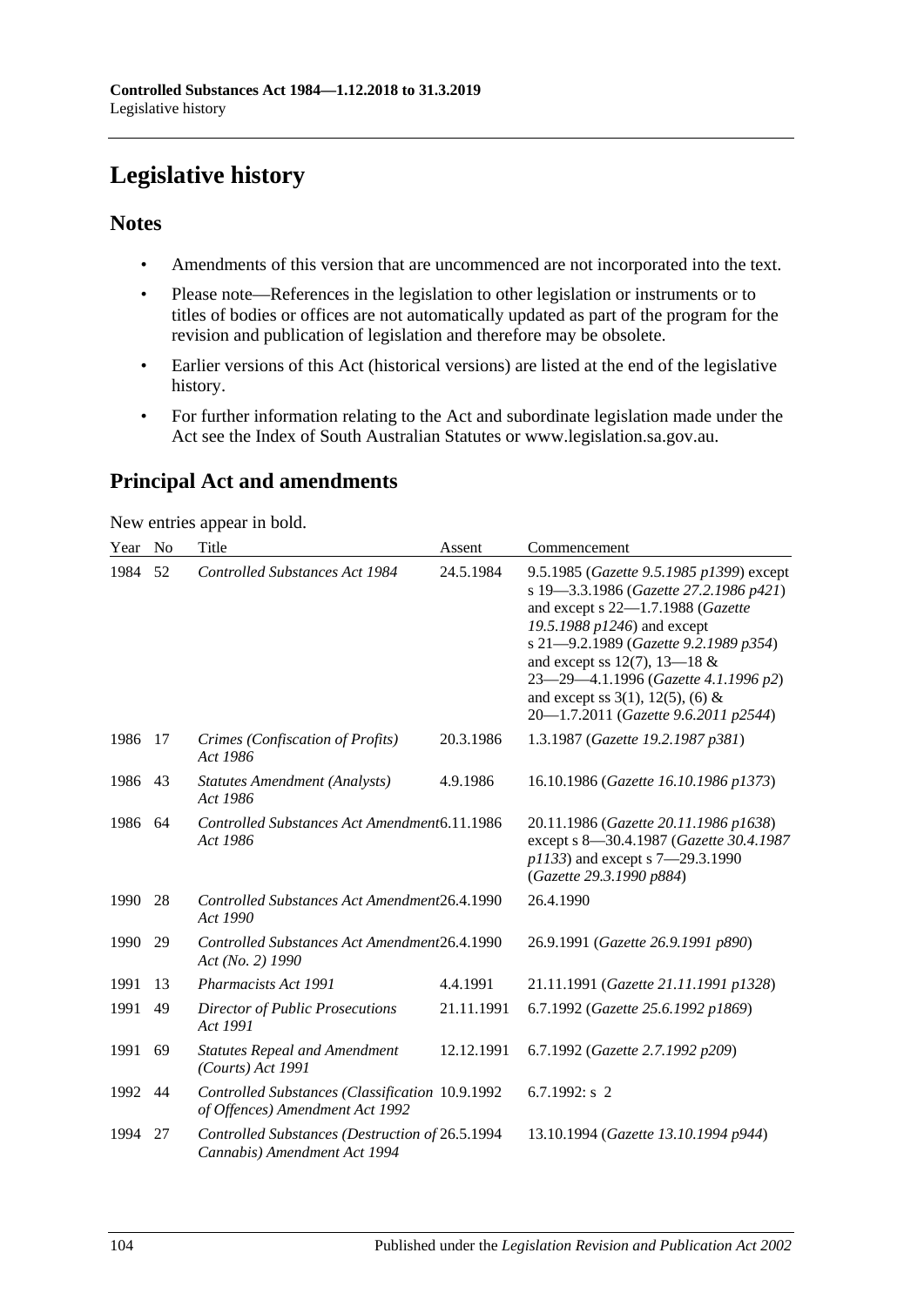| 1995 98 |      | <b>Controlled Substances (General</b><br>Offences-Poisons) Amendment<br>Act 1995                   | 14.12.1995 | 4.1.1996 (Gazette 4.1.1996 p2)                                                                                                                                                                                                      |
|---------|------|----------------------------------------------------------------------------------------------------|------------|-------------------------------------------------------------------------------------------------------------------------------------------------------------------------------------------------------------------------------------|
| 1996 34 |      | <b>Statutes Amendment and Repeal</b><br>(Common Expiation Scheme) Act 1996                         | 2.5.1996   | Sch (cl 12)-3.2.1997 (Gazette<br>19.12.1996 p1923)                                                                                                                                                                                  |
| 1999    | 59   | <b>Controlled Substances</b><br>(Miscellaneous) Amendment Act 1999                                 | 19.8.1999  | 19.8.1999                                                                                                                                                                                                                           |
| 2000 34 |      | South Australian Health Commission 6.7.2000<br>(Administrative Arrangements)<br>Amendment Act 2000 |            | Sch 1 (cl 4)-6.7.2000 (Gazette 6.7.2000<br>p5)                                                                                                                                                                                      |
| 2000    | 87   | Controlled Substances (Drug Offence 14.12.2000<br>Diversion) Amendment Act 2000                    |            | 1.10.2001 (Gazette 27.9.2001 p4295)                                                                                                                                                                                                 |
| 2002    | 47   | Controlled Substances (Cannabis)<br>Amendment Act 2002                                             | 12.12.2002 | 1.2.2003 (Gazette 16.1.2003 p180)                                                                                                                                                                                                   |
| 2004    | 48   | Controlled Substances (Repeal of<br><b>Sunset Provision</b> ) Amendment Act<br>2004                | 16.12.2004 | 30.9.2004: s 2                                                                                                                                                                                                                      |
| 2005    | 19   | Criminal Assets Confiscation Act 20059.6.2005                                                      |            | Sch 1 (cll 2-4)-2.4.2006 (Gazette<br>16.2.2006 p578)                                                                                                                                                                                |
| 2005    | 80   | Controlled Substances (Serious Drug 8.12.2005<br>Offences) Amendment Act 2005                      |            | Pt 2 (ss 4(2), (4), 5, 6, 12, 18, 19(2), 21,<br>23-28)-12.1.2006 (Gazette 12.1.2006<br>$p43$ ; ss 4(1), (3), (5)—(12), 7—11,<br>$13-17$ , 19(1), (3), (4), 20, 22, 29, 30 &<br>Sch 1 (cl 6)-3.12.2007 (Gazette<br>22.11.2007 p4294) |
| 2007    | 35   | Statutes Amendment (Petroleum<br>Products) Act 2007                                                | 20.9.2007  | Pt 2 (s 4)-1.7.2008 (Gazette 13.3.2008<br>p1006)                                                                                                                                                                                    |
| 2007    | 50   | Controlled Substances (Possession of 29.11.2007<br>Prescribed Equipment) Amendment<br>Act 2007     |            | 26.9.2008 (Gazette 25.9.2008 p4575)<br>except s 4-19.10.2008 (Gazette<br>16.10.2008 p4834)                                                                                                                                          |
| 2008    | 3    | Health Care Act 2008                                                                               | 13.3.2008  | Sch 4 (cl 4)-1.7.2008 (Gazette<br>26.6.2008 p2563)                                                                                                                                                                                  |
| 2008    | 11   | Summary Offences (Drug<br>Paraphernalia) Amendment Act 2008                                        | 8.5.2008   | Sch 1 (cll 1 & 2)-8.6.2008 (Gazette<br>5.6.2008 p1872)                                                                                                                                                                              |
| 2008    | - 32 | Controlled Substances (Controlled<br>Drugs, Precursors and Cannabis)<br>Amendment Act 2008         | 31.7.2008  | 10.9.2009 (Gazette 10.9.2009 p4410)                                                                                                                                                                                                 |
| 2008    | 33   | <b>Controlled Substances (Drug</b><br>Detection Powers) Amendment Act<br>2008                      | 31.7.2008  | Pt 2 (ss 4-8)-23.10.2008 (Gazette<br>23.10.2008 p4931)                                                                                                                                                                              |
| 2009    | 84   | <b>Statutes Amendment (Public Sector</b><br>Consequential Amendments) Act 2009                     | 10.12.2009 | Pt 37 (ss 68 & 69)-1.2.2010 (Gazette<br>28.1.2010 p320)                                                                                                                                                                             |
| 2010 5  |      | <b>Health Practitioner Regulation</b><br>National Law (South Australia) Act<br><i>2010</i>         | 1.7.2010   | Sch 1 (cl 6)-1.7.2010 (Gazette 1.7.2010<br>p3338)                                                                                                                                                                                   |
| 2010 17 |      | <b>Controlled Substances</b><br>(Miscellaneous) Amendment Act 2010                                 | 14.10.2010 | 28.11.2010 (Gazette 25.11.2010 p5401)                                                                                                                                                                                               |
| 2011    | 3    | Controlled Substances (Therapeutic<br>Goods and Other Matters)<br>Amendment Act 2011               | 3.3.2011   | 9.6.2011 except ss 4–26, 28–32 &<br>Sch 1-1.7.2011 (Gazette 9.6.2011<br>p2544)                                                                                                                                                      |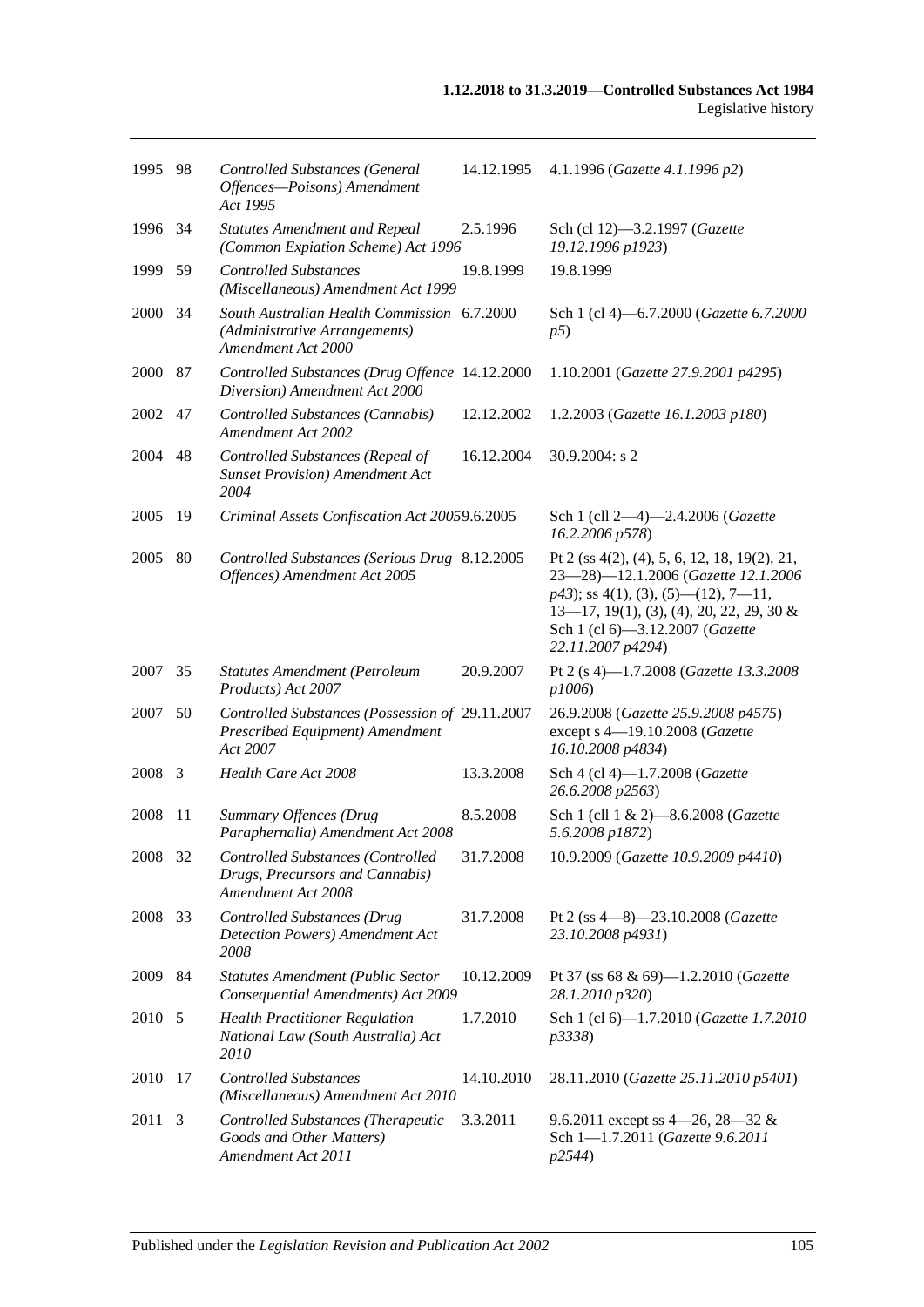#### **Controlled Substances Act 1984—1.12.2018 to 31.3.2019** Legislative history

| 2011    | 25    | <b>Controlled Substances (Offences</b><br>Relating to Instructions) Amendment<br>Act 2011                                                                    | 21.7.2011  | 28.8.2011 (Gazette 18.8.2011 p3490)                           |
|---------|-------|--------------------------------------------------------------------------------------------------------------------------------------------------------------|------------|---------------------------------------------------------------|
| 2011    | 36    | <b>Statutes Amendment (Directors'</b><br>Liability) Act 2011                                                                                                 | 22.9.2011  | Pt 8 (s 10)-1.1.2012 (Gazette<br>15.12.2011 p4988)            |
| 2012    | -12   | <b>Statutes Amendment (Serious and</b><br>Organised Crime) Act 2012                                                                                          | 10.5.2012  | Pt 4 (ss 17-25)-17.6.2012 (Gazette<br>14.6.2012 p2756)        |
| 2012    | 43    | <b>Statutes Amendment (Courts</b><br>Efficiency Reforms) Act 2012                                                                                            | 22.11.2012 | Pt 3 (ss 6-9)-1.7.2013 (Gazette<br>16.5.2013 p1541)           |
| 2013    | -84   | Controlled Substances (Offences)<br>Amendment Act 2013                                                                                                       | 5.12.2013  | 16.2.2014 (Gazette 23.1.2014 p343)                            |
| 2015    | 38    | <b>Controlled Substances (Simple</b><br>Possession Offences) Amendment<br>Act 2015                                                                           | 26.11.2015 | 29.2.2016 (Gazette 4.2.2016 p365)                             |
| 2015    | 42    | <b>Controlled Substances (Poppy</b><br>Cultivation) Amendment Act 2015                                                                                       | 3.12.2015  | 16.9.2016 (Gazette 1.9.2016 p3625)                            |
| 2016 52 |       | <b>Controlled Substances</b><br>(Miscellaneous) Amendment Act 2016                                                                                           | 10.11.2016 | 1.4.2017 (Gazette 16.2.2017 p549)                             |
| 2017    | 15    | <b>Industrial Hemp Act 2017</b>                                                                                                                              | 16.5.2017  | Sch 1-12.11.2017 (Gazette 31.10.2017<br>p4467)                |
| 2017    | 49    | Liquor Licensing (Liquor Review)<br>Amendment Act 2017                                                                                                       | 28.11.2017 | Sch 1 (cl 1)—uncommenced                                      |
| 2018    | 32    | Statutes Amendment (Drug Offences) 22.11.2018<br>Act 2018                                                                                                    |            | Pt 2 (ss 4 to 25)—1.4.2019 ( <i>Gazette</i><br>7.2.2019 p415) |
| 2018    | (229) | <b>Health Practitioner Regulation</b><br><b>National Law (South Australia)</b><br>(Amendment of Law) (No 3)<br>Regulations 2018 (Gazette 29.11.2018<br>p4077 |            | Sch 1 (cl 2)-1.12.2018: r 2                                   |

## **Provisions amended**

New entries appear in bold.

Entries that relate to provisions that have been deleted appear in italics.

| Provision           | How varied                                                            | Commencement |
|---------------------|-----------------------------------------------------------------------|--------------|
| Long title          | amended by $59/1999$ s 13 (Sch)                                       | 19.8.1999    |
|                     | amended by $3/2011$ s 4                                               | 1.7.2011     |
|                     | amended under Legislation Revision and<br><b>Publication Act 2002</b> | 28.8.2011    |
| Pt1                 |                                                                       |              |
| s <sub>2</sub>      | deleted by $59/1999 s 13$ (Sch)                                       | 19.8.1999    |
| s 3 before omission |                                                                       |              |
| $s \frac{3}{2}$     | deleted by $59/1999 s 13$ (Sch)                                       | 19.8.1999    |
| s <sub>3</sub>      | omitted under Legislation Revision and<br><b>Publication Act 2002</b> | 28.8.2011    |
| s <sub>4</sub>      |                                                                       |              |
| s(4(1))             | s 4 redesignated as $s(1)$ by 64/1986 s 3(b)                          | 20.11.1986   |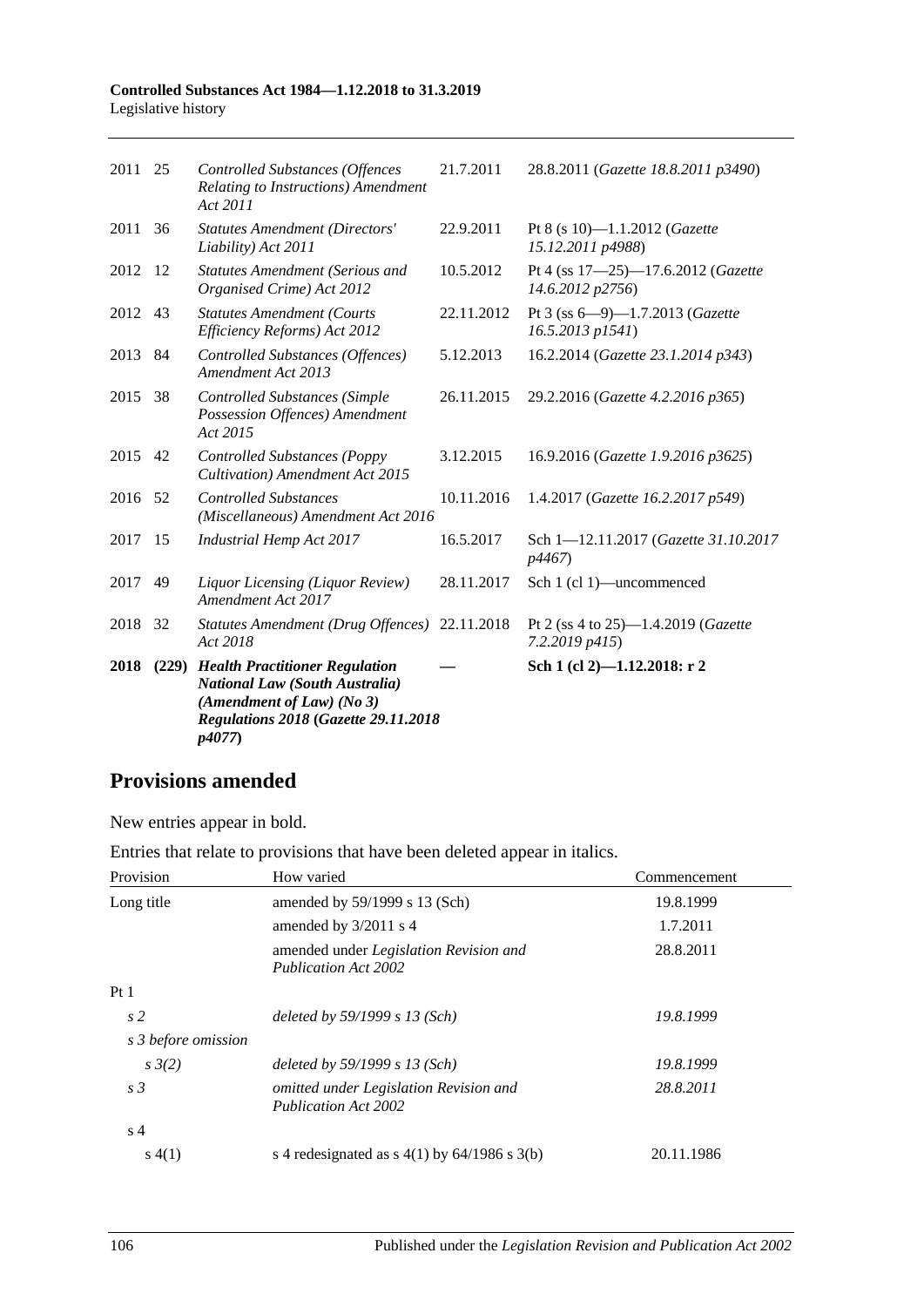| <b>Advisory Council</b>                   | the Advisory Council amended to read Advisory<br>Council by 3/2011 Sch 1 | 1.7.2011   |
|-------------------------------------------|--------------------------------------------------------------------------|------------|
|                                           | aggravated offence inserted by $12/2012$ s $17(1)$                       | 17.6.2012  |
| analyst                                   | substituted by $43/1986$ s $5(a)$                                        | 16.10.1986 |
| applied provisions                        | inserted by $3/2011$ s $5(1)$                                            | 1.7.2011   |
| cultivation                               | artificially enhanced inserted by $32/2008$ s 4(1)                       | 10.9.2009  |
| assessment panel                          | deleted by 87/2000 s 3                                                   | 1.10.2001  |
| assessment service                        | inserted by 87/2000 s 3                                                  | 1.10.2001  |
| authorised officer                        | substituted by $32/2008$ s $4(2)$                                        | 10.9.2009  |
| basic offence                             | inserted by 12/2012 s 17(2)                                              | 17.6.2012  |
| botanist                                  | deleted by $43/1986$ s $5(b)$                                            | 16.10.1986 |
| cannabis                                  | substituted by $29/1990$ s $3(a)$                                        | 26.9.1991  |
| cannabis oil                              | substituted by $29/1990$ s $3(a)$                                        | 26.9.1991  |
| cannabis resin                            | substituted by $29/1990$ s $3(a)$                                        | 26.9.1991  |
| child                                     | substituted by $29/1990$ s $3(b)$                                        | 26.9.1991  |
| commercial<br>quantity                    | inserted by $80/2005$ s $4(1)$                                           | 3.12.2007  |
|                                           | amended by 32/2008 s 4(3)                                                | 10.9.2009  |
|                                           | Commonwealth Act inserted by 3/2011 s 5(2)                               | 1.7.2011   |
| Commonwealth<br>Minister                  | inserted by $3/2011$ s $5(2)$                                            | 1.7.2011   |
| Commonwealth<br>Secretary                 | inserted by $3/2011$ s $5(2)$                                            | 1.7.2011   |
| Commonwealth<br>therapeutic goods<br>laws | inserted by $3/2011$ s $5(2)$                                            | 1.7.2011   |
| controlled drug                           | inserted by $80/2005$ s $4(1)$                                           | 3.12.2007  |
|                                           | amended by 84/2013 s 4(1)                                                | 16.2.2014  |
| controlled plant                          | inserted by $80/2005$ s $4(1)$                                           | 3.12.2007  |
|                                           | controlled precursor inserted by 80/2005 s 4(1)                          | 3.12.2007  |
| cultivate                                 | inserted by $80/2005$ s $4(1)$                                           | 3.12.2007  |
| dentist                                   | amended by 59/1999 s 13 (Sch)                                            | 19.8.1999  |
|                                           | amended by 80/2005 s 4(2)                                                | 12.1.2006  |
|                                           | substituted by $5/2010$ Sch 1 cl $6(1)$                                  | 1.7.2010   |
| Department                                | the Department inserted by $34/2000$ Sch 1 cl $4(a)$                     | 6.7.2000   |
|                                           | the Department amended to read Department by<br>3/2011 Sch 1             | 1.7.2011   |
|                                           | discrete dosage unit inserted by $32/2008$ s $4(4)$                      | 10.9.2009  |
|                                           | substituted by 17/2010 s 4                                               | 28.11.2010 |
|                                           | drug detection dog inserted by $33/2008$ s 4(1)                          | 23.10.2008 |
| electronic drug<br>detection system       | inserted by $33/2008$ s $4(2)$                                           | 23.10.2008 |
| general drug<br>detection                 | inserted by $33/2008$ s $4(2)$                                           | 23.10.2008 |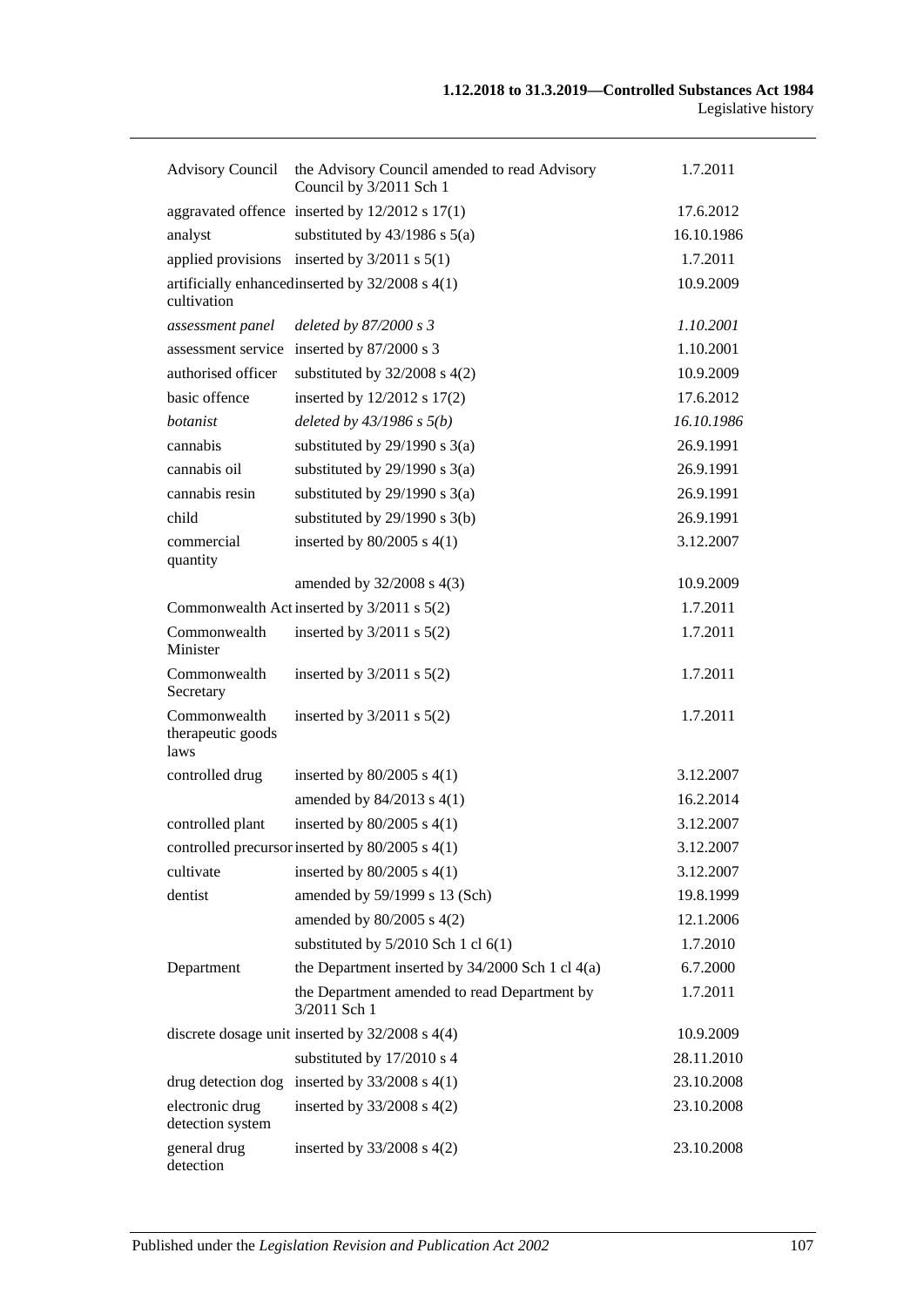#### **Controlled Substances Act 1984—1.12.2018 to 31.3.2019** Legislative history

| the Health<br>Commission          | deleted by 3/2008 Sch 4 cl 4                         | 1.7.2008   |
|-----------------------------------|------------------------------------------------------|------------|
| interim controlled<br>drug        | inserted by $84/2013$ s $4(2)$                       | 16.2.2014  |
| large commercial<br>quantity      | inserted by $80/2005$ s $4(3)$                       | 3.12.2007  |
|                                   | amended by $32/2008$ s $4(5)$                        | 10.9.2009  |
| manufacture                       | inserted by $80/2005$ s $4(3)$                       | 3.12.2007  |
| medical device                    | inserted by $3/2011$ s $5(3)$                        | 1.7.2011   |
|                                   | medical practitioner amended by 59/1999 s 13 (Sch)   | 19.8.1999  |
|                                   | substituted by $5/2010$ Sch 1 cl $6(2)$              | 1.7.2010   |
| medicine                          | inserted by $3/2011$ s $5(4)$                        | 1.7.2011   |
| midwife                           | inserted by $3/2011$ s $5(4)$                        | 1.7.2011   |
|                                   | amended by 229/2018 Sch 1 cl 2(1)                    | 1.12.2018  |
| nurse                             | amended by $64/1986$ s $3(a)$                        | 20.11.1986 |
|                                   | amended by $80/2005$ s $4(4)$                        | 12.1.2006  |
|                                   | substituted by $5/2010$ Sch 1 cl $6(3)$              | 1.7.2010   |
|                                   | amended by 229/2018 Sch 1 cl 2(2)                    | 1.12.2018  |
| nurse practitioner                | inserted by $3/2011$ s $5(5)$                        | 1.7.2011   |
| pharmacist                        | substituted by 13/1991 (Sch 2)                       | 21.11.1991 |
|                                   | substituted by $5/2010$ Sch 1 cl $6(4)$              | 1.7.2010   |
| plant                             | deleted by $29/1990 s 3(c)$                          | 26.9.1991  |
| possession                        | substituted by $80/2005$ s $4(5)$                    | 3.12.2007  |
| produce                           | deleted by $80/2005$ s $4(6)$                        | 3.12.2007  |
| product                           | inserted by $80/2005$ s 4(6)                         | 3.12.2007  |
| prohibited<br>substance           | deleted by $80/2005$ s $4(7)$                        | 3.12.2007  |
| registered health<br>practitioner | inserted by $3/2011$ s $5(6)$                        | 1.7.2011   |
| related person or<br>body         | deleted by 17/1986 s 13 (Sch)                        | 1.3.1987   |
| sell                              | substituted by $80/2005$ s $4(8)$                    | 3.12.2007  |
|                                   | senior police officer inserted by 33/2008 s 4(3)     | 23.10.2008 |
|                                   | amended by 3/2011 Sch 1                              | 1.7.2011   |
| school zone                       | inserted by $29/1990$ s $3(d)$                       | 26.9.1991  |
| simple possession<br>offence      | substituted by $80/2005$ s $4(9)$                    | 3.12.2007  |
| supply                            | substituted by $80/2005$ s $4(10)$                   | 3.12.2007  |
| therapeutic device                | deleted by $3/2011$ s $5(7)$                         | 1.7.2011   |
| therapeutic<br>substance          | deleted by $3/2011 s 5(7)$                           | 1.7.2011   |
| traffic                           | inserted by $80/2005$ s $4(11)$                      | 3.12.2007  |
|                                   | trafficable quantity inserted by $80/2005$ s $4(11)$ | 3.12.2007  |
|                                   | amended by 32/2008 s 4(6)                            | 10.9.2009  |
|                                   | veterinary surgeon amended by 59/1999 s 13 (Sch)     | 19.8.1999  |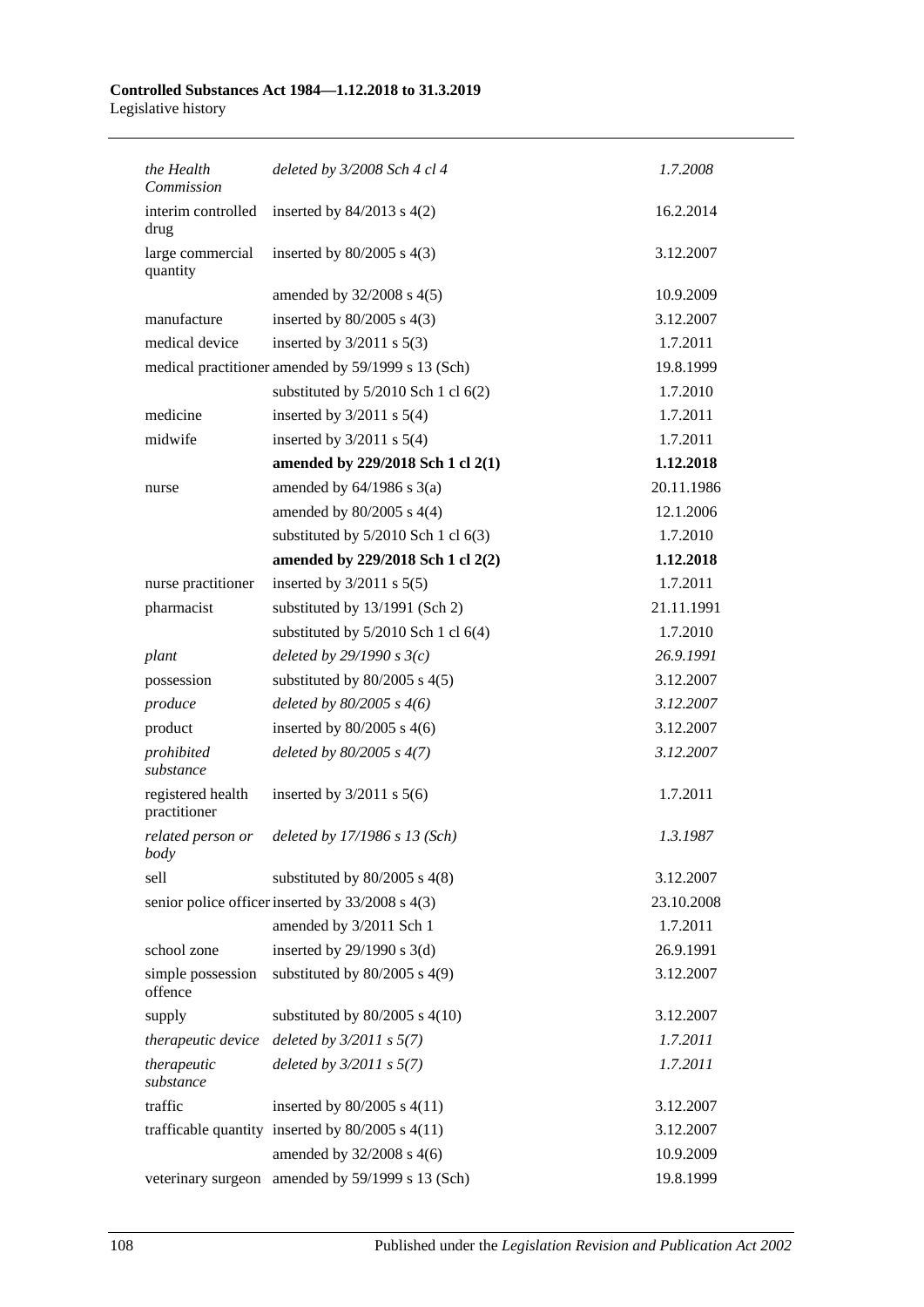|                     | amended by 3/2011 Sch 1              | 1.7.2011                     |
|---------------------|--------------------------------------|------------------------------|
| s(4(2)              | inserted by $64/1986$ s $3(b)$       | 20.11.1986                   |
| s(4(3))             | inserted by $64/1986$ s $3(b)$       | 20.11.1986                   |
|                     | substituted by $80/2005$ s $4(12)$   | 3.12.2007                    |
| $s\ 4(4)$ (7)       | inserted by $80/2005$ s $4(12)$      | 3.12.2007                    |
| s(4(7a))            | inserted by 32/2018 s 4              | uncommenced-not incorporated |
| s(4(8)              | inserted by $80/2005$ s $4(12)$      | 3.12.2007                    |
| s <sub>5</sub>      |                                      |                              |
| $s\ 5(2)$ and (3)   | amended by 59/1999 s 13 (Sch)        | 19.8.1999                    |
| Pt 2                |                                      |                              |
| s <sub>6</sub>      |                                      |                              |
| s(6(1))             | substituted by 59/1999 s 13 (Sch)    | 19.8.1999                    |
| s(6(2))             | amended by 59/1999 s 13 (Sch)        | 19.8.1999                    |
|                     | amended by $34/2000$ Sch 1 cl $4(b)$ | 6.7.2000                     |
|                     | amended by $80/2005$ s $5(1)$ , (2)  | 12.1.2006                    |
|                     | amended by 32/2008 s 5               | 10.9.2009                    |
|                     | amended by 3/2011 Sch 1              | 1.7.2011                     |
| s 6(4)              | amended by 59/1999 s 13 (Sch)        | 19.8.1999                    |
|                     | amended by 3/2011 Sch 1              | 1.7.2011                     |
| s 7                 |                                      |                              |
| s(7(1))             | amended by 59/1999 s 13 (Sch)        | 19.8.1999                    |
|                     | amended by 3/2011 Sch 1              | 1.7.2011                     |
| s $7(2)$ and $(3)$  | amended by 59/1999 s 13 (Sch)        | 19.8.1999                    |
| $s \, 7(4)$         | amended by 59/1999 s 13 (Sch)        | 19.8.1999                    |
|                     | amended by 3/2011 Sch 1              | 1.7.2011                     |
| ss 8 and 9          | amended by 59/1999 s 13 (Sch)        | 19.8.1999                    |
| s 10                |                                      |                              |
| 10(1)               | substituted by 59/1999 s 13 (Sch)    | 19.8.1999                    |
| 10(2)               | amended by 59/1999 s 13 (Sch)        | 19.8.1999                    |
| $s\ 10(3)$          | amended by 59/1999 s 13 (Sch)        | 19.8.1999                    |
|                     | amended by 80/2005 s 6               | 12.1.2006                    |
| s $10(4)$ —(6)      | amended by 59/1999 s 13 (Sch)        | 19.8.1999                    |
| s 10A               | inserted by 84/2009 s 68             | 1.2.2010                     |
| s 11                |                                      |                              |
| s 11(3)             | amended by 59/1999 s 13 (Sch)        | 19.8.1999                    |
|                     | amended by 3/2011 Sch 1              | 1.7.2011                     |
| $s11(5)$ – (7)      | amended by 59/1999 s 13 (Sch)        | 19.8.1999                    |
| Pt 2A               | inserted by 3/2011 s 6               | 1.7.2011                     |
| Pt 3                |                                      |                              |
| s 12                |                                      |                              |
| s $12(1)$ and $(3)$ | amended by 59/1999 s 13 (Sch)        | 19.8.1999                    |
| s 12(4)             | amended by 59/1999 s 13 (Sch)        | 19.8.1999                    |
|                     | amended by 80/2005 s 7(1)            | 3.12.2007                    |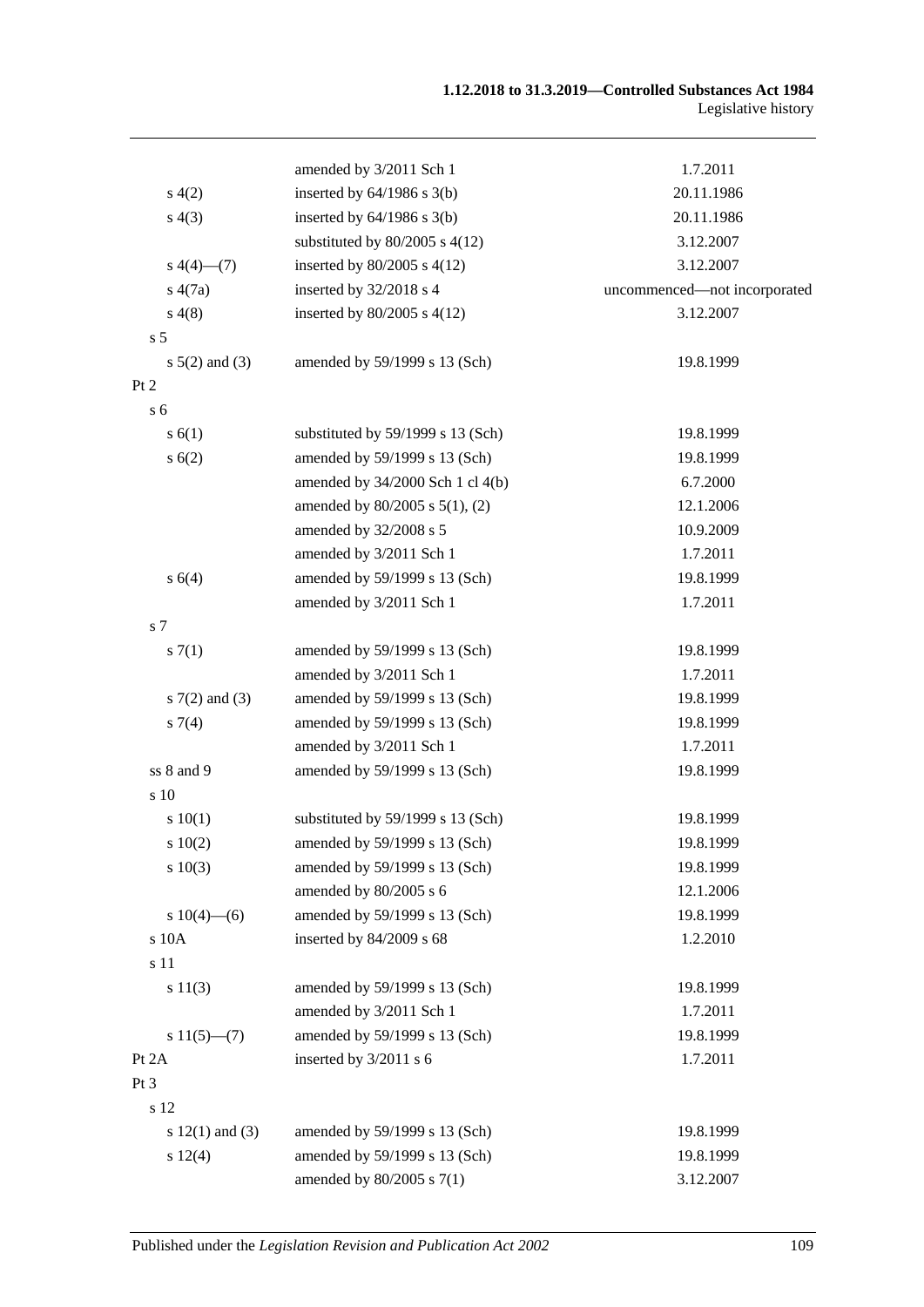#### **Controlled Substances Act 1984—1.12.2018 to 31.3.2019** Legislative history

| s $12(4a)$ and $(4b)$ | inserted by $80/2005$ s $7(2)$                                                          | 3.12.2007 |
|-----------------------|-----------------------------------------------------------------------------------------|-----------|
| s $12(5)$ and (6)     | amended by 59/1999 s 13 (Sch) but deleted by<br>$3/2011$ s $7(1)$ immediately following | 1.7.2011  |
|                       | commencement                                                                            |           |
| $s\ 12(7)$            | amended by 59/1999 s 13 (Sch)                                                           | 19.8.1999 |
| s 12(8)               | amended by $3/2011$ s $7(2)$                                                            | 1.7.2011  |
| $s$ 12A               | inserted by 84/2013 s 5                                                                 | 16.2.2014 |
| Pt 4                  |                                                                                         |           |
| s 13                  |                                                                                         |           |
| s 13(1)               | amended by 98/1995 s 3                                                                  | 4.1.1996  |
|                       | amended by 59/1999 s 13 (Sch)                                                           | 19.8.1999 |
|                       | amended by $34/2000$ Sch 1 cl $4(c)$                                                    | 6.7.2000  |
|                       | amended by $80/2005$ s $8(1)$                                                           | 3.12.2007 |
|                       | amended by 3/2011 s 8(1), (2)                                                           | 1.7.2011  |
| s 13(2)               | amended by $3/2011$ s $8(3)$                                                            | 1.7.2011  |
| s 13(3)               | inserted by 59/1999 s 2                                                                 | 19.8.1999 |
| s 13(4)               | inserted by $80/2005$ s $8(2)$                                                          | 3.12.2007 |
| s 14                  |                                                                                         |           |
| s 14(1)               | amended by 98/1995 s 4                                                                  | 4.1.1996  |
|                       | amended by 59/1999 s 13 (Sch)                                                           | 19.8.1999 |
|                       | amended by $34/2000$ Sch 1 cl $4(d)$                                                    | 6.7.2000  |
|                       | amended by $3/2011$ s $9(1)$                                                            | 1.7.2011  |
| s 14(2)               | amended by $3/2011$ s $9(2)$                                                            | 1.7.2011  |
| s 14(3)               | inserted by 59/1999 s 3                                                                 | 19.8.1999 |
| s 15                  |                                                                                         |           |
| s 15(1)               | amended by 98/1995 s 5                                                                  | 4.1.1996  |
|                       | amended by 59/1999 s 13 (Sch)                                                           | 19.8.1999 |
|                       | amended by $34/2000$ Sch 1 cl 4(e)                                                      | 6.7.2000  |
|                       | amended by 3/2011 s 10(1), (2)                                                          | 1.7.2011  |
| s 15(2)               | amended by 3/2011 s 10(3)                                                               | 1.7.2011  |
| s 15(3)               | inserted by 59/1999 s 4                                                                 | 19.8.1999 |
| s 16                  |                                                                                         |           |
| s $16(1)$ and $(2)$   | amended by 98/1995 s 6                                                                  | 4.1.1996  |
|                       | amended by 59/1999 s 13 (Sch)                                                           | 19.8.1999 |
| s16(3)                | amended by 98/1995 s 6                                                                  | 4.1.1996  |
|                       | amended by 59/1999 s 13 (Sch)                                                           | 19.8.1999 |
|                       | amended by 3/2011 Sch 1                                                                 | 1.7.2011  |
| s 16(4)               | amended by 98/1995 s 6                                                                  | 4.1.1996  |
|                       | amended by 59/1999 s 13 (Sch)                                                           | 19.8.1999 |
|                       | substituted by 52/2016 s 4                                                              | 1.4.2017  |
| s 17                  | amended by 98/1995 s 7                                                                  | 4.1.1996  |
|                       | amended by 59/1999 s 13 (Sch)                                                           | 19.8.1999 |
| s 17A                 | inserted by 32/2008 s 6                                                                 | 10.9.2009 |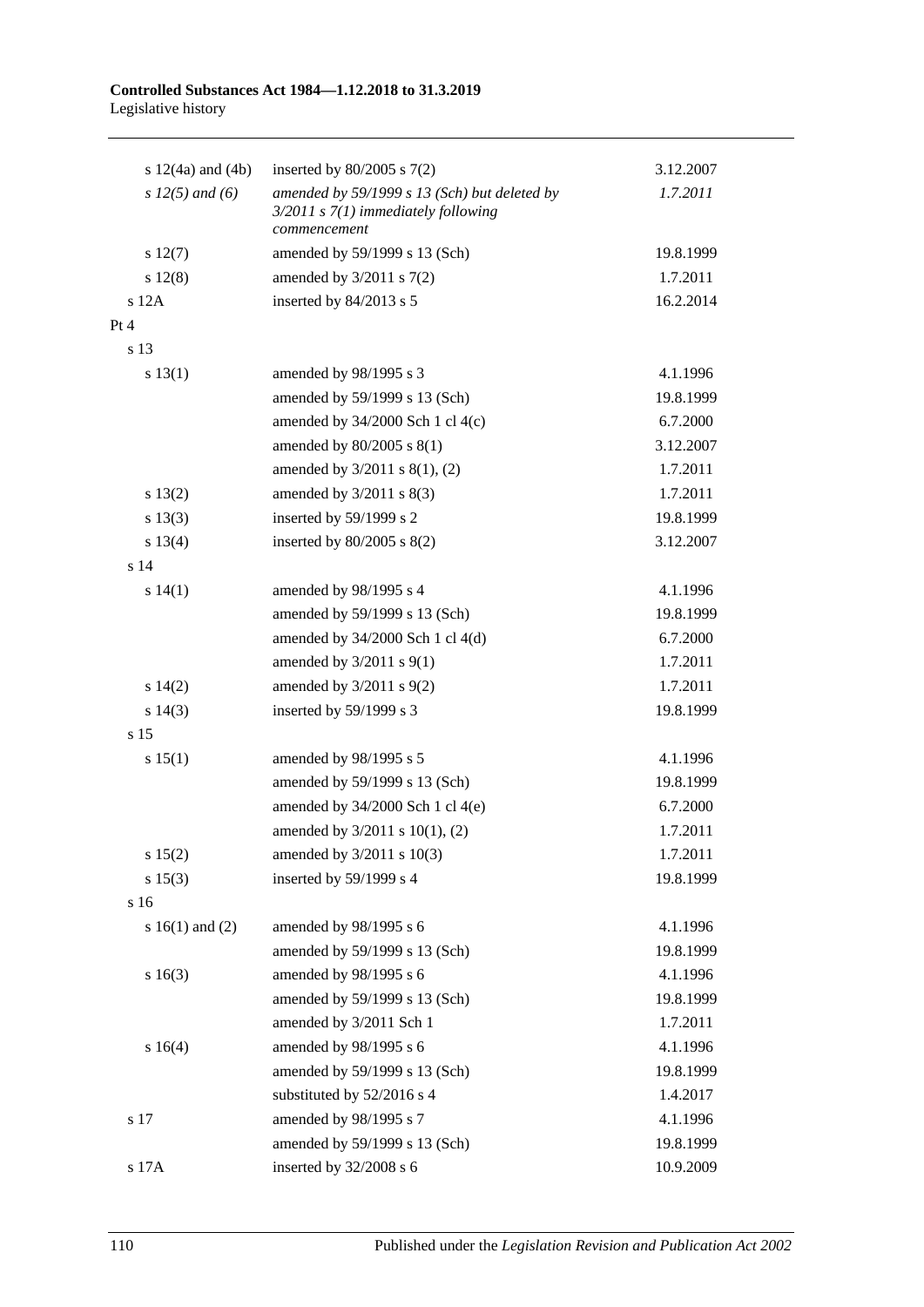| s 17B               | inserted by $32/2008$ s 6                   | 10.9.2009 |
|---------------------|---------------------------------------------|-----------|
| s 17B(5)            | amended by 3/2011 s 11                      | 1.7.2011  |
| s 17C               | inserted by 32/2008 s 6                     | 10.9.2009 |
| $s \ 17C(3)$        | amended by 3/2011 s 12                      | 1.7.2011  |
| s 18                | substituted by 98/1995 s 8                  | 4.1.1996  |
| s 18(1)             | amended by 59/1999 s 13 (Sch)               | 19.8.1999 |
|                     | amended by $34/2000$ Sch 1 cl $4(f)$        | 6.7.2000  |
|                     | substituted by $3/2011$ s $13(1)$           | 1.7.2011  |
| s $18(1a)$ — $(1c)$ | inserted by $3/2011$ s $13(1)$              | 1.7.2011  |
| s 18(1d)            | inserted by $3/2011$ s $13(1)$              | 1.7.2011  |
|                     | amended by 52/2016 s 5                      | 1.4.2017  |
| s 18(1e)            | inserted by $3/2011$ s $13(1)$              | 1.7.2011  |
| s 18(2)             | amended by 59/1999 s 13 (Sch)               | 19.8.1999 |
|                     | substituted by $3/2011$ s $13(1)$           | 1.7.2011  |
| s 18(3)             | amended by 59/1999 s 13 (Sch)               | 19.8.1999 |
|                     | amended by $34/2000$ Sch 1 cl $4(g)$        | 6.7.2000  |
|                     | amended by 80/2005 s 9                      | 3.12.2007 |
| s 18(4)             | inserted by 59/1999 s 5                     | 19.8.1999 |
| s 18(5)             | inserted by $3/2011$ s $13(2)$              | 1.7.2011  |
| s 18A               | inserted by 80/2005 s 10                    | 3.12.2007 |
| s 18A(a1)           | inserted by $3/2011$ s $14(1)$              | 1.7.2011  |
| s 18A(1)            | amended by $3/2011$ s $14(2)$ —(4)          | 1.7.2011  |
| s 18A(2)            | amended by $3/2011$ s $14(5)$               | 1.7.2011  |
| s 18A(3)            | amended by 3/2011 s 14(6)                   | 1.7.2011  |
| s 18A(4)            | amended by 3/2011 s 14(7)                   | 1.7.2011  |
| s 18A(5)            | amended by 3/2011 s 14(8)                   | 1.7.2011  |
| $s$ 18A $(6)$       | amended by 32/2008 s 7(1)                   | 10.9.2009 |
|                     | amended by 3/2011 s 14(9)                   | 1.7.2011  |
| s 18A(8)            | substituted by $32/2008$ s $7(2)$           | 10.9.2009 |
| s 19                |                                             |           |
| s 19(1)             | s 19 amended by 98/1995 s 9                 | 4.1.1996  |
|                     | s 19 amended by 59/1999 s 13 (Sch)          | 19.8.1999 |
|                     | s 19 redesignated as s 19(1) by 35/2007 s 4 | 1.7.2008  |
| s $19(2)$ —(6)      | inserted by 35/2007 s 4                     | 1.7.2008  |
| s 20                |                                             |           |
| $s \ 20(1)$         | amended by 98/1995 s 10                     |           |
|                     | amended by 59/1999 s 13 (Sch)               |           |
|                     | amended by 80/2005 s 11(1), (2)             |           |
|                     | amended by 3/2011 s 15(1)                   | 1.7.2011  |
| $s\,20(2)$          | substituted by $80/2005$ s $11(3)$          |           |
|                     | amended by 3/2011 s 15(1), (2)              | 1.7.2011  |
| s 21                |                                             |           |
| $s \, 21(1)$        | amended by 59/1999 s 13 (Sch)               | 19.8.1999 |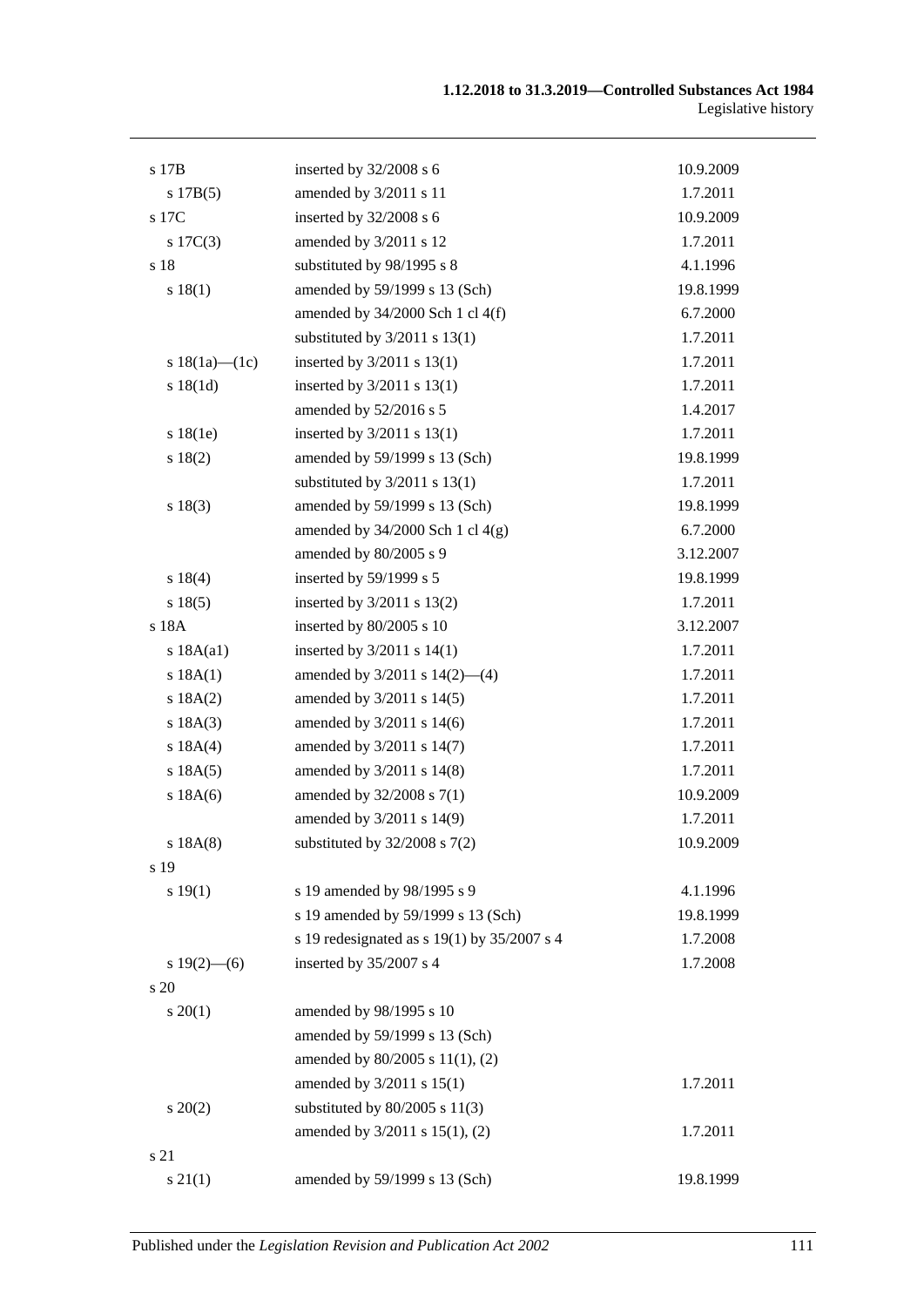|                 | amended by 80/2005 s 12(1), (2)  | 12.1.2006 |
|-----------------|----------------------------------|-----------|
| $s\ 21(2)$      | amended by 98/1995 s 11          | 4.1.1996  |
|                 | amended by 59/1999 s 13 (Sch)    | 19.8.1999 |
| $s \ 21(4)$     | amended by 59/1999 s 13 (Sch)    | 19.8.1999 |
|                 | amended by 3/2011 Sch 1          | 1.7.2011  |
| s 22            |                                  |           |
| $s\,22(1)$      | amended by 98/1995 s 12          | 4.1.1996  |
|                 | amended by 59/1999 s 13 (Sch)    | 19.8.1999 |
|                 | amended by 34/2000 Sch 1 cl 4(h) | 6.7.2000  |
| s 23            |                                  |           |
| $s\,23(1)$      | amended by 98/1995 s 13          | 4.1.1996  |
|                 | amended by 59/1999 s 13 (Sch)    | 19.8.1999 |
|                 | amended by 3/2011 s 16           | 1.7.2011  |
| $s\,23(2)$      | amended by 59/1999 s 13 (Sch)    | 19.8.1999 |
| s <sub>24</sub> | substituted by 98/1995 s 14      | 4.1.1996  |
|                 | amended by 59/1999 s 13 (Sch)    | 19.8.1999 |
|                 | amended by 3/2011 s 17           | 1.7.2011  |
| s 25            | amended by 98/1995 s 15          | 4.1.1996  |
|                 | amended by 59/1999 s 13 (Sch)    | 19.8.1999 |
|                 | amended by 3/2011 s 18           | 1.7.2011  |
| s <sub>26</sub> | amended by 98/1995 s 16          | 4.1.1996  |
|                 | amended by 59/1999 s 13 (Sch)    | 19.8.1999 |
|                 | amended by 3/2011 s 19           | 1.7.2011  |
| s 27            | substituted by 98/1995 s 17      | 4.1.1996  |
|                 | amended by 59/1999 s 13 (Sch)    | 19.8.1999 |
|                 | amended by 3/2011 s 20           | 1.7.2011  |
| s 28            |                                  |           |
| $s\,28(1)$      | amended by 98/1995 s 18          | 4.1.1996  |
|                 | amended by 59/1999 s 13 (Sch)    | 19.8.1999 |
|                 | amended by $3/2011$ s $21(1)$    | 1.7.2011  |
| $s\,28(2)$      | amended by 3/2011 s 21(2)        | 1.7.2011  |
| s 29            | amended by 98/1995 s 19          | 4.1.1996  |
|                 | amended by 59/1999 s 13 (Sch)    | 19.8.1999 |
|                 | amended by 3/2011 s 22           | 1.7.2011  |
| s 30            |                                  |           |
| $s \ 30(1)$     | amended by $98/1995$ s $20(a)$   | 4.1.1996  |
|                 | amended by 59/1999 s 13 (Sch)    | 19.8.1999 |
| $s \ 30(2)$     | amended by 98/1995 s 20(b)       | 4.1.1996  |
|                 | amended by 59/1999 s 13 (Sch)    | 19.8.1999 |
| $s \ 30(2a)$    | inserted by $98/1995$ s $20(c)$  | 4.1.1996  |
|                 | amended by 59/1999 s 13 (Sch)    | 19.8.1999 |
| $s \ 30(3)$     | amended by 59/1999 s 13 (Sch)    | 19.8.1999 |
| Pt 4A           | inserted by 42/2015 s 4          | 16.9.2016 |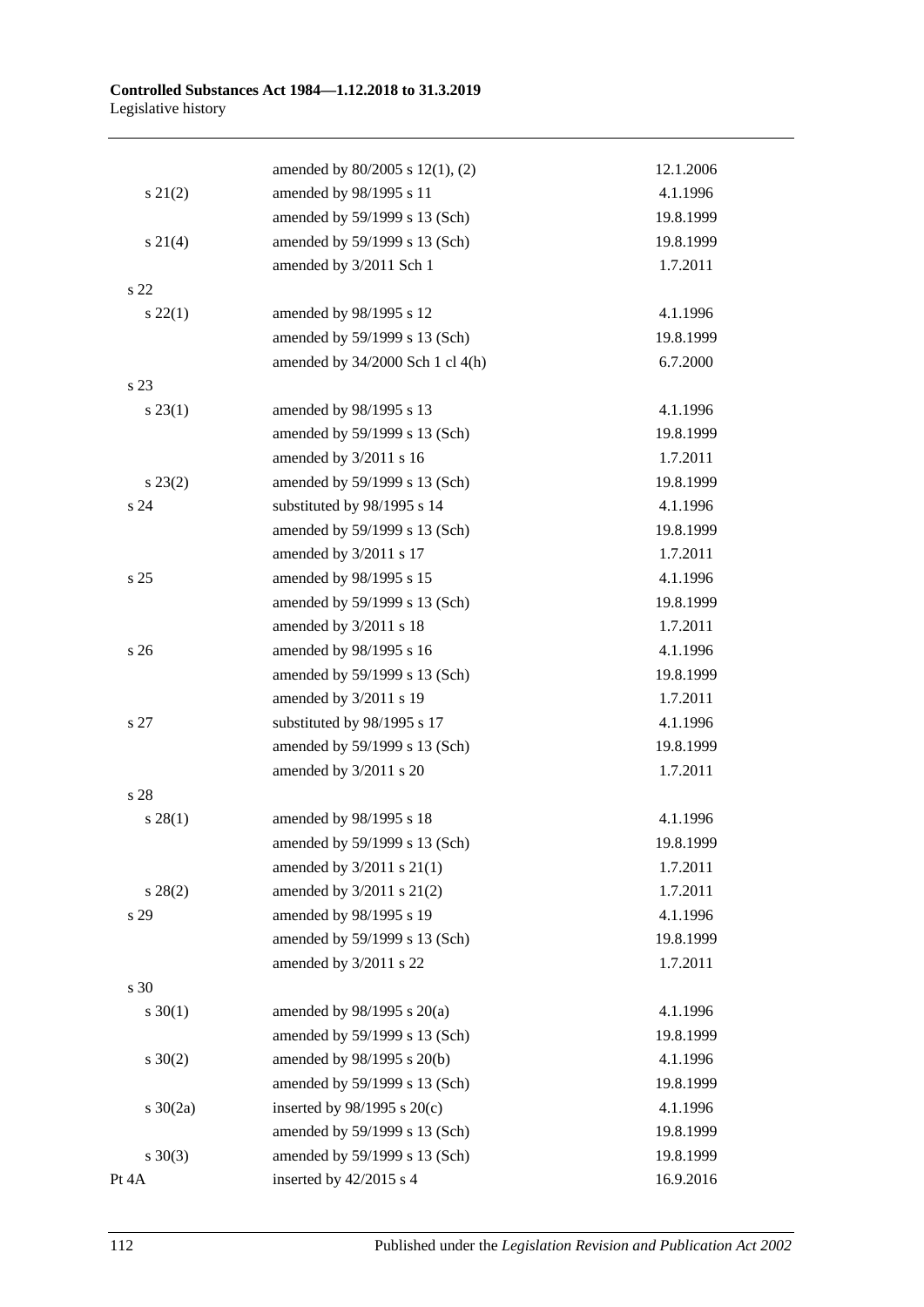| $Pt\,5$                                      |                                            |            |
|----------------------------------------------|--------------------------------------------|------------|
| heading                                      | substituted by 80/2005 s 13                | 3.12.2007  |
| Pt 5 Div 1 before<br>substitution by 80/2005 |                                            |            |
| s <sub>31</sub>                              |                                            |            |
| $s \, 3I(1)$                                 | amended by 59/1999 s 13 (Sch)              | 19.8.1999  |
| $s \, 3I(2)$                                 | amended by $64/1986$ s 4                   | 20.11.1986 |
|                                              | amended by 59/1999 s 13 (Sch)              | 19.8.1999  |
| s3I(3)                                       | amended by 59/1999 s 13 (Sch)              | 19.8.1999  |
|                                              | amended by $34/2000$ Sch 1 cl $4(i)$       | 6.7.2000   |
| $s \, 3I(4)$                                 | amended by 59/1999 s 13 (Sch)              | 19.8.1999  |
| $s \, 3I(5)$                                 | inserted by $59/1999 s 6$                  | 19.8.1999  |
| s <sub>32</sub>                              |                                            |            |
| $s\,32(1)$                                   | amended by 59/1999 s 13 (Sch)              | 19.8.1999  |
| $s\,32(2)$                                   | amended by 59/1999 s 13 (Sch)              | 19.8.1999  |
|                                              | amended by $34/2000$ Sch 1 cl $4(j)$       | 6.7.2000   |
| $s \, 32(3)$ and (4)                         | amended by 59/1999 s 13 (Sch)              | 19.8.1999  |
| $s\,32(5)$                                   | amended by $64/1986 s 5$                   | 20.11.1986 |
|                                              | amended by $29/1990 s 4(a)$                | 26.9.1991  |
|                                              | amended by $69/1991 s 16(a)$ , (b)         | 6.7.1992   |
|                                              | amended by $44/1992 s 3(a), (b)$           | 6.7.1992   |
|                                              | $B(b)(iii)$ deleted by 44/1992 s 3(c)      | 6.7.1992   |
|                                              | amended by 59/1999 s 13 (Sch)              | 19.8.1999  |
| $s\,32(5a)$                                  | inserted by $28/1990 s 2$                  | 26.4.1990  |
| $s\,32(6)$                                   | substituted by $29/1990 s 4(b)$            | 26.9.1991  |
| $s\,32(7)$                                   | inserted by 59/1999 s 7                    | 19.8.1999  |
| s <sub>33</sub>                              |                                            |            |
| $s\,33(1)$                                   | amended by $64/1986 s 6(a)$                | 20.11.1986 |
|                                              | amended by 59/1999 s 13 (Sch)              | 19.8.1999  |
|                                              | amended by $34/2000$ Sch 1 cl $4(k)$       | 6.7.2000   |
| $s\,33(1a)$                                  | inserted by $64/1986$ s $6(b)$             | 20.11.1986 |
|                                              | amended by 59/1999 s 13 (Sch)              | 19.8.1999  |
|                                              | amended by 34/2000 Sch 1 cl 4(l)           | 6.7.2000   |
| $s\,33(2)$                                   | amended by 59/1999 s 13 (Sch)              | 19.8.1999  |
| $s \, 33(3)$                                 | amended by $64/1986 s 6(c)$                | 20.11.1986 |
|                                              | amended by $34/2000$ Sch 1 cl $4(m)$       | 6.7.2000   |
| $s \, 33(4)$                                 | amended by $64/1986 s 6(d)$                | 20.11.1986 |
|                                              | amended by $34/2000$ Sch 1 cl $4(n)$       | 6.7.2000   |
| $s\,33(5)$                                   | amended by $64/1986 s 6(e)$                | 20.11.1986 |
|                                              | amended by $34/2000$ Sch 1 cl $4(o)$ , (p) | 6.7.2000   |
| $s\,33(6)$                                   | amended by 59/1999 s 13 (Sch)              | 19.8.1999  |
| Pt 5 Div 1                                   | substituted by 80/2005 s 14                | 3.12.2007  |
| s 31                                         |                                            |            |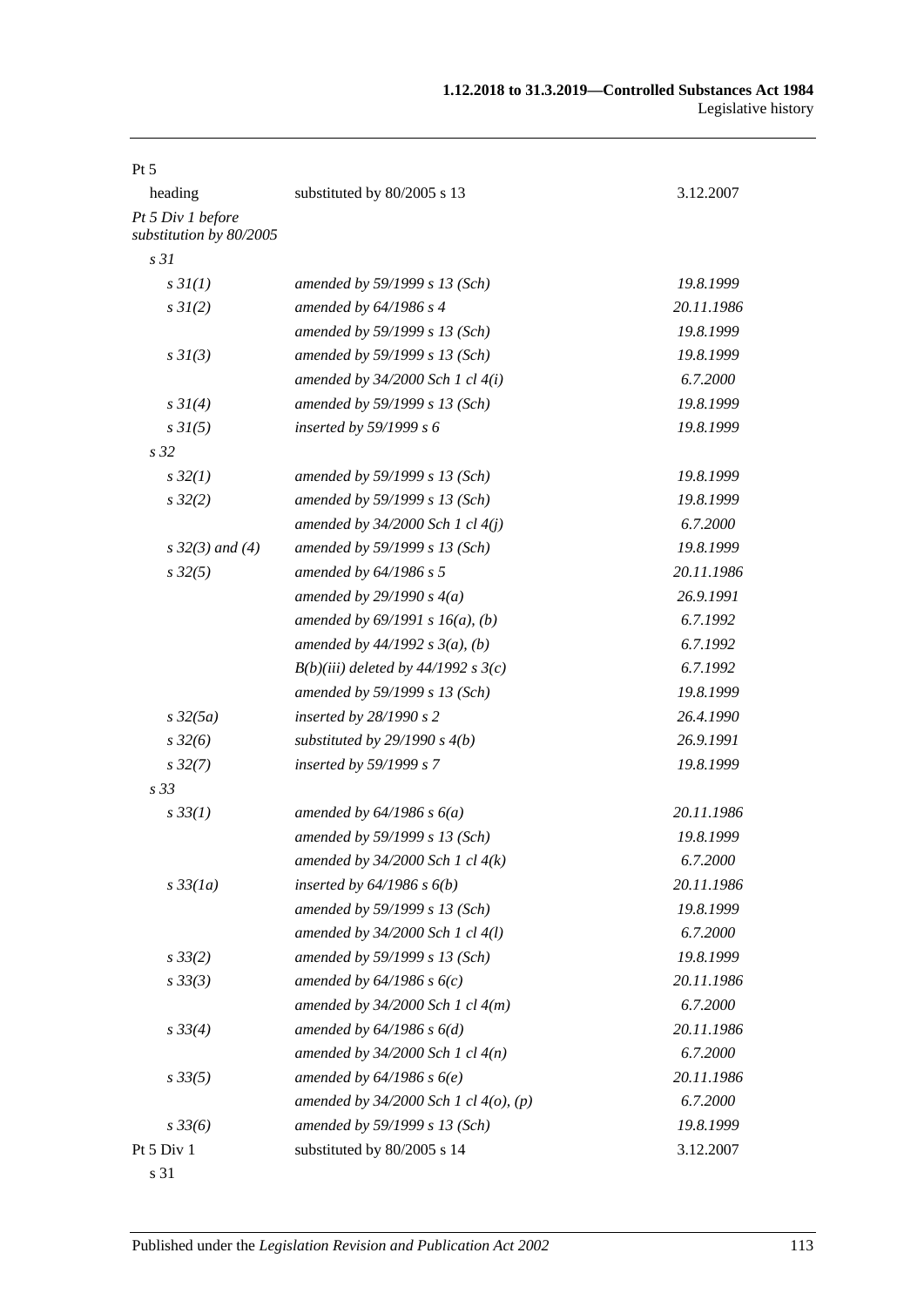#### **Controlled Substances Act 1984—1.12.2018 to 31.3.2019** Legislative history

| $s \, 31(1)$          | amended by 32/2008 s 8(1), (2)                    | 10.9.2009                    |
|-----------------------|---------------------------------------------------|------------------------------|
|                       | amended by 3/2011 s 23                            | 1.7.2011                     |
|                       | amended by 42/2015 s 5                            | 16.9.2016                    |
|                       | amended by 15/2017 Sch 1 cl 2(1)                  | 12.11.2017                   |
| $s \ 31(3)$           | inserted by $32/2008$ s $8(3)$                    | 10.9.2009                    |
| industrial hemp       | inserted by 15/2017 Sch 1 cl 2(2)                 | 12.11.2017                   |
| Pt $5 \mathrm{Div} 2$ | substituted by 80/2005 s 14                       | 3.12.2007                    |
| Pt 5 Div 2 Subdiv 1   |                                                   |                              |
| s 32                  |                                                   |                              |
| $s \, 32(1)$          | amended by $32/2018$ s $5(1)$                     | uncommenced-not incorporated |
| $s \, 32(2)$          | amended by 12/2012 s 18(1)                        | 17.6.2012                    |
|                       | amended by 32/2018 s 5(2)                         | uncommenced-not incorporated |
| $s \frac{32}{2a}$     | inserted by $17/2010$ s $5(1)$                    | 28.11.2010                   |
|                       | amended by 12/2012 s 18(2)                        | 17.6.2012                    |
|                       | amended by 32/2018 s 5(3)                         | uncommenced-not incorporated |
| $s \, 32(3)$          | amended by 12/2012 s 18(3)                        | 17.6.2012                    |
|                       | amended by $32/2018$ s $5(4)$                     | uncommenced-not incorporated |
| $s \, 32(4)$          | amended by 43/2012 s 6                            | 1.7.2013                     |
| $s \, 32(5)$          | amended by 17/2010 s 5(2)                         | 28.11.2010                   |
| $s \frac{32(6)}{2}$   | inserted by $17/2010$ s $5(3)$                    | 28.11.2010                   |
|                       | prescribed licensed amended by 49/2017 Sch 1 cl 1 | uncommenced-not incorporated |
| premises              |                                                   |                              |
|                       | $(a)(v)$ deleted by 49/2017 Sch 1 cl 1            | uncommenced-not incorporated |
| Pt 5 Div 2 Subdiv 2   |                                                   |                              |
| s 33                  |                                                   |                              |
| $s \, 33(1)$          | amended by $32/2018$ s $6(1)$                     | uncommenced-not incorporated |
| $s \, 33(2)$          | amended by 12/2012 s 19(1)                        | 17.6.2012                    |
|                       | amended by 32/2018 s 6(2)                         | uncommenced-not incorporated |
| $s \, 33(3)$          | amended by 12/2012 s 19(2)                        | 17.6.2012                    |
|                       | amended by $32/2018$ s $6(3)$                     | uncommenced-not incorporated |
| $s \, 33(4)$          | substituted by 32/2008 s 9                        | 10.9.2009                    |
| s 33A                 |                                                   |                              |
| s 33A(1)              | substituted by 25/2011 s 4                        | 28.8.2011                    |
|                       | amended by 12/2012 s 20(1)                        | 17.6.2012                    |
|                       | amended by $32/2018$ s $7(1)$                     | uncommenced-not incorporated |
| $s \, 33A(2)$         | substituted by 25/2011 s 4                        | 28.8.2011                    |
|                       | amended by 12/2012 s 20(2)                        | 17.6.2012                    |
|                       | amended by 32/2018 s 7(2)                         | uncommenced-not incorporated |
| $s \, 33A(3)$         | substituted by 25/2011 s 4                        | 28.8.2011                    |
|                       | amended by 12/2012 s 20(3)                        | 17.6.2012                    |
|                       | amended by 32/2018 s 7(3)                         | uncommenced-not incorporated |
| s 33A(4)              | amended by 12/2012 s 20(4)                        | 17.6.2012                    |
|                       | amended by 32/2018 s 7(4)                         | uncommenced-not incorporated |

114 Published under the *Legislation Revision and Publication Act 2002*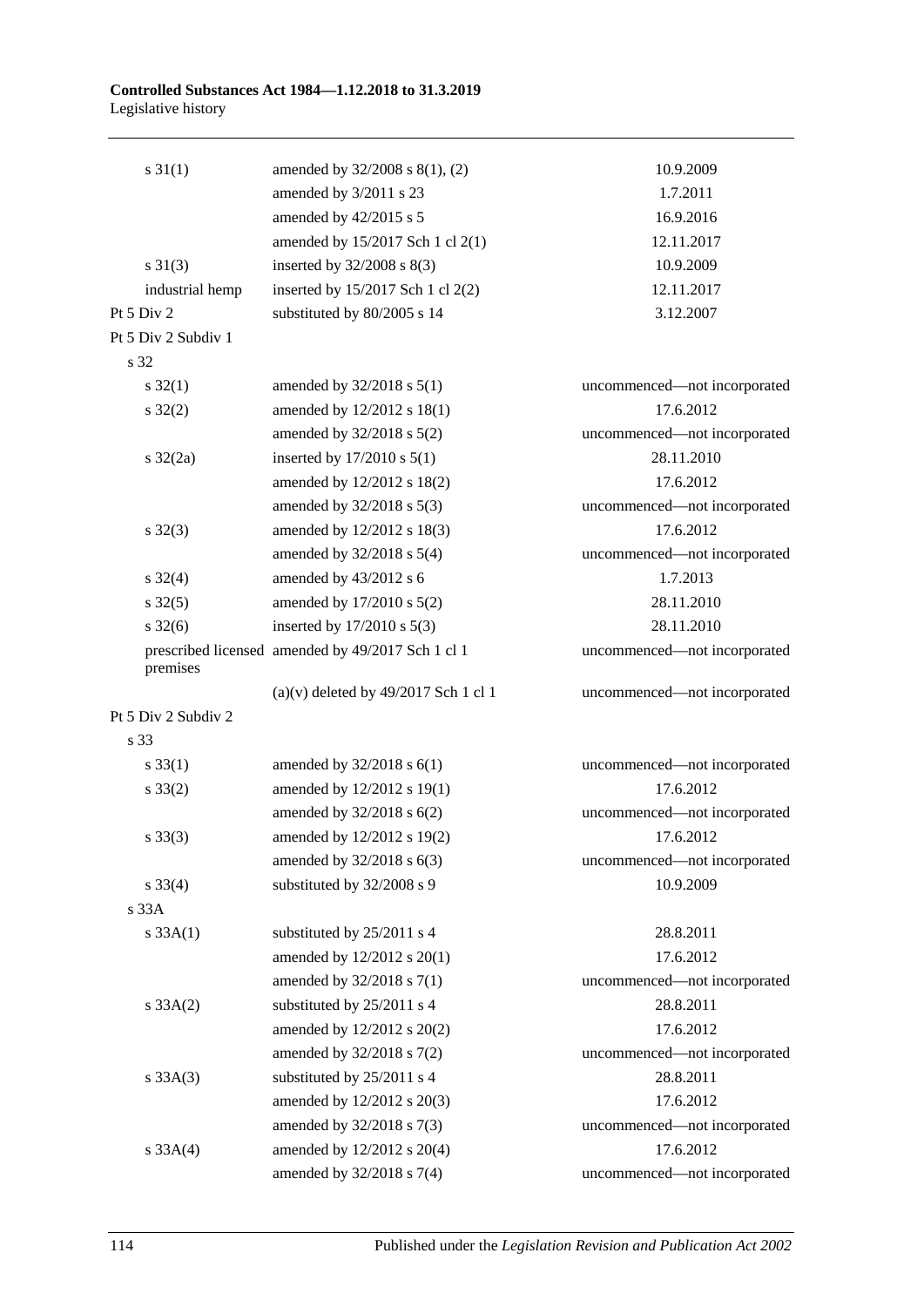| s 33A(5)            | amended by 12/2012 s 20(5)                     | 17.6.2012                    |
|---------------------|------------------------------------------------|------------------------------|
|                     | amended by 32/2018 s 7(5)                      | uncommenced-not incorporated |
| Pt 5 Div 2 Subdiv 3 |                                                |                              |
| s 33B               |                                                |                              |
| $s \, 33B(1)$       | amended by 32/2018 s 8(1)                      | uncommenced-not incorporated |
| $s \, 33B(2)$       | amended by 12/2012 s 21(1)                     | 17.6.2012                    |
|                     | amended by 32/2018 s 8(2)                      | uncommenced-not incorporated |
| $s \, 33B(3)$       | amended by 12/2012 s 21(2)                     | 17.6.2012                    |
|                     | amended by 32/2018 s 8(3)                      | uncommenced-not incorporated |
| $s \, 33B(4)$       | amended by 43/2012 s 7                         | 1.7.2013                     |
| s 33C               |                                                |                              |
| $s \, 33C(1)$       | amended by $32/2018$ s $9(1)$                  | uncommenced-not incorporated |
| $s \, 33C(2)$       | amended by 12/2012 s 22(1)                     | 17.6.2012                    |
|                     | amended by 32/2018 s 9(2)                      | uncommenced-not incorporated |
| $s \, 33C(3)$       | amended by 12/2012 s 22(2)                     | 17.6.2012                    |
|                     | amended by 32/2018 s 9(3)                      | uncommenced-not incorporated |
| $s \, 33C(4)$       | amended by 43/2012 s 8                         | 1.7.2013                     |
| Pt 5 Div 2 Subdiv 4 |                                                |                              |
| heading             | substituted by 25/2011 s 5                     | 28.8.2011                    |
| s 33D               | amended by 11/2008 Sch 1 cl 1                  | 8.6.2008                     |
|                     | amended by 32/2018 s 10                        | uncommenced-not incorporated |
| s 33DA              | inserted by 25/2011 s 6                        | 28.8.2011                    |
| $s$ 33DA $(1)$      | amended by 12/2012 s 23                        | 17.6.2012                    |
|                     | amended by 32/2018 s 11                        | uncommenced-not incorporated |
| Pt 5 Div 3          | inserted by 80/2005 s 14                       | 3.12.2007                    |
| s33GA               | inserted by 11/2008 Sch 1 cl 2                 | 8.6.2008                     |
|                     | amended by 32/2018 s 12                        | uncommenced-not incorporated |
| s 33GB              | inserted by 25/2011 s 7                        | 28.8.2011                    |
| s 33GB(1)           | amended by 12/2012 s 24                        | 17.6.2012                    |
|                     | amended by 32/2018 s 13                        | uncommenced-not incorporated |
| Pt 5 Div 4          | inserted by 80/2005 s 14                       | 3.12.2007                    |
| s 33I               |                                                |                              |
| $s \, 33I(1)$       | amended by 32/2018 s 14(1)                     | uncommenced-not incorporated |
| $s \, 33I(2)$       | amended by 32/2018 s 14(2)                     | uncommenced-not incorporated |
| s <sub>33J</sub>    |                                                |                              |
| s $33J(1)$          | s 33J redesignated as s 33J(1) by 32/2008 s 10 | 10.9.2009                    |
|                     | amended by 32/2018 s 15(1)                     | uncommenced-not incorporated |
| s $33J(2)$          | inserted by 32/2008 s 10                       | 10.9.2009                    |
|                     | amended by 32/2018 s 15(2)                     | uncommenced-not incorporated |
| s 33K               |                                                |                              |
| s $33K(1)$          | amended by 32/2008 s 11(1)                     | 10.9.2009                    |
|                     | amended by 32/2018 s 16(1)                     | uncommenced-not incorporated |
| $s \, 33K(2)$       | amended by 32/2008 s 11(2)                     | 10.9.2009                    |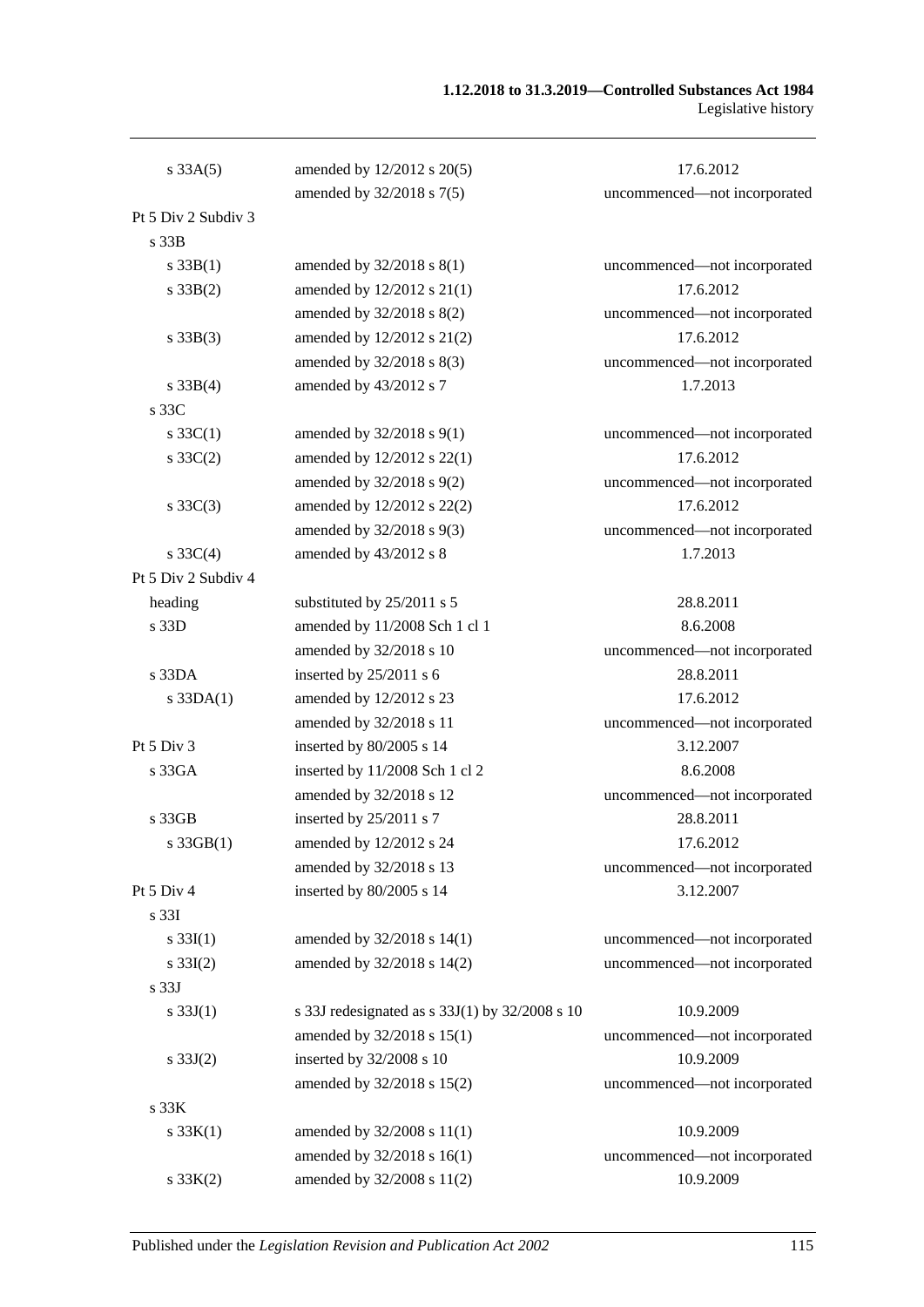|                     | amended by 32/2018 s 16(2)    | uncommenced-not incorporated |
|---------------------|-------------------------------|------------------------------|
| $s \, 33K(3)$       | inserted by 32/2008 s 11(3)   | 10.9.2009                    |
| $s$ 33L             |                               |                              |
| $s \, 33L(1)$       | amended by 84/2013 s 6        | 16.2.2014                    |
| $s \, 33L(2)$       | amended by 32/2018 s 17       | uncommenced-not incorporated |
| $s$ 33LA            | inserted by 50/2007 s 4       | 19.10.2008                   |
|                     | substituted by 25/2011 s 8    | 28.8.2011                    |
|                     | amended by 32/2018 s 18       | uncommenced-not incorporated |
| s 33LAB             | inserted by 25/2011 s 9       | 28.8.2011                    |
| $s$ 33LAB $(1)$     | amended by 32/2018 s 19       | uncommenced-not incorporated |
| $s$ 33LB            | inserted by 32/2008 s 12      | 10.9.2009                    |
| $s$ 33LB $(1)$      | substituted by 25/2011 s 10   | 28.8.2011                    |
|                     | amended by 32/2018 s 20(1)    | uncommenced-not incorporated |
| $s$ 33LB $(2)$      | substituted by 25/2011 s 10   | 28.8.2011                    |
|                     | amended by 32/2018 s 20(2)    | uncommenced-not incorporated |
| $s$ 33LB(3) and (4) | deleted by 25/2011 s 10       | 28.8.2011                    |
| Pt 5 Div 4A         | inserted by 84/2013 s 7       | 16.2.2014                    |
| $s$ 33LD            | amended by 32/2018 s 21       | uncommenced-not incorporated |
| s 33LE              |                               |                              |
| $s$ 33LE(1)         | amended by 32/2018 s 22       | uncommenced-not incorporated |
| $s$ 33 $LF$         |                               |                              |
| $s$ 33LF(3)         | amended by 32/2018 s 23       | uncommenced-not incorporated |
| Pt 5 Div 5          | inserted by 80/2005 s 14      | 3.12.2007                    |
| s 330               |                               |                              |
| $s \, 33O(2)$       | amended by 3/2011 Sch 1       | 1.7.2011                     |
| s 330A              | inserted by 32/2008 s 13      | 10.9.2009                    |
| s 33S               | amended by 84/2013 s 8        | 16.2.2014                    |
| s 33T               | inserted by 84/2013 s 9       | 16.2.2014                    |
| Pt 5 Div 6          |                               |                              |
| heading             | inserted by 80/2005 s 14      | 3.12.2007                    |
| s 34                | substituted by 64/1986 s 7    | 29.3.1990                    |
|                     | amended by 59/1999 s 13 (Sch) | 19.8.1999                    |
|                     | substituted by 87/2000 s 4    | 1.10.2001                    |
|                     | substituted by 38/2015 s 4    | 29.2.2016                    |
| $s \, 34(1)$        | amended by 32/2018 s 24       | uncommenced-not incorporated |
| s 35                | amended by 59/1999 s 13 (Sch) | 19.8.1999                    |
|                     | substituted by 87/2000 s 4    | 1.10.2001                    |
| s 36                | amended by 59/1999 s 13 (Sch) | 19.8.1999                    |
|                     | substituted by 87/2000 s 4    | 1.10.2001                    |
| $s \; 36(1)$        | amended by 3/2011 Sch 1       | 1.7.2011                     |
| ss 37-39            | amended by 59/1999 s 13 (Sch) | 19.8.1999                    |
|                     | substituted by 87/2000 s 4    | 1.10.2001                    |
| s 40                | substituted by 87/2000 s 4    | 1.10.2001                    |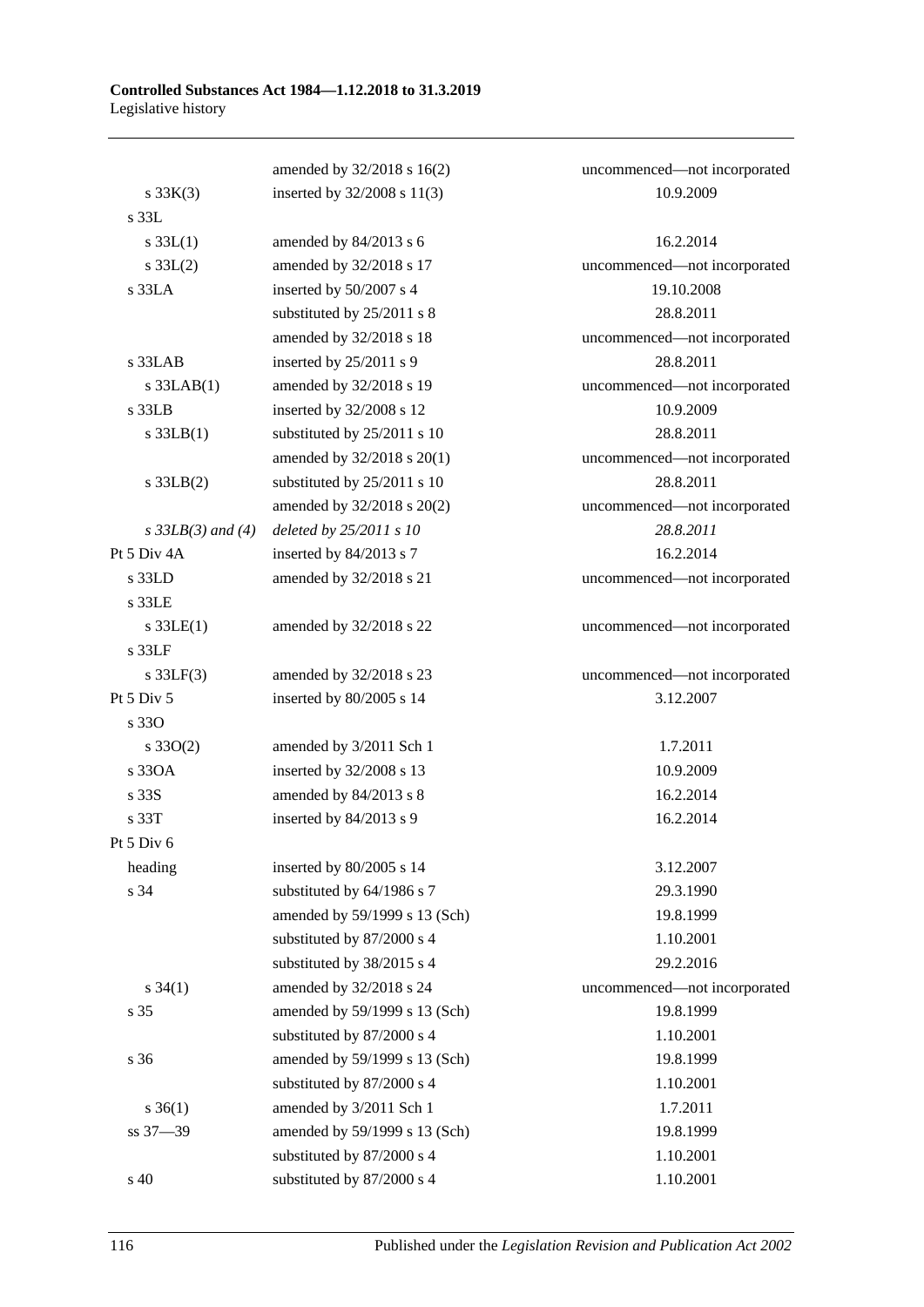| s 40A                                   | inserted by 87/2000 s 4                                                  | 1.10.2001                    |
|-----------------------------------------|--------------------------------------------------------------------------|------------------------------|
| $s$ 40 $B$                              | inserted by $87/2000 s 4$                                                | 1.10.2001                    |
|                                         | deleted by $48/2004$ s 4                                                 | 30.9.2004                    |
| Pt 6                                    | heading substituted by 59/1999 s 8                                       | 19.8.1999                    |
| Div 1 heading                           | deleted by 59/1999 s 9                                                   | 19.8.1999                    |
| $ss$ 41 and 42                          | amended by 59/1999 s 13 (Sch)                                            | 19.8.1999                    |
|                                         | deleted by 80/2005 s 15                                                  | 3.12.2007                    |
| 19/2005                                 | s 43 before deletion by substituted by 17/1986 s 13 (Sch)                | 1.3.1987                     |
| $s\,43(1)$ and (2)                      | deleted by $69/1991 s 16(c)$                                             | 6.7.1992                     |
| $s\,43(3)$                              | amended by 59/1999 s 13 (Sch)                                            | 19.8.1999                    |
| $s\,43$                                 | deleted by 19/2005 Sch 1 cl 2                                            | 2.4.2006                     |
| s 43                                    | inserted by $12/2012$ s 25                                               | 17.6.2012                    |
| s 44                                    |                                                                          |                              |
| $s\,44(1)$                              | s 44 amended by 29/1990 s 5                                              | 26.9.1991                    |
|                                         | s 44 amended by 59/1999 s 13 (Sch)                                       | 19.8.1999                    |
|                                         | s 44 amended by 87/2000 s 5                                              | 1.10.2001                    |
|                                         | s 44 amended by 19/2005 Sch 1 cl 3                                       | 2.4.2006                     |
|                                         | s 44 amended by 80/2005 s 16(1)–(3)                                      | 3.12.2007                    |
|                                         | s 44(db) deleted by 80/2005 s 16(3)                                      | 3.12.2007                    |
|                                         | s 44 amended and redesignated as s 44(1) by<br>$32/2008$ s $14(1)$ , (2) | 10.9.2009                    |
|                                         | amended by 3/2011 Sch 1                                                  | 1.7.2011                     |
|                                         | amended by 32/2018 s 25                                                  | uncommenced-not incorporated |
| $s\ 44(2)$ and (3)                      | inserted by $32/2008$ s $14(2)$                                          | 10.9.2009                    |
| $s\,45$                                 | amended by 59/1999 s 13 (Sch)                                            | 19.8.1999                    |
|                                         | amended by 3/2011 Sch 1                                                  | 1.7.2011                     |
|                                         | deleted by 36/2011 s 10                                                  | 1.1.2012                     |
| $s$ 45 $A$                              | inserted by 64/1986 s 8                                                  | 30.4.1987                    |
| s 45A(1)                                | amended by 49/1991 Sch 2                                                 | 6.7.1992                     |
|                                         | amended by 59/1999 s 13 (Sch)                                            | 19.8.1999                    |
|                                         | amended by 3/2011 Sch 1                                                  | 1.7.2011                     |
| $s\,45A(2)$                             | amended by 34/1996 s 4 (Sch cl 12)                                       | 3.2.1997                     |
|                                         | amended by 59/1999 s 13 (Sch)                                            | 19.8.1999                    |
| $s\,45A(3)$                             | substituted by 34/1996 s 4 (Sch cl 12)                                   | 3.2.1997                     |
| $s\,45A(4)$ - (6)                       | deleted by 34/1996 s 4 (Sch cl 12)                                       | 3.2.1997                     |
| $s\,45A(8)$                             | amended by 29/1990 s 6                                                   | 26.9.1991                    |
| artificially<br>enhanced<br>cultivation | inserted by $47/2002 s 3(a)$                                             | 1.2.2003                     |
|                                         | deleted by 32/2008 s 15                                                  | 10.9.2009                    |
| child                                   | deleted by 80/2005 s 17                                                  | 3.12.2007                    |
| simple cannabis<br>offence              | amended by 59/1999 s 13 (Sch)                                            | 19.8.1999                    |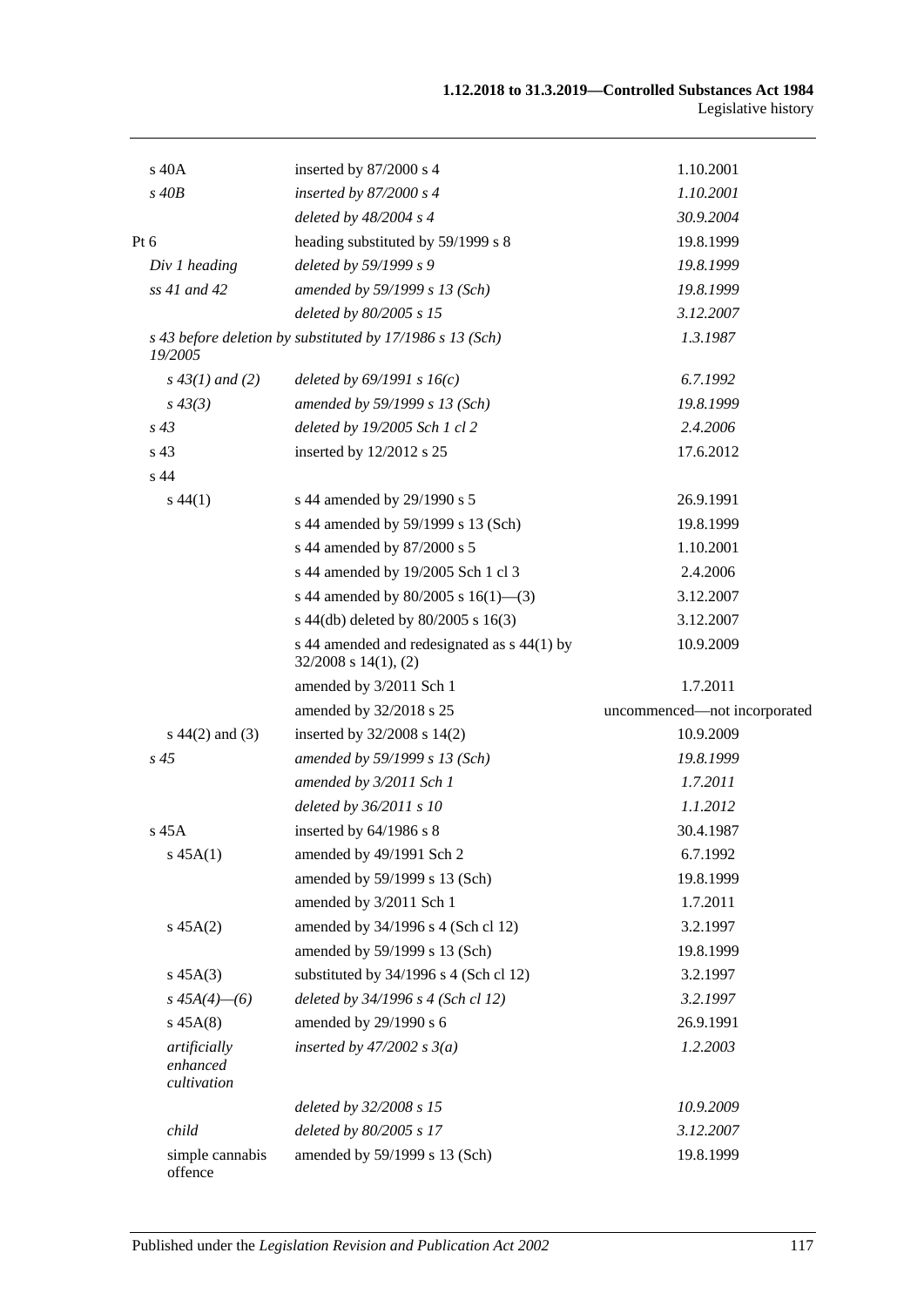|                   | amended by $47/2002$ s 3(b)          | 1.2.2003   |
|-------------------|--------------------------------------|------------|
|                   | substituted by 80/2005 s 17          | 3.12.2007  |
| Pt 6 Div 2        | amended by 17/1986 s 13 (Sch)        | 1.3.1987   |
|                   | deleted by 59/1999 s 10              | 19.8.1999  |
| Pt 7              | heading substituted by 59/1999 s 11  | 19.8.1999  |
| s 49              | inserted by $42/2015$ s 6            | 16.9.2016  |
| s 50              |                                      |            |
| s 50(1)           | amended by 32/2008 s 16              | 10.9.2009  |
|                   | amended by 3/2011 Sch 1              | 1.7.2011   |
| s 50(2)           | amended by 59/1999 s 13 (Sch)        | 19.8.1999  |
|                   | amended by 3/2011 s 24               | 1.7.2011   |
| $s\ 50(3)$        | amended by 59/1999 s 13 (Sch)        | 19.8.1999  |
|                   | amended by 3/2011 Sch 1              | 1.7.2011   |
| s <sub>51</sub>   |                                      |            |
| s 51(1)           | amended by $43/1986$ s $5(c)$        | 16.10.1986 |
|                   | amended by 59/1999 s 13 (Sch)        | 19.8.1999  |
|                   | amended by 32/2008 s 17              | 10.9.2009  |
| s 51(2)           | amended by $43/1986$ s $5(d)$        | 16.10.1986 |
|                   | amended by 59/1999 s 13 (Sch)        | 19.8.1999  |
| s 52              |                                      |            |
| s 52(1)           | amended by 3/2011 Sch 1              | 1.7.2011   |
| s 52(2)           | amended by 17/1986 s 13 (Sch)        | 1.3.1987   |
|                   | amended by 59/1999 s 13 (Sch)        | 19.8.1999  |
|                   | amended by $80/2005$ s $18(1)$ —(3)  | 12.1.2006  |
|                   | amended by 3/2011 Sch 1              | 1.7.2011   |
| $s\,52(3)$        | amended by 3/2011 Sch 1              | 1.7.2011   |
| s 52(4)           | amended by 59/1999 s 13 (Sch)        | 19.8.1999  |
|                   | amended by 80/2005 s 18(4)           | 12.1.2006  |
|                   | amended by 3/2011 s 25(1)-(3), Sch 1 | 1.7.2011   |
| s 52(5)           | amended by 59/1999 s 13 (Sch)        | 19.8.1999  |
|                   | amended by 3/2011 s 25(4), Sch 1     | 1.7.2011   |
| $s\,52(6)$        | amended by 59/1999 s 13 (Sch)        | 19.8.1999  |
|                   | amended by 33/2008 s 5(1), (2)       | 23.10.2008 |
|                   | amended by 3/2011 Sch 1              | 1.7.2011   |
| $s 52(7)$ and (8) | amended by 59/1999 s 13 (Sch)        | 19.8.1999  |
|                   | deleted by $33/2008 s 5(3)$          | 23.10.2008 |
| s 52(9)           | amended by 59/1999 s 13 (Sch)        | 19.8.1999  |
|                   | amended by 33/2008 s 5(4), (5)       | 23.10.2008 |
|                   | amended by 3/2011 Sch 1              | 1.7.2011   |
| $s\,52(10)$       | amended by 59/1999 s 13 (Sch)        | 19.8.1999  |
|                   | amended by 33/2008 s 5(6)            | 23.10.2008 |
|                   | amended by 3/2011 Sch 1              | 1.7.2011   |
| s 52(11)          | amended by 59/1999 s 13 (Sch)        | 19.8.1999  |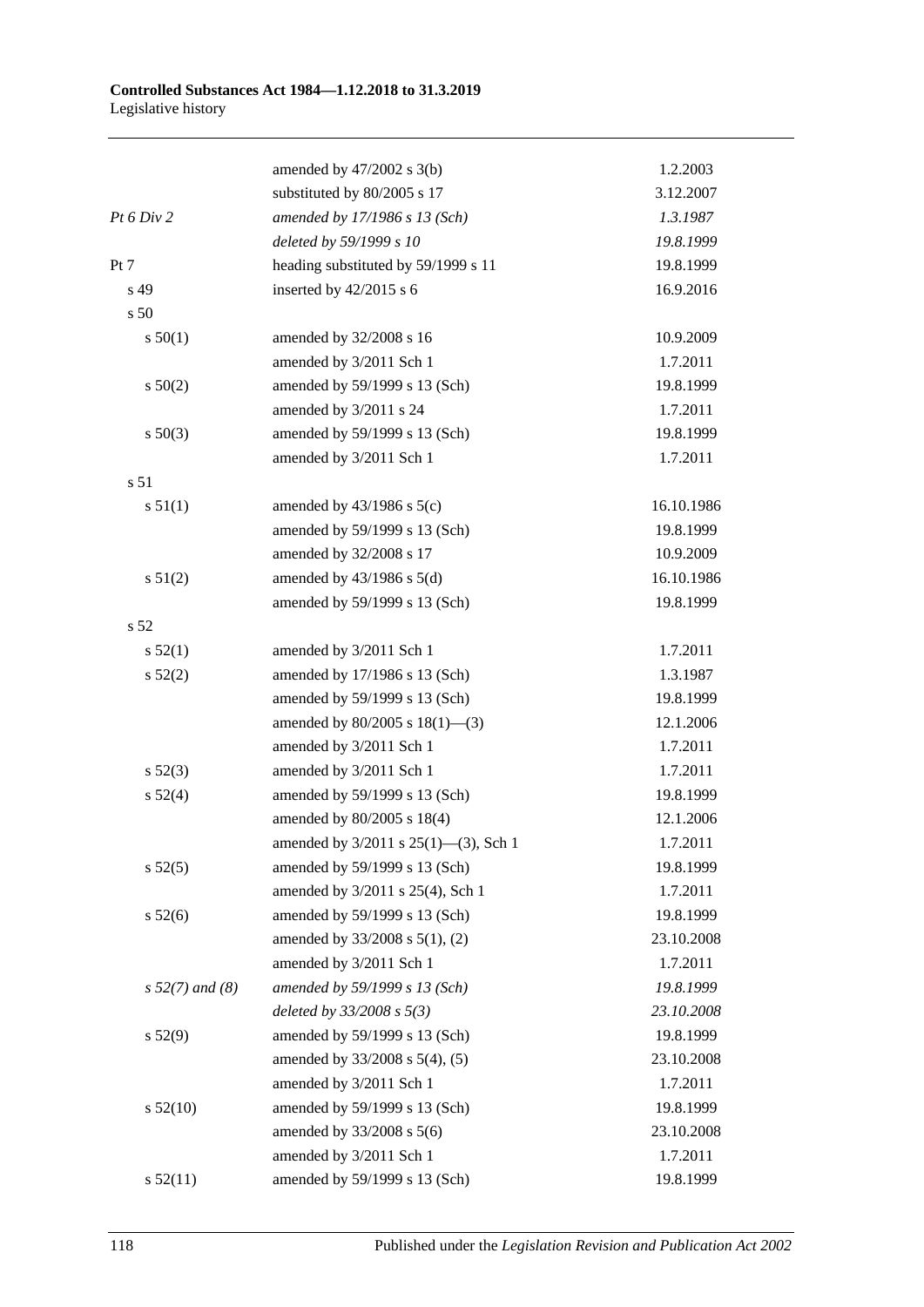|                               | substituted by $80/2005$ s $18(5)$                                         | 12.1.2006  |
|-------------------------------|----------------------------------------------------------------------------|------------|
|                               | substituted by $33/2008$ s $5(7)$                                          | 23.10.2008 |
|                               | amended by 3/2011 Sch 1                                                    | 1.7.2011   |
| $s\,52(12)$                   | amended by 98/1995 s 21                                                    | 4.1.1996   |
|                               | amended by 59/1999 s 13 (Sch)                                              | 19.8.1999  |
|                               | deleted by 33/2008 s 5(7)                                                  | 23.10.2008 |
| s $52A$ -see s $52E$          |                                                                            |            |
| $s$ 52A                       | inserted by 33/2008 s 6                                                    | 23.10.2008 |
| s $52A(1)$ , (6) and<br>(7)   | amended by 3/2011 Sch 1                                                    | 1.7.2011   |
| $s$ 52B                       | inserted by 33/2008 s 6                                                    | 23.10.2008 |
| s $52B(4)$ — $(7)$ and<br>(9) | amended by 3/2011 Sch 1                                                    | 1.7.2011   |
| s 52C                         | inserted by 33/2008 s 6                                                    | 23.10.2008 |
| $s$ 52D                       | inserted by 33/2008 s 6                                                    | 23.10.2008 |
| s 52D(1)                      | amended by 3/2011 Sch 1                                                    | 1.7.2011   |
| s 52E                         | s 52A inserted by 27/1994 s 3                                              | 13.10.1994 |
|                               | s 52A substituted by 59/1999 s 12                                          | 19.8.1999  |
|                               | s 52A redesignated as s 52E by 33/2008 s 7                                 | 23.10.2008 |
| s 52E(2)                      | amended by 80/2005 s 19(1)                                                 | 3.12.2007  |
| $s$ 52E(6a)                   | inserted by 80/2005 s 19(2)                                                | 12.1.2006  |
|                               | amended by 3/2011 Sch 1                                                    | 1.7.2011   |
| $s$ 52E(7)                    | amended by 80/2005 s 19(3)                                                 | 3.12.2007  |
| $s$ 52E(10)                   | amended by 80/2005 s 19(4)                                                 | 3.12.2007  |
| $s$ 52E(12)                   | substituted by 19/2005 Sch 1 cl 4                                          | 2.4.2006   |
| $s$ 52E(13)                   |                                                                            |            |
| prescribed period             | the prescribed period amended to read prescribed<br>period by 3/2011 Sch 1 | 1.7.2011   |
| s 53                          |                                                                            |            |
| s 53(1)                       | amended by $43/1986$ s $5(e)$                                              | 16.10.1986 |
|                               | amended by 59/1999 s 13 (Sch)                                              | 19.8.1999  |
| s 53(1a)                      | inserted by $17/2010$ s $6(1)$                                             | 28.11.2010 |
| s 53(2)                       | amended by $43/1986$ s $5(f)$                                              | 16.10.1986 |
|                               | amended by 27/1994 s 4                                                     | 13.10.1994 |
|                               | amended by 80/2005 s 20                                                    | 3.12.2007  |
|                               | amended by 3/2011 s 26                                                     | 1.7.2011   |
| s 53(3)                       | amended by 3/2011 Sch 1                                                    | 1.7.2011   |
| s 53(4)                       | amended by $43/1986$ s $5(g)$                                              | 16.10.1986 |
|                               | amended by 59/1999 s 13 (Sch)                                              | 19.8.1999  |
|                               | amended by $34/2000$ Sch 1 cl $4(r)$                                       | 6.7.2000   |
|                               | amended by 17/2010 s 6(2)                                                  | 28.11.2010 |
|                               | amended by 3/2011 Sch 1                                                    | 1.7.2011   |

*s 54 before deletion by 84/2009*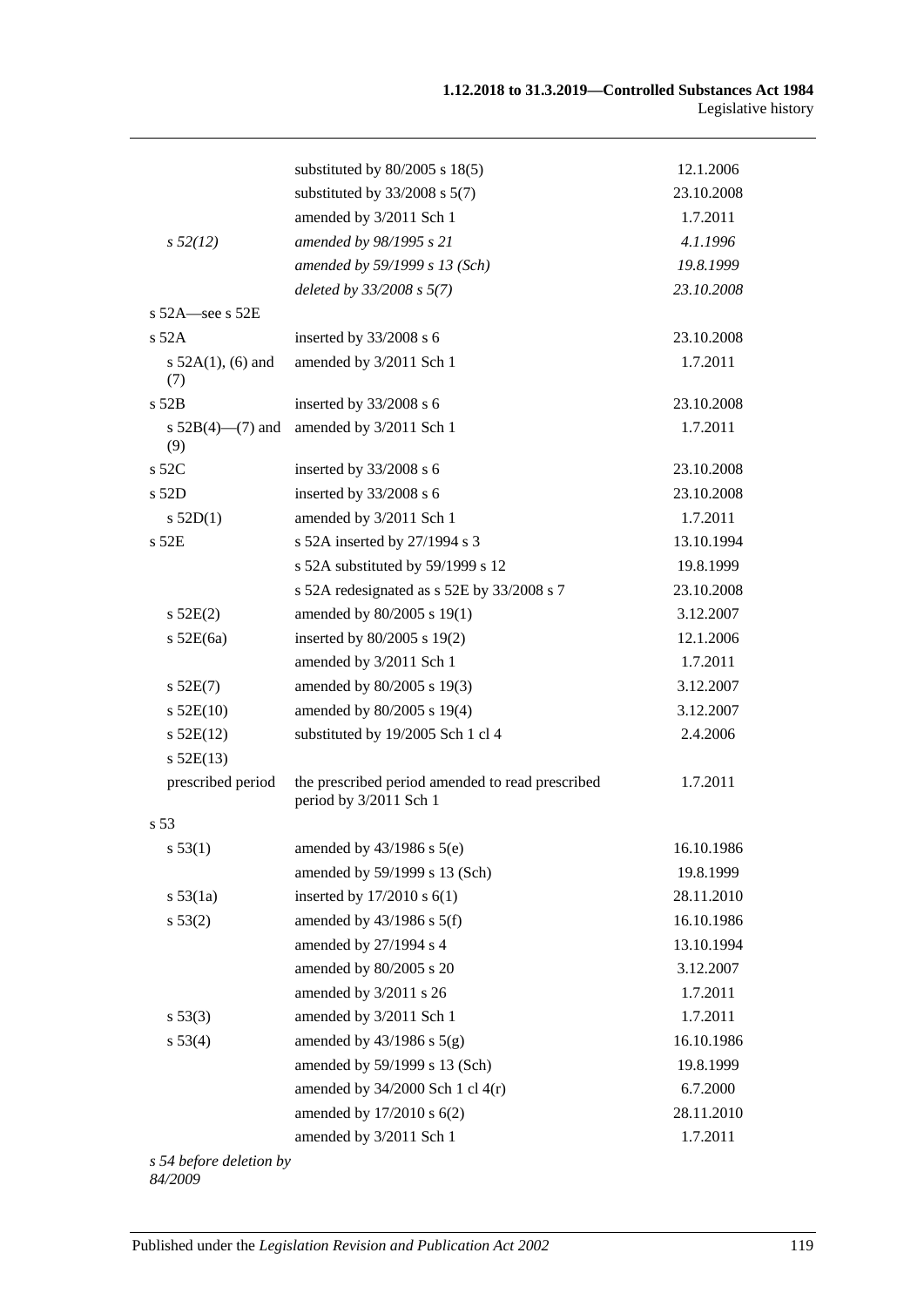#### **Controlled Substances Act 1984—1.12.2018 to 31.3.2019** Legislative history

| s 54(1)         | amended by $43/1986$ s $5(h)$ , (i)        | 16.10.1986 |
|-----------------|--------------------------------------------|------------|
|                 | (d) deleted by $43/1986$ s $5(i)$          | 16.10.1986 |
|                 | amended by 59/1999 s 13 (Sch)              | 19.8.1999  |
| $s\,54(2)$      | amended by 59/1999 s 13 (Sch)              | 19.8.1999  |
| s <sub>54</sub> | deleted by 84/2009 s 69                    | 1.2.2010   |
| Pt 8            |                                            |            |
| s <sub>55</sub> |                                            |            |
| s 55(1)         | amended by $34/2000$ Sch 1 cl $4(s)$       | 6.7.2000   |
| s 55(2)         | amended by $34/2000$ Sch 1 cl 4(t)         | 6.7.2000   |
| s 55(2a)        | inserted by $64/1986$ s $9(a)$             | 20.11.1986 |
|                 | amended by 98/1995 s 22                    | 4.1.1996   |
|                 | amended by 59/1999 s 13 (Sch)              | 19.8.1999  |
|                 | amended by 3/2011 Sch 1                    | 1.7.2011   |
| s 55(2b)        | inserted by $3/2011$ s $27(1)$             | 9.6.2011   |
| s 55(3)         | amended by 59/1999 s 13 (Sch)              | 19.8.1999  |
|                 | amended by 34/2000 Sch 1 cl 4(u)           | 6.7.2000   |
|                 | amended by 3/2011 s 27(2), Sch 1           | 9.6.2011   |
| s 55(3)         | amended by 3/2011 Sch 1                    | 1.7.2011   |
| s 55(4)         | substituted by $64/1986$ s $9(b)$          | 20.11.1986 |
|                 | amended by 59/1999 s 13 (Sch)              | 19.8.1999  |
|                 | amended by $34/2000$ Sch 1 cl $4(v)$ , (w) | 6.7.2000   |
|                 | amended by $80/2005$ s $21(1)$             | 12.1.2006  |
| $s 55(5)$ (7)   | inserted by $64/1986$ s $9(b)$             | 20.11.1986 |
|                 | substituted by $80/2005$ s $21(2)$         | 12.1.2006  |
| s 55(8)         | inserted by $80/2005$ s $21(2)$            | 12.1.2006  |
| s 55(9)         | inserted by $42/2015$ s 7                  | 16.9.2016  |
| s 56            |                                            |            |
| s 56(1)         | amended by 64/1986 s 10                    | 20.11.1986 |
|                 | amended by $59/1999$ s 13 (Sch)            | 19.8.1999  |
|                 | amended by $34/2000$ Sch 1 cl $4(x)$       | 6.7.2000   |
|                 | substituted by 80/2005 s 22                | 3.12.2007  |
|                 | amended by 32/2008 s 18                    | 10.9.2009  |
|                 | amended by 3/2011 s 28                     | 1.7.2011   |
|                 | amended by 84/2013 s 10                    | 16.2.2014  |
| s 56(2)         | amended by 59/1999 s 13 (Sch)              | 19.8.1999  |
| s 57            |                                            |            |
| s 57(1)         | substituted by $64/1986$ s $11(a)$         | 20.11.1986 |
|                 | amended by $34/2000$ Sch 1 cl $4(y)$       | 6.7.2000   |
|                 | amended by 3/2011 Sch 1                    | 1.7.2011   |
|                 | amended by 52/2016 s 6                     | 1.4.2017   |
| s 57(2)         | substituted by $64/1986$ s $11(a)$         | 20.11.1986 |
|                 | amended by $34/2000$ Sch 1 cl $4(z)$       | 6.7.2000   |
| s 57(3)         | amended by 64/1986 s 11(b)                 | 20.11.1986 |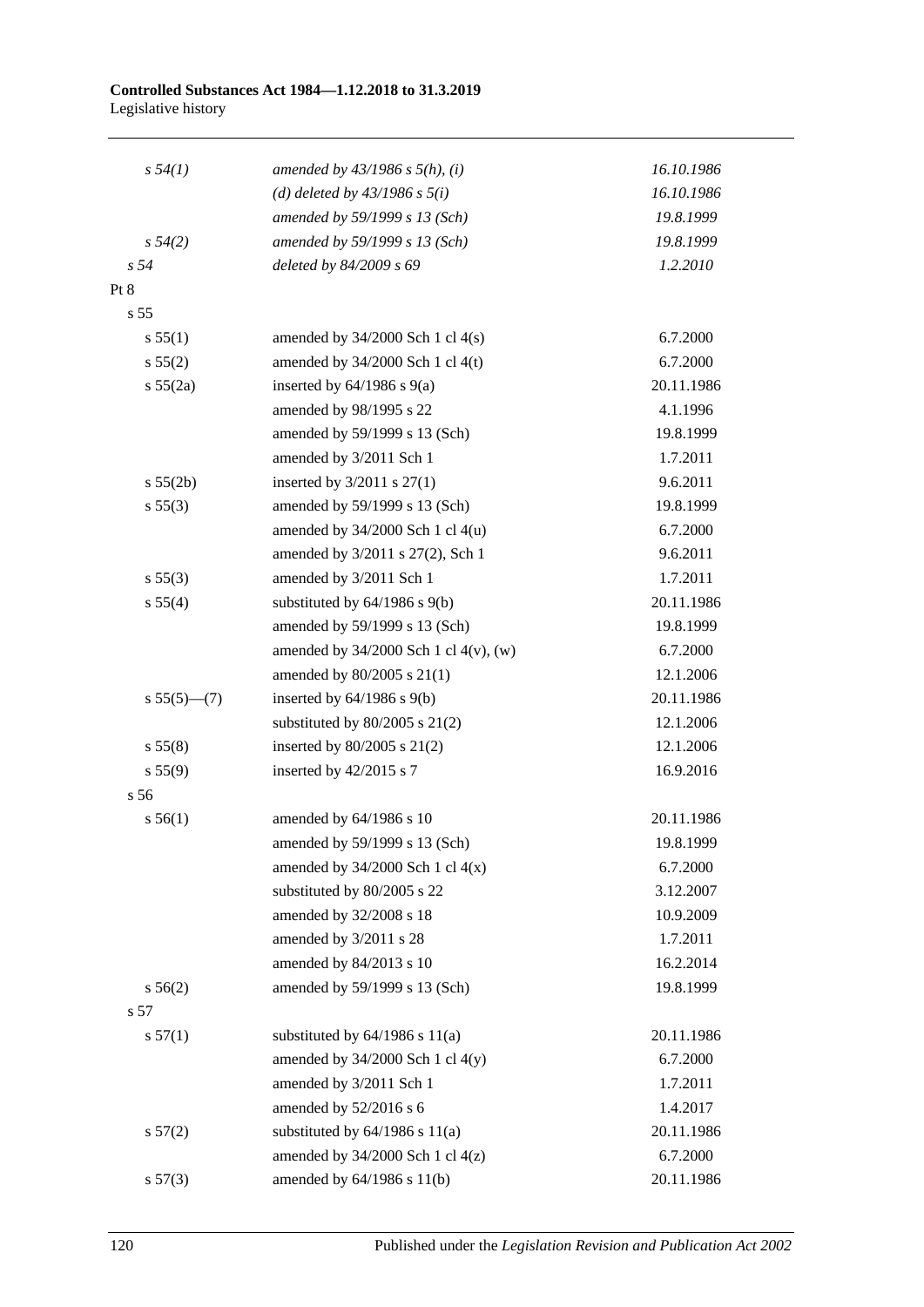|                 | amended by 59/1999 s 13 (Sch)                  | 19.8.1999  |
|-----------------|------------------------------------------------|------------|
|                 | amended by 34/2000 Sch 1 cl 4(za)              | 6.7.2000   |
|                 | amended by 3/2011 Sch 1                        | 1.7.2011   |
| s 57(4)         | amended by 98/1995 s 23                        | 4.1.1996   |
|                 | amended by 59/1999 s 13 (Sch)                  | 19.8.1999  |
| s 57(5)         | amended by $64/1986$ s $11(c)$                 | 20.11.1986 |
|                 | substituted by 80/2005 s 23                    | 12.1.2006  |
| s 57(6)         | amended by 59/1999 s 13 (Sch)                  | 19.8.1999  |
|                 | amended by 34/2000 Sch 1 cl (zb)               | 6.7.2000   |
|                 | substituted by 80/2005 s 23                    | 12.1.2006  |
| s 57(7)         | substituted by 80/2005 s 23                    | 12.1.2006  |
| s 57(8)         | inserted by 80/2005 s 23                       | 12.1.2006  |
| $s$ 57 $A$      | inserted by 80/2005 s 24                       | 12.1.2006  |
| s 57A(2)        | amended by 3/2011 s 29(1), (2)                 | 1.7.2011   |
| s 58            |                                                |            |
| s 58(1)         | amended by $34/2000$ Sch 1 cl $4(zc)$ , $(zd)$ | 6.7.2000   |
|                 | amended by $80/2005$ s $25(1)$ —(3)            | 12.1.2006  |
|                 | amended by $3/2011$ s $30(1)$ —(3)             | 1.7.2011   |
|                 | (d), (e) deleted by $3/2011$ s $30(3)$         | 1.7.2011   |
| s 58(1a)        | inserted by $80/2005$ s $25(4)$                | 12.1.2006  |
| s 58(3)         | amended by 59/1999 s 13 (Sch)                  | 19.8.1999  |
| s <sub>59</sub> | amended by 98/1995 s 24                        | 4.1.1996   |
|                 | amended by 59/1999 s 13 (Sch)                  | 19.8.1999  |
|                 | deleted by 80/2005 s 26                        | 12.1.2006  |
| s 60            |                                                |            |
| s 60(1)         | amended by $34/2000$ Sch 1 cl $4(ze)$          | 6.7.2000   |
|                 | substituted by 80/2005 s 27                    | 12.1.2006  |
| $s \ 60(2)$     | amended by 59/1999 s 13 (Sch)                  | 19.8.1999  |
|                 | amended by $34/2000$ Sch 1 cl $4(ze)$ , $(zf)$ | 6.7.2000   |
|                 | amended by 3/2011 s 31(1), (2), Sch 1          | 1.7.2011   |
| $s\ 60(4)$      | amended by 98/1995 s 25                        | 4.1.1996   |
|                 | amended by 59/1999 s 13 (Sch)                  | 19.8.1999  |
| ss 60A and 60B  | inserted by 80/2005 s 28                       | 12.1.2006  |
| s 61            |                                                |            |
| $s \, 61(1)$    | amended by 59/1999 s 13 (Sch)                  | 19.8.1999  |
|                 | amended by $34/2000$ Sch 1 cl $4(zg)$          | 6.7.2000   |
|                 | amended by 32/2008 s 19                        | 10.9.2009  |
| $s \, 61(2)$    | amended by $43/1986$ s $5(j)$                  | 16.10.1986 |
|                 | amended by 59/1999 s 13 (Sch)                  | 19.8.1999  |
|                 | amended by 17/2010 s 7(1), (2)                 | 28.11.2010 |
| $s \, 61(2a)$   | inserted by 80/2005 s 29(1)                    | 3.12.2007  |
|                 | amended by 17/2010 s 7(3), (4)                 | 28.11.2010 |
| $s \ 61(3)$     | amended by $43/1986$ s $5(k)$                  | 16.10.1986 |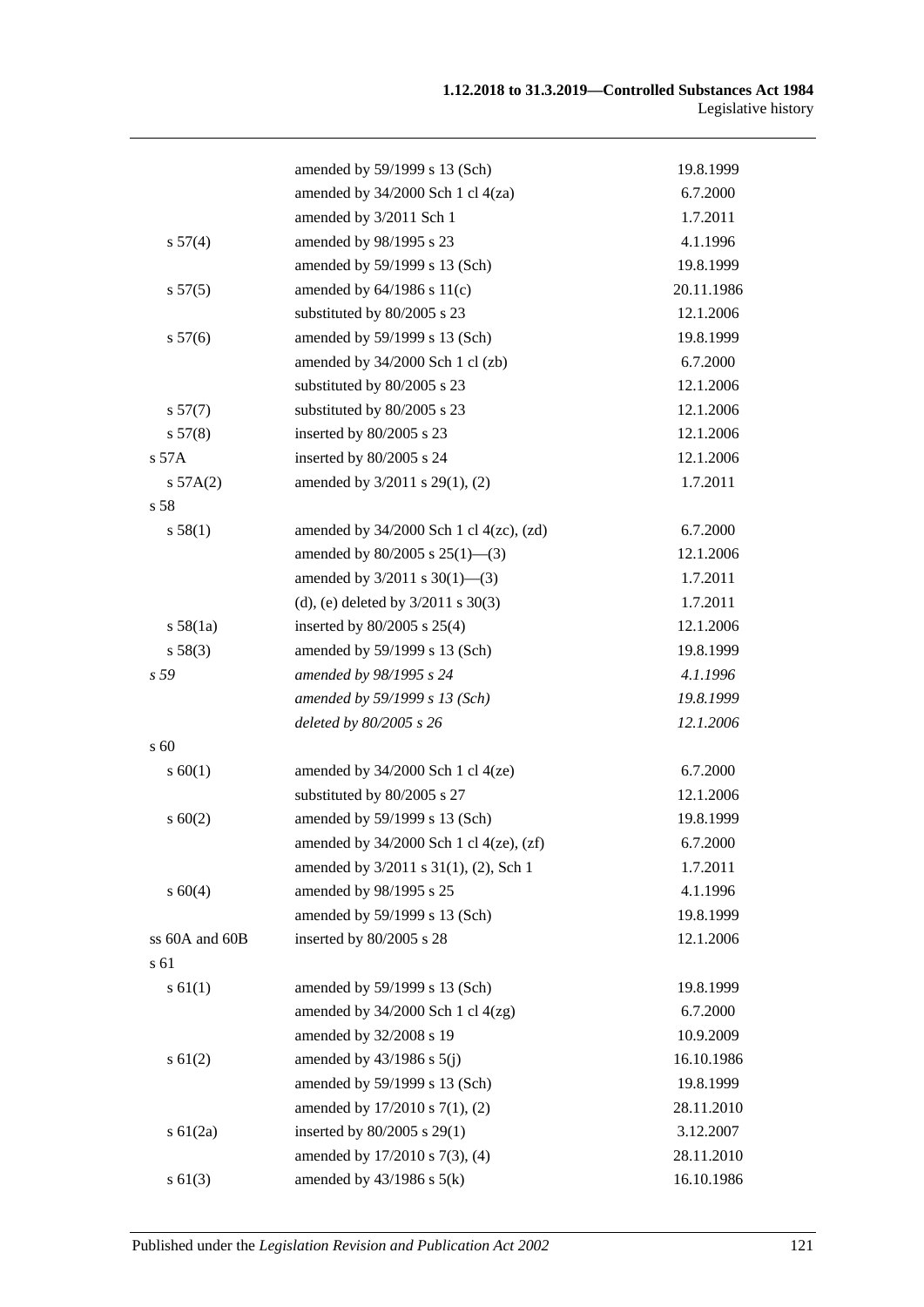|          | amended by 59/1999 s 13 (Sch)       | 19.8.1999  |
|----------|-------------------------------------|------------|
| s 61(4)  | inserted by 80/2005 s 29(2)         | 3.12.2007  |
| $s$ 61A  | inserted by 64/1986 s 12            | 20.11.1986 |
|          | deleted by 87/2000 s 6              | 1.10.2001  |
| s 62     | amended by 59/1999 s 13 (Sch)       | 19.8.1999  |
|          | deleted by 3/2011 Sch 1             | 1.7.2011   |
| $s$ 62A  | inserted by 34/2000 Sch 1 cl 4(zh)  | 6.7.2000   |
| s 63     |                                     |            |
| s 63(2)  | amended by 59/1999 s 13 (Sch)       | 19.8.1999  |
|          | amended by 50/2007 s 5              | 26.9.2008  |
|          | amended by 42/2015 s 8              | 16.9.2016  |
| s 63(3)  | amended by $64/1986$ s $13(a)$      | 20.11.1986 |
|          | amended by 29/1990 s 7              | 26.9.1991  |
|          | amended by 59/1999 s 13 (Sch)       | 19.8.1999  |
|          | amended by 80/2005 s 30(1)          | 3.12.2007  |
|          | amended by 3/2011 Sch 1             | 1.7.2011   |
| s 63(4)  | amended by 64/1986 s 13(b)          | 20.11.1986 |
|          | amended by $98/1995$ s $26(a)$      | 4.1.1996   |
|          | amended by $80/2005$ s $30(2)$ —(5) | 3.12.2007  |
|          | amended by $3/2011$ s $32(1)$ —(6)  | 1.7.2011   |
|          | amended by 84/2013 s 11             | 16.2.2014  |
| s 63(5)  | substituted by $98/1995$ s $26(b)$  | 4.1.1996   |
|          | amended by 32/2008 s 20             | 10.9.2009  |
| s 63(5a) | inserted by $98/1995$ s $26(b)$     | 4.1.1996   |
| s 63(6)  | amended by 80/2005 s 30(6)          | 3.12.2007  |
|          | amended by 33/2008 s 8              | 23.10.2008 |
| s 63(7)  | inserted by 3/2011 s 32(7)          | 1.7.2011   |

## **Transitional etc provisions associated with Act or amendments**

## *Statutes Repeal and Amendment (Courts) Act 1991*

## **22—Transitional provisions—general**

- (1) This section applies to amendments made by this Act or the *[Justices Amendment](http://www.legislation.sa.gov.au/index.aspx?action=legref&type=act&legtitle=Justices%20Amendment%20Act%201991)  Act [1991](http://www.legislation.sa.gov.au/index.aspx?action=legref&type=act&legtitle=Justices%20Amendment%20Act%201991)*.
- (2) The following transitional provisions apply in relation to those amendments:
	- (a) if the effect of the amendment is to reduce the penalty for an offence, the amendment applies whether the offence was committed before or after the amendment takes effect;
	- (b) if the effect of the amendment is to increase the penalty for an offence, the amendment applies only to offences committed after it takes effect;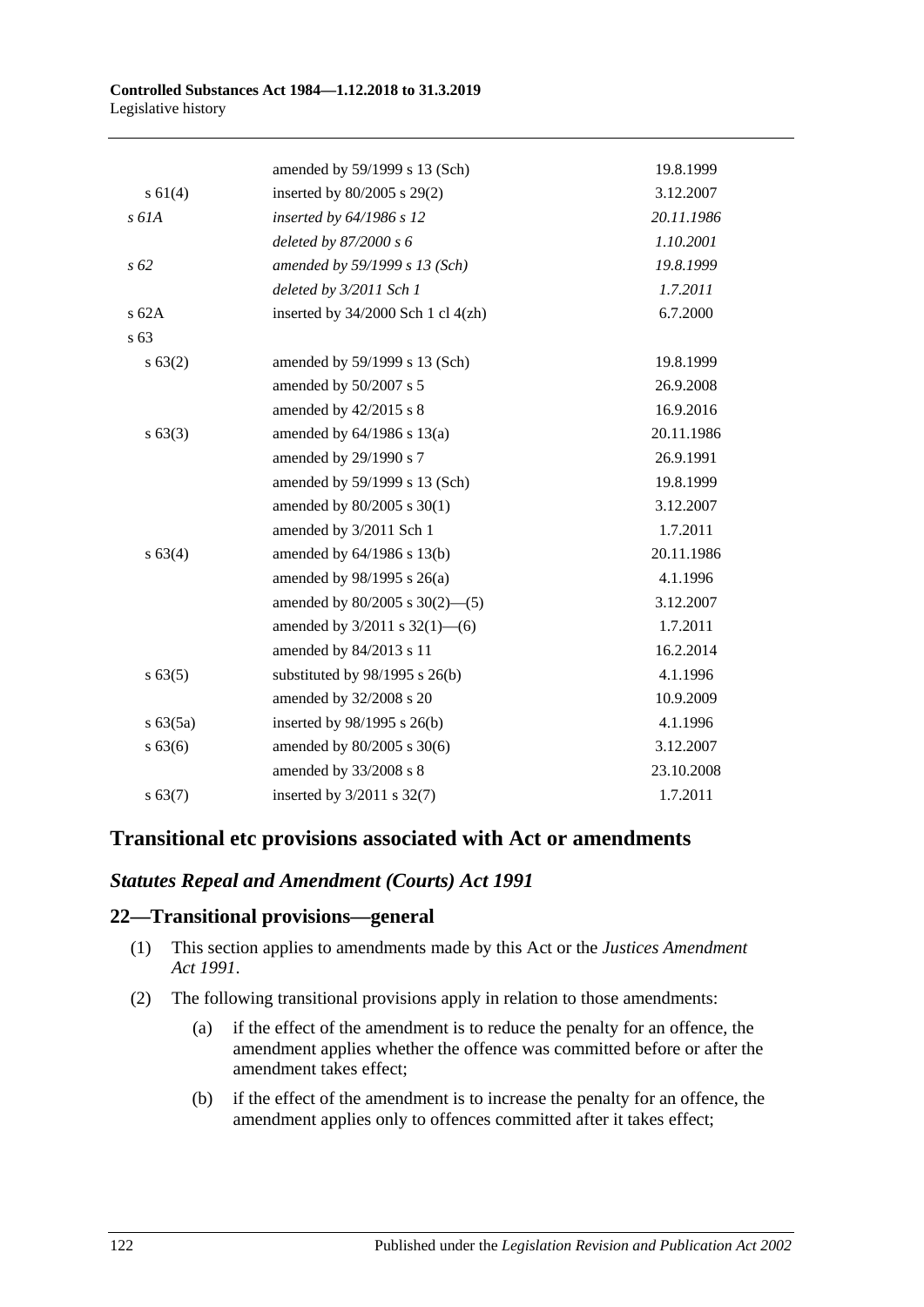- (c) if the effect of the amendment is to increase or remove a time limit for commencing proceedings for an offence, the previous limit applies in respect of an offence committed before the amendment takes effect;
- (d) an amendment affecting the classification of an offence as summary or indictable does not apply in relation to an offence committed before the amendment takes effect.

## *Statutes Amendment and Repeal (Common Expiation Scheme) Act 1996*

## **5—Transitional provision**

An Act repealed or amended by this Act will continue to apply (as in force immediately prior to the repeal or amendment coming into operation) to an expiation notice issued under the repealed or amended Act.

## *Controlled Substances (Drug Offence Diversion) Amendment Act 2000*

## **7—Transitional provision**

- (1) Subject to subsection (2), Division 2 of Part 5 of the principal Act, as amended by this Act, applies in relation to a simple possession offence whether allegedly committed before or after the commencement of this Act.
- (2) Division 2 of Part 5 of the principal Act, as in force immediately before the commencement of this Act, continues to apply in relation to a simple possession offence committed before that commencement if the person alleged to have committed the offence has, at some time before that commencement, been given a notice requiring him or her to appear before an assessment panel in respect of that offence (and, for the purposes of this subsection, section 16 of the *[Acts Interpretation](http://www.legislation.sa.gov.au/index.aspx?action=legref&type=act&legtitle=Acts%20Interpretation%20Act%201915)  Act [1915](http://www.legislation.sa.gov.au/index.aspx?action=legref&type=act&legtitle=Acts%20Interpretation%20Act%201915)* applies).
- (3) The panels of legal practitioners and health professionals established by the Minister under section 34(2) and (3) of the principal Act, as in force immediately before the commencement of this Act—
	- (a) continue in existence and will be maintained by the Minister in the manner contemplated by that section; and
	- (b) together form a body that the Minister will accredit as a drug assessment service under and in accordance with the Act as in force after that commencement.

## *Controlled Substances (Cannabis) Amendment Act 2002*

## **4—Transitional provision**

Section 45A of the principal Act, as in force immediately before the commencement of this Act, continues to apply in relation to offences alleged to have been committed before that commencement.

## *Controlled Substances (Serious Drug Offences) Amendment Act 2005, Sch 1*

## **6—Transitional provision**

An amendment to the principal Act effected by a provision of this Act only applies in relation to an offence if the offence is committed on or after the commencement of the provision.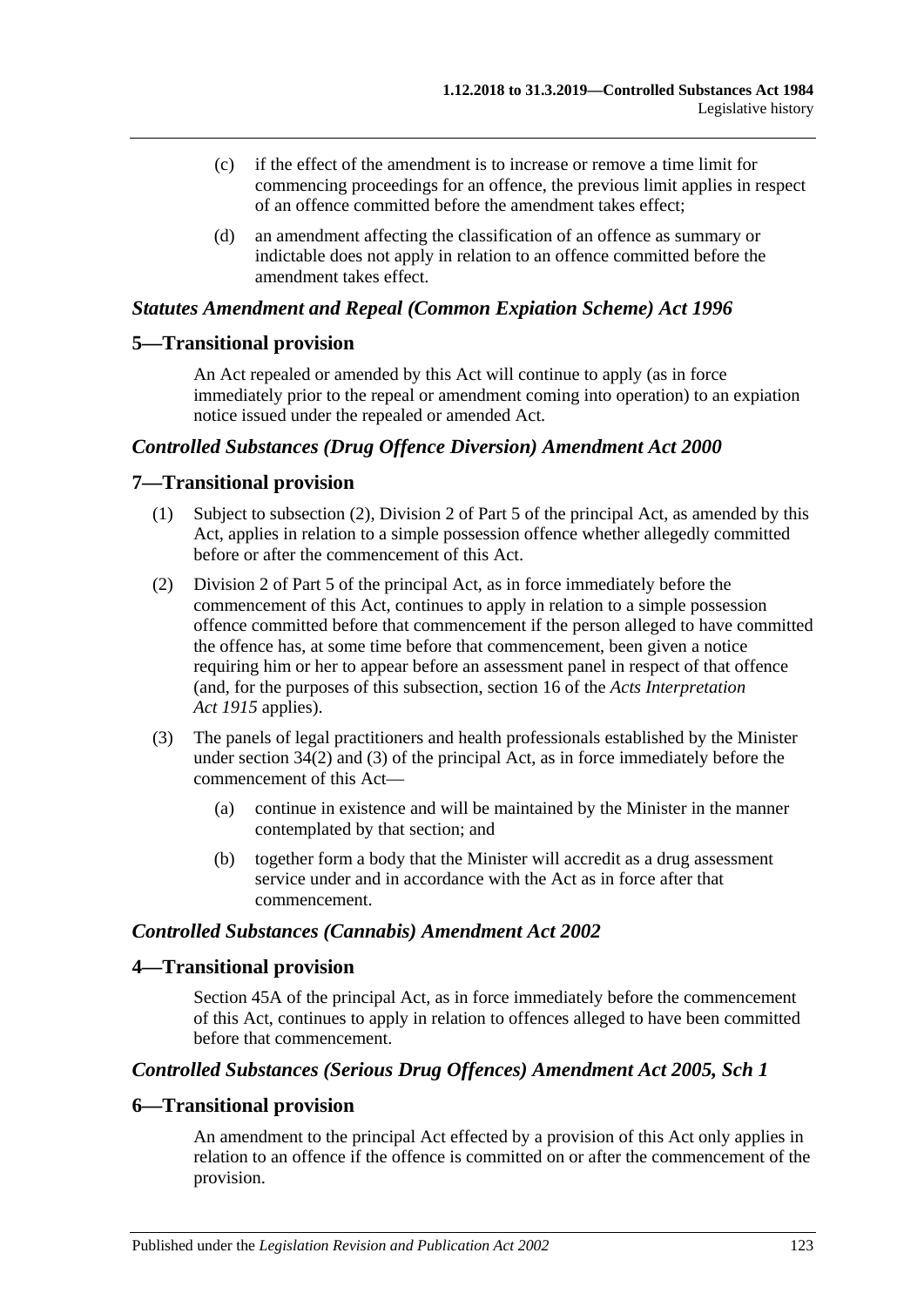## *Statutes Amendment (Courts Efficiency Reforms) Act 2012*

## **9—Transitional provision**

The amendments made to the *[Controlled Substances Act](http://www.legislation.sa.gov.au/index.aspx?action=legref&type=act&legtitle=Controlled%20Substances%20Act%201984) 1984* by this Part—

- (a) do not apply in relation to the sentencing of a person following the commencement of this Part if the proceedings for the relevant offence were commenced before that commencement (and such sentencing is to occur as if this Act had not been enacted); and
- (b) apply in relation to the sentencing of a person following the commencement of this Part (including the sentencing of a person for an offence that occurred before that commencement) if the proceedings for the relevant offence were commenced on or after that commencement.

## *Controlled Substances (Simple Possession Offences) Amendment Act 2015, Sch 1—Transitional provision*

Nothing in this Act affects the application of Part 5 Division 6 of the *[Controlled](http://www.legislation.sa.gov.au/index.aspx?action=legref&type=act&legtitle=Controlled%20Substances%20Act%201984)  [Substances Act](http://www.legislation.sa.gov.au/index.aspx?action=legref&type=act&legtitle=Controlled%20Substances%20Act%201984) 1984* to a person referred to an assessment service under that Division before the commencement of this Act.

# **Historical versions**

Reprint No 1—1.7.1991 Reprint No 2—26.9.1991 Reprint No 3—21.11.1991 Reprint No 4—6.7.1992 Reprint No 5—10.9.1992 Reprint No 6—13.10.1994 Reprint No 7—4.1.1996 Reprint No 8—3.2.1997 Reprint No 9—19.8.1999 Reprint No 10—6.7.2000 Reprint No 11—1.10.2001 Reprint No 12—1.2.2003 30.9.2004 12.1.2006 2.4.2006 3.12.2007 8.6.2008 1.7.2008 26.9.2008 19.10.2008 23.10.2008 10.9.2009 1.2.2010 1.7.2010